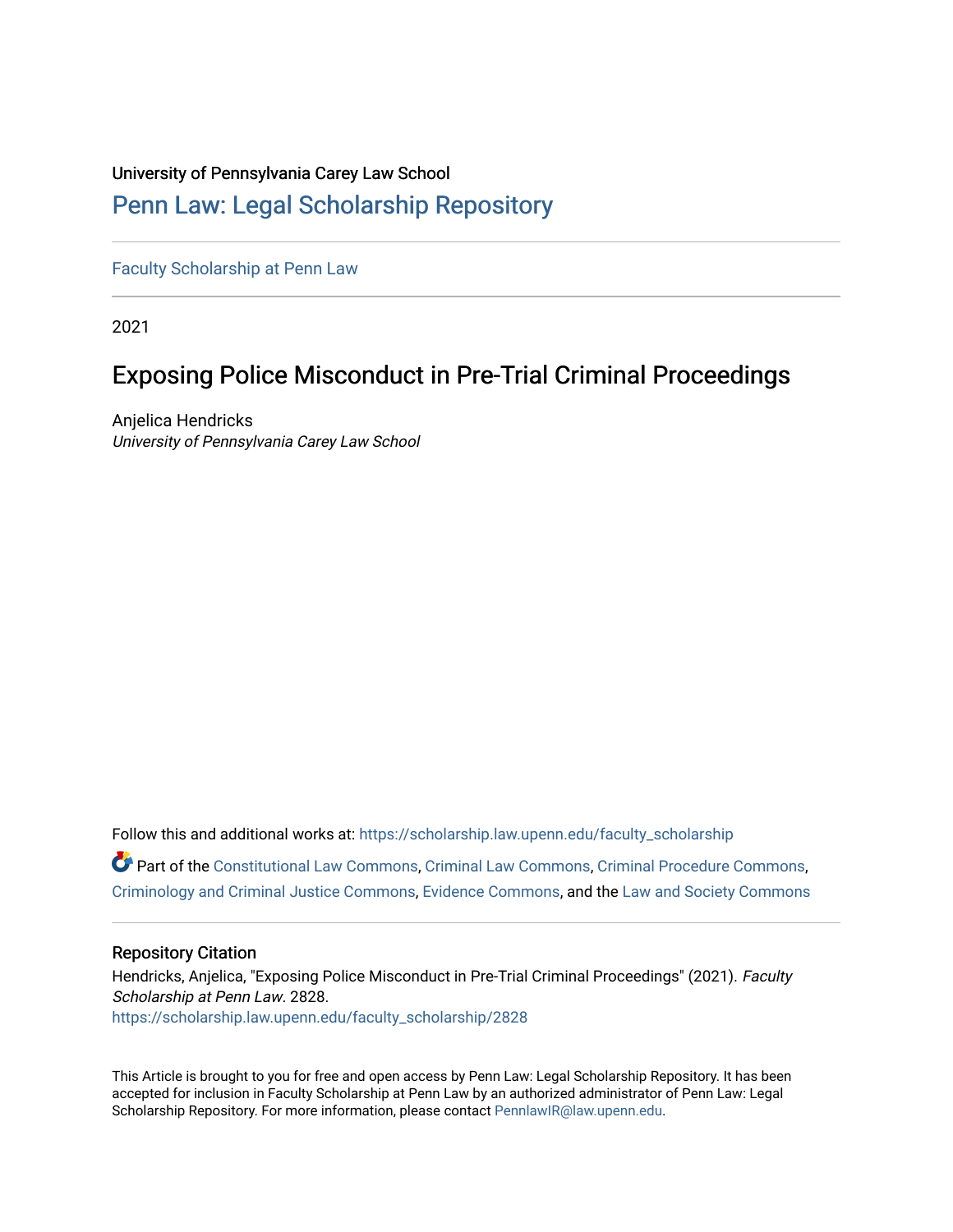# EXPOSING POLICE MISCONDUCT IN PRE-TRIAL CRIMINAL PROCEEDINGS

*Anjelica Hendricks\**

*This Article presents a unique argument: police misconduct records should be accessible and applicable for pre-trial criminal proceedings. Unfortunately, the existing narrative on the value of police misconduct records is narrow because it exclusively considers how these records can be used to impeach officer credibility at trial. This focus is limiting for several reasons. First, it addresses too few defendants, since fewer than 3% of criminal cases make it to trial. Second, it overlooks misconduct records not directly addressing credibility—such as records demonstrating paperwork deficiencies, failures to appear in court, and "mistakes" that upon examination are patterns of abuse. Finally, the narrative fails to consider pre-trial criminal proceedings, which have the potential to be case dispositive. Exposing Police Misconduct in Pre-Trial Criminal Proceedings seeks to fill that gap.*

*Alarmingly, no state bail statute specifically addresses police misconduct as a factor judges may consider for pre-trial detention, a problematic rubric since many charges are based on an officer's affidavit of criminal activity. Other pre-trial matters, such as line-up requests, motions to suppress, and motions to dismiss that bear upon law enforcement conduct, should also examine misconduct records. Unfortunately, the supporting evidence for some pre-trial matters is in the most inaccessible location—the officer's personnel file.*

 *These examinations largely do not occur because police misconduct records are widely inaccessible; this Article scrutinizes two roadblocks for full disclosure. This includes a critique of (a) prosecutorial Brady-Giglio policies; even though advanced by progressive prosecutors, the policies continue to prevent defendants from accessing records for timely pre-trial matters, and (b) state disclosure laws, which nearly universally preclude the release of valuable disciplinary records. Unfortunately, even the repeal of New York's Act 50a—widely lauded by reformers—continues to shield a great percentage of misconduct records from disclosure. This Article concludes by offering suggestions on how we can dismantle these barriers and begin examining police misconduct at the several stages of a criminal case, not simply trial.*

<sup>\*</sup> Quattrone Research Fellow at the University of Pennsylvania Carey Law School. I research and write on the intersection of criminal procedure and policing, which draws upon my experience as a Philadelphia Public Defender and as a former Senior Policy Analyst for Philadelphia's civilian oversight agency for the Philadelphia Police Department, the Police Advisory Commission. I am indebted to Regina Austin, Bocar Ba, Karl Baker, Paul Heaton, John Hollway, John D. King, and John Rappaport for tremendous feedback and comment on this project. Lastly, I am truly grateful to the editors at the NYU Journal of Legislation and Public Policy; their comments and suggestions substantially improved this article.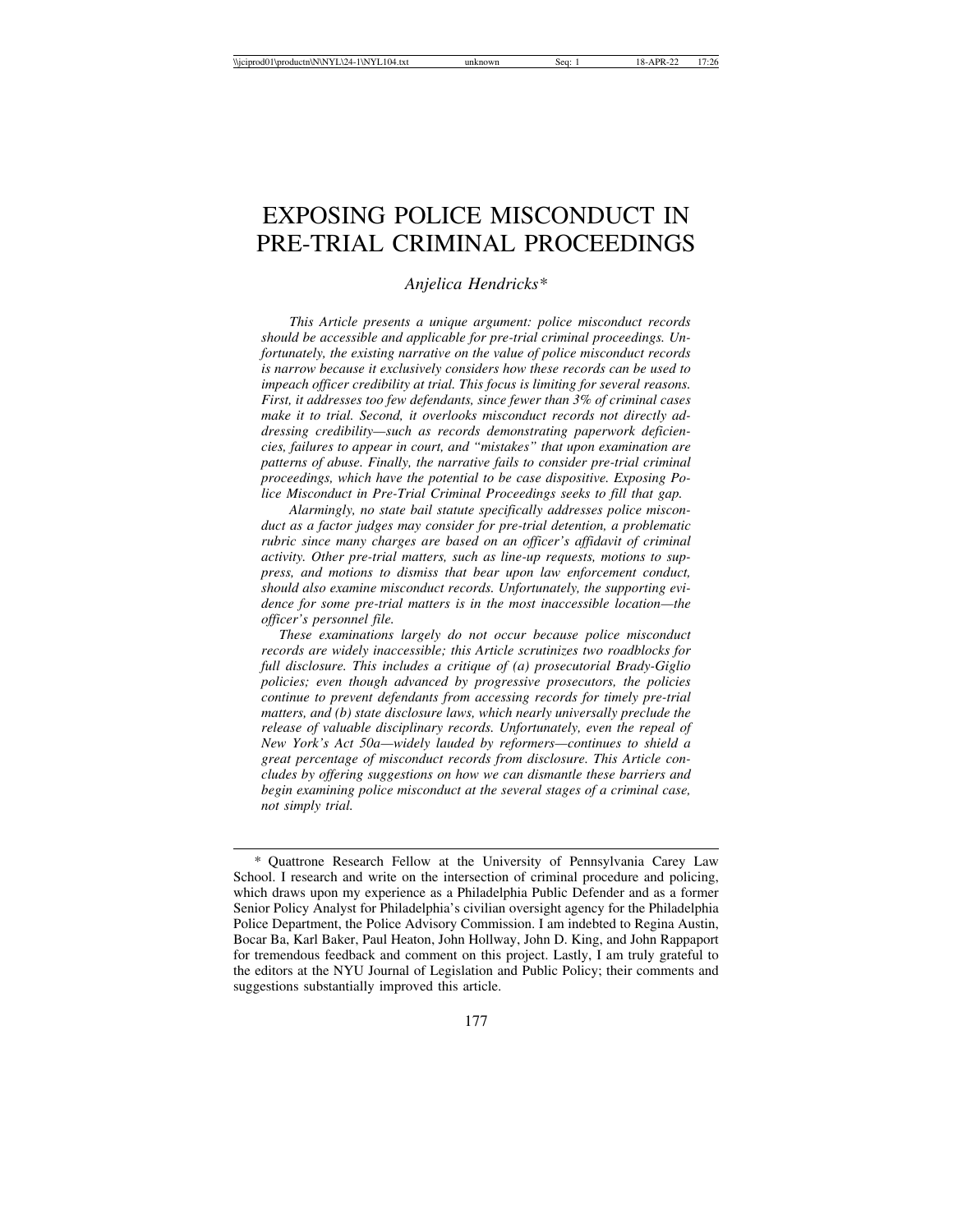|                |                                                    | 179 |
|----------------|----------------------------------------------------|-----|
| PART I.        | USE OF POLICE MISCONDUCT RECORDS AT BAIL           |     |
|                |                                                    | 185 |
| А.             | Current Law Governing Use of Police Misconduct     |     |
|                | Records at Bail Hearings                           | 185 |
| В.             | Role of Monetary Bail and Movement Towards         |     |
|                | Non-Monetary Systems                               | 189 |
| $C_{\cdot}$    | Relevance of Police Misconduct Records in          |     |
|                | Monetary and Non-Monetary Systems                  | 190 |
|                | PART II. USE OF POLICE MISCONDUCT RECORDS AT OTHER |     |
|                | PRE-TRIAL PROCEEDINGS                              | 193 |
| А.             | Pre-Preliminary Hearing Motions                    | 194 |
| B.             | Motions to Dismiss                                 | 198 |
|                | Speedy Trial<br>1.                                 | 198 |
|                | Untimely Filing of Information<br>2.               | 200 |
| C.             | Motions for Pretrial Discovery and Inspection of   |     |
|                |                                                    | 202 |
| D.             | Motions to Suppress Evidence                       | 204 |
| PART III.      | <b>BARRIERS TO ATTORNEY ACCESS TO POLICE</b>       |     |
|                | MISCONDUCT RECORDS                                 | 207 |
| $\mathsf{A}$ . | Underinclusive Mission Statements                  | 209 |
| <b>B.</b>      | Limited Misconduct Category                        | 211 |
| $\mathbf{C}$ . | Law Enforcement Agencies as Gatekeepers            | 213 |
| D.             | Discretion on When to Disclose Information         | 216 |
| Е.             | Deciding Not to Disclose to the Defense            | 217 |
| PART IV.       | <b>BARRIERS TO PUBLIC ACCESS TO POLICE</b>         |     |
|                | MISCONDUCT RECORDS                                 | 219 |
| А.             | Policy Approaches to Limiting Public Access        | 219 |
|                | Release All Complaints Alleging Misconduct.<br>1.  | 220 |
|                | Withhold Records of Technical Infractions<br>2.    | 221 |
|                | Withhold Records of Pending Investigations<br>3.   | 223 |
|                | Withhold Records of Unsubstantiated<br>4.          |     |
|                |                                                    | 224 |
|                | 5.<br>Withhold Records of Undisciplined            |     |
|                |                                                    | 225 |
|                | Apply a Balancing Test for Disclosure<br>6.        | 226 |
|                | Withhold Incident Details<br>7.                    | 227 |
|                | Prohibit Disclosure of All Records<br>8.           | 227 |
| <b>B.</b>      | Administrative Barriers to Disclosure              | 228 |
|                | Applying an Incorrect Standard of Proof at<br>1.   |     |
|                | Administrative Hearings                            | 229 |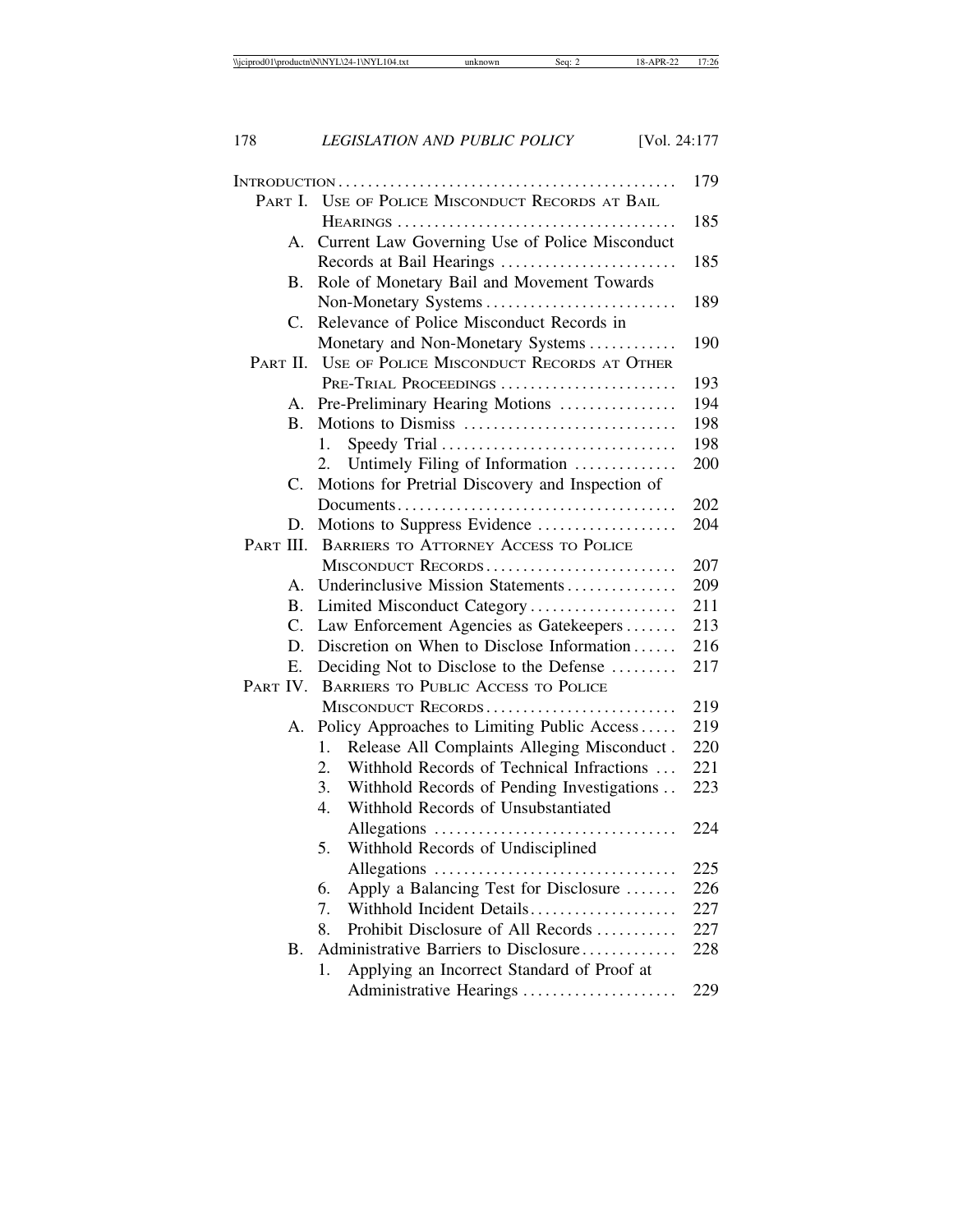|    | Applying a Higher Standard of Proof at<br>2.       |     |
|----|----------------------------------------------------|-----|
|    |                                                    | 230 |
|    | Lack of Standards for Penalizing Misconduct.<br>3. | 232 |
|    | Police Contracts Allowing Records to be<br>4.      |     |
|    |                                                    | 232 |
|    | Freedom of Information Law Roadblocks<br>5.        | 234 |
|    | PART V. POSSIBLE RISKS OF BROADER DISCLOSURE       | 236 |
|    | A. Threats to Physical Safety of Police Officers   | 236 |
| В. | Negative Impacts on Mental Health of Police        |     |
|    |                                                    | 238 |
| C. | Reputational Damage to Police Officers             | 239 |
|    | PART VI. AVENUES FOR ADMINISTRATIVE AND STATUTORY  |     |
|    |                                                    | 240 |
| А. | Creating a Central Repository for Misconduct       |     |
|    |                                                    | 240 |
| B. | Creating a Searchable Public Database of           |     |
|    | Misconduct Records                                 | 241 |
| C. | Amending Bail Statutes and Rules of Criminal       |     |
|    |                                                    | 242 |
|    |                                                    | 243 |

## **INTRODUCTION**

Minneapolis Police Officer Derrick Chauvin had eighteen complaints against him before he killed George Floyd.1 NYPD Officer Daniel Pantaleo was the subject of seven misconduct complaints prior to Eric Garner's death.2 Texas State Trooper Brian Encinia received an unprofessional conduct warning by his supervisor<sup>3</sup> a year before he jailed Sandra Bland for three days for an alleged traffic stop; she was later found hanging in her cell. Overall, officers who engage in brutal force often have prior histories of misconduct, including subtler forms.4

<sup>1.</sup> Dakin Andone, *The Minneapolis Police Officer Who Knelt on George Floyd's Neck Had 18 Previous Complaints Against Him, Police Department Says*, CNN (May 29, 2020, 5:39 PM), https://www.cnn.com/2020/05/28/us/minneapolis-officer-complaints-george-floyd/index.html.

<sup>2.</sup> Jonathan Dienst, *New Law Reveals Complaint History for NYPD Cop Fired for Eric Garner's Chokehold Death*, NBC N.Y. (June 23, 2020, 8:17 AM), https:// www.nbcnewyork.com/news/local/new-law-reveals-complaint-history-for-nypdofficer-fired-for-eric-garners-chokehold-death/2479606/.

<sup>3.</sup> Terri Langford, *DPS Trooper Warned in 2014 of "Unprofessional Conduct,"* TEX. TRIB. (Aug. 1, 2015, 9:00 AM), https://www.texastribune.org/2015/08/01/dpstrooper-warned-2014-unprofessional-conduct/.

<sup>4.</sup> Jill McCorkel, *Police Officers Accused of Brutal Violence Often Have a History of Complaints by Citizens*, CONVERSATION (May 31, 2020, 4:01 PM), https://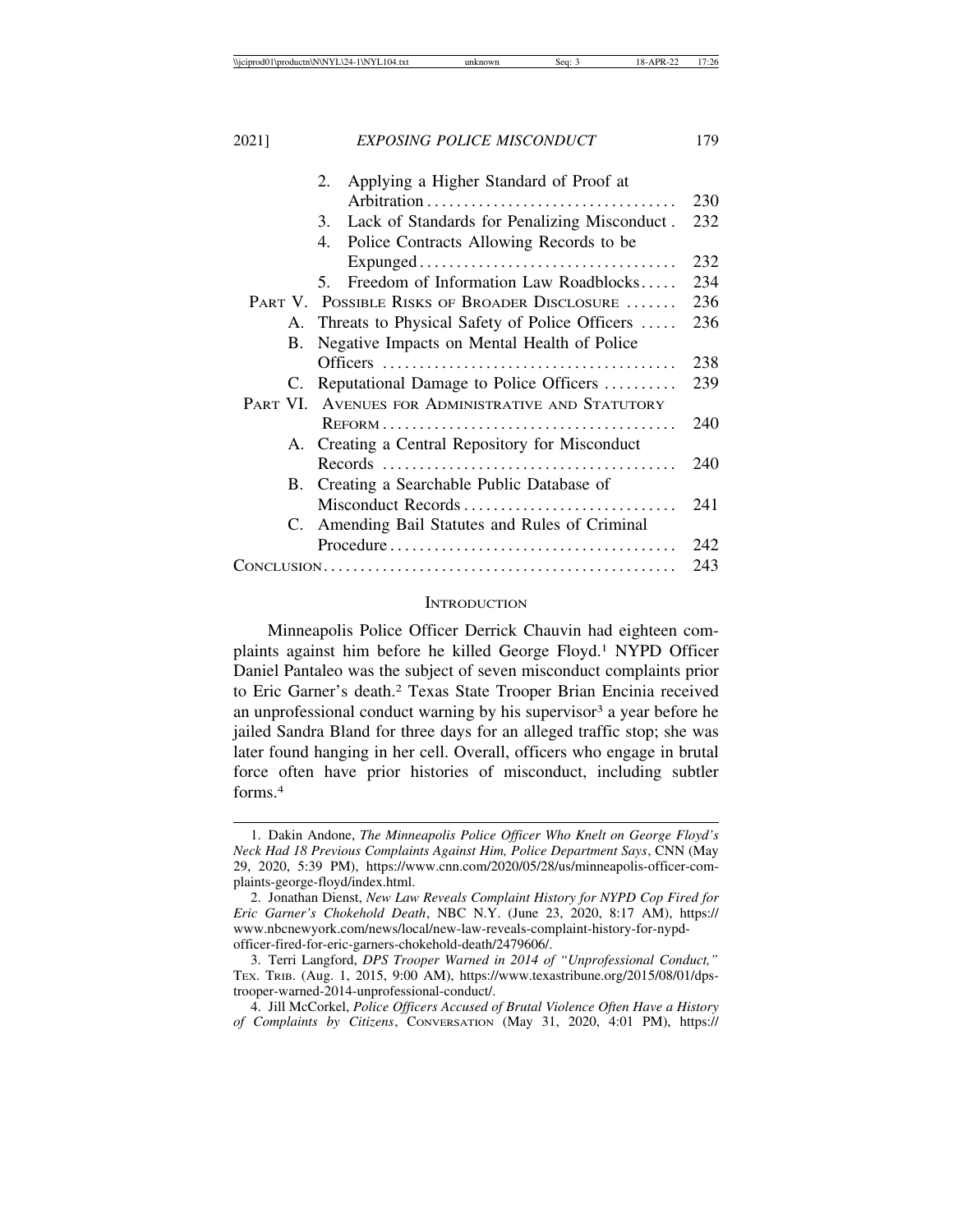However, reform efforts focus primarily on these violent police interactions to the exclusion of others.<sup>5</sup> This narrow focus often overlooks subtler forms of misconduct such as paperwork deficiencies, failures to appear in court, and "mistakes" that—upon closer examination—are a part of patterns of abuse where the victims of the misconduct are largely criminal defendants. The growing evidence of wrongful convictions caused by these forms of police misconduct<sup>6</sup> shows us that officer misconduct records should be timely evaluated at key moments during criminal prosecutions to prevent future harms; not simply buried in administrative files to only arise at a defendant's trial or after the occurrence of a gruesome incident. Currently, decisive criminal justice proceedings are often devoid of discussions surrounding police misconduct.

Recent calls for reform at the national<sup>7</sup> and state<sup>8</sup> levels overlook this crucial error. Prosecutors have attempted to address officer misconduct by creating lists of problematic officers that touch on the prosecutor's duty to disclose exculpatory evidence, known as *Brady* material,<sup>9</sup> and material that raises doubt on a witness's credibility,

5. *See generally*, *#8CANTWAIT*, CAMPAIGN ZERO (June 2020), https:// 8cantwait.org/(explaining eight reforms police departments should focus on).

6. *Cf*. Russell Covey, *Police Misconduct as a Cause of Wrongful Convictions*, 90 WASH. U. L. REV. 1133, 1134–55 (2013) (explaining that "[P]olice misconduct generally, and perjury in particular, was the primary cause of wrongful convictions in every Rampart and Tulia case resulting in exonerations. Witness misidentifications played virtually no role in any of the cases. . . . [T]he profile of persons exonerated following revelations of major police misconduct varies dramatically from that of the typical capital murder or DNA exoneree. The defendants in the mass exoneration cases were convicted of different types of crimes, faced less severe punishments, and were far more likely to plead guilty than other exonerated defendants.").

7. *See, e.g.*, George Floyd Justice in Policing Act of 2020, H.R. 7120, 116th Cong. (2020) (requiring federal, state, and local law enforcement departments to end qualified immunity, ban chokeholds, end racial and discriminatory profiling, and enhance reporting of use of force). Notably, this measure did not address access and use of misconduct records in criminal proceedings.

8. *See* Weihua Li, *Which States are Taking on Police Reform After George Floyd?*, MARSHALL PROJECT (June 18, 2020, 3:00 PM), https://www.themarshall project.org/2020/06/18/which-states-are-taking-on-police-reform-after-george-floyd ("[A]n analysis of the conference's database shows that the majority of the reform bills introduced since Floyd's death focus on police oversight and regulating use of force, like banning chokeholds, building public databases of traffic stops and establishing an independent agency to investigate misconduct.").

9. Brady v. Maryland, 373 U.S. 83, 85 (1963).

theconversation.com/police-officers-accused-of-brutal-violence-often-have-a-historyof-complaints-by-citizens-139709. ("Officers who are the subject of previous civilian complaints-regardless of whether those complaints are for excessive force, verbal abuse or unlawful searches-pose a higher risk of engaging in serious misconduct in the future").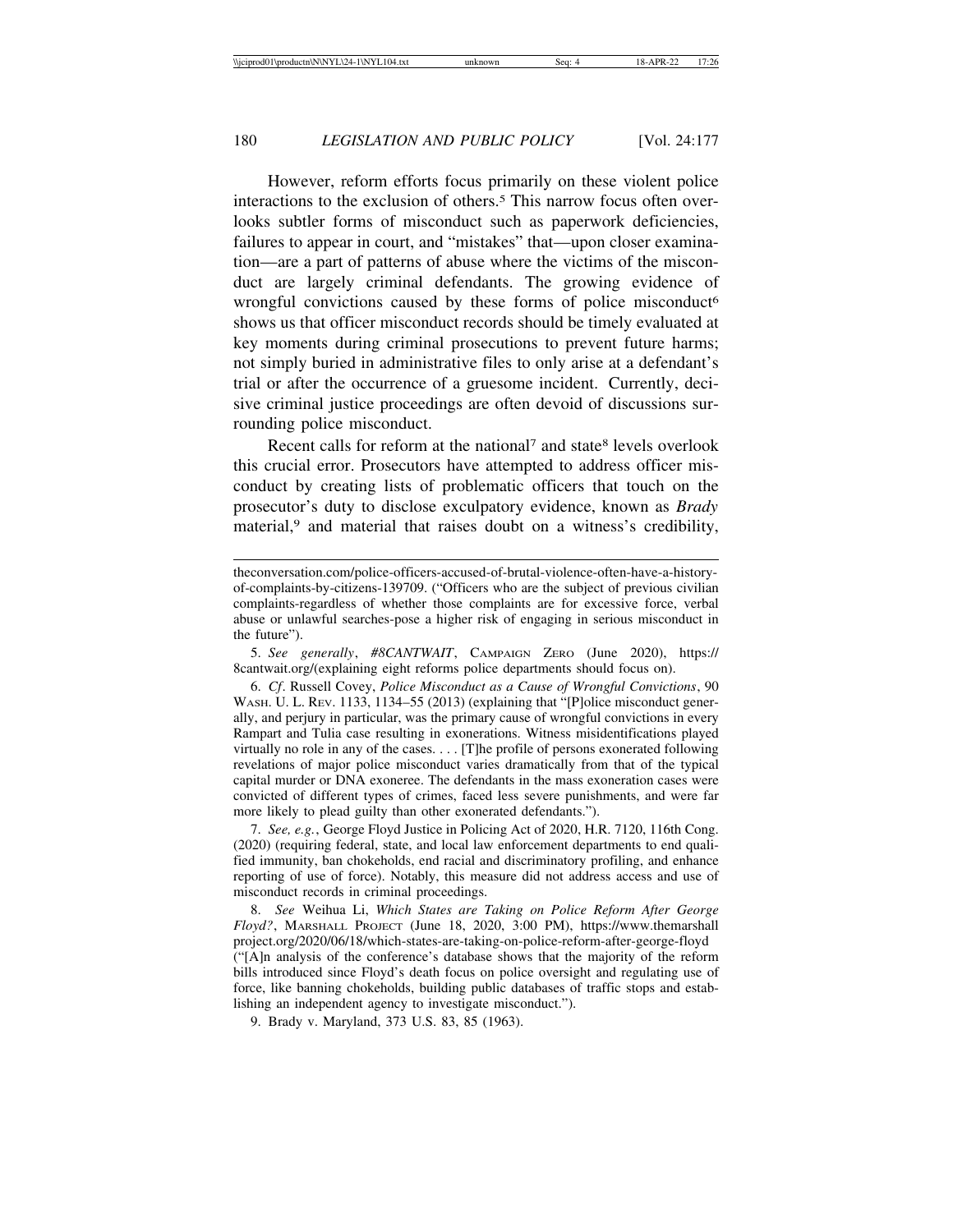known as *Giglio* material.10 However, these *Brady-Giglio* lists are usually informal<sup>11</sup> and incomplete.<sup>12</sup> Furthermore, some are based solely on adverse in-court credibility findings and excludes misconduct records found only in personnel files.<sup>13</sup> Efforts to reform cash bail do not address officer credibility, and emerging open-file discovery14 laws, which require prosecutors to disclose certain evidence, do not explicitly reference officer personnel records.15

Moreover, the limited scholarly literature on the use of police disciplinary records in criminal proceedings focuses solely on officer credibility at the trial phase for its ability to impeach officers with verified accounts of dishonesty.16 This conversation is limiting in two ways. First, it fails to acknowledge that only a fraction of cases proceed to trial.17 Second, it overlooks other realms of the criminal justice

12. *See* Phila. DAO, *DA Krasner Asks Court to Hold Philadelphia Police in Contempt for Failure to Provide Officer Misconduct Information*, MEDIUM (Aug. 11, 2021), https://medium.com/philadelphia-justice/da-krasner-asks-court-to-holdphiladelphia-police-in-contempt-for-failure-to-provide-officer-3e8980e659db.

13. *See* Jonathan Abel, *Brady's Blind Spot: Impeachment Evidence in Police Personnel Files and the Battle Splitting the Prosecution*, 67 STAN. L. REV. 743, 780.

14. *See* Ben Grunwald, *The Fragile Promise of Open-File Discovery*, 49 CONN. L. REV. 771, 771 (2017) (explaining that "[i]n an effort to expand defendants' discovery rights, a number of states have recently enacted open file statutes, which require the government to share the fruits of its investigation with the defense.").

15. *Compare* N.C. GEN. STAT. ANN. § 15A-903 (West 2011) (providing an exhaustive list of discoverable information, which does not include law enforcement personnel file) *with* N.C. GEN. STAT. ANN. § 153A-98 (West 2018) (explaining that information included in North Carolina's public disclosure is a county employee's "[d]ate and type of each dismissal, suspension, or demotion for disciplinary reasons taken by the county," which does not authorize the release of the factual information related to a suspension, only the existence of a suspension).

16. *But cf*. Abel, *supra* note 13, at 748 ("[M]aking police misconduct more accessible would benefit not only defendants, but also society, ensuring fairer trials and forcing dirty cops off the job.").

17. *Compare* John Gramlich, *Only 2% of Federal Criminal Defendants Go to Trial, and Most Who Do Are Found Guilty*, PEW RSCH. CTR. (June 11, 2019), https:// www.pewresearch.org/fact-tank/2019/06/11/only-2-of-federal-criminal-defendantsgo-to-trial-and-most-who-do-are-found-guilty/ ("[N]early 80,000 people were defendants in federal criminal cases in fiscal 2018, but just 2% of them went to trial.") *with* INNOCENCE PROJECT, *Report: Guilty Pleas on the Rise, Criminal Trials on the Decline* (Aug. 7, 2018), https://www.innocenceproject.org/guilty-pleas-on-the-rise-criminaltrials-on-the-decline/ (concluding that "[O]ver the last 50 years, defendants chose trial in less than three percent of state and federal criminal cases . . . [t]he remaining 97 percent of cases were resolved through plea deals.").

<sup>10.</sup> Giglio v. United States, 405 U.S. 150, 154 (1972).

<sup>11.</sup> *See* State of New Jersey Attorney General Law Enforcement Directive No. 2019-6, Directive Establishing County Policies to Comply with Brady v. Maryland and Giglio v. United States, (Dec. 4, 2019) (finding that across New Jersey, County Prosecutors' Offices have varying degrees of protocol, "[s]ome have written policies, others employ a more informal approach.").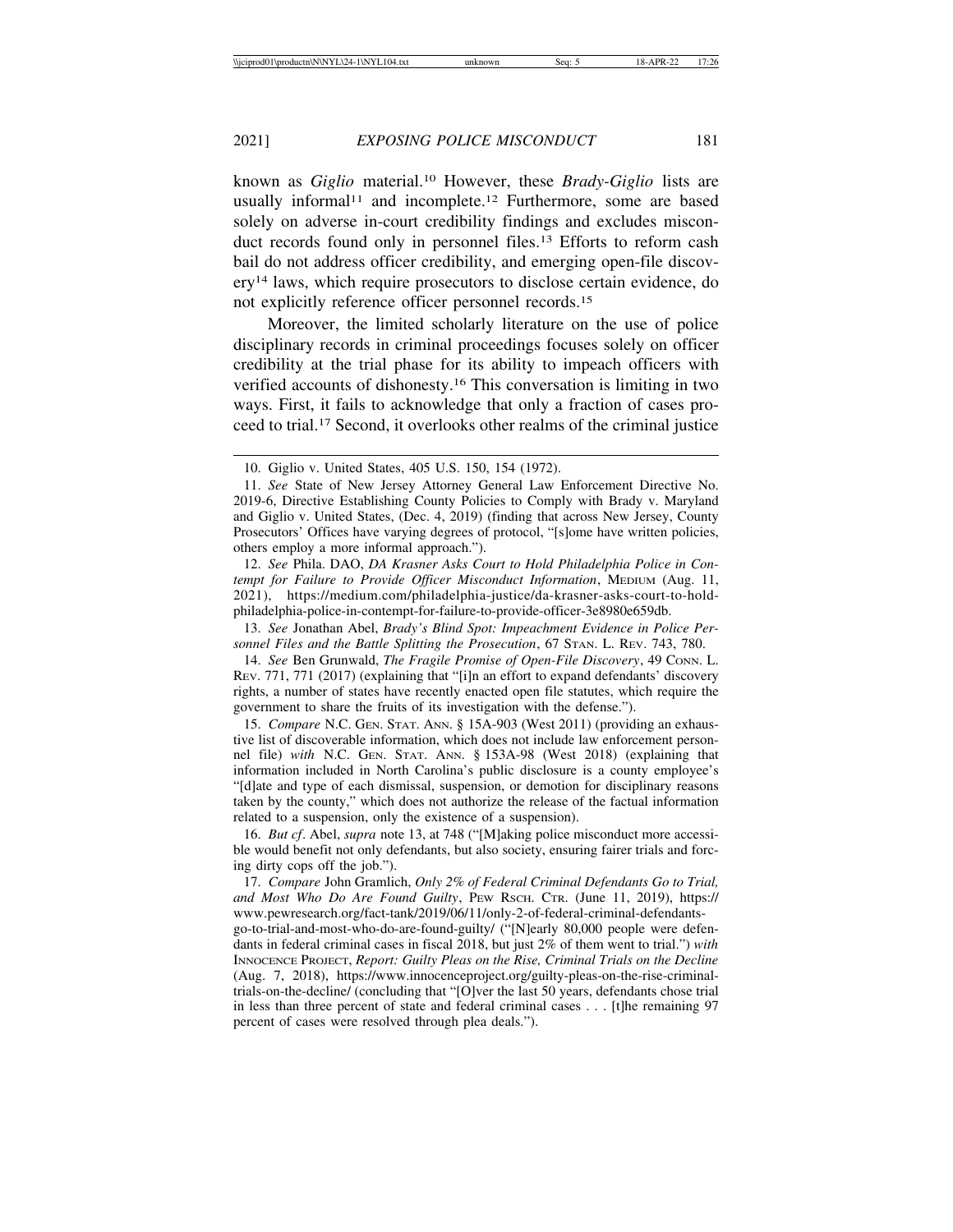system that rely upon an officer's credibility. At the charging stage, prosecutors may bring charges supported by officers who would not be credible witnesses at trial in the hope that the case will end in a guilty plea before the defense counsel is aware of this weakness. At the bail stage, a judge or magistrate may detain someone pre-trial with never becoming aware that the officer that alleged criminal activity has a pattern of wrongful arrests. At the pre-trial stage, where defense counsel attempts to advocate for their client's due process rights where the evidence for certain violations remains hidden within police departmental files.

One explanation for why the existing literature on officer credibility fails to address pre-trial stages where credibility may be relevant is the holding of *United States v. Ruiz*, where the Supreme Court held that the Constitution does not require the government to disclose impeachment information prior to a plea agreement.18 However, there is a legitimate argument that certain impeachment evidence rises to the level of *Brady* material—evidence that must always be disclosed regardless of *Ruiz*. 19 Additionally, while *Ruiz* sets a constitutional floor for disclosure, it does not *preclude* federal, state, or local policies from requiring that law enforcement personnel files be thoroughly searched for impeachment material and delivered to defendants in discovery.<sup>20</sup>

<sup>18.</sup> United States v. Ruiz, 536 U.S. 622, 623 (2002).

<sup>19.</sup> Abel, *supra* note 13, at 750 (explaining that "[e]xculpatory evidence may also appear in the files when a police department launches an internal affairs investigation in parallel to a criminal investigation and comes across witness statements that are favorable to the defense, or when an officer's history of excessive force allows a defendant to argue that the officer was the aggressor and, thus, that the defendant acted in self-defense.").

<sup>20.</sup> *See* JUSTICE MANUAL, 9-5.001(B)(2) (2020) (explaining that the policy regarding disclosure of exculpatory and impeachment information, "[i]t is the obligation of federal prosecutors, in preparing for trial, to seek all exculpatory and impeachment information from all the members of the prosecution team" . . . including "[f]ederal, state, and local law enforcement officers"); *see also* JUSTICE MANUAL, 9-5.100(5)(C) (2020) (defining potential impeachment information relating to agency employees as "[a]ny finding of misconduct that reflects upon the truthfulness or possible bias of the employee," "any allegation of misconduct bearing upon truthfulness, bias, or integrity that is the subject of a pending investigation," "any misconduct finding or pending misconduct allegation that either casts a substantial doubt upon the accuracy of any evidence . . . or might have a significant bearing on the admissibility of prosecution evidence," and "information that may be used to suggest that the agency employee is biased for or against a defendant"); Allison Steele, *N.J. Police Departments Ordered to Identify Officers Who Have Been Fired, Suspended, or Demoted for Misconduct*, PHILA. INQUIRER (June 15, 2020), https://www.inquirer.com/news/new-jerseyattorney-general-gurbir-grewal-police-violations-misconduct-reform-transparencygeorge-floyd-20200615.html (existing policies that require law enforcement personnel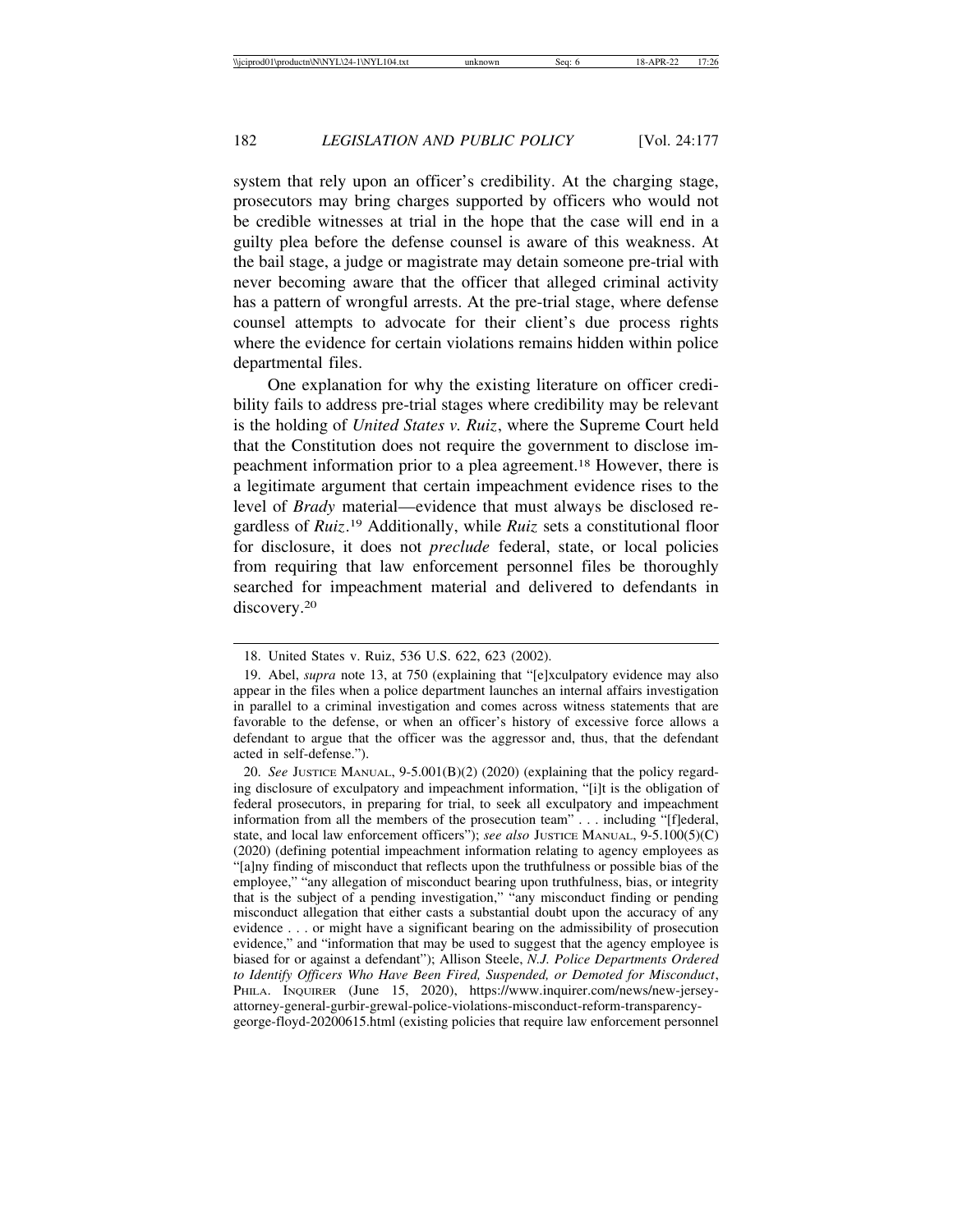Existing policies are inadequate to ensure that defendants are given the presumption of innocence to which they are entitled unless and until they are convicted. Preventing the disclosure and utilization of these records in pre-trial criminal proceedings works against that presumption. When confronted with the argument that they are not innocent, defendants should be given access to an officer's character and history, much of which is only available in misconduct records. These records can contain detailed information regarding allegations that an officer violated departmental policies or constitutional protections. For example, the Philadelphia Police Department requires that misconduct records include statements from civilian witnesses, police witnesses, the accused officer's attendance reports, radio logs, patrol logs, and all pertinent information related to an allegation of misconduct.21 Overall, each individual allegation of misconduct can contain hundreds of pages of investigatory reports.<sup>22</sup>

However, relying on prosecutors to collect and disclose this information has not been successful, even in jurisdictions with the most progressive prosecutors.23 I argue that recent calls for police reform overlook a critical blind spot: the numerous pre-trial contexts in which police misconduct should be examined but currently is not due to limitations related to the disclosure of these records and criminal procedure rules that may preclude its admission.

Part I of this article will explore state statutes to determine if evidence of police misconduct can be introduced at bail proceedings. Currently, no state bail statute specifically addresses officer credibility, despite the fact that many criminal charges are based solely on an

records to be disclosed at the federal, state and local levels show that *Ruiz* does not preclude disclosure, but merely requires policy changes to mandate it).

<sup>21.</sup> PHILA. POLICE DEP'T, DIRECTIVE NO. 8.6, DISCIPLINARY PROCEDURE (2010).

<sup>22.</sup> PHILA. POLICE ADVISORY COMM'N, Collaborative Review and Reform of the PPD Police Board of Inquiry 165 (2021) (explaining that when over 3,000 complaints against police were reviewed by the Philadelphia Police Advisory Commission (PAC), some investigations detailed information that spanned hundreds of pages of information).

<sup>23.</sup> *See, e.g.*, Phila. DAO, *DA Krasner Asks Court to Hold Philadelphia Police in Contempt for Failure to Provide Officer Misconduct Information*, MEDIUM (Aug. 11, 2021), https://medium.com/philadelphia-justice/da-krasner-asks-court-to-holdphiladelphia-police-in-contempt-for-failure-to-provide-officer-3e8980e659db.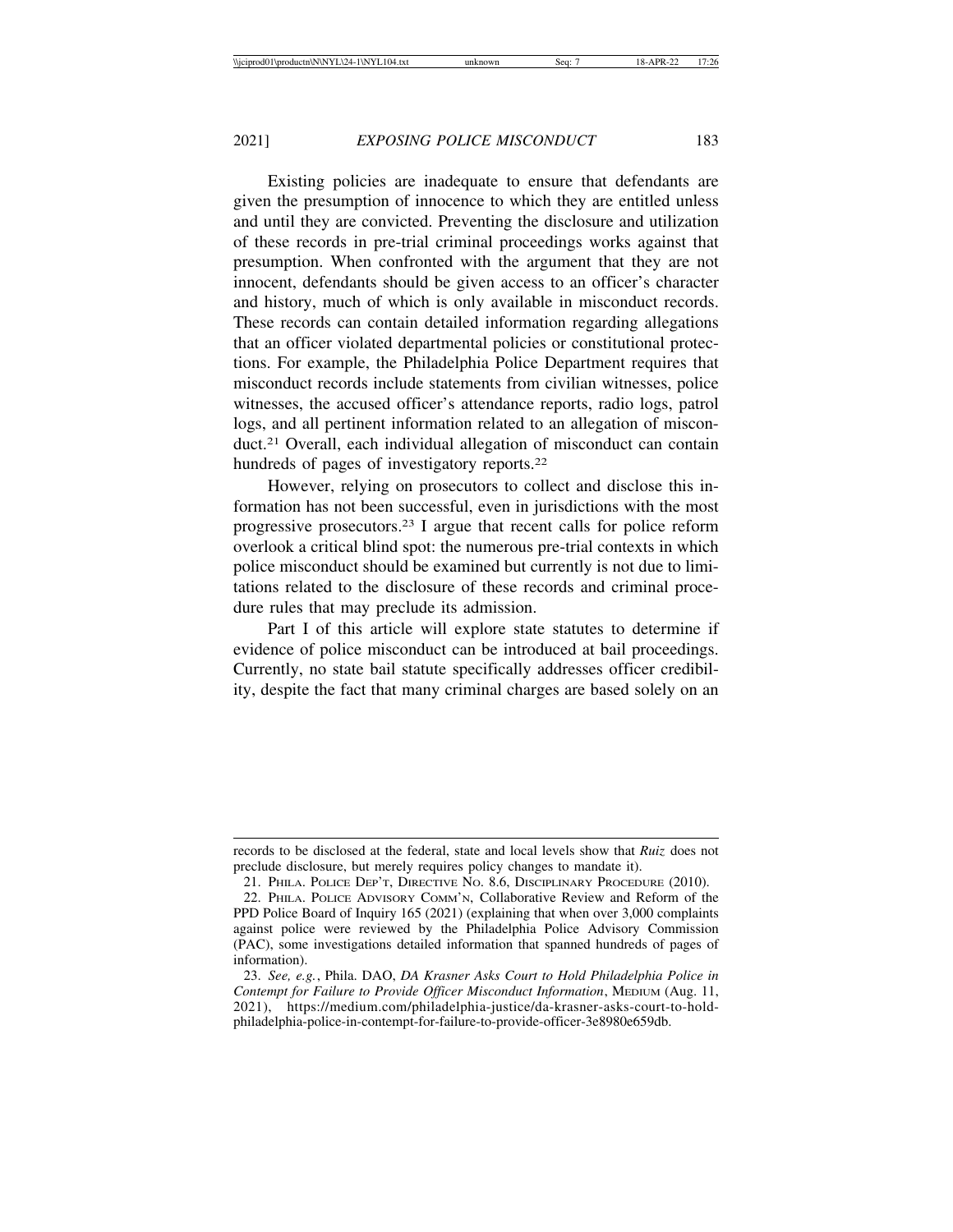officer's affidavit of alleged criminal conduct<sup>24</sup> and many wrongful convictions are due to police misconduct.25

There is also limited literature regarding the access and use of these records for pre-trial motions, which are procedural protections afforded to defendants to litigate constitutional violations and argue for certain due process protections. Part II will discuss several pre-trial proceedings that could benefit from an examination of police misconduct but currently do not.

The proximate reason why police misconduct is not examined during these proceedings is the limited knowledge of and access to police misconduct records, partly due to defense counsel being reliant upon district attorneys to disclose this information. Part III reviews policies of prosecutors' offices with respect to *Brady-Giglio* lists and reveals how these policies continue to shield police misconduct from disclosure.<sup>26</sup> Overall, Part III will review prosecutorial policies to highlight their insufficiency in bringing misconduct records to light for prosecutors and defense attorneys alike.

After the discussion on the numerous ways existing prosecutorial policies work to prevent prosecutors and defense attorneys from accessing police misconduct records, Part IV will review state laws to

<sup>24.</sup> *See* Rachel Moran, *Contesting Police Credibility*, 93 WASH. L. REV. 1339, 1341 (2018) ("[P]olice officers testify frequently in criminal cases. In a surprising number of these cases, the police officer is not the investigator or person who responded to a report of crime-what many might conceive of as typical witness roles for police officers-but instead the complainant or accuser. Consider, for example, a case where the defendant is accused of resisting arrest, or assaulting a police officer, or even a simple drug possession charge where a police officer claims to have patted down the defendant and found a controlled substance on the defendant's person. In any of these all-too-common scenarios, the defendant will have virtually no chance of winning at trial unless the defendant can cast doubt on the credibility of the police officer witness.").

<sup>25.</sup> *See* Covey, *supra* note 6, at 1134.

<sup>26.</sup> *See* Katherine Bles, *Let the Sunshine In: Illuminating the Powerful Role Police Unions Play in Shielding Officer Misconduct*, 28 STAN. L. & POL'Y REV. 109, 128 (2017) (examining the California procedure of seeking access to officer misconduct records, "the Pitchess Law . . . established a formal procedure for discovering police officer personnel records via a 'Pitchess motion.' Officer disciplinary records can no longer be requested through the [California Public Records Act] or through other criminal discovery motions like *Brady* or *Giglio* motions. Instead, a Pitchess motion requires a showing of good cause setting forth the materiality of the information sought to the subject matter involved in the pending litigation. The Pitchess motion must be served on the law-enforcement agency sixteen court days before the motion hearing date. The agency must also notify the targeted police officer and provide an opportunity to seek a protective order. If good cause is shown, the judge conducts an *in camera* review outside the presence of the litigating parties or the accused in a criminal case. The judge then determines what files, if any, will be disclosed to the moving party").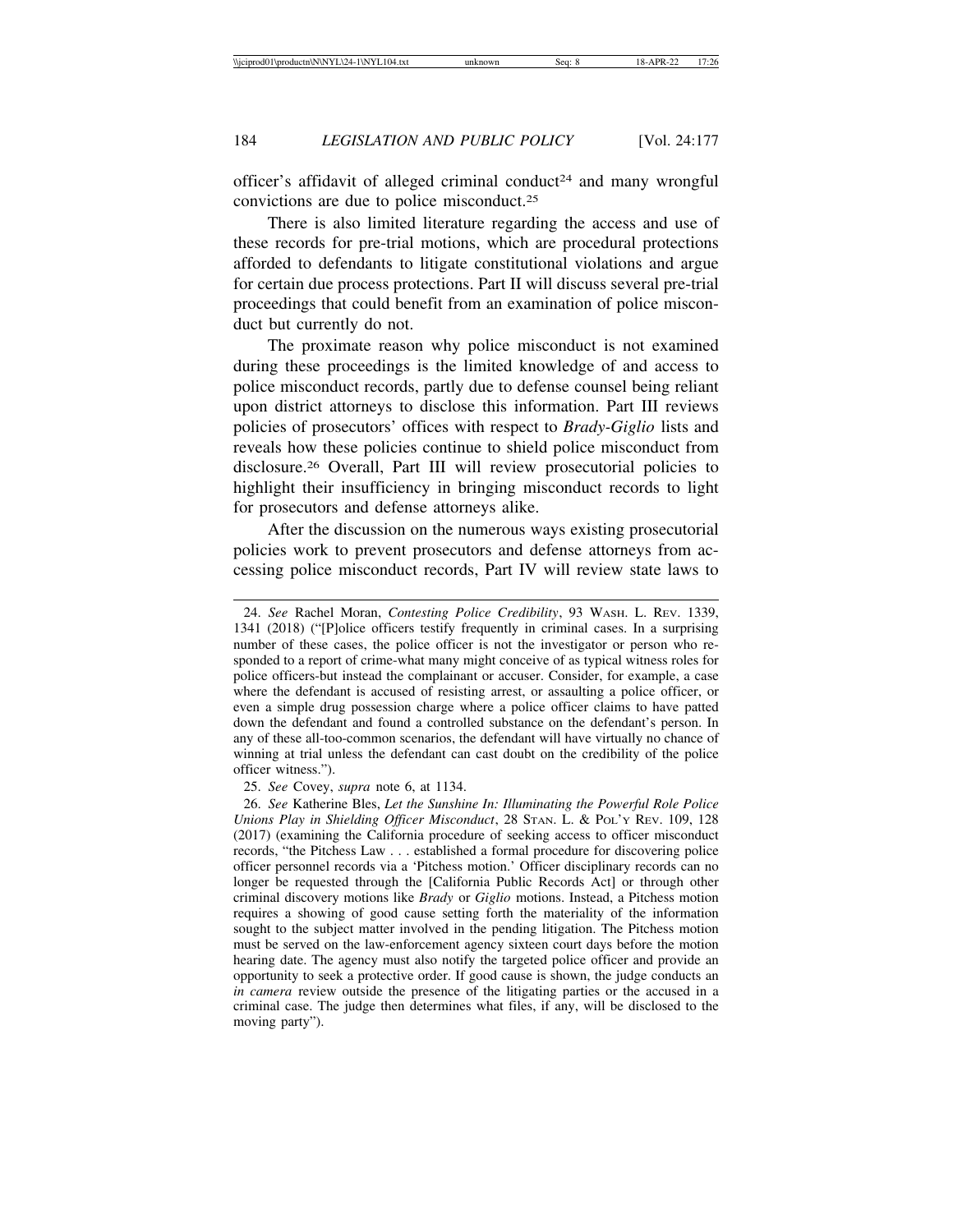assess the extent to which misconduct records might be publicly accessible, permitting defense attorneys to access them without relying on prosecutors to disclose this information.

These records are largely unavailable to the public, and for the states that do allow public disclosure, there are several barriers to accessing them. Jurisdictions that allow disclosure usually require a lengthy freedom of information request process<sup>27</sup> that may result in legal action and a court engaging in a balancing test of the officer's privacy interests against the public's interest in disclosure.28 Overall, this section will evaluate the public's ability to access these records.

Part V discusses the possible consequences of broader disclosure and reveals that there is little evidence to support the conclusion that mass disclosure will negatively impact officers. Part VI concludes with a description of how we can statutorily and administratively ensure that these records are publicly accessible. Overall, this Article seeks to shed light on the several areas of pre-trial criminal procedure that would benefit from an examination of police misconduct which currently does not occur due to existing state laws and jurisdictional policies which preclude its disclosure.

# PART I. USE OF POLICE MISCONDUCT RECORDS AT BAIL **HEARINGS**

# *A. Current Law Governing Use of Police Misconduct Records at Bail Hearings*

After being charged with a crime, accused individuals are afforded a bail hearing to determine whether they will be released from custody pending trial.29 Although there has been a movement to end

<sup>27.</sup> *See* City of Hartford v. Freedom of Info. Comm'n, 518 A.2d 49, 50 (Conn. 1986) (explaining that after an initial freedom of information commission complaint filed on December 2, 1981, the Supreme Court of Connecticut in 1986 affirmed the commission's act of denying the plaintiff's privacy protections and ordered the police department to turn over records).

<sup>28.</sup> *Compare* John C. Brinkerhoff Jr., *FOIA's Common Law*, 36 YALE J. REG. 575, 577 (2019) (finding that "[P]laintiffs who sue recalcitrant agencies under FOIA face a stark reality: Courts almost instinctively side with the government, ninety percent of the time according to some estimates") *with* INVISIBLE INST., *An Introduction to the Citizen Police Data Project*, https://invisible.institute/police-data (showing a dataset of complaints against Chicago Police Department between 1988-2020 gathered in one centralized location after lengthy FOIA requests and litigation).

<sup>29.</sup> *See* Shima Baradaran Baughman, *The History of Misdemeanor Bail*, 98 B.U. L. REV. 837, 861–62 (2018) (finding that "[r]easonable bail has also been required historically. The warning that reasonable bail must be honored has been codified since the Magna Carta.").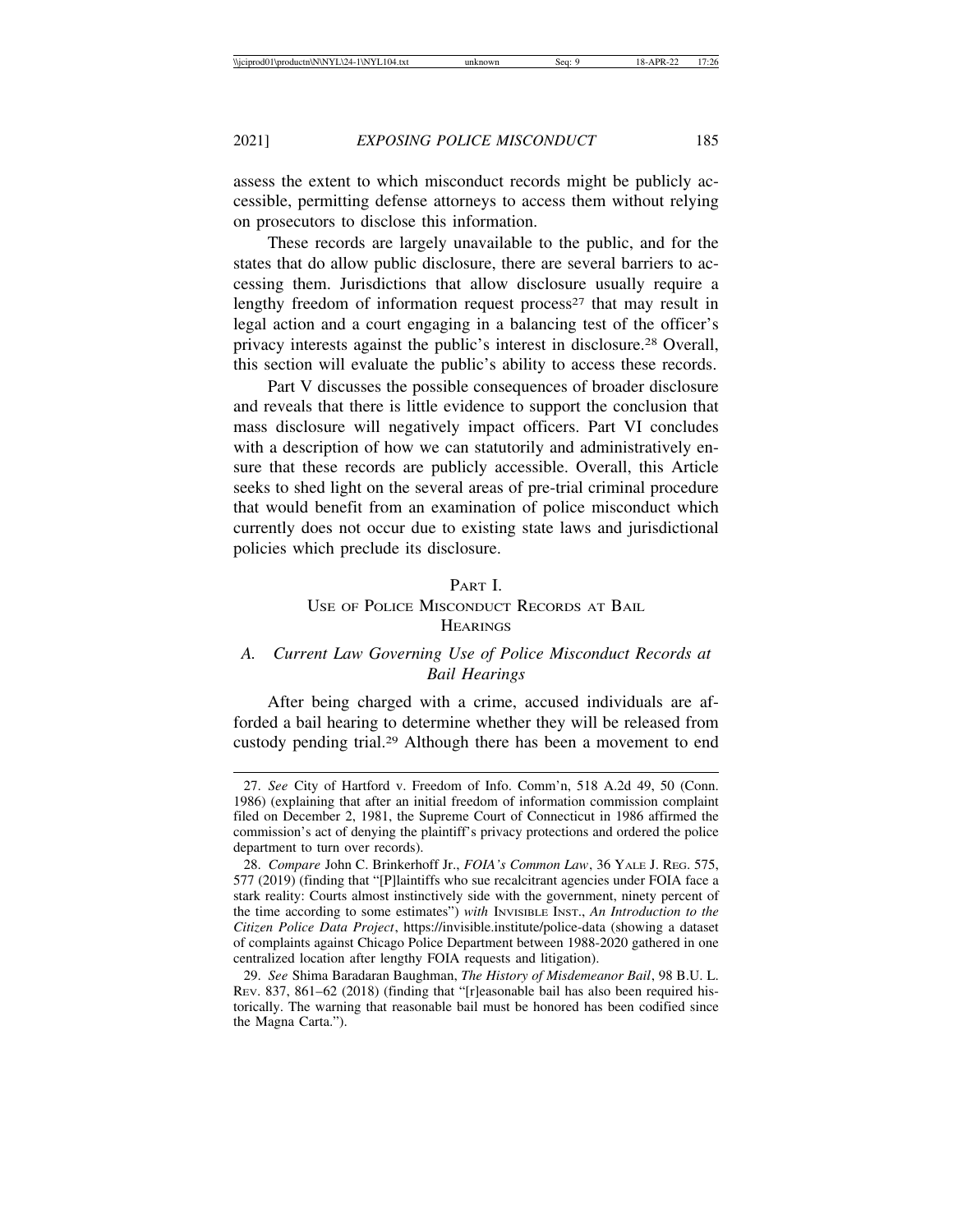the cash bail system whereby individuals must deposit money with the court—often more than they can afford—in order to secure pre-trial release, most states continue to use this system of requiring the accused to put up varying amounts of cash.30 To guide judicial officers in making these determinations, states have enacted bail statutes which list the factors a judicial officer may consider.<sup>31</sup> However, none of these statutes specifically address police misconduct or credibility.32

Many bail statutes explicitly require judicial officers to consider (1) information regarding the specific crime with which the accused is charged, (2) the prior criminal history of the accused, (3) the accused's connection with the community, and (4) the accused's ability to pay. For example, California allows a judge or magistrate to consider the protection of the public, the seriousness of the offense charged, the previous criminal record of the defendant, and the probability of the accused appearing at trial but leaves the examination of an officer's credibility absent from that decision.33 Some bail statutes permit judicial officers to consider additional information but give a specific list of those additional factors. In Alabama, a judicial officer has 14 factors it may consider, but none address the credibility of an affiant such as the arresting officer.34

Even though Florida allows for the public inspection of many police misconduct records,<sup>35</sup> judicial officers are not required to consider them for bail hearings since they are not listed as factors a judicial officer shall consider. Instead, the statute only authorizes judicial officers to consider the information at their discretion.36 North Dakota,

33. CAL. PENAL CODE § 1275 (West 2015).

34. ALA. R. CRIM. P. 7.2 (listing fourteen factors "the court may take into account").

35. FLA. STAT. ANN. § 112.533 (West 2020).

<sup>30.</sup> ACLU OF PA., *Smart Justice-Ending Cash Bail*, https://aclupa.org/en/smart-justice-ending-cash-bail (2021) (finding that only the jurisdictions of "Washington, D.C., Illinois, New Jersey, New Mexico, Arizona, Alaska, Colorado, Kentucky, and Maryland have moved to eradicate cash bail").

<sup>31.</sup> *See* ALA. R. CRIM. P. 7.2 (listing fourteen factors "the court may take into account"); FLA. STAT. ANN. § 903.046 (West 2021).

<sup>32.</sup> Ariana K. Connelly & Nadin R. Linthorst, *The Constitutionality of Setting Bail Without Regard to Income: Securing Justice or Social Injustice?*, ALA. C.R. & C.L. L. REV. 115, 123 (2019) ("Ultimately, several states enacted legislation to reflect the 1984 [Bail Reform] Act. . . . Over the years, courts expanded the factors used to justify pretrial detention, which now include: (1) the weight of the evidence against the defendant, (2) protection of the court's own processes, and (3) community safety.").

<sup>36.</sup> FLA. STAT. ANN. § 903.046 (West 2021) ("When determining whether to release a defendant on bail or other conditions, and what that bail or those conditions may be, the court shall consider . . . any other facts that the court considers relevant.").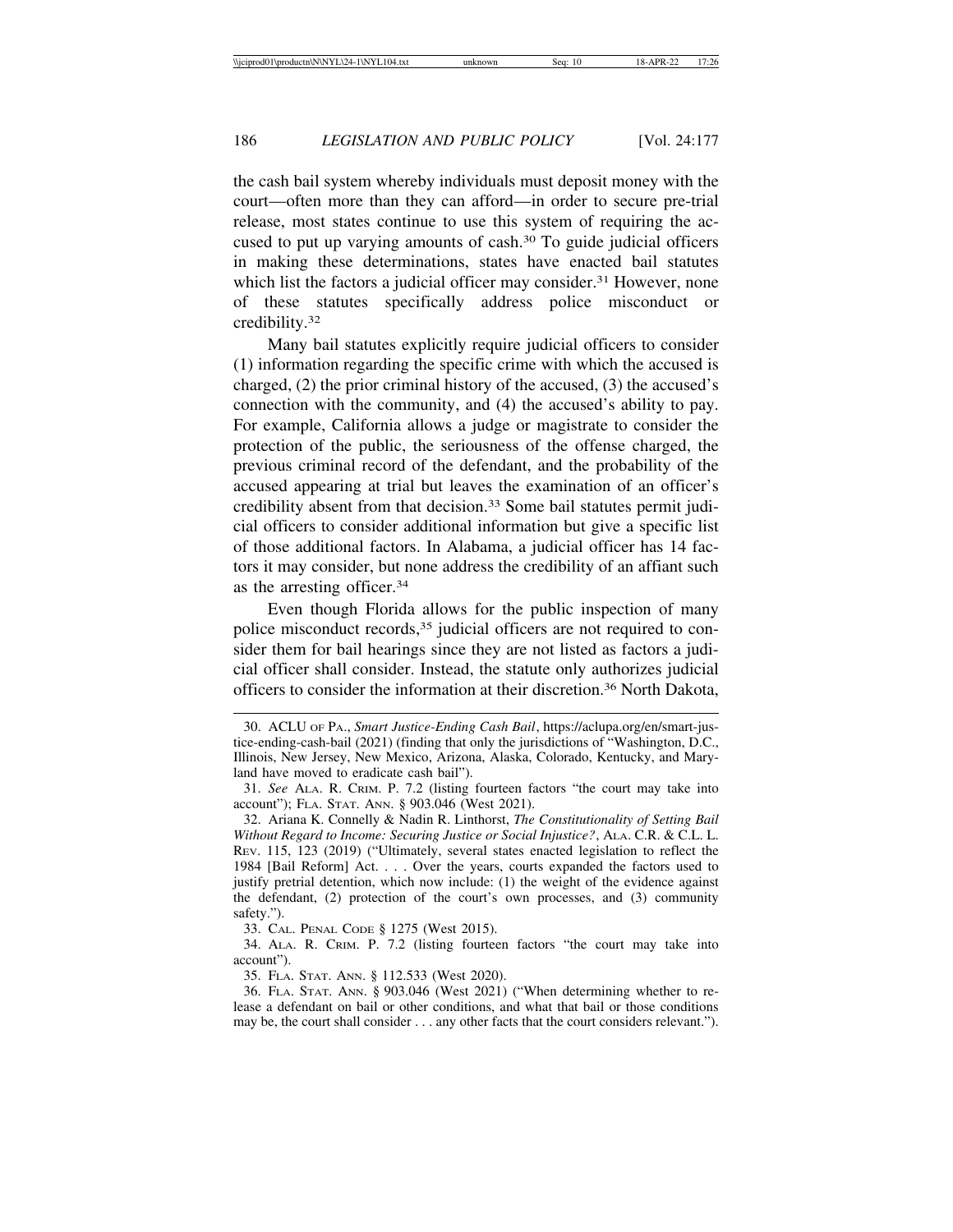which is the most lenient U.S state in releasing police misconduct records to the public,<sup>37</sup> allows a judicial officer to consider seven factors in determining conditions of release—none of which explicitly include an examination of involved officers' credibility.38 New York, which recently amended its code to allow for the disclosure of several police misconduct complaints,39 does not mandate that information to be considered by judicial officers at a subsequent bail hearing.40 A defense counsel advocating for a judicial officer to consider these records must be successful on several fronts: (a) a prosecutorial objection that this information is not permissible at bail, (b) a judicial officer who may be less inclined to consider this information since it is not expressly listed as a factor for consideration, and (c) a prosecutorial appeal on the bail determination if the judicial officer did consider information that was not expressly authorized by law.

Only three U.S. states explicitly require judicial officers to consider any information presented at a bail hearing. Idaho and Pennsylvania allow judicial officers to consider "any mitigating or aggravating factors that may bear on the likelihood of conviction and the possible penalty,"41 and Maryland requires a judicial officer to consider "any information presented by the accused and their attorney."<sup>42</sup> However, as Part IV will address, neither Idaho<sup>43</sup> nor Maryland<sup>44</sup> releases police misconduct records, and Pennsylvania<sup>45</sup> only releases the existence of a demotion with no additional factors. Thus,

42. MD. R. 4-216.1 (stating that a judicial officer shall consider "any information presented by the defendant or defendant's attorney").

43. IDAHO CODE ANN. § 74-106 (West 2020) (excluding from disclosure "records of a current or former employee other than the employee's duration of employment with the association, position held and location of employment").

44. MD. CODE ANN. § 4-311 (West 2021) (requiring that custodians "deny inspection of a personnel record of an individual").

45. 65 PA. STAT. AND CONS. STAT. ANN. § 67.708 (West 2009) (stating that exceptions for public records include "information regarding discipline, demotion or discharge contained in a personnel file, however, it does not provide an exception for final action of an agency that results in demotion or discharge").

<sup>37.</sup> N.D. CENT. CODE ANN. § 44-04-18.1 (WEST 2021) ("Records relating to a public entity's internal investigation of a complaint against a public entity or employee for misconduct are exempt until the investigation of the complaint is complete, but no longer than seventy-five calendar days from the date of the complaint.").

<sup>38.</sup> N.D. R. CRIM. P. 46.

<sup>39.</sup> N.Y. PUB. OFF. LAW § 87 (McKinney 2021).

<sup>40.</sup> N.Y. CRIM. P. LAW § 510.30 (McKinney 2020).

<sup>41.</sup> *See* I.C.R. 46 (stating that a court may set conditions of bail after considering "the nature of the current charge and any mitigating or aggravating factors that may bear on the likelihood of conviction and the possible penalty."); *see also* PA. R. CRIM. P. 523 (stating that the bail authority shall consider "the nature of the offense charges and any mitigating or aggravating factors that may bear upon the likelihood of conviction and possible penalty.").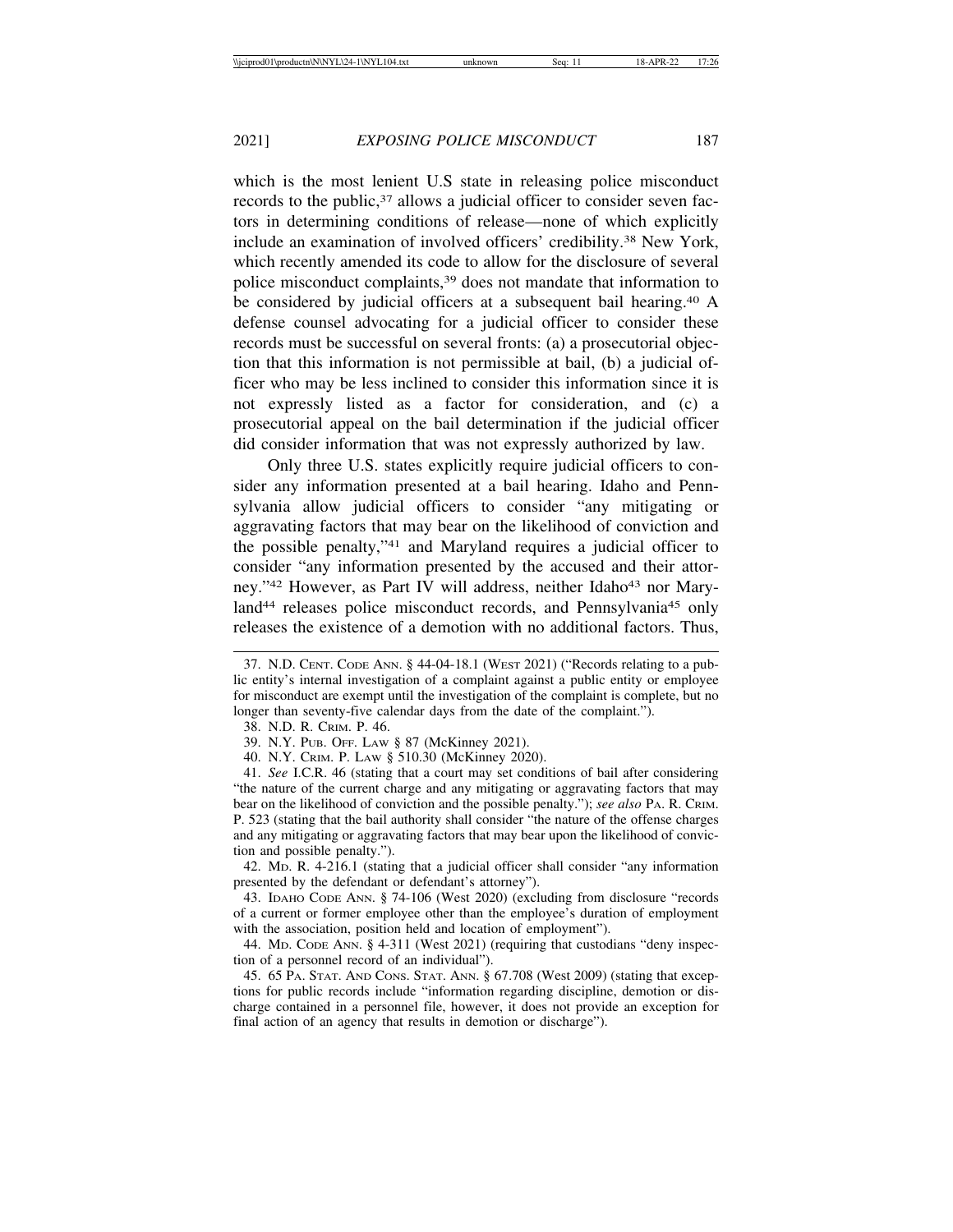there are no states that both release police misconduct records *and* require judicial officers to consider that information during bail proceedings. While there are a few states that allow judicial officers to consider additional information, that information must first be found to be relevant;46 a test police misconduct records may not pass depending on the judicial officer since some may simply deny access to an affordable bail nevertheless.

Providing defendants information related to police misconduct, and requiring judicial officers to consider that information at bail hearings, is pertinent since many criminal charges are based solely on allegations from sworn law enforcement.47

Some, however, may rightfully examine the traditional role of bail—to ensure that accused individuals will appear for trial and all hearings that relate to their charges<sup>48</sup>—and argue that the examination of law enforcement misconduct is not relevant to the determination. To respond to that criticism, this section addresses (a) the role of monetary bail, (b) the movement to dismantle that bail system and replace it with something new, and (c) why police misconduct matters in both systems. This analysis will show that considering police misconduct records may allow judicial officers an opportunity to gauge the veracity of the allegation—a relevant discussion since the accused is presumed innocent at every criminal proceeding, and this presumption should be at its strongest at the bail stage, where there is no evidence against the accused to combat that presumption, only speculation that may include hearsay, untested forensics, and irrelevant information.49

Overall, judicial officers considering this information may enable the accused to be released pre-trial by providing less cash collateral or outright release defendants altogether pre-trial if the misconduct infor-

<sup>46.</sup> OHIO R. CRIM. P. 46(C) ("[T]he court shall consider all relevant information"). FLA. STAT. ANN. § 903.046(2) (West 2021) (allowing the judge to account for "[a]ny other factors that the court considers relevant"); GA. CODE ANN. § 17-6-1(2) (2021) (telling a judge to consider "any other factor the court deems appropriate").

<sup>47.</sup> *See* Moran, *supra* note 24, at 1341 ("In a surprising number of these cases, the police officer is not the investigator or person who responded to a report of crime what many might conceive of as typical witness roles for police officers—but instead the complainant or accuser.").

<sup>48.</sup> Shima Baradaran, *Restoring the Presumption of Innocence*, 72 OHIO ST. L.J. 723, 731–32 (2011) ("Bail historically served the sole purpose of returning the defendant to court for trial, not preventing her from committing additional crimes. Indeed, English judges set bail with only one purpose: to ensure the defendant's appearance in court.").

<sup>49.</sup> Joseph Lester, *Presumed Innocent, Feared Dangerous: The Eighth Amendment's Right to Bail*, 32 N. KY. L. REV. 1, 2 n.12 (2005).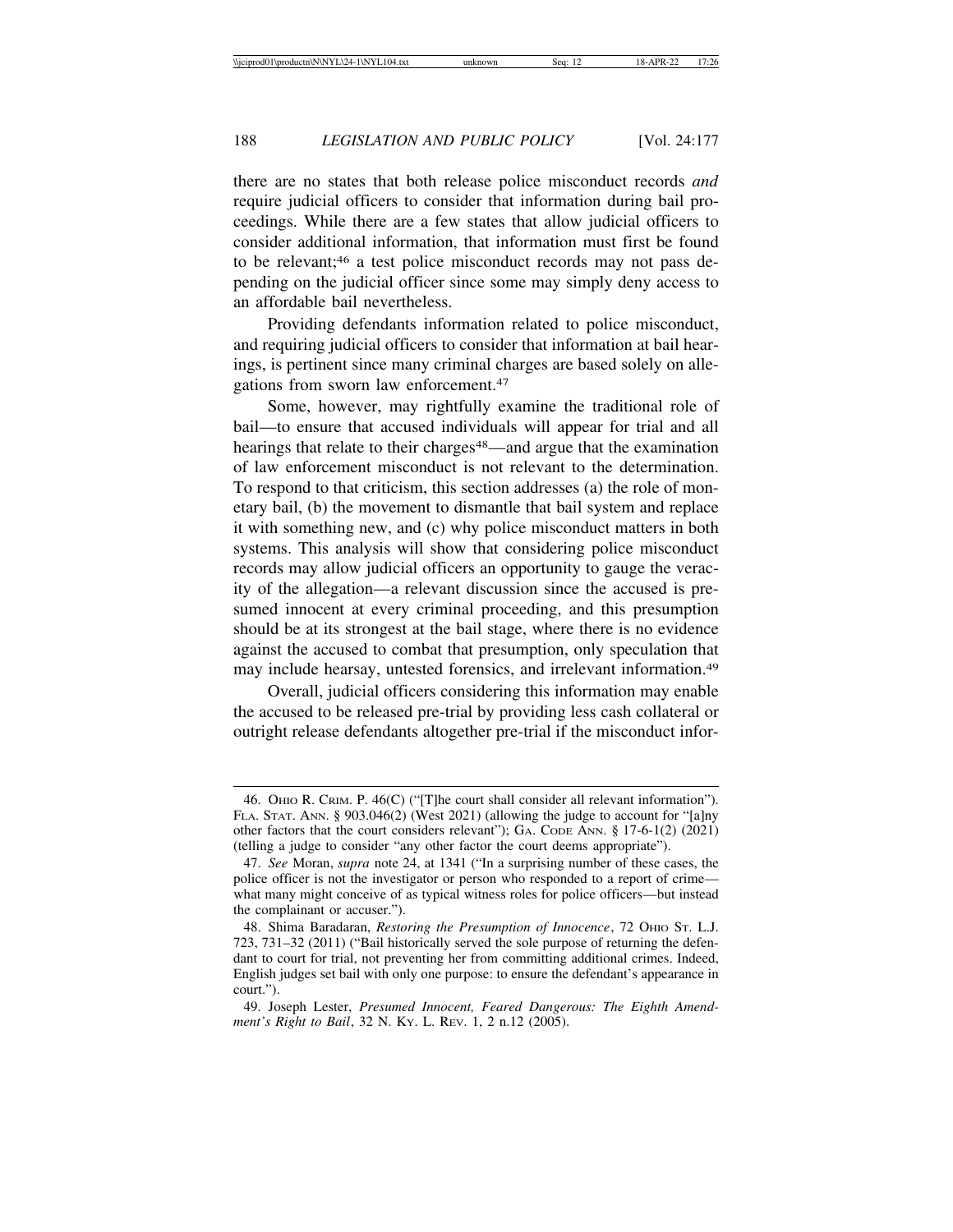mation suggests that the allegations could be falsified, the evidence may be tainted, or the defendant may be the victim of official abuse.

## *B. Role of Monetary Bail and Movement Towards Non-Monetary Systems*

Judicial officers are tasked with making decisions that may restrict an individual's liberty before trial. Those options include releasing the defendant on their recognizance, releasing them on the condition that they post a monetary bail, or keeping them in custody due to the seriousness of the offense. Traditionally, financial incentives were thought to be the most effective means of achieving the primary objective of the bail system, which is to ensure that accused individuals appear for future court dates.50 To make this determination, a judicial officer holds a bail hearing where the prosecutor presents limited evidence to argue whether the individual should be released or held pending trial; such a hearing may last only one or two minutes.<sup>51</sup> During the hearing, the judicial officer must review brief facts of the case, determine whether the accused is dangerous to society, and—if they decide to release the accused—determine what type of collateral is necessary to guarantee the accused's appearance at future proceedings.<sup>52</sup>

Many states have amended their legislation to provide for a new bail approach. In 2017, New Jersey replaced its monetary bail system with a system that uses information related to the current charge, criminal history, court appearance history, and current status<sup>53</sup> to determine if an accused should be released or held pending trial.<sup>54</sup> These factors are used to calculate a New Criminal Activity (NCA) score designed to determine the likelihood that a defendant will commit a

<sup>50.</sup> *See* Insha Rahman, *Undoing the Bail Myth: Pretrial Reforms to End Mass Incarceration*, 46 FORDHAM URB. L.J. 845, 855 (2019) ("The rise of the money bail system and bail bondsmen was justified by the specter of failure to appear and the need to incentivize court appearance, otherwise the judicial process would grind to a halt.").

<sup>51.</sup> *Id*.; Aurelie Ouss & Megan T. Stevenson, *Bail, Jail, and Pretrial Misconduct: The Influence of Prosecutors*, SSRN (Apr. 9, 2021) at 1, 7 (finding that the bail hearings in Philadelphia "typically lasts only a minute or two, during which the magistrate reads the charges, schedules the next court date, determines eligibility for public defense, and decides the conditions of release").

<sup>52.</sup> Ouss & Stevenson*, supra* note 51, at 1, 7.

<sup>53.</sup> EXECUTIVE ORDER NO.211 STUDY (2016), https://www.nj.gov/oag/library/ Executive-Order-211—FINAL-REPORT—11.30.16.pdf.

<sup>54.</sup> N.J. STAT. ANN. § 2A:162-18 (West 2017).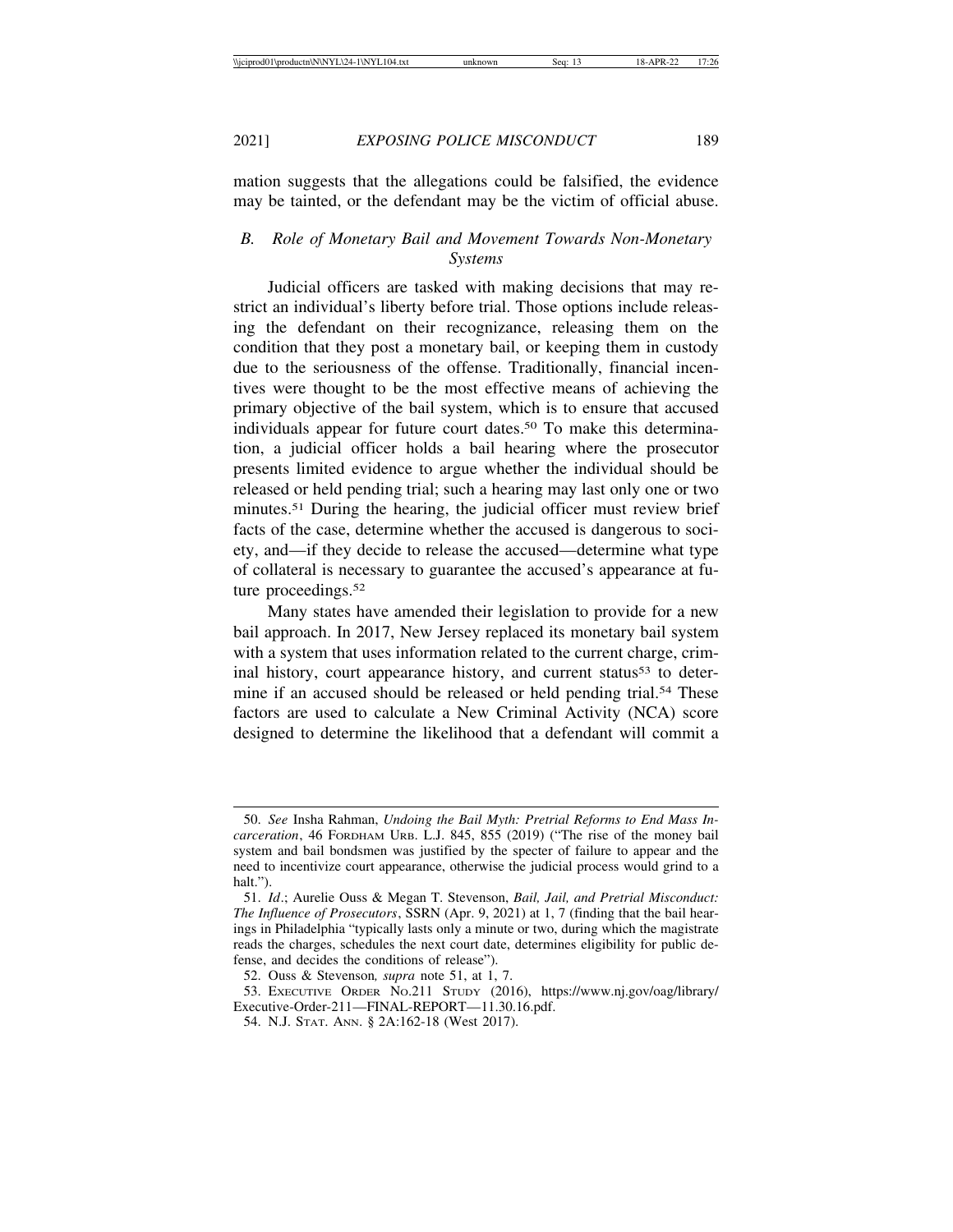crime while released pending further proceedings.55 Illinois adopted a similar approach that will go into effect in 2023.<sup>56</sup>

In addition to state legislatures, state courts have also moved to change the traditional monetary bail system. In 2021, the California Supreme Court held that judicial officers must consider an accused person's ability to pay bail and that it is unconstitutional for a judicial officer to set bail in an amount that the person cannot afford unless there is no other less-restrictive alternative to assure the person's appearance.57 The Nevada Supreme Court in 2020 ruled that judicial officers must consider less restrictive conditions before determining whether bail is necessary.<sup>58</sup> However, bail reform advocates have criticized these changes as not fully addressing the concerns about bail, suggesting that risk assessment tools and electronic monitoring schemes suffer the same problems as traditional cash bail in that they continue to perpetuate structural racism, bias, and other discriminatory practices.59

## *C. Relevance of Police Misconduct Records in Monetary and Non-Monetary Systems*

The bail hearing is the first opportunity an accused may raise doubts about the charges against them, and police misconduct at this phase may shed light on the strength of the prosecution's case. However, judicial officers are only required to consider those arguments in

<sup>55.</sup> David J. Reimel III, Comment, *Algorithms & Instruments: The Effective Elimination of New Jersey's Cash Bail System and Its Replacement*, 124 PENN ST. L. REV. 193, 203 (2019) ("The NCA score is calculated by measuring a variety of static factors that determine the likelihood that a defendant will commit a crime while on pretrial release.").

<sup>56.</sup> 725 ILL. COMP. STAT. ANN. 5/110-5 (West 2021) ("The Court may use a regularly validated risk assessment tool to aid its determination of appropriate conditions of release.").

<sup>57.</sup> *In re* Humphrey, 482 P.3d 1008, 1013 (2021) ("What we hold is that where a financial condition is nonetheless necessary, the court must consider the arrestee's ability to pay the stated amount of bail—and may not effectively detain the arrestee solely because the arrestee lacked the resources to post bail.").

<sup>58.</sup> Valdez-Jimenez v. Eighth Jud. Dist. Ct., 460 P.3d 976, 988 (Nev. 2020) ("[W]e hold that a defendant who remains in custody after arrest is entitled to an individualized hearing at which the State must prove by clear and convincing evidence that bail, rather than less restrictive conditions, is necessary to ensure the defendant's appearance at future court proceedings or to protect the safety of the community, and the district court must state its findings and reasons for the bail decision on the record.").

<sup>59.</sup> *See* Muhammad B. Sardar, *Give Me Liberty or Give Me . . . Alternatives? Ending Cash Bail and Its Impact on Pretrial Incarceration*, 84 BROOK. L. REV. 1421, 1444 (2019) ("Risk assessment algorithms can serve as poor indicators of future risk, and a jurisdiction utilizing such algorithms can potentially perpetuate the same disparate treatment of minorities that cash bail presently does.").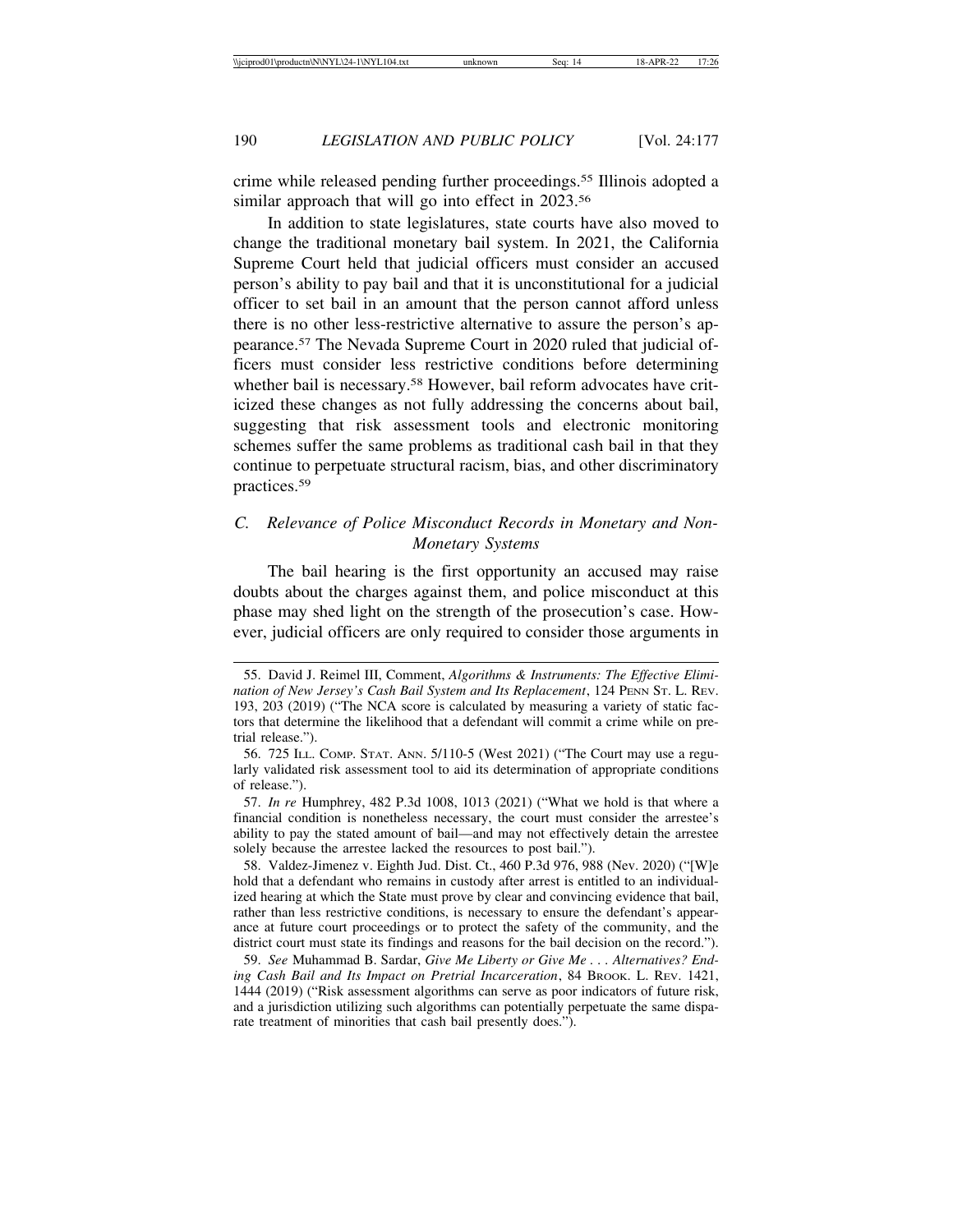jurisdictions that have affirmatively enacted a mandate requiring that they do so.

If officers who are critical to the prosecution's case have questionable character and history, defense attorneys may be able to question the officers' integrity, raising doubts that the alleged criminal act occurred, that it was the accused who committed it, and that pre-trial detention is necessary to ensure the accused presence in court. Some jurisdictions have already started introducing this information during bail hearings, without a state law requiring judicial officers to consider the information.60 Although New York's bail statute does not *require* bail officers to consider police misconduct records,<sup>61</sup> some bail officers have done so, and in some cases this information has led directly to a defendant's release from detention.<sup>62</sup> Philadelphia has a process whereby prosecutors may share certain police misconduct records with the defense at the bail hearing, allowing the defense the opportunity to utilize these records during the proceeding.63

Misconduct records are relevant to bail determinations despite the fact that they may be inadmissible at trial. Judicial officers routinely consider several factors in making bail determinations that are normally inadmissible at trial. Facts that relate to a person's danger to

<sup>60.</sup> *The Cop Accountability Project*, THE LEGAL AID SOC'Y, https://legalaidnyc.org/ programs-projects-units/the-cop-accountability-project/ ("Responding to decades of secrecy regarding officer misconduct and the NYPD's systemic failures to hold officers to account, the project launched a database that tracks police misconduct in New York City.").

<sup>61.</sup> N.Y. Crim. Proc. Law § 510.30 (McKinney 2020) (stating that bail consideration includes "the weight of the evidence against him in the pending criminal action and any other factor indicating probability or improbability of conviction").

<sup>62.</sup> *See generally* Alice Speri, *Open Data Projects are Fueling the Fight Against Police Misconduct*, INTERCEPT (Oct. 25, 2016, 8:31 AM) https://theintercept.com/ 2016/10/25/open-data-projects-are-fueling-the-fight-against-police-misconduct/

<sup>(</sup>describing case in which a sixteen-year-old with no criminal history was arrested for gun possession and a judge set bail at \$100,000, Legal Aid attorney discovered arresting officers had previously been accused of planting evidence, the attorney "[t]ook her findings to a judge and argued that they undermined the credibility of the officers in question-and he [the judge] promptly dropped her client's bail and released him until trial").

<sup>63.</sup> INST. FOR INNOVATION IN PROSECUTION, TRACKING POLICE MISCONDUCT: HOW PROSECUTORS CAN FULFILL THEIR ETHICAL OBLIGATIONS AND HOLD THE POLICE AC-COUNTABLE 69, APP*.*, July 2021, https://www.prosecution.org/s/FINAL-Tracking-Police-Misconduct-Appendix.pdf [https://perma.cc/T7CJ-K6HX] [hereinafter IIP RE-PORT APP.] (explaining that the Philadelphia District Attorney policy requires District Attorneys to "notify defense counsel" of inclusions in their police misconduct database).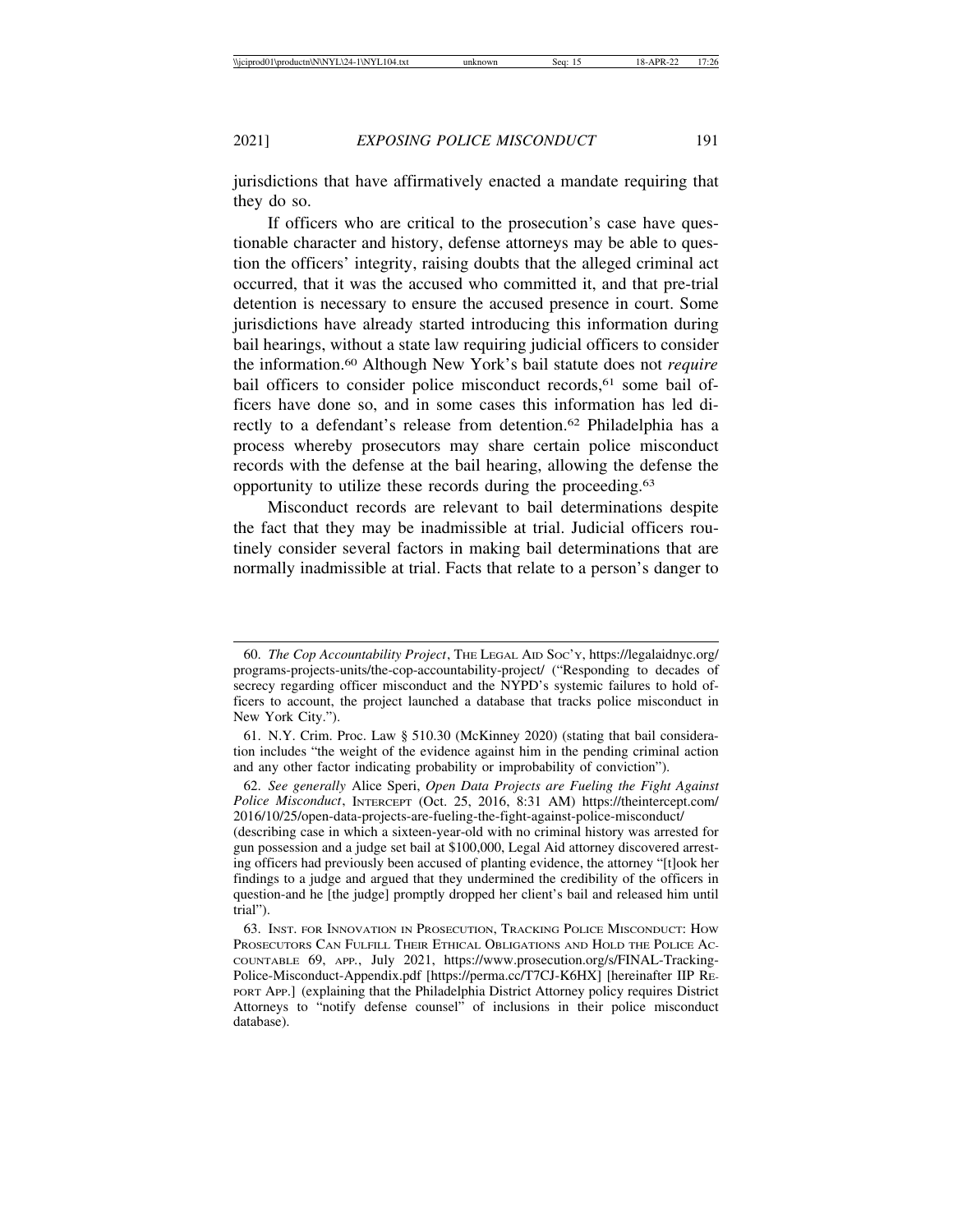the community would be inadmissible character evidence,64 unless the defendant opens the door to their own character.65 A defendant's "ties to the community," which judicial officers use to assess flight risk, would almost never pass a court's relevancy test.<sup>66</sup> And even some facts directly relevant to the case that are shared with judicial officers at the bail stage may never be admitted at trial for the fact-finder's examination due to pre-trial motions that may preclude its admission.67 Thus, much of the evidence already considered at bail hearings may be inadmissible at trial. Adding an examination of law enforcement misconduct, then, fits into that pattern. These records have tremendous pre-trial value, even though these records may be inadmissible at trial.68

Finally, due to the several harms that are directly related to pretrial detention, we should provide more opportunities for individuals to contest pre-trial detention, not fewer. Several studies show the relationship between pre-trial detention and its impact on people,<sup>69</sup> includ-

67. *See* OHIO R. CRIM. P. 46(F) (stating that information used during bail hearings "need not conform to the rules pertaining to the admissibility of evidence in a court of law").

68. IIP REPORT APP, *supra note 63*, at 70 (indicating that Philadelphia police-the decision as to whether an officer in the database will be called as a witness will be made on a case-by-case basis. Disclosure does not equal admissibility, where appropriate, the ADA will object to the admissibility of the disclosed evidence).

69. *See* Will Dobbie & Crystal S. Yang. 2021, *The Economic Costs of Pretrial Detention*, BROOKINGS (Mar. 24, 2021). https://www.brookings.edu/bpea-articles/theeconomic-costs-of-pretrial-detention/ (looking at employment and income of people arrested in Miami and Philadelphia, economists find that "pretrial detention decreases the probability of employment three to four years after the bail hearing by 9.4 percentage points and [. . .] they estimate that defendants detained pre-trial lost \$29,001 in income on average over a lifetime compared with defendants who weren't detained pre-trial."); *see also* Will Dobbie, Jacob Goldin, & Crystal S. Yang, *The Effects of Pretrial Detention on Conviction, Future Crime, and Employment: Evidence from Randomly Assigned Judges,* AM. ECON. REV. 108 (2): 201, 204 (2018) (suggesting that pretrial release may decrease future crime through the channel of increased labor market attachment).

<sup>64.</sup> *See* FED. R. EVID. 404 ("Evidence of a person's character or character trait is not admissible to prove that on a particular occasion the person acted in accordance with the character or trait").

<sup>65.</sup> *Id.* at (a)(2) ("A defendant may offer evidence of the defendant's pertinent trait, and if the evidence is admitted, the prosecutor may offer evidence to rebut it.").

<sup>66.</sup> *See* FED. R. EVID. 401 ("Evidence is relevant if: (a) it has any tendency to make a fact more or less probable than it would be without the evidence; and (b) the fact is of consequence in determining the action."). The prosecutor would need to offer a witness to attempt to elicit testimony regarding the defendant's ties to the community, however, that evidence would need to pass a 401 relevancy test. If the defendant's ties to the community have no tendency to make a fact more or less probable, then the evidence will not be admissible.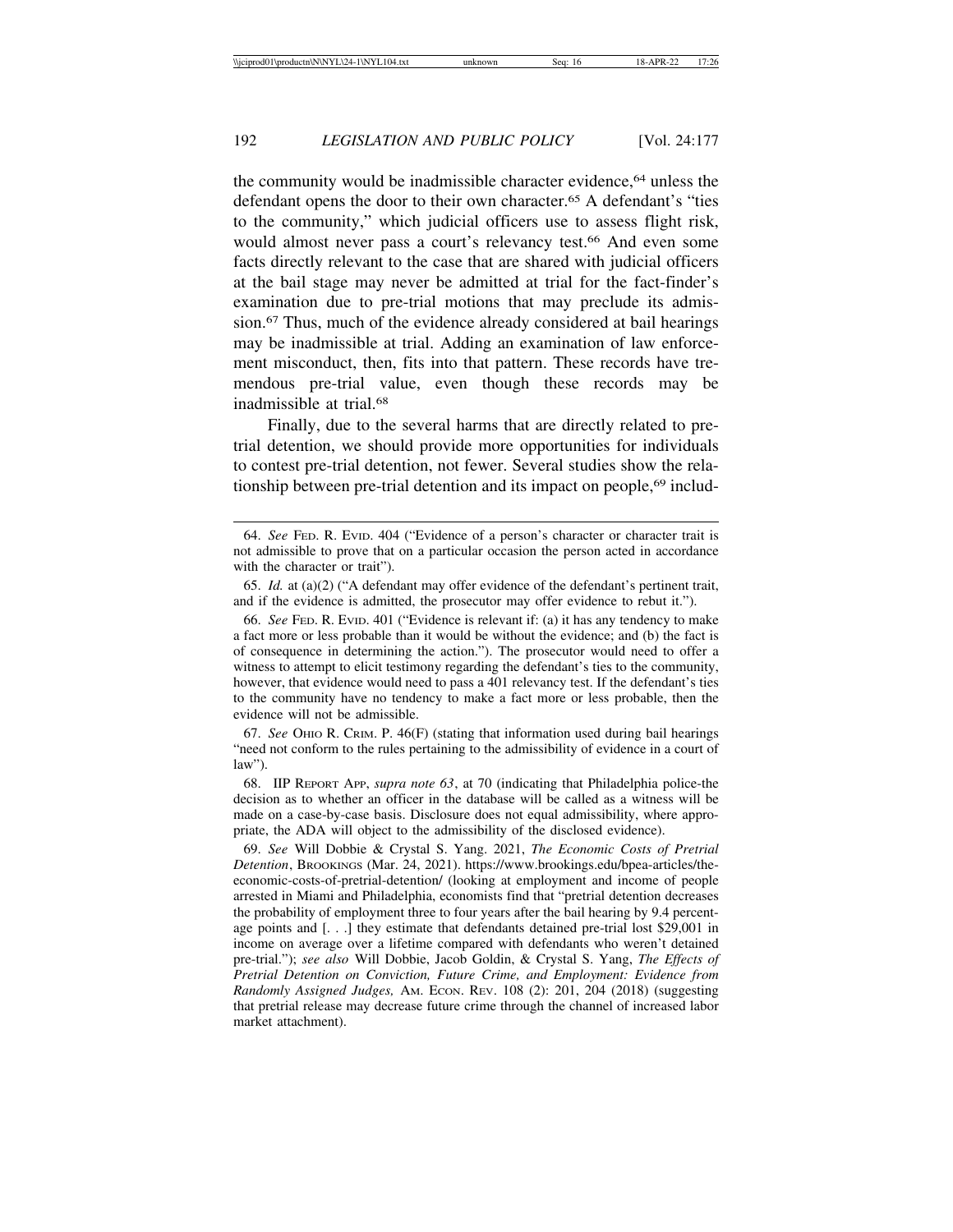ing an increase in the likelihood that a defendant will be convicted.70 Pre-trial detention also results in collateral consequences, such as "deportation, loss of child custody, ineligibility for public service, and barriers to finding employment and housing."71

## PART II. USE OF POLICE MISCONDUCT RECORDS AT OTHER PRE-TRIAL PROCEEDINGS

After the bail stage, a defendant faces several additional pre-trial proceedings where police misconduct records should be considered. These proceedings include hearings to ensure their due process rights are enforced, hearings to request a remedy for governmental constitutional violations, and hearings to litigate which pieces of evidence will be presented to the factfinder.

This Part will examine a few of the many pre-trial hearings where the examination of an officer's misconduct history may have a substantial impact on the proceedings. Distinct from post-conviction litigation, where the goal is to cure a past wrong, pre-trial litigation allows the trial court the opportunity to *prevent* errors in the system.72 Post-conviction litigation brings the possibility of a reversed conviction,73 a new trial with different evidence presented to the factfinder,<sup>74</sup> and compensation for the wrongly convicted.<sup>75</sup> However, it

<sup>70.</sup> Paul Heaton, Sandra Mayson, & Megan Stevenson, *The Downstream Consequences of Misdemeanor Pretrial Detention*, 69 STAN. L. REV. 711, 715 (2017) (explaining that a study that finds "compelling evidence that pretrial detention causally increases the likelihood of conviction, the likelihood of receiving a carceral sentence, the length of a carceral sentence, and the likelihood of future arrest for new crimes.").

<sup>71.</sup> *Id.* ("Collateral consequences that include deportation, loss of child custody, ineligibility for public services, and barriers to finding employment and housing.").

<sup>72.</sup> Jordan Gross, *An Ounce of Pretrial Prevention is Worth More Than a Pound of Post-Conviction Cure*, 18 BERKELEY J. CRIM. L. 317, 324 (2013).

<sup>73.</sup> *See* Samantha Melamed, *The Case That Collapsed*, PHILA. INQUIRER (Oct. 15, 2021), https://www.inquirer.com/news/a/anthony-wright-philadelphia-homicidedetective-murder-convictions-20211014.html (detailing allegations that Philadelphia detectives coerced a confession by threatening to rip the eyes out of the wrongful accused, his conviction was overturned in 2014).

<sup>74.</sup> Mensah M. Dean, *He Represented Himself in a Murder Retrial, and Won. A Year Later, He's Helping Others With Criminal Cases.*, PHILA. INQUIRER (May 6, 2020), https://www.inquirer.com/news/hassan-bennett-pro-se-philadelphia-murderconviction-not-guilty—20200506.html.

<sup>75.</sup> Christina Carrega, *More Than 2,800 Have Been Wrongly Convicted in the US. Lawmakers and Advocates Want to Make Sure They're Paid Their Dues.*, CNN (July 7, 2021, 4:28 PM), https://www.cnn.com/2021/07/07/politics/wrongful-convictioncompensation-bill/index.html ("Thirty-six states and Washington, DC, have laws on the books that offer compensation for exonerees, according to the Innocence Project").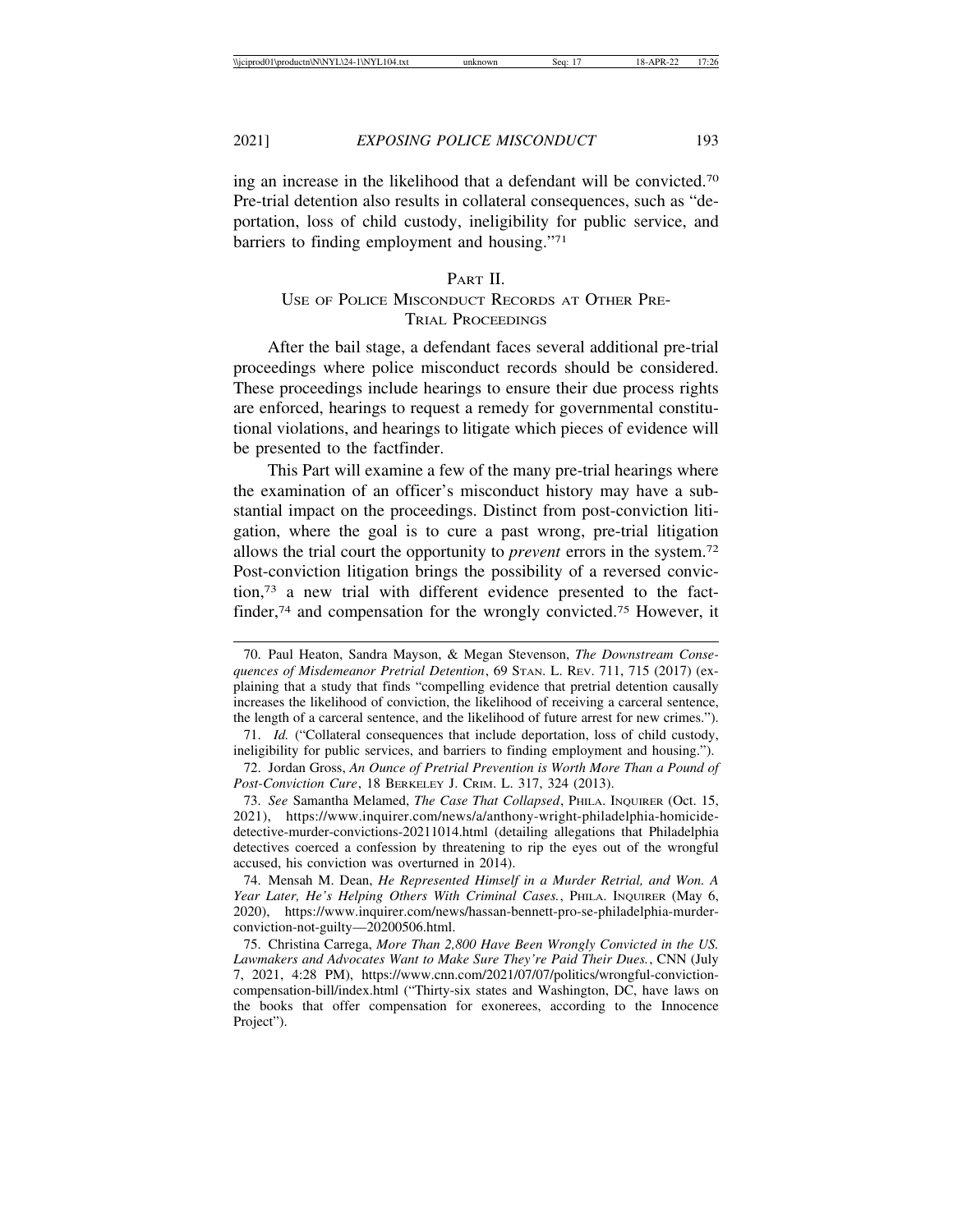cannot turn back the clock to prevent the injustice from occurring and the harms imposed on the defendant. Pre-trial litigation, therefore, provides opportunities to prevent wrongful convictions.

These errors can be prevented by suppressing illegally obtained statements and evidence and outright barring the delayed prosecution of cases if it has been found that law enforcement was not duly diligent.76 In this way, one purpose of pre-trial practice is to enforce constitutional and procedural protections for the accused. If successfully litigated, the outcome of these motions can even be case-dispositive.<sup>77</sup> This section will describe a few of these motions and how examining police misconduct during these procedures may impact the disposition of the motion.

## *A. Pre-Preliminary Hearing Motions*

At the outset of a criminal case, the prosecutor must make a showing to either a judge or a grand jury that there is probable cause to believe that an offense has been committed and that the defendant committed it.78 The majority of states have reserved the preliminary hearing for the most serious of offenses—felony charges.79 At a preliminary hearing, the prosecutor must establish a prima facie case that the accused committed the alleged crime.80 Usually, these hearings offer very limited information,81 and judges are required to make all inferences in favor of the prosecution.82 For example, in Pennsylvania, preliminary hearings serve a limited function of establishing a prima

81. *See* Mary Prosser, *Reforming Criminal Discovery: Why Old Objections Must Yield to New Realities*, 2006 Wis. L. Rev. 541, 549 (2006).

82. *See* State v. Ramirez, 289 P.3d 444, 447 (Utah 2012) (explaining that "at the preliminary hearing, the magistrate is tasked only with assuring that there is evidence

<sup>76.</sup> People v. Marrin, 187 A.D.2d 284, 286 (N.Y. App. Div. 1992) (implying that due diligence means police "exhausted all investigative leads." In this case, the prosecution was able to show that the police exhausted all investigative leads in locating the defendant). *Cf.* People v. Devore, 885 N.Y.S.2d 497, 500 (N.Y. App. Div. 2009) (finding that police were not duly diligent in locating the defendant).

<sup>77.</sup> Daniel McConkie, *Structuring Pre-Plea Criminal Discovery*, 107 J. CRIM. L. & CRIMINOLOGY 1, 38 (2017).

<sup>78.</sup> FED. R. CRIM. P. 5.1.

<sup>79.</sup> Paul Cassell, *Protecting Taxpayers and Crime Victims: The Case for Restricting Utah's Preliminary Hearing*, 2011 UTAH L. REV. 1377, 1377 (2011).

<sup>80.</sup> Drew Sheldon, *Unjust Incarceration: Problems Facing Pennsylvania's Preliminary Hearing and How to Reform It*, 56 DUQ L. REV. 169, 178 (2018); PA. R. CRIM. P. 543 ("If the issuing authority finds that the Commonwealth has established a prima facie case that an offense has been committed and the defendant has committed it, the issuing authority shall hold the defendant for court on the offense(s) on which the Commonwealth established a prima facie case. If there is no offense for which a prima facie case has been established, the issuing authority shall discharge the defendant").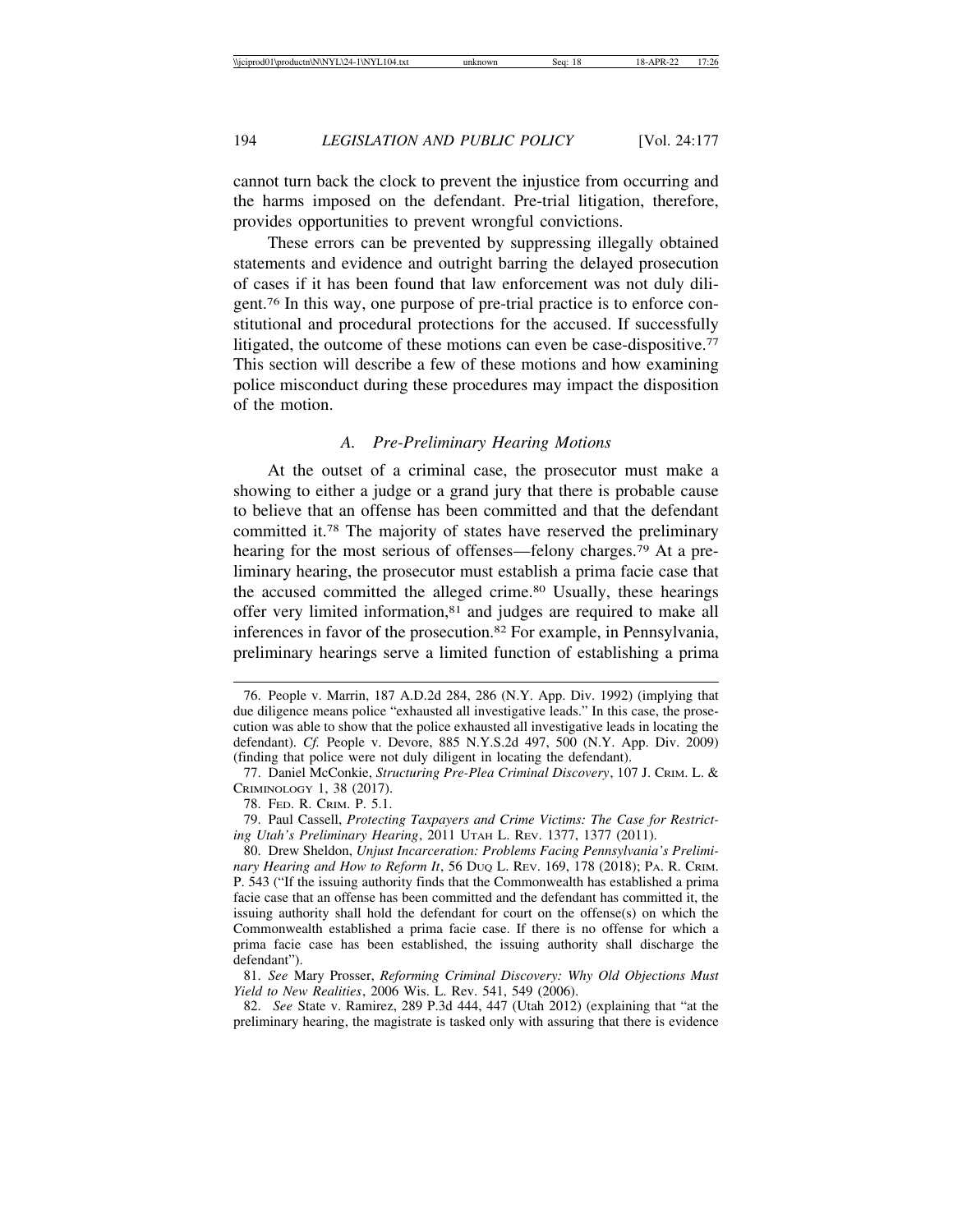facie case, and the credibility of the witness is not usually considered.83 In Utah, the evaluation of a witness's credibility at a preliminary hearing is limited to determining whether that evidence is "wholly lacking and incapable of reasonable inference."84

Although these records may not sway a determination of probable cause, these records may prove useful during defense requests for a pre-preliminary lineup.85 For the second prong of the preliminary hearing—a showing that the defendant committed the alleged crime the identity of the suspect is crucial. Although prosecutors sometimes make this showing by using DNA or video evidence, in many cases, they rely on the statement of a witness who alleges the defendant is the person who committed the crime. In these cases, police often show witnesses a photo array of individuals that match the witness's description of the suspect. If the suspect is selected, police can arrest the suspect and initiate the criminal justice process.

The live lineup—a procedure in which a group of people is displayed to an eyewitness for the purpose of determining if the eyewitness is able to identify the perpetrator of a crime—is another means of obtaining (or disproving) witness identification of the defendant.86 A line-up motion can serve multiple purposes, including weighing the prosecution evidence and also locking a witness into a statement during the identification process. If the defense strategy is that the accused is not the person who committed the offense, defense counsel may request a line-up prior to the witness observing the accused in court to avoid the taint caused by identification in court, when the identity of the defendant is usually obvious to those present. The U.S. Supreme Court has held that since there is "grave potential for prejudice, intentional or not, in the pretrial lineup, which may not be capable of reconstruction at trial [. . .] there can be little doubt that [the] post-indictment lineup is a critical stage of the prosecution at which [the defendant is] entitled" to the aid of counsel.<sup>87</sup>

that could sustain a reasonable inference in the prosecution's favor on each element of the crime(s) in question").

<sup>83.</sup> Com. v. Fox, 619 A.2d 327, 332 (Pa. Super. Ct. 1993) ("Since the Commonwealth merely bears the burden of establishing a prima facie case against the defendant, credibility is not an issue at [a] preliminary hearing").

<sup>84.</sup> State v. Virgin, 137 P.3d 787 (Utah 2006).

<sup>85.</sup> *See generally* PHILA. MUN. CT. R. OF CIV. P. 553.

<sup>86.</sup> State v. Rawls, 700 S.E. 2d 112, 116 (N.C. Ct. App. 2010) (citing N.C. GEN. STAT. § 15A–284.52(a)(6) (2009)).

<sup>87.</sup> United States v. Wade, 388 U.S. 218 (1967).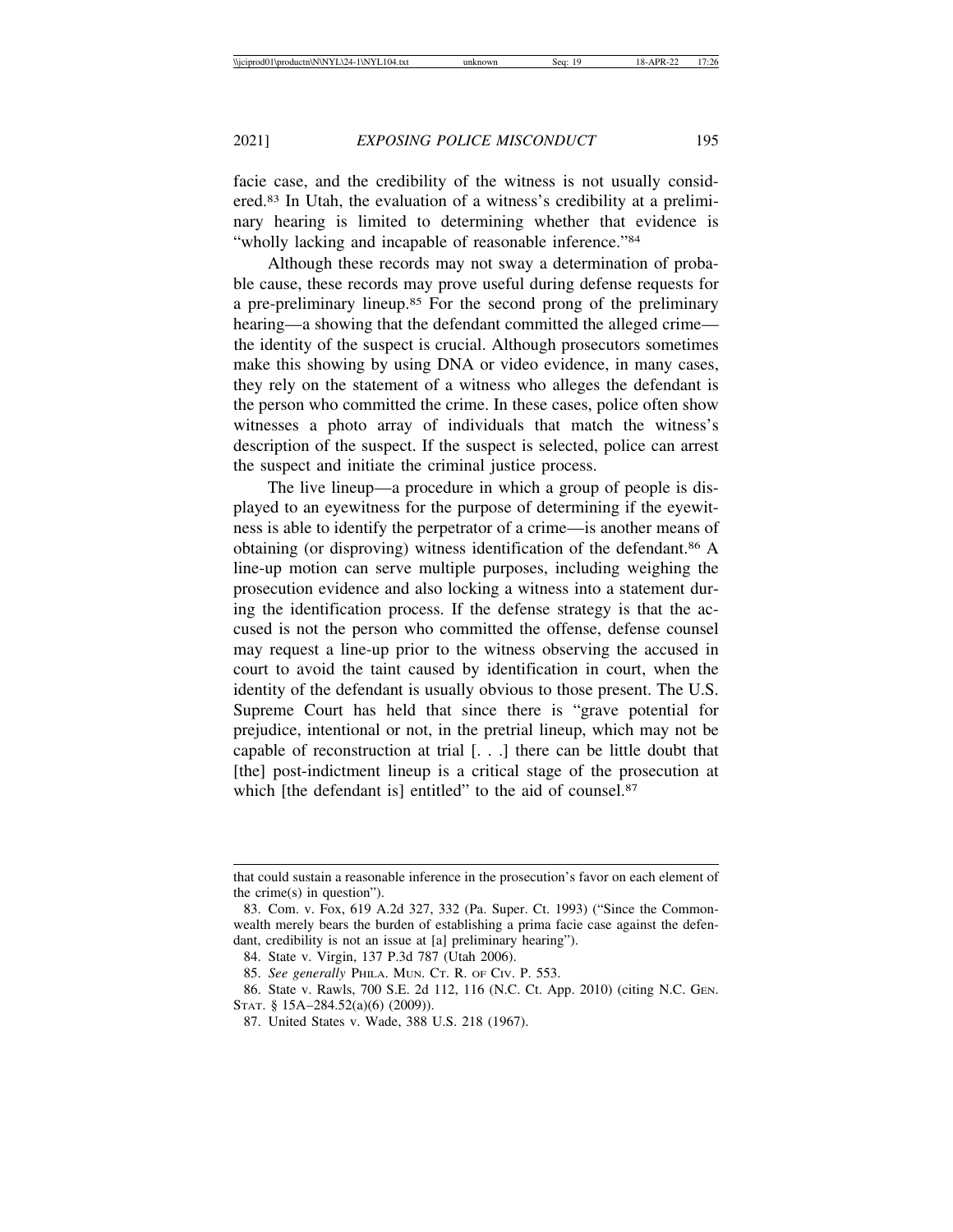However, not all lineup requests are granted. In Philadelphia, a Municipal Court Judge determines if a lineup is appropriate.<sup>88</sup> Pennsylvania courts have rejected a bright line rule that pre-preliminary hearing line ups are mandatory but have suggested that during cases where there is a legitimate issue of misidentification, a timely request for a pre-hearing identification should be granted.89 During these hearings, judges must weigh several factors to determine if there is a legitimate issue of identification, including:

The prior opportunity to observe the alleged criminal act, the existence of any discrepancy between any pre-lineup description and the defendant's actual description, any identification prior to lineup of another person, the identification by picture of the defendant prior to the lineup, failure to identify the defendant on a prior occasion, and the lapse of time between the alleged act and the lineup identification. It is also relevant to consider those facts which, despite the absence of counsel, are disclosed concerning the conduct of the lineup.90

The possibility of taint—which may render identifications unreliable<sup>91</sup>—occurring during field confrontations is high.<sup>92</sup> A taint can occur if officers inform the witness that they have the perpetrator in custody before the witness is able to make an identification<sup>93</sup> or if officers inform a witness that they made the right choice after an identification,94 destroying the possibility that the witness may change their mind. Therefore, it is crucial that patrol officers who have stopped a suspect matching a witness's description of the suspect take care to ensure that they do not influence the identification process. The Philadelphia Police Department has attempted to reduce the risk of taint by (1) directing officers to avoid any unnecessary conversa-

<sup>88.</sup> PHILA. MUN. CT. R. OF CIV. P. 553.

<sup>89.</sup> Com. v. Sexton, 400 A.2d 1289, 1293 (Pa. 1979).

<sup>90.</sup> Com. v. Taylor, 370 A.2d 1197, 1206-07 (Pa. 1977).

<sup>91.</sup> Perry v. New Hampshire, 565 U.S. 228, 238-39 (2012).

<sup>92.</sup> Jessica Lee, *No Exigency, No Consent: Protecting Innocent Suspects from the Consequences of Non-Exigent Show-Ups*, 36 COLUM. HUM. RTS. L. REV. 755, 797 (2005) ("Like fabricated evidence or serious conflicts of interest, non-exigent showups fatally taint the justice process such that the right to a fair trial is compromised before the defendant has a change to enter the courtroom. Non-exigent show-ups increase the chances that the innocent are imprisoned for crimes they did not commit while the guilty go free, able to commit other crimes. The procedure strongly suggests to the eyewitness which person the police believe is guilty and provides no safeguards against guessing or following the suggestions of the police").

<sup>93.</sup> State v. Anderson, 657 N.W.2d 846, 852 (Minn. Ct. App. 2002) (holding that the show-up identification procedure employed by the police was impermissibly suggestive and gave rise to a substantial likelihood of misidentification).

<sup>94.</sup> Sims v. State, 537 S.E.2d 133, 137 (Ga. Ct. App. 2000).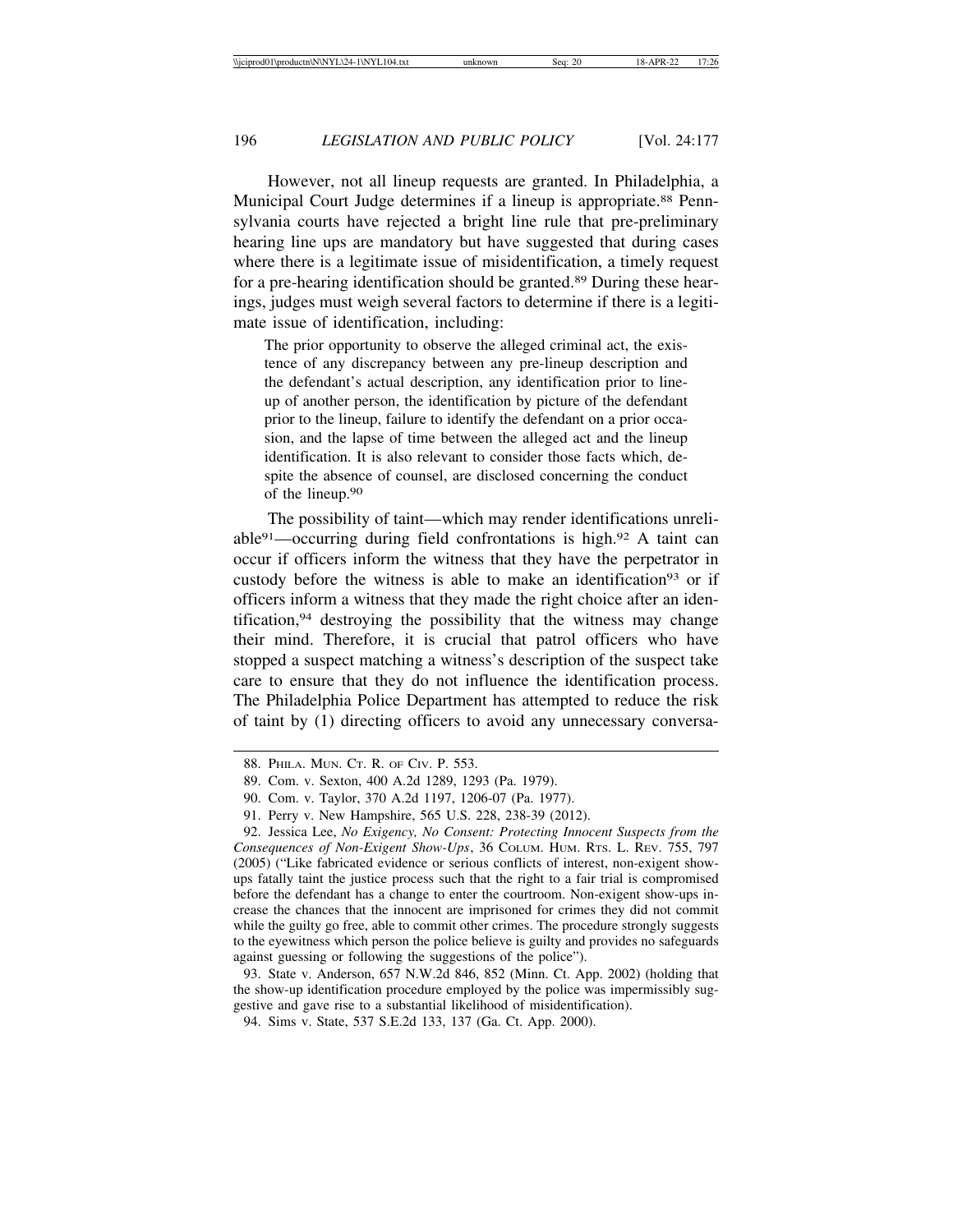tions with witnesses during this time,  $95$  (2) mandating that suspects not be moved from the location where they are stopped (unless they are under arrest or the move is otherwise provided by law),  $96$  and (3) requiring officers to record all pertinent information, including any statement made by the witness as a result of the confrontation.<sup>97</sup> The Department also requires that personnel record these suspect confrontations on their body-worn cameras whenever possible as an additional layer of protection.<sup>98</sup>

Apart from patrol officer identification procedures, the Philadelphia Police Department also maintains procedural safeguards against impermissibly suggestive identifications during the photographic identification process in which a victim or witness is asked to identify a suspect from a photo array. These safeguards include (1) requiring a double-blind photo array in which neither the administrator nor the victim or witness knows the identity of the suspect, (2) using filler photographs in which the other individuals shown are similar in race, age, complexion, and appearance, and (3) using different fillers for subsequent photo arrays.<sup>99</sup>

Records that may reflect whether an officer previously has violated any of these protocols may assist judges in their determination of whether a tainted identification occurred. For example, in *Commonwealth v. Ali*, the appellant argued that the police improperly conducted a photo array in which appellant was identified.100 In affirming appellant's conviction, part of the appellate court's calculus included a review of the involved officer's misconduct history. It reasoned that even though appellant "challenge[d] the character of the detective based on the fact he was dismissed from the force, his dismissal re-

<sup>95.</sup> *Directive 5.16: Suspect Confrontations, Lineups, and Removal of Persons*, PHILA. POLICE DEP'T (Jan. 18, 2019), http://www.phillypolice.com/assets/directives/ D5.16-SuspectConfrontationsLineupsAndRemovalOfPersons.pdf ("Conversation or other actions made by police or other individuals who suggest to the victim/witness that the suspect is the actual offender must be avoided").

<sup>96.</sup> *Id.*

<sup>97.</sup> *Id.*

<sup>98.</sup> *Directive 4.21: Body-Worn Cameras*, PHILA. POLICE DEP'T (Nov. 23, 2018), https://www.valorforblue.org/Documents/Clearinghouse/PPD-Body\_Worn\_ Cameras.pdf (mandating for officers to activate their body-worn camera "when conducting a suspect confrontation (i.e., show-up identification of a suspect by a victim or witness.")).

<sup>99.</sup> *Directive 5.10: Police and Suspect Photographs*, PHILA. POLICE DEP'T (Nov. 23, 2018), http://www.phillypolice.com/assets/directives/D5.10-PoliceAnd SuspectPhotographs.pdf.

<sup>100.</sup> Commonwealth v. Ali, No. 859 EDA 2017, 2018 WL 3099666, at \*6 (Pa. Super. Ct. June 25, 2018).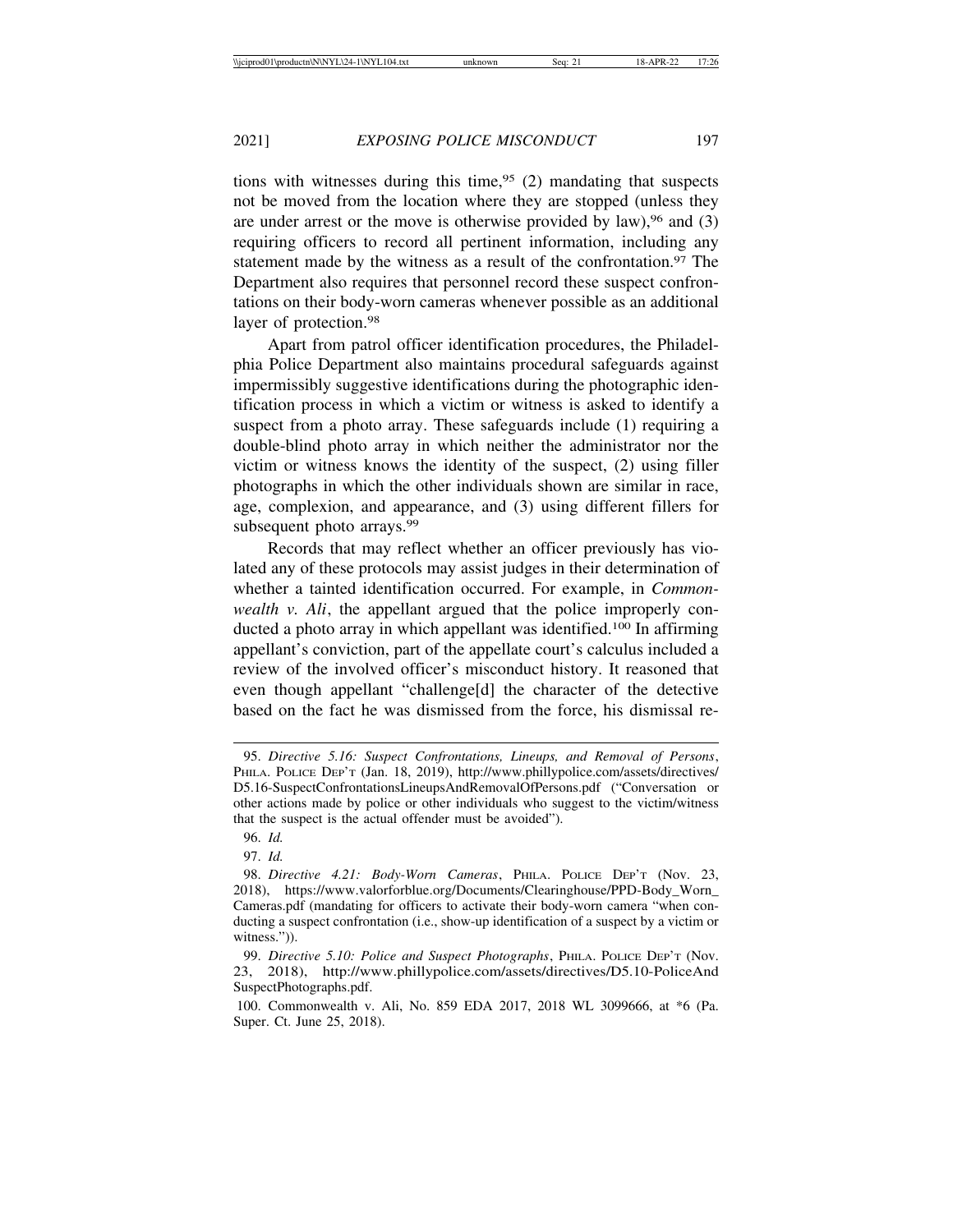198 *LEGISLATION AND PUBLIC POLICY* [Vol. 24:177

sulted from falsification of overtime records and was irrelevant."<sup>101</sup> Had this detective had misconduct related to identification procedures, the court's holding might have been different since there would have been reason to question the reliability of the identification.

#### *B. Motions to Dismiss*

### *1. Speedy Trial*

Police misconduct records can also be used to show that officers unduly delayed the prosecution of a case, in violation of the accused's Sixth Amendment right. The Sixth Amendment affords criminal defendants the right to a speedy trial, $102$  a requirement that has been applied to state prosecution through the Due Process Clause of the Fourteenth Amendment.103 Forty-four states have also enacted a speedy trial statute or rule,<sup>104</sup> which define specific timeframes within which criminal trials must commence and, most importantly, what time periods are excludable from that calculation—known as tolling periods. Many of these tolling periods include the period during which the prosecuting authority was unable to procure evidence despite exercising due diligence. Due diligence requires a showing that reasonable efforts were made to bring the defendant to trial, and some factors considered to make this determination include the length of the delay, the reason for the delay, the defendant's assertion of their right, and the prejudice to the defendant because of the delay.105 The New York statute exempts from the speedy trial calculation any time during which the prosecutor exercises due diligence in prosecuting the case but during which material evidence was unavailable.106 In Pennsylvania, as long as the prosecutor shows they used reasonable efforts to bring the defendant to trial,<sup>107</sup> the period will likewise be excluded from the speedy trial calculation.108 In Colorado, if the time limitation

<sup>101.</sup> *Id.*

<sup>102.</sup> U.S. CONST. amend. VI ("In all criminal prosecutions, the accused shall enjoy the right to a speedy and public trial").

<sup>103.</sup> *See* Klopfer v. State of N.C., 386 U.S. 213, 222–23 (1967) ("We hold here that the right to a speedy trial is as fundamental as any of the rights secured by the Sixth Amendment").

<sup>104.</sup> Daniel Hamburg, *A Broken Clock: Fixing New York's Speedy Trial Statute*, 48 COLUM. J. L. & SOC. PROBS. 223, 242 (2015) ("Beyond the federal and state constitutional speedy trial rights, Congress and forty-four states have enacted some version of a speedy trial statute or court rule. These statutes and rules vary widely in their particulars, but share many common features").

<sup>105.</sup> Barker v. Wingo, 407 U.S. 514, 530 (1972).

<sup>106.</sup> N.Y. CRIM. PROC. LAW § 30.30 (McKinney 2020).

<sup>107.</sup> Com. v. Colon, 87 A.3d 352, 359 (Pa. 2014).

<sup>108.</sup> PA. STAT. AND CONS. STAT. § 600 (WEST 2021).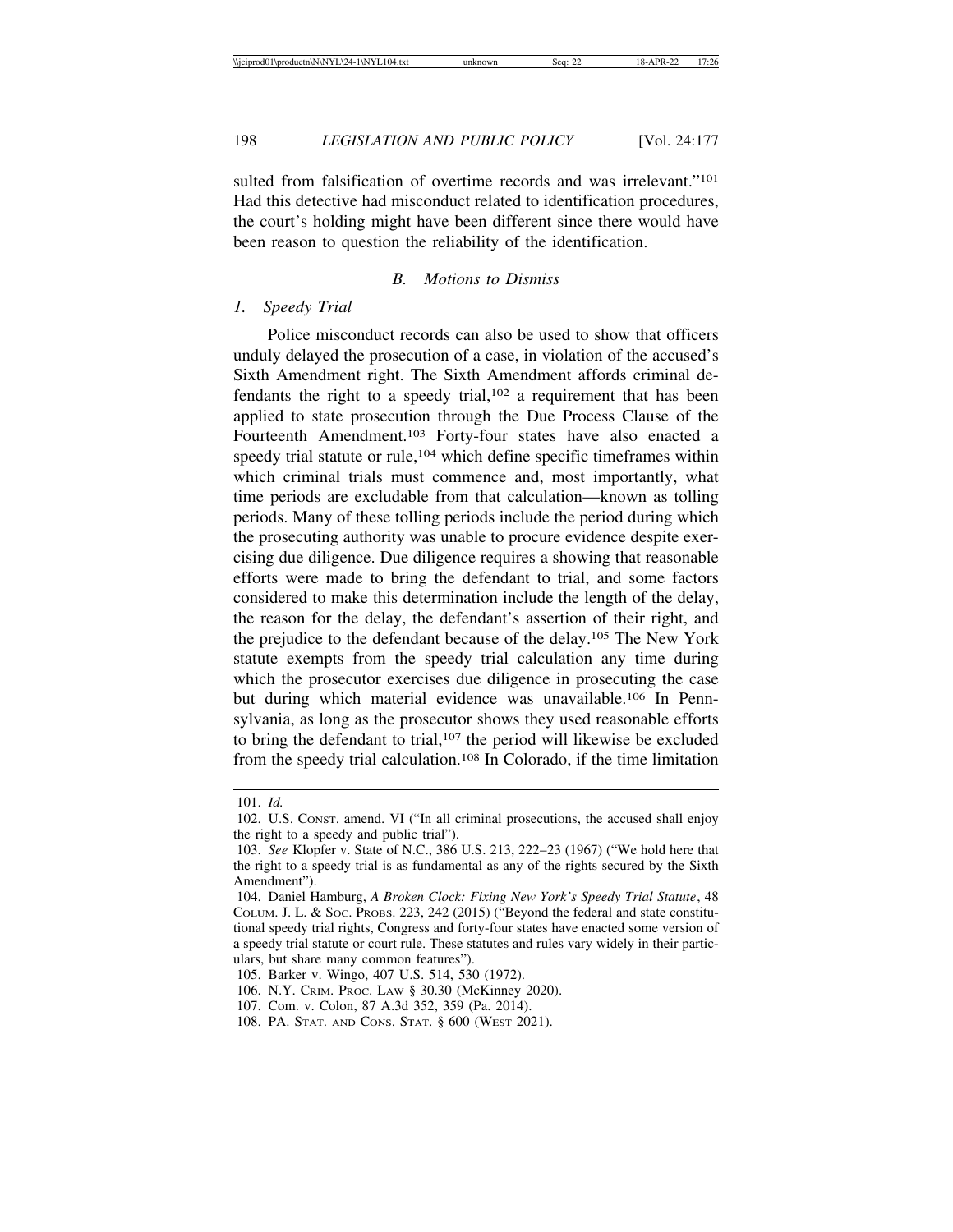nears, prosecutors may simply dismiss the charges and refile the same criminal charges to start the clock again.109

When speedy trial time limits have lapsed, it is necessary for defense attorneys to litigate the speedy trial issue, which in many states requires a successful argument that the prosecutor has not been duly diligent in bringing the case to trial. In many cases, the district attorney may not be ready for trial due to the unavailability of necessary police officers. Officers might fail to appear for several reasons, such as being ill or injured, busy attending a training, not receiving a court notice in time, or testifying in another proceeding.

Although prosecutors frequently cite these reasons to explain why necessary officers are unavailable, police department policies often instruct officers to appear in court regardless of these circumstances. The Philadelphia Police Department directive mandating officers to respond to court notices states:

The mere fact that personnel may be in sick or IOD status, attending training, or requesting a vacation/holiday day does not relieve them of their responsibility to appear in court when subpoenaed, notices to attend court will take precedence over all other responsibilities on that date. $110$ 

If personnel do not respond to their court dates, the disciplinary code specifically lists disciplinary penalties for failure to attend court.111 In one example, a Philadelphia District Attorney filed a complaint against an officer who refused to participate in a court proceeding. As an expert witness, the officer was tasked with assisting the District Attorney by testifying as to whether a certain quantity of narcotics was consistent with personal use or distribution.112 When subpoenaed to testify, the officer refused to cooperate, believing that his time would be better spent on the street than in the courtroom.113 If the

<sup>109.</sup> Marie Zoglo, *Statutory Speedy Trial Period Calculations for Dismissed and Refiled Charges: A Case Study of Colorado's Approach*, 97 WASH. U. L. REV. 903, 908 (2020) ("Speedy trial right does not apply when the prosecution dismisses the charges in good faith, because then, no charges are pending").

<sup>110.</sup> *Directive 6.2: Court Notices and Subpoenas*, PHILA. POLICE DEP'T (Feb. 7, 2017), http://www.phillypolice.com/assets/directives/D6.2-CourtNoticesAnd Subpoenas.pdf.

<sup>111.</sup> PHILA. POLICE DEP'T, DISCIPLINARY CODE (July 2014), https://www.phillypolice.com/assets/accountability/PPD-Disciplinary-Code-July-2014.pdf (stating that failure to comply with a court notice or subpoena, first offense is a reprimand to 5 days suspension, second offense is 5 to 10 days suspension, third offense is 15 to 20 days suspension).

<sup>112.</sup> City of Phila. v. F.O.P. Lodge No. 5, Docket No. 1439001264-09 (Aug. 17, 2011), https://www.documentcloud.org/documents/6174059-Phila126409Award-Redacted.html.

<sup>113.</sup> *Id*.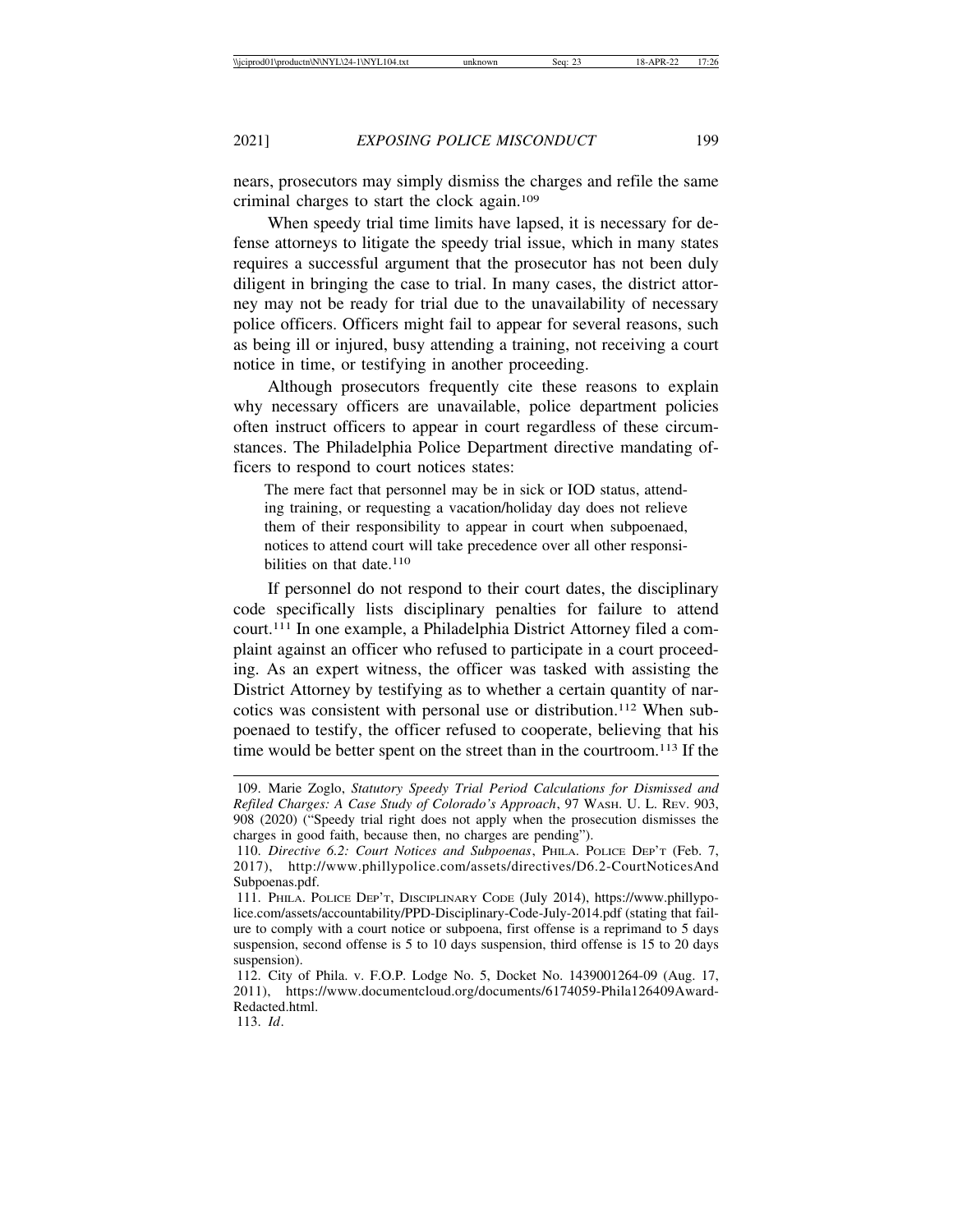criminal matter on which the officer was asked to testify subsequently had a speedy trial issue, the misconduct record might have been useful to combat the prosecutor's argument that they were duly diligent during this timeframe.

Some states also require that the government be duly diligent in *locating* accused defendants and bringing them to justice after a criminal complaint has been filed against them.114 In *Commonwealth v. Colon*, the Pennsylvania Superior Court held that since the Commonwealth's witness, a state trooper, presented no evidence of any efforts to locate the defendant after the filing of the criminal complaint, the Commonwealth was not duly diligent.115 In *People v. Devore*, The New York Supreme Court, Appellate Division, found that the prosecution had not been conducted with due diligence because the police officer tasked with serving the arrest warrant failed to check with either the Social Security Office, the Department of Motor Vehicles, the Department of Taxation, or any other agency to obtain a current address, which resulted in 429 days of delay unexcused by the court between the issuance of the warrant and the defendant's arraignment.116 Although many police departments categorize these incidents as minor or technical, misconduct records containing this kind of information about an officer's role in the case may be crucial for a due diligence determination in litigating a speedy trial motion.

### *2. Untimely Filing of Information*

While the "speedy trial" issue concerns the time between formal charging and trial, *Ross* motions concern the time between the offense and the filing of a criminal complaint. In *Ross v. United States*, the appellant argued that there was a deliberate and purposeful delay between the offense and the filing of the complaint, which violated his

<sup>114.</sup> PA. STAT. AND CONS. STAT. § 600 (WEST 2021) (stating that the period of time between the filing of the written complaint and the defendant's arrest is excludable time if the defendant's whereabouts were unknown and could not be determined by due diligence); *see also* Serna v. Superior Court, 707 P.2d 793, 796 (Cal. 1985) (explaining that misdemeanor speedy trial attaches with the filing of the accusatory pleading or arrest, whichever is first); *see also* State v. Wright, 404 P.3d 166, 168 (Alaska 2017) (holding that speedy trial time begins to run with the filing of an information).

<sup>115.</sup> Com. v. Colon, 87 A.3d 352, 359 (Pa. 2014) (holding that "while due diligence does not require punctilious care, it does require some reasonable effort by the Commonwealth, which has the burden of demonstrating by a preponderance of the evidence that it exercised due diligence" after the State Trooper did not present evidence of attempts to locate the defendant after the complaint had been filed).

<sup>116.</sup> People v. Devore, 885 N.Y.S.2d 497, 499 (N.Y. App. Div. 2009).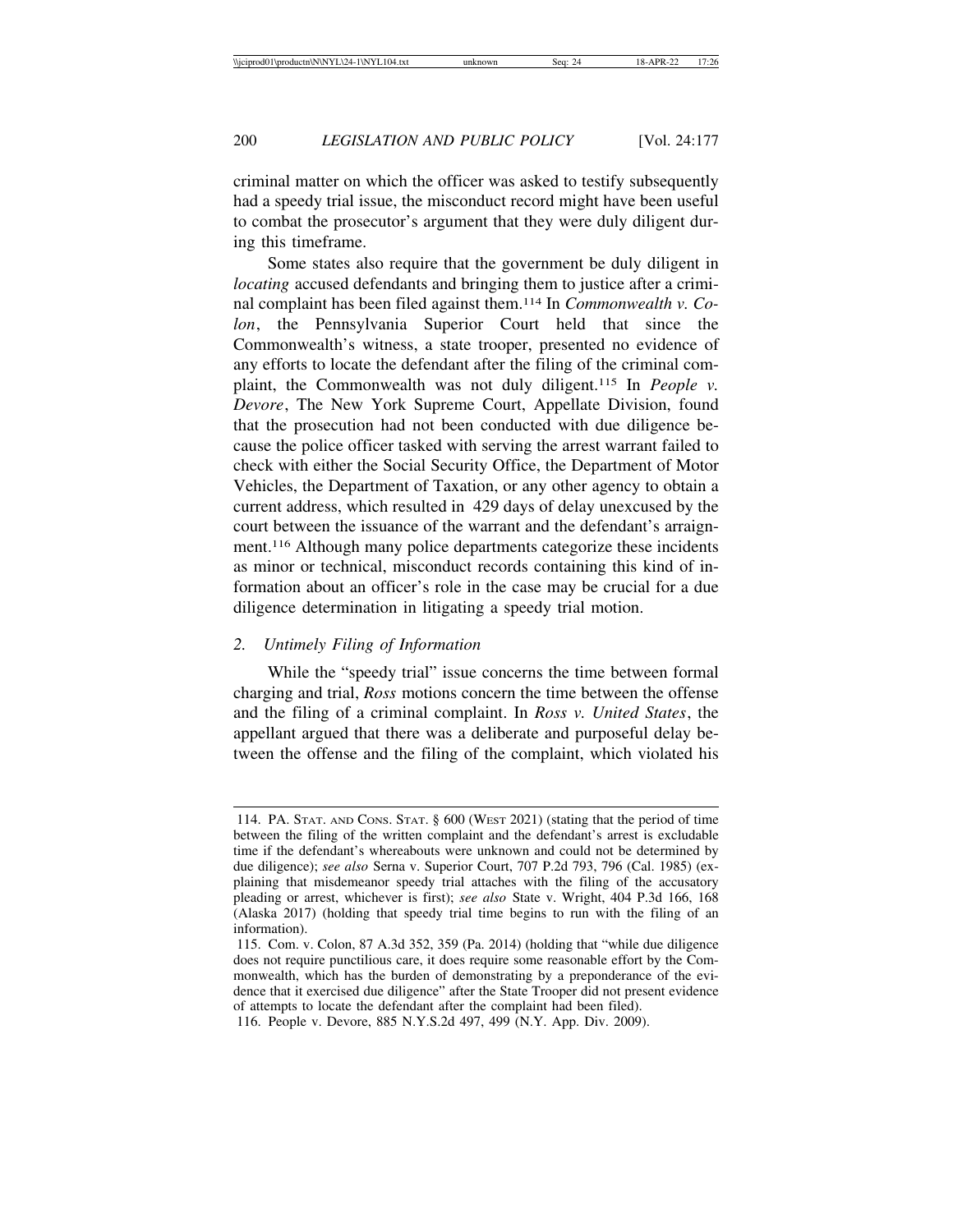Fifth and Sixth Amendment rights.<sup>117</sup> Although the appellant was available for arrest, seven months elapsed between the allegation that appellant sold narcotics and the official swearing of the complaint.<sup>118</sup> Most important in *Ross*, the government's case rested solely on the testimony of a police officer, who attempted to explain the delay by citing a departmental policy to delay arrests when the involved officer is undercover at the time of the incident, and by blaming budgetary limitations that precluded the officer from completing the criminal complaint sooner.119 However, the Court held that appellant was prejudiced by the government's delay120 and that it was not convinced that the police operations were reasonable, rendering the delay unreasonable.<sup>121</sup> These two prongs—prejudice to the defendant and unreasonable delay—became the necessary elements for a successful *Ross* argument.122 In *Ross*, the trial court disagreed with appellant and allowed the prosecution to proceed to trial, where appellant was convicted. On appeal, the court agreed with appellant, reversing the trial court's ruling and overturning appellant's conviction.123

Police misconduct records can shed light on the *Ross* question of whether a delay between the offense and the complaint was justifiable. In one case, for example, the complainant alleged that her son was robbed and knew the identity of the robber, but the assigned detective failed to follow up with the investigation by filing a criminal complaint or seeking an arrest warrant for the suspect.124 Nearly five months passed between the criminal incident and the mother filing the complaint against police.125 Subsequent to that filing, the investigation was reassigned to another detective who immediately issued an arrest warrant.126 Although the detective was exonerated by the disciplinary panel, hearing documents reflect that the arrest warrant was not issued until later because the detective went on vacation and subsequently

125. *Id.*

126. *Id.*

<sup>117.</sup> Ross v. United States, 349 F.2d 210, 211 (D.C. Cir. 1965).

<sup>118.</sup> *Id.* at 212.

<sup>119.</sup> *Id.* at 212-13.

<sup>120.</sup> *Id*. at 215.

<sup>121.</sup> *Id.* at 215-16.

<sup>122.</sup> Harrison v. United States, 528 A.2d 1238, 1239 (D.C. Cir. 1987) (explaining that to prevail on the claim of pre-arrest delay, appellants must show that they suffered actual prejudice as a result of the delay, and that the government had no justifiable reason for the delay).

<sup>123.</sup> Ross v. United States, 349 F.2d 210, 216 (D.C. Cir. 1965).

<sup>124.</sup> PHILA. POLICE ADVISORY COMM'N, COLLABORATIVE REVIEW AND REFORM OF THE PPD POLICE BOARD OF INQUIRY: POLICY, PRACTICE, AND CUSTOM REPORT 174 (2021), https://www.phila.gov/media/20210521150500/Collaborative-Review-and-Reform-of-the-PPD-Police-Board-of-Inquiry.pdf [https://perma.cc/VMX9-86JP]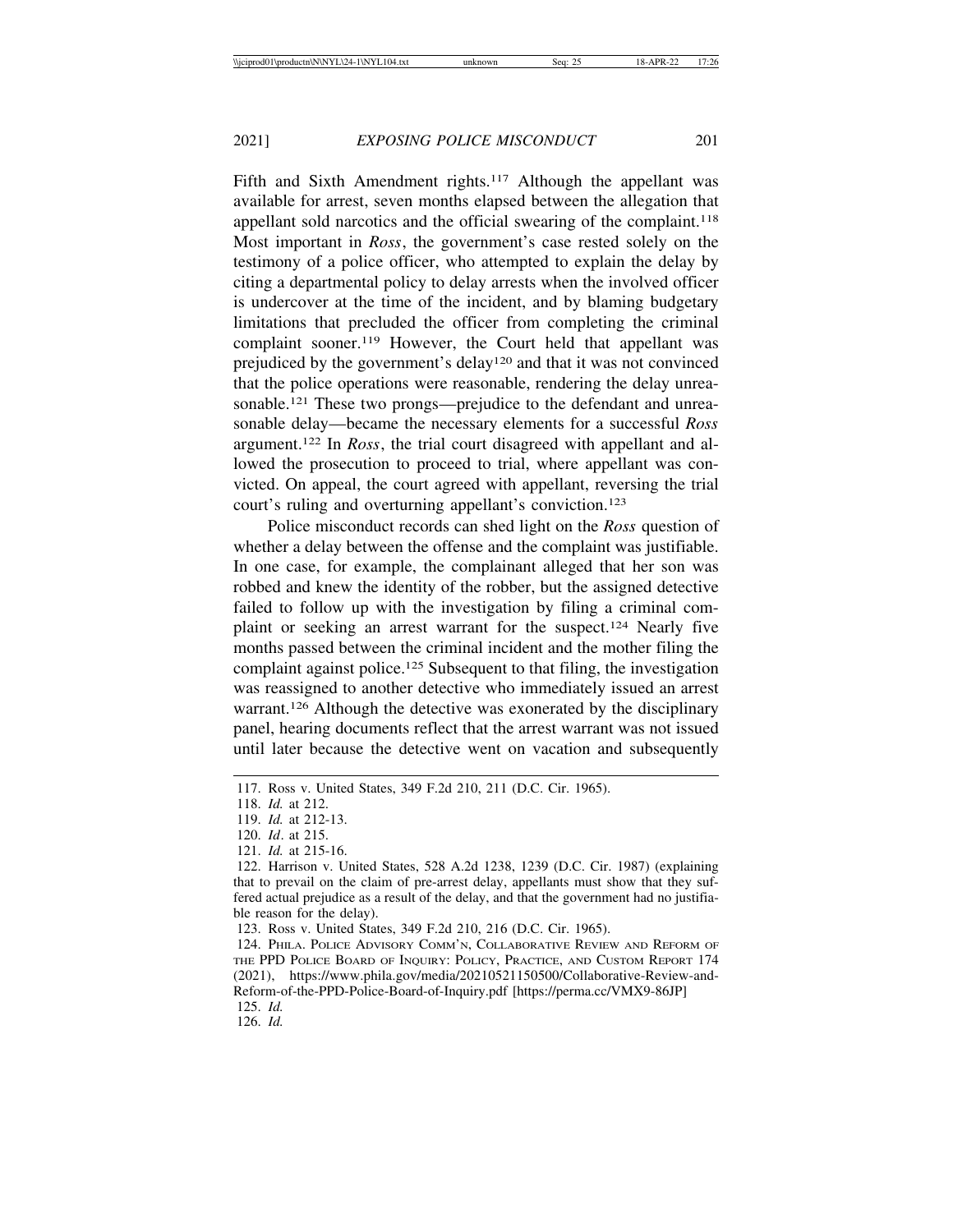separated from the department without ensuring that the investigation was reassigned.<sup>127</sup>

Although this misconduct record may appear to be a minor technical infraction, and was not originally released to the public, the individual accused of committing the alleged robbery could have found this misconduct record useful in litigating a *Ross* motion. By arguing that the detective's actions of going on vacation and separating from the department without adequately reassigning the investigation infringed on their due process rights, a court might have found that these actions were not a justifiable reason to delay arresting the accused. These records can therefore be relevant to determine the exact reason for the delay and if that reason was justified.

#### *C. Motions for Pretrial Discovery and Inspection of Documents*

Motions for discovery and inspection of evidence are a common and critical pre-trial tool that defense attorneys use to build their cases for their clients and another area where police misconduct records can inform the proceedings. For federal criminal cases, Federal Rule of Criminal Procedure 16 permits the defense to inspect and copy documents in the government's possession that are material to preparing the defense or that the government intends to use at trial.128 However, if the government disputes materiality, defendants may need to litigate this in court.129 A document is material under Rule 16 only if it could be used to counter the government's case or to bolster a defense.130 The defense has the burden of establishing a prima facie case of materiality.131

Each state has imposed its own discovery rules, with many requiring the defense to litigate the materiality of certain types of docu-

<sup>127.</sup> *Id.*

<sup>128.</sup> FED. R. CRIM. P. 16 ("Upon a defendant's request, the government must permit the defendant to inspect and to copy or photograph books, papers, documents, data, photographs, tangible objects, buildings or places, or copies or portions of any of these items, if the item is within the government's possession, custody, or control and: (i) the item is material to preparing the defense; (ii) the government intends to use the item in its case-in-chief at trial; or (iii) the item was obtained from or belongs to the defendant").

<sup>129.</sup> *See* United States v. Dossman, 293 F. App'x 457, 459 (9th Cir. 2008) (affirming the district court's holding after the defendant made a Rule 16 request for police records where the police accused the defendant of engaging in a narcotic interaction with motorist. The defendant requested police records related to the stop of that motorist to use for his motion to suppress, however, the court found that the defendant failed to show "materiality").

<sup>130.</sup> *See* United States v. Finnerty, 411 F. Supp. 2d 428, 431 (S.D.N.Y. 2006). 131. *Id.*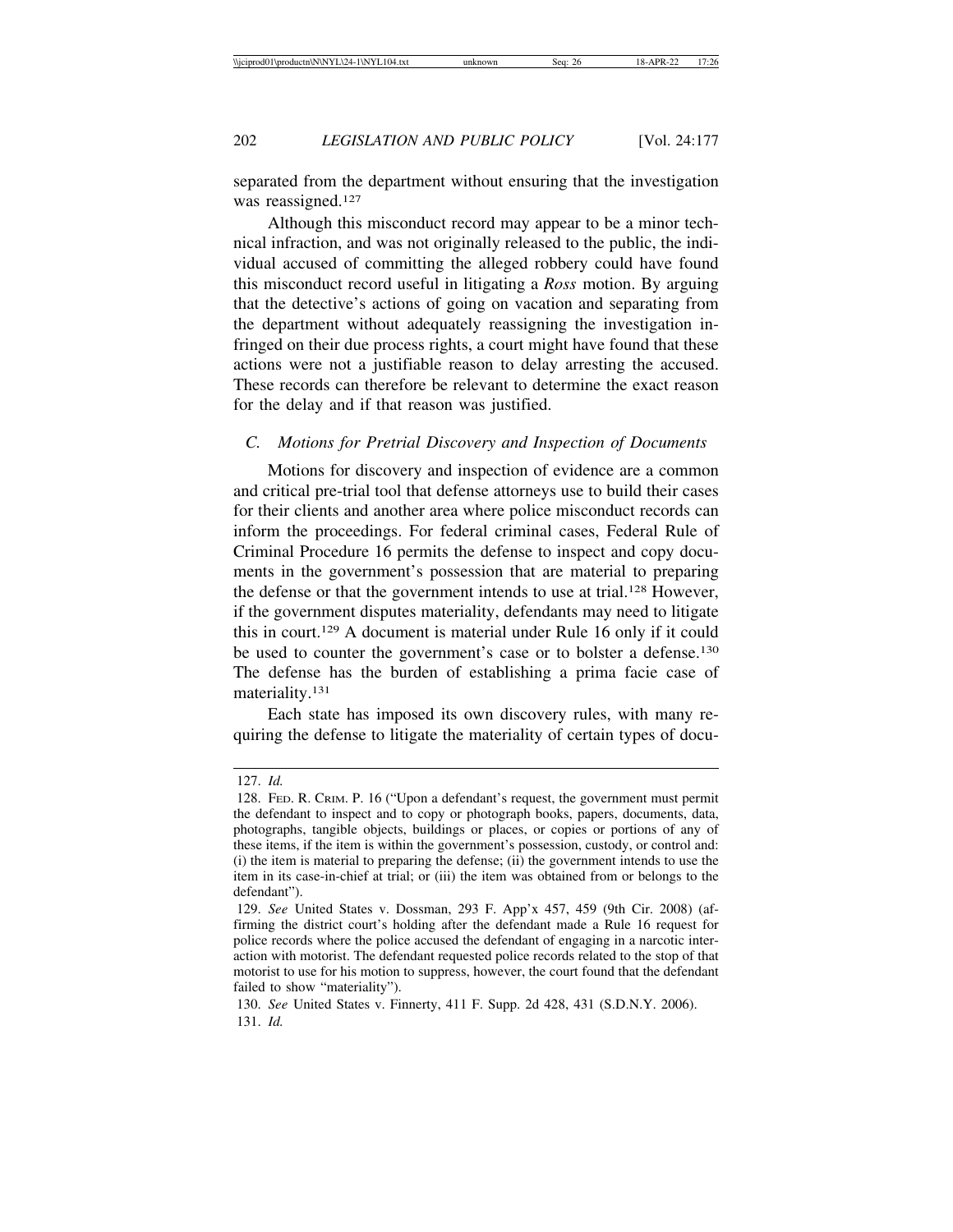ments. The prosecution must disclose any evidence favorable to the accused that is material either to guilt or to punishment and is within possession or control of the attorney for the prosecution.132 One obstacle the defense must overcome is being able to specifically identify the evidence it is requesting,<sup>133</sup> a task that may be nearly impossible since defense attorneys are unaware of the extent of the Commonwealth files. This problem has led to a movement advocating open-file discovery in which states grant the defense complete access to prosecutorial files.134 A 2016 examination of all states discovered that 17 states have open-discovery releasing all witness names, witness statements, and police reports but found that these rules did not enhance the disclosure of impeachment evidence.<sup>135</sup> New York's openfile discovery took effect in 2020;136 however, the discovery legislation does not explicitly cite to all police misconduct and only specifically mentions information that could impeach the credibility of a government witness.137 For the states that do not have open-file discovery, defense counsel must request individual documents from the prosecution, with no guarantee that the prosecution will disclose the information, or be timely. Furthermore, as Part III will explore, even prosecutors may not be aware of the full extent of relevant government records.

For the non-open-file discovery states, having accessible police misconduct records may determine the likelihood of a successful discovery litigation. Misconduct records can assist defense counsel in establishing that certain officers may have relevant patterns and routines to their behavior. Rule 406 of the Federal Rules of Evidence allows the introduction of evidence of a witness's past behavior to show that this witness most likely acted in accordance with their past behavior

137. *Id.*

<sup>132.</sup> *See* PA. R. CRIM. P. 573; *see also* ARK. R. CRIM. P. 17.1 (stating that there is a duty to disclose to the defense counsel any material which tends to "negate the guilt of the defendant as to the offense charged or would tend to reduce the punishment thereof").

<sup>133.</sup> ARK. R. CRIM. P. 17.1 (explaining that the Commonwealth must disclose "any other evidence specifically identified by the defendant, provided the defendant can additionally establish that its disclosure would be in the interests of justice").

<sup>134.</sup> *See* Andrew Smith, *Brady Obligations, Criminal Sanctions, and Solutions in A New Era of Scrutiny*, 61 VAND. L. REV. 1935, 1960 (2008) ("A number of state and federal prosecutors already employ so-called "open-file" policies, allowing defendants and their attorneys to examine all evidence to be used against them before trial").

<sup>135.</sup> Jenia I. Turner & Allison D. Redlich, *Two Models of Pre-Plea Discovery in Criminal Cases: An Empirical Comparison*, 73 WASH. & LEE L. REV. 285, 286 (2016).

<sup>136.</sup> N.Y. CRIM. PROC. LAW § 245.20.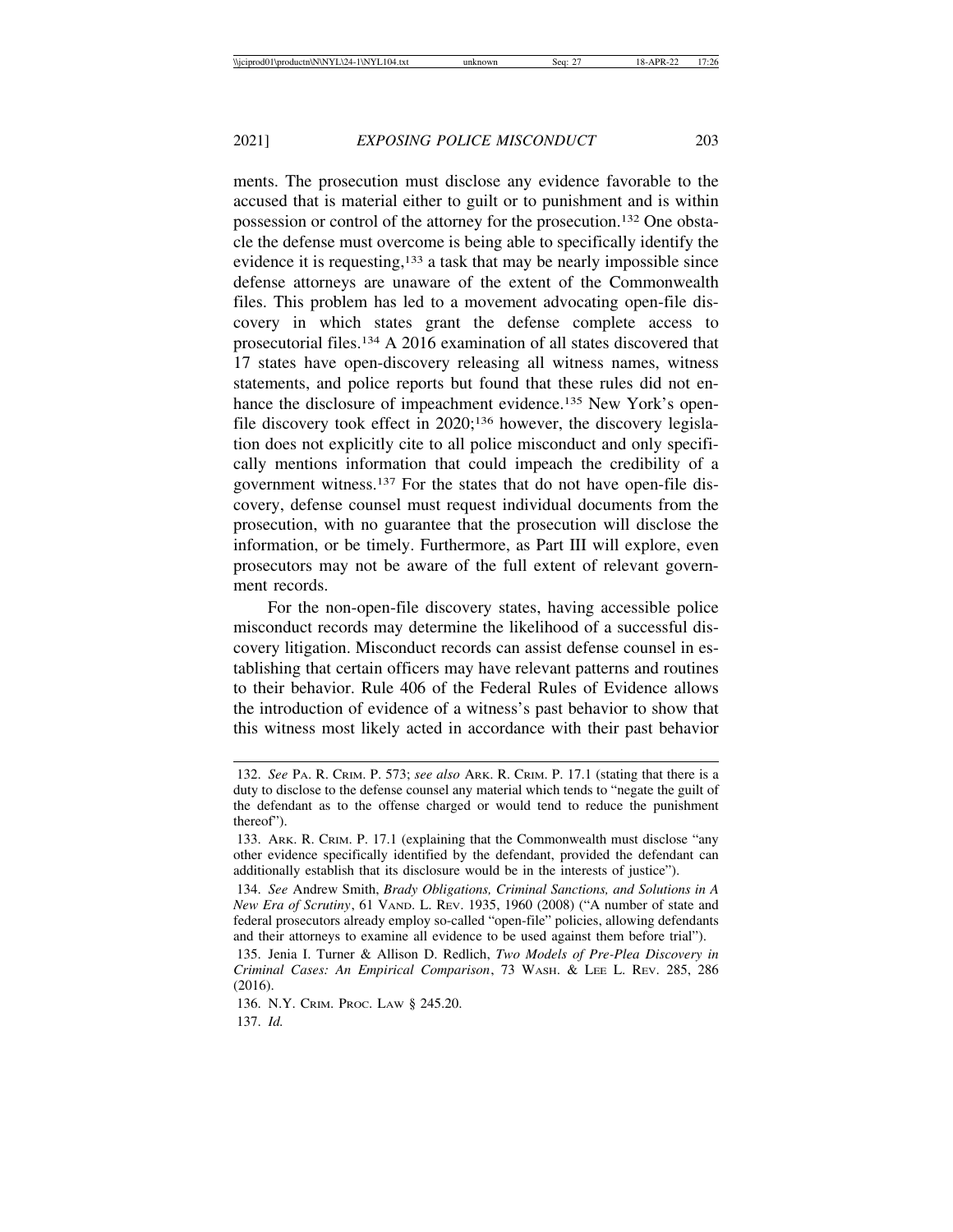during the instant issue.138 In a motion for discovery, defense counsel may introduce specific instances of past misconduct and request the criminal discovery file on those cases. In Philadelphia, after it became public that the District Attorney was dismissing more than 125 cases involving specific narcotics agents<sup>139</sup> due to their falsifying search warrants, a defense attorney filed a subpoena to inspect all of the past affidavits and investigatory files involving the agents, arguing that the other investigatory files contained "the names of witnesses who could testify as to the officers' pattern or practice of lying in order to obtain search warrants."140 The court held that defense counsel was entitled to review the officer's personnel file "regarding complaints and/or investigations into the officers' purported past malfeasance in swearing out affidavits of probable cause."141 As this example from Philadelphia demonstrates, the availability of police misconduct records can play a vital role in discovery litigation. If defense counsel has access to misconduct records, during a discovery hearing, these records may lead to defense receiving access to more records—which has the potential of discovering further defense witnesses and evidence showing that the officer has a habit or routine of misconduct.

#### *D. Motions to Suppress Evidence*

Lastly, defense counsel can use misconduct records to argue that evidence obtained unconstitutionally should be suppressed. When law enforcement personnel obtain evidence through a violation of an individual's constitutional rights, the defendant can move to suppress that evidence from admission at trial, pursuant to what is known as the "exclusionary rule." This rule, announced by the United States Supreme Court in *Weeks v. United States*,<sup>142</sup> and later made applicable to state prosecutions in *Mapp v. Ohio*,<sup>143</sup> was intended to deter police officers from violating constitutional rights in order to obtain evidence by rendering the fruits of the violation—including physical evidence,<sup>144</sup> statements,<sup>145</sup> and the indirect fruits of those items<sup>146</sup>—use-

<sup>138.</sup> FED. R. EVID. 406.

<sup>139.</sup> Commonwealth v. Mejia-Arias, 1999 PA Super 147, ¶ 3.

<sup>140.</sup> *Id.* at ¶ 9.

<sup>141.</sup> *Id.* at ¶ 26.

<sup>142.</sup> *See* Weeks v. United States, 232 U.S. 383, 392 (1914), *overruled by* Mapp v. Ohio, 367 U.S. 643 (1961); Elkins v. United States, 364 U.S. 206 (1960).

<sup>143.</sup> *See* Mapp v. Ohio, 367 U.S. 643, 660 (1961).

<sup>144.</sup> *See id.* at 643.

<sup>145.</sup> *See* Brown v. Illinois, 422 U.S. 590, 604–05 (1975).

<sup>146.</sup> Wong Sun v. United States, 371 U.S. 471, 487–88 (1963).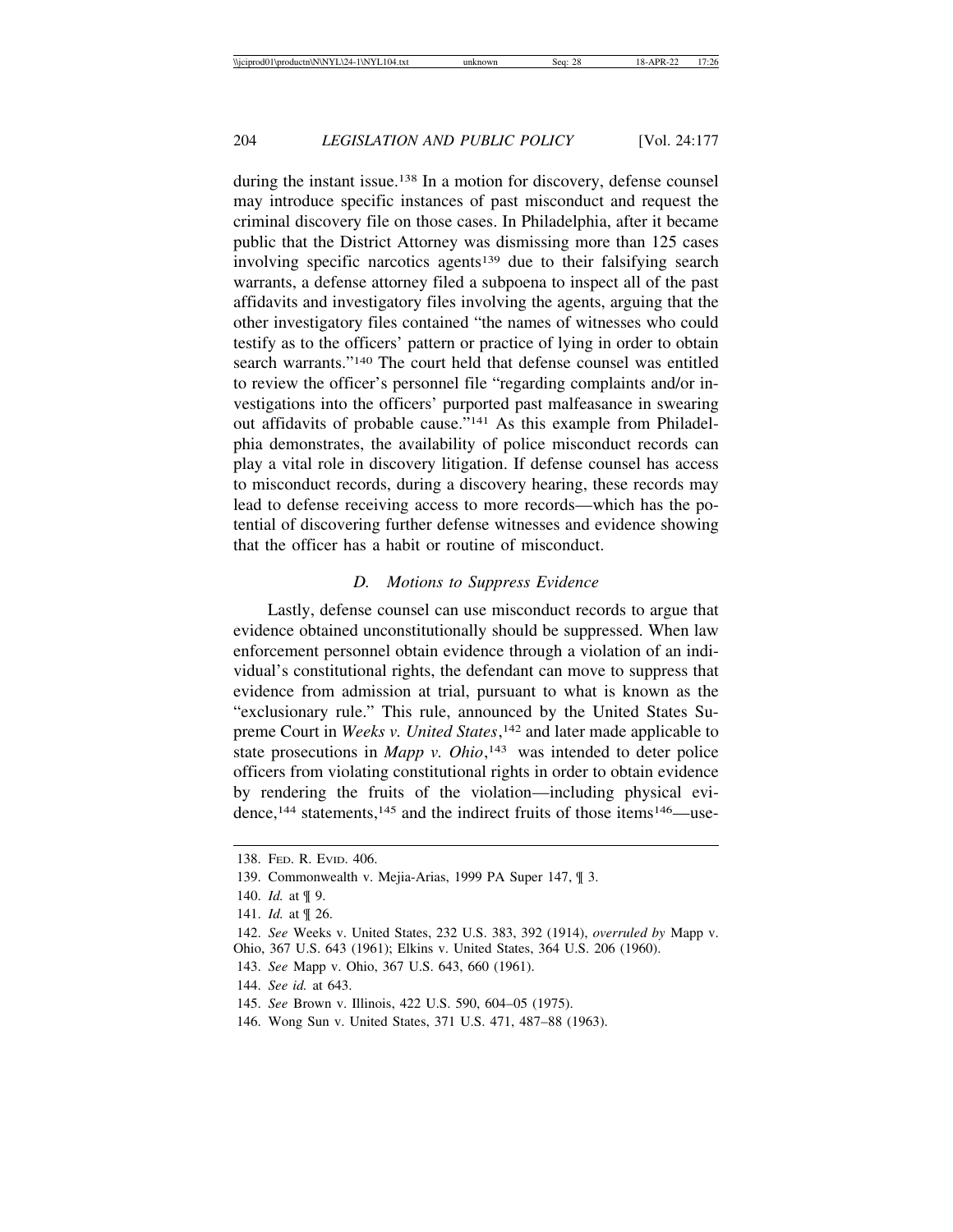less to the prosecution.147 "To trigger the exclusionary rule, police conduct must be sufficiently deliberate that exclusion can meaningfully deter it, and sufficiently culpable that such deterrence is worth the price paid by the justice system. . . . [T]he exclusionary rule serves to deter deliberate, reckless, or grossly negligent conduct, or in some circumstances recurring or systematic negligence."148

However, in *United States v. Leon*, the United States Supreme Court created a "good-faith" exception to the exclusionary rule.149 This exception prevents the application of the exclusionary rule where "evidence is seized in reasonable, good-faith reliance on a search warrant."150 While *Leon* pertained to police officers' good-faith reliance on a defective warrant,151 the holding was subsequently applied to instances in which there is a change in the law between the government action and the litigation of the alleged criminal episode.152 Several states now apply the *Leon* good-faith exception to their state constitution by judicial opinion or adopted by statute.153 However, over the years, the exception has applied to cases neither involving defective warrants nor changes in law but rather to what the court deems are good-faith "mistakes,"154 a category that courts have expanded over time.

A California court has held that a law enforcement agency's own mistake in interpreting the law warranted a good faith exception.155 Colorado's legislature has defined a good faith mistake to include "a

<sup>147.</sup> *See generally* John Deters, *The Exclusionary Rule*, 89 GEO. L.J. 1216 (2001).

<sup>148.</sup> Herring v. United States, 555 U.S. 135, 144 (2009).

<sup>149.</sup> United States v. Leon, 468 U.S. 897, 919–20 (1984).

<sup>150.</sup> *Id.* at 897.

<sup>151.</sup> *Id.* at 919–20.

<sup>152.</sup> Davis v. United States, 564 U.S. 229, 232 (2011) (holding that "searches conducted in objectively reasonable reliance on binding appellate precedent are not subject to the exclusionary rule").

<sup>153.</sup> State v. Eason, 629 N.W.2d 625, 660 n.40 (Wis. 2001) (Prosser, J., dissenting) ("Eleven states, as well as the District of Columbia, have adopted a good faith exception under their state constitution through judicial opinion. Five states have adopted a good faith exception by statute. Fourteen states have rejected a good faith exception under their state constitution").

<sup>154.</sup> Illinois v. Rodriguez, 497 U.S. 177, 186 (1990) ("Because many situations which confront officers in the course of executing their duties are more or less ambiguous, room must be allowed for some mistakes on their part. But the mistakes must be those of reasonable men, acting on facts leading sensibly to their conclusions of probability").

<sup>155.</sup> People v. Robinson, 224 P.3d 55, 69 (2010) (explaining that a California act provided that convicted offenders of qualifying offenses must submit blood specimens, even though Robinson did not have a qualifying offense, his blood was taken nevertheless by state law enforcement officials, the court finding that the errors made did not trigger the exclusionary rule).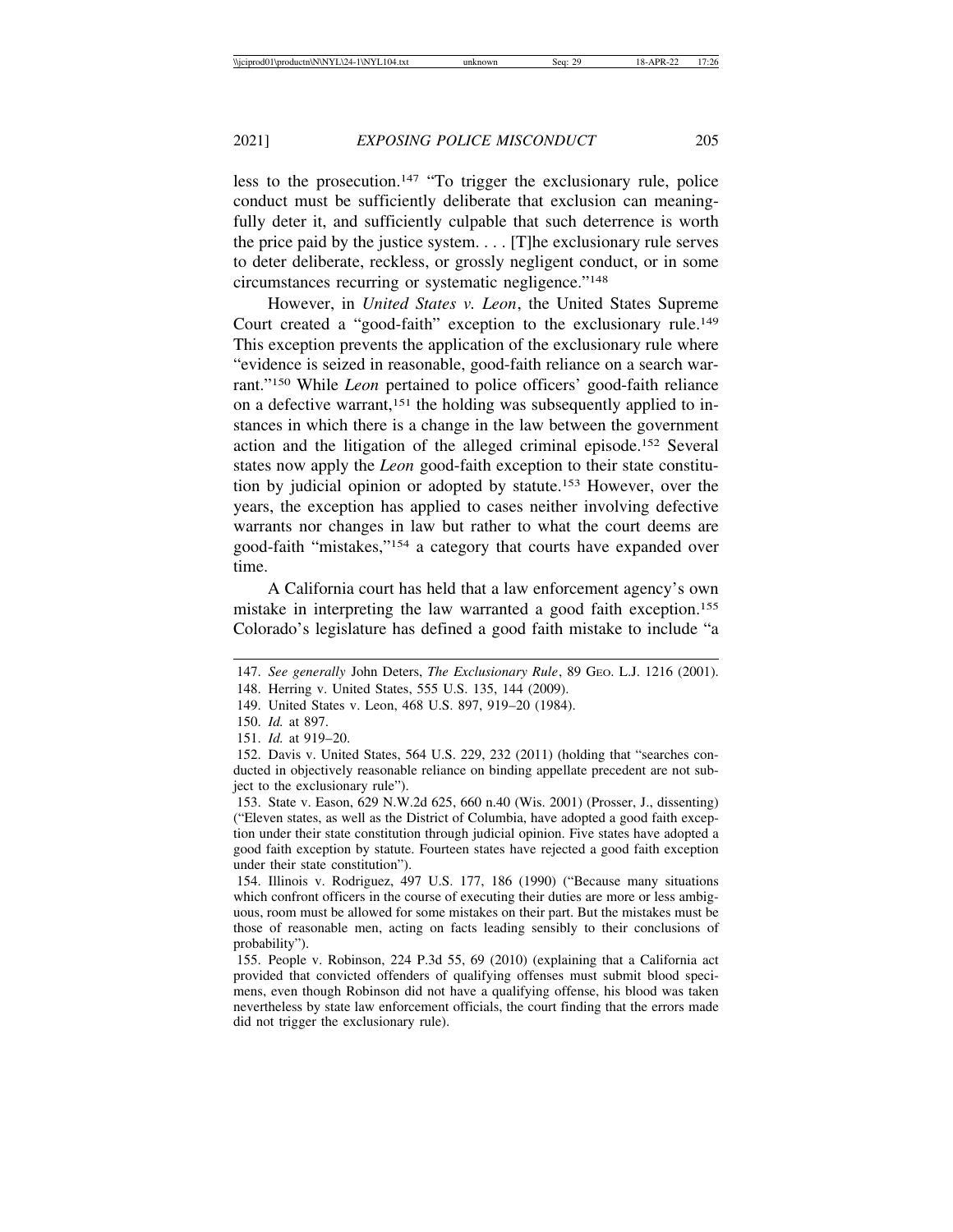reasonable judgmental error concerning the existence of facts or law which if true would be sufficient to constitute probable cause."<sup>156</sup> Kansas has found that a good faith mistake is made when a law enforcement dispatcher provides wrong information about a driver's license status.157

Conversely, the United States Supreme Court has identified several situations in which the good-faith exception will not be applied, including systemic abuses,158 and respective state courts have engaged in the same practice. For instance, Tennessee has held that the exception will not be applied to reckless or grossly negligent behavior that is not a simple error.159 Overall, good-faith states appear to draw the line at systemic abuses—repeated violations. The difficult task, however, is uncovering the evidence that may show these "mistakes" are more aligned with systemic issues.

Access to police misconduct records would allow defense counsel to determine if a "good-faith" law enforcement mistake was truly made in good faith by revealing past instances in which the same officer was disciplined for a similar error, thereby putting them on notice. For example, in a Kansas case where the court found that a radio dispatcher's transmission of erroneous information that led to the stop and arrest of the defendant was a good-faith mistake, a review of misconduct records might have shed light on whether that dispatcher or agency had made similar errors in the past. Such evidence would have refuted the government's claim that what had happened was neither routine nor a widespread systemic problem.<sup>160</sup> In a California case,<sup>161</sup> the court held a prison's erroneous determination that the defendant was eligible for DNA collection was made in good faith. In that case, a review of misconduct records would have revealed whether there was a pattern of similar mistakes at that prison, a finding that would have disproven the government's argument that the DNA confiscation was a "mistake."162

<sup>156.</sup> COLO. REV. STAT. ANN. § 16-3-308 (West).

<sup>157.</sup> State v. Gilliland, 490 P.3d 66, 77 (Kan. Ct. App. 2021) (finding no evidence that errors in the system the department used are routine or widespread, to the contrary, the 21-year veteran dispatch testified that errors do not happen very often).

<sup>158.</sup> *See* Deters, *supra* note 147, at 1220–22.

<sup>159.</sup> State v. McElrath, 569 S.W.3d 565, 579 (Tenn. 2019) ("A good-faith mistake does not include conduct that is deliberate, reckless, or grossly negligent, nor does it include multiple careless errors.").

<sup>160.</sup> *See* Gilliland, 490 P.3d at 77.

<sup>161.</sup> *See* People v. Robinson, 224 P.3d 55, 69 (2010).

<sup>162.</sup> *See id.* at 68 (explaining that the defense did not challenge the nature of the mistake as something of a systemic nature, to the contrary, the defense agreed with the State. The court found that the "parties before [them] agree[d] the violations of the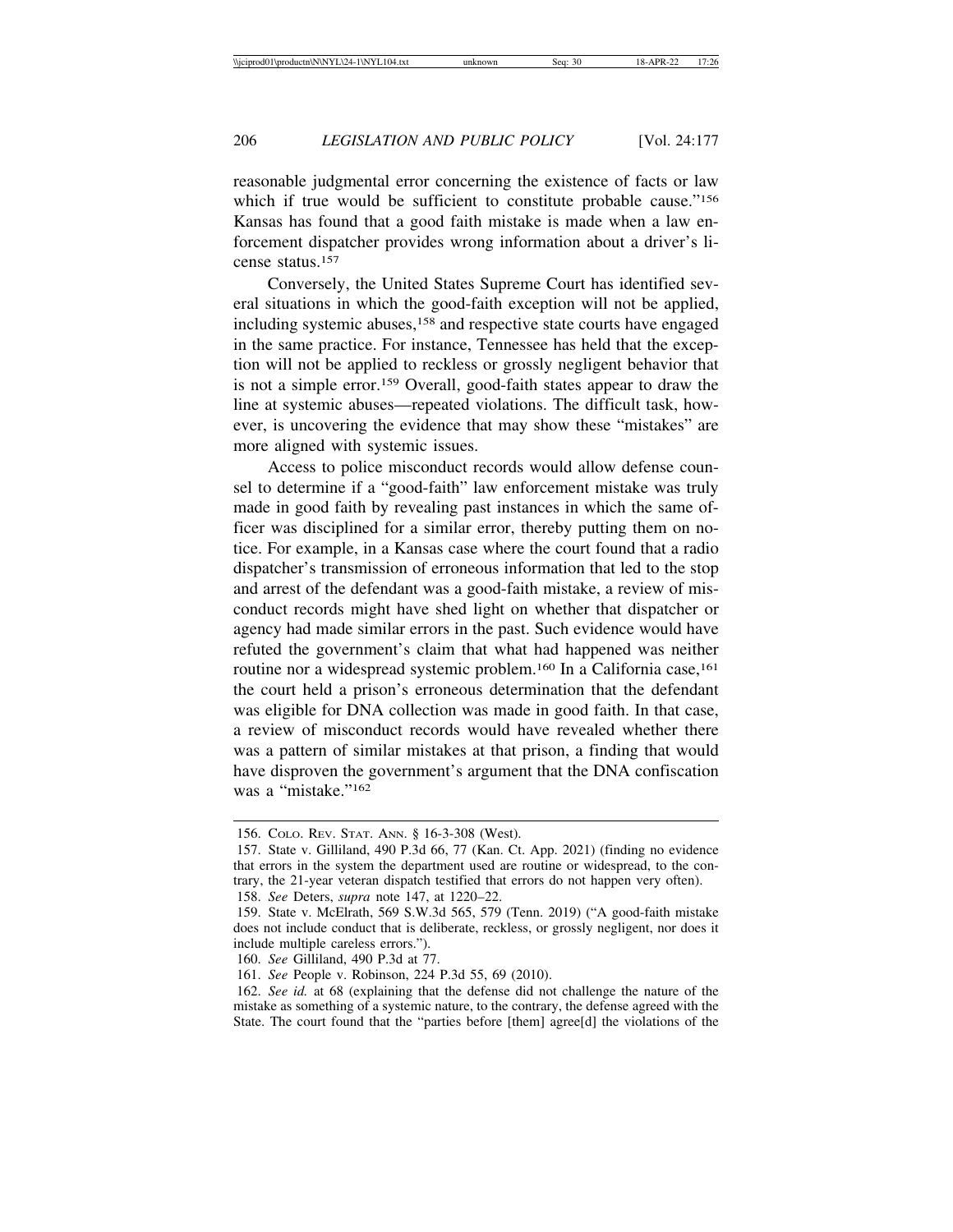Lastly, in *Herring v. United States,* the Supreme Court's case finding that a state recordkeeping error that led to the appellant's arrest was made in good faith might have been decided differently if appellant's counsel had access to law enforcement misconduct records showing that the recordkeeping errors were previously known to the relevant agency, thereby undermining the government's argument that the false warrant alert was a mere "police recordkeeping error."163

Widespread recordkeeping errors, if not immediately corrected, are examples of systemic negligence that can cause unlawful stops, frisks, searches, and arrests. For example, the Philadelphia Police Department has frequently been criticized for falsely detaining drivers due to the Department's faulty recordkeeping practices.164 City officials have refused to remedy the widely known systemic problem.165 Federal law enforcement databases have been the target of similar criticism as well.166 Overall, access to police misconduct records will be able to shed light on and identify the root cause of law enforcement "errors" and other behaviors that have value during pre-trial motions. However, these examinations are not widely in use currently due to two main barriers: (1) the reliance on district attorneys to collect and disclose this information and (2) existing disclosure laws that limit the release of this information to the public. Part III and IV will examine these areas.

### PART III.

## BARRIERS TO ATTORNEY ACCESS TO POLICE MISCONDUCT **RECORDS**

The current body of literature on the use of police personnel records in criminal proceedings is vast and has focused on such diverse topics as *Brady* and its implication for prosecutors searching police personnel records for impeachment evidence in the files;167 the

Act in defendant's case were unintentional mistakes made during the early implementation of the Act.").

<sup>163.</sup> *See* Herring v. United States, 555 U.S. 135, 146 (2009).

<sup>164.</sup> William Bender, *Another Botched 'Courtesy' Tow: Philly Woman Pulled Over in Virginia for Driving Her 'Stolen' Car*, PHILA. INQUIRER (Apr. 14, 2021), https:// www.inquirer.com/news/philadelphia-courtesy-tow-stolen-vehicle-virginia-

<sup>20210414.</sup>html (highlighting the nature of systematic recordkeeping errors even though Pennsylvania does not have a good-faith exception).

<sup>165.</sup> *Id.*

<sup>166.</sup> *See* Alex R. Hess, *Herring v. United States: Are Errors in Government Databases Preventing Defendants from Receiving Fair Trials?*, 11 K. HIGH TECH. L. 129, 131 (2010).

<sup>167.</sup> Abel, *supra* note 13, at 750 ("The Article focuses mostly on impeachment evidence in the files—performance evaluations, disciplinary write-ups, and internal af-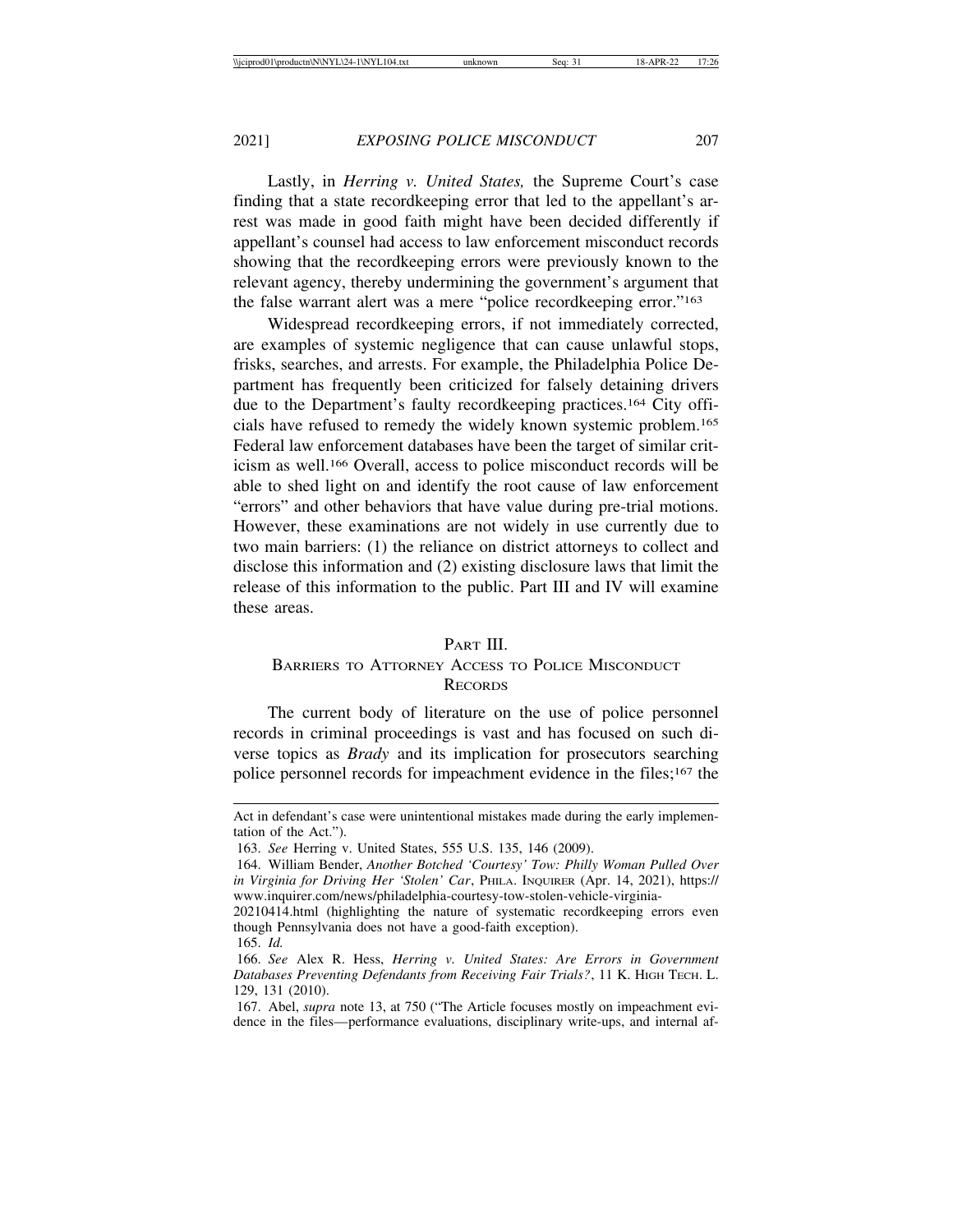fallout of *Kyles v. Whitley* and its expressed holding that prosecutors have a duty to search for *Brady* material neither known nor possessed by them and to disclose that evidence to the defense;168 American Bar Association Model Rule of Professional Conduct 3.8(d) and its requirement that prosecutors make timely disclosure to the defense;<sup>169</sup> and the increasingly common practice of prosecutors creating *Brady-Giglio* lists of police officers who will not be called to testify due to credibility issues ranging from a history of lying in court and falsifying evidence<sup>170</sup> to evidence of racial bias.<sup>171</sup>

A recent national examination of prosecutor relationships with their respective law enforcement agencies, conducted by the Institute for Innovation in Prosecution, is the first collection to shed light on the specific details of *Brady-Giglio* policies.172 That report, *Tracking Police Misconduct* (hereinafter, "IIP report"), explains why it is crucial for prosecutors to have a *Brady-Giglio* list and outlines how prosecutorial offices can start collecting, or better maintain, this information.173 The examination found that prosecutors traditionally do not track this information in any "organized, systematic way."174 The analysis of prosecutors' *Brady-Gigilo* policies<sup>175</sup> reveals that (1) the mission statements of several policies are underinclusive, which leads to fewer records being captured by the focus of the policy, (2) the scope of misconduct that triggers inclusion on the list is narrow, (3)

fairs investigations that show an officer has lied. This information can be critical to a defendant in attacking the officer's credibility on the stand.").

<sup>168.</sup> *See* Mark D. Villaverde, *Structuring the Prosecutor's Duty to Search the Intelligence Community for Brady Material*, 88 CORNELL L. REV. 1471, 1493 (2003).

<sup>169.</sup> *See* Daniel S. Medwed, *Brady's Bunch of Flaws*, 67 WASH. & LEE L. REV. 1533, 1538–39 (2010).

<sup>170.</sup> Steve Reilly & Mark Nichols, *Hundreds of Police Officers Have Been Labeled Liars. Some Still Help Send People to Prison*, USA TODAY (Oct. 14, 2019), https:// www.usatoday.com/in-depth/news/investigations/2019/10/14/brady-lists-police-officers-dishonest-corrupt-still-testify-investigation-database/2233386001/.

<sup>171.</sup> *See* Mark Fazlollah, Craig R. McCoy & Julie Shaw, *Under Court Order, District Attorney Krasner Releases List of Tainted Police,* PHILA. INQUIRER (Mar. 6, 2018), https://www.inquirer.com/philly/news/larry-krasner-philadelphia-policetainted-misconduct-secret-list-20180306.html.

<sup>172.</sup> INST. FOR INNOVATION IN PROSECUTION, TRACKING POLICE MISCONDUCT: HOW PROSECUTORS CAN FULFILL THEIR ETHICAL OBLIGATIONS AND HOLD THE POLICE AC-COUNTABLE 5, July 2021, https://www.prosecution.org/s/FINAL-Tracking-Police-Misconduct-Guide.pdf [https://perma.cc/KG3B-SPPA] [hereinafter IIP REPORT] (The guide "explains why it is crucial for prosecutors to have a police disclosure list and describes the most important issues to consider when creating one").

<sup>173.</sup> IIP REPORT APP, *supra* note 63, at 5 ("Our hope is that upon reviewing this guide, prosecutors will develop or improve upon their own mechanisms for tracking police misconduct.").

<sup>174.</sup> *Id.*

<sup>175.</sup> *Id.* at 3 (Appendix contains policies for eleven prosecutorial offices).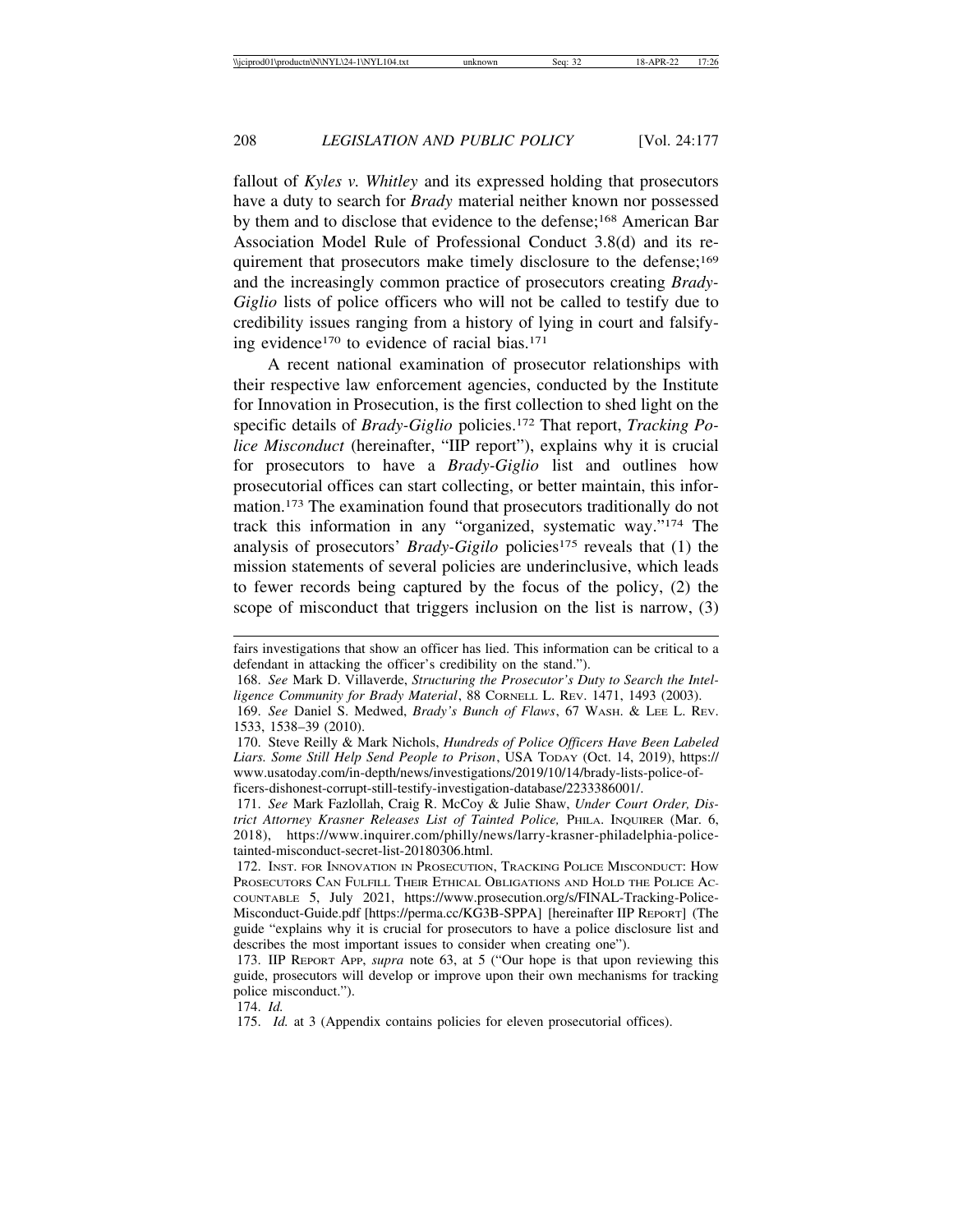the policies allow law enforcement agencies to play a gatekeeping role and decide which records will be shared, (4) the policies give wide discretion to law enforcement agencies on when they will share this information, even after they have been explicitly informed to share the record, and (5) the policies unduly limit defense attorney access to this information. This section will explore how the existing landscape of prosecutorial *Brady-Giglio* policies provide insufficient access to defendants, thereby hampering their ability to access and utilize these records in pre-trial litigation.

### *A. Underinclusive Mission Statements*

A review of individual prosecutorial *Brady-Giglio* policies indicates that many offices established their policies to address the need to provide potential impeachable material,<sup>176</sup> while others drafted their policies to pursue the slightly broader goal of ascertaining information that may be "exculpatory, impeachment, or mitigating information in a particular criminal case."177 Although they appear similar, policies that merely attempt to uncover impeachment material fall short of what is needed by the defense and what the constitution requires. Impeachment material is any evidence having the potential to alter the jury's assessment of the credibility of a significant prosecution witness.178 However, several types of evidence that are favorable to defendants may not fall under this limited definition of "impeachment" information, such as exculpatory evidence, material evidence, and other evidence that is relevant for pre-trial matters. Furthermore, the federal constitution does not require prosecutors to disclose exculpatory and impeachment material to the defense prior to entering into plea bargaining.<sup>179</sup> Because 97% of federal criminal cases,<sup>180</sup> and 94% of state criminal cases, $181$  result in a guilty plea, most defendants

<sup>176.</sup> *Id.* at 7, 12.

<sup>177.</sup> *Id*. at 66.

<sup>178.</sup> R. Michael Cassidy, *Plea Bargaining, Discovery, and the Intractable Problem of Impeachment Disclosures*, 64 VAND. L. REV. 1429, 1431 (2011).

<sup>179.</sup> United States v. Ruiz, 536 U.S. 622 (2002). *But see* State v. Harris, 667 N.W.2d 813, 821–22 (Wis. Ct. App. 2003), *aff'd*, 680 N.W.2d 737 (Wis. 2004) (holding that *Ruiz* is distinguishable because it only applies to federal plea negotiations, and "in *Ruiz*, the defendant did not make a written discovery demand for all 'exculpatory' evidence.").

<sup>180.</sup> Glenn R. Schmitt & Amanda Russell, *Fiscal Year 2020: Overview of Federal Criminal Cases*, U.S. SENT'G COMM'N (Apr. 2021), https://www.ussc.gov/sites/ default/files/pdf/research-and-publications/research-publications/2021/

FY20\_Overview\_Federal\_Criminal\_Cases.pdf [https://perma.cc/8VWT-H3GC].

<sup>181.</sup> Emily Yoffe, *Innocence is Irrelevant*, ATLANTIC, Sept. 2017, at 67, 69.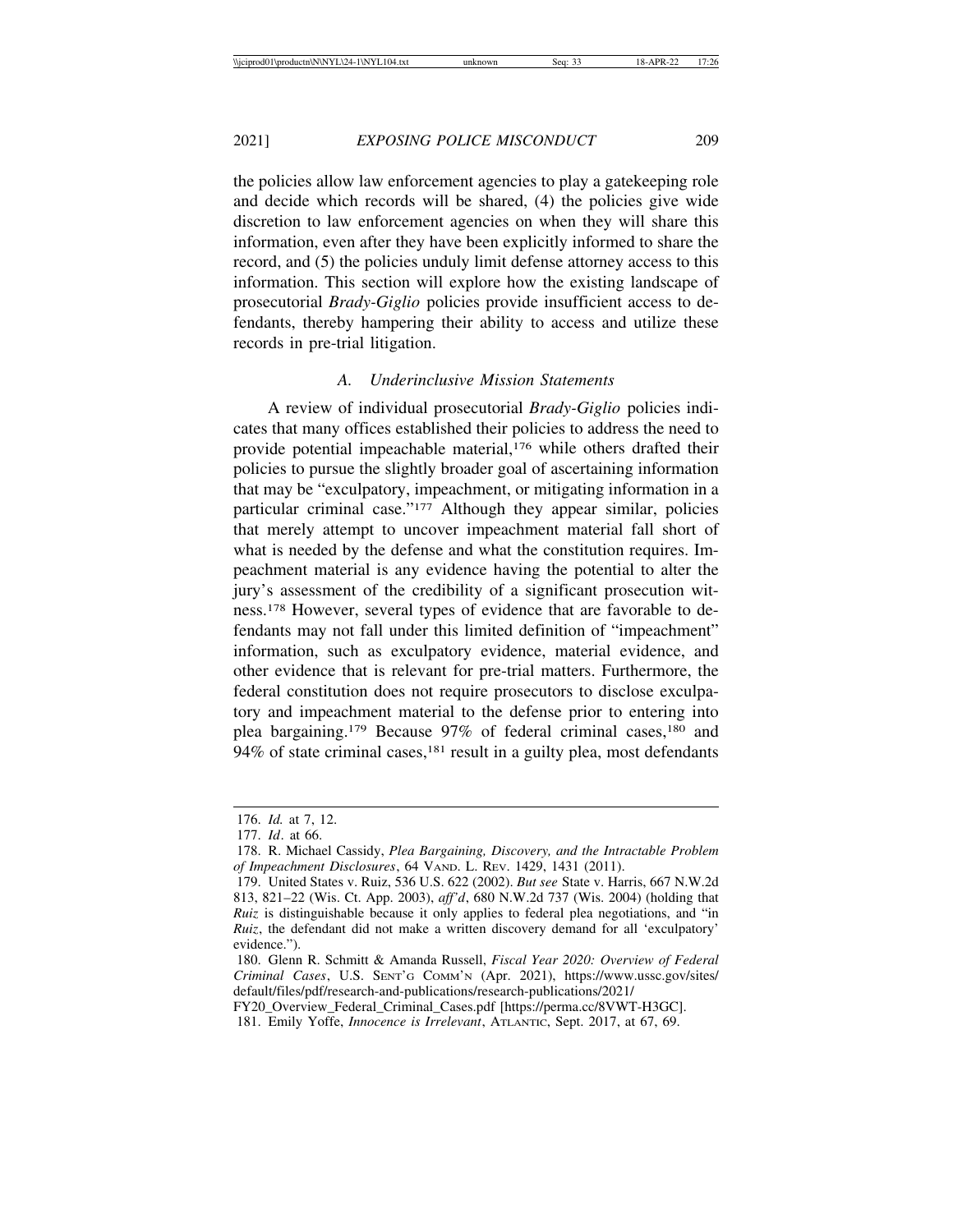never have the opportunity to access this potentially case-dispositive material.

Even where prosecutorial policies include mitigating evidence in their *Brady-Giglio* misconduct inquiry, the defense still may not have adequate access to that material. Mitigating evidence is that which "tends logically to prove or disprove some fact or circumstance which a fact-finder could reasonably deem to have mitigating value."182 Mitigating evidence is usually predetermined by state statute, and usually if the defense wants to argue for an additional means of mitigating evidence, the fact-finder must agree with that assertion.183 Since mitigating evidence is largely a trial and sentencing issue, *Brady-Giglio* policies that cover this type of evidence generally require only that the prosecution disclose the evidence some time before trial—leaving litigants unaware of this information during pre-trial matters.

Even the disclosure policies that define their coverage broadly as evidence that is "favorable" to the accused often use a narrow definition of "favorable."184 For example, the Bexar County District Attorney's office policy states:

"Information or evidence is favorable to the accused when it is: 1) exculpatory—tending to justify, excuse, or clear the defendant from guilt; 2) useful for impeachment—anything offered to dispute, disparage, deny, or contradict; or 3) mitigating—useful to the defense during punishment proceedings."185

This definition of "favorable" evidence is not consistent with caselaw. The United States Supreme Court has construed evidence as "material only if there is a reasonable probability that, had the evidence been disclosed to the defense, the result of the *proceeding* would have been different."<sup>186</sup> By contrast to the prosecutorial disclosure policies reflected in the IIP report, which refer only to trial and

<sup>182.</sup> Tennard v. Dretke, 542 U.S. 274, 284 (2004) (quoting McKoy v. North Carolina, 494 U.S. 433, 440–41 (1990)).

<sup>183.</sup> *See* State v. Duke, 623 S.E.2d 11, 27 (N.C. 2005) ("Statutory mitigating circumstances have mitigating value as a matter of law, while nonstatutory mitigating circumstances require a finding of mitigating value.").

<sup>184.</sup> *See* Thomas v. State, 841 S.W.2d 399, 404 (Tex. Crim. App. 1992) ("Due Process Clause of the Fourteenth Amendment is violated when a prosecutor fails to disclose evidence which is favorable to the accused that creates a probability sufficient to undermine the confidence in the outcome of the *proceeding.*") (emphasis added).

<sup>185.</sup> IIP REPORT APP., *supra* note 63, at 16. Similarly, the memorandum of agreement between the Buncombe County Office of the District Attorney and the Asheville Police Department in North Carolina defines favorable evidence as "evidence that is exculpatory (Brady) as well as information that could be used to impeach the testimony of a prosecution witness (Giglio). *Id.* at 43.

<sup>186.</sup> United States v. Bagley, 473 U.S. 667, 682 (1985) (emphasis added).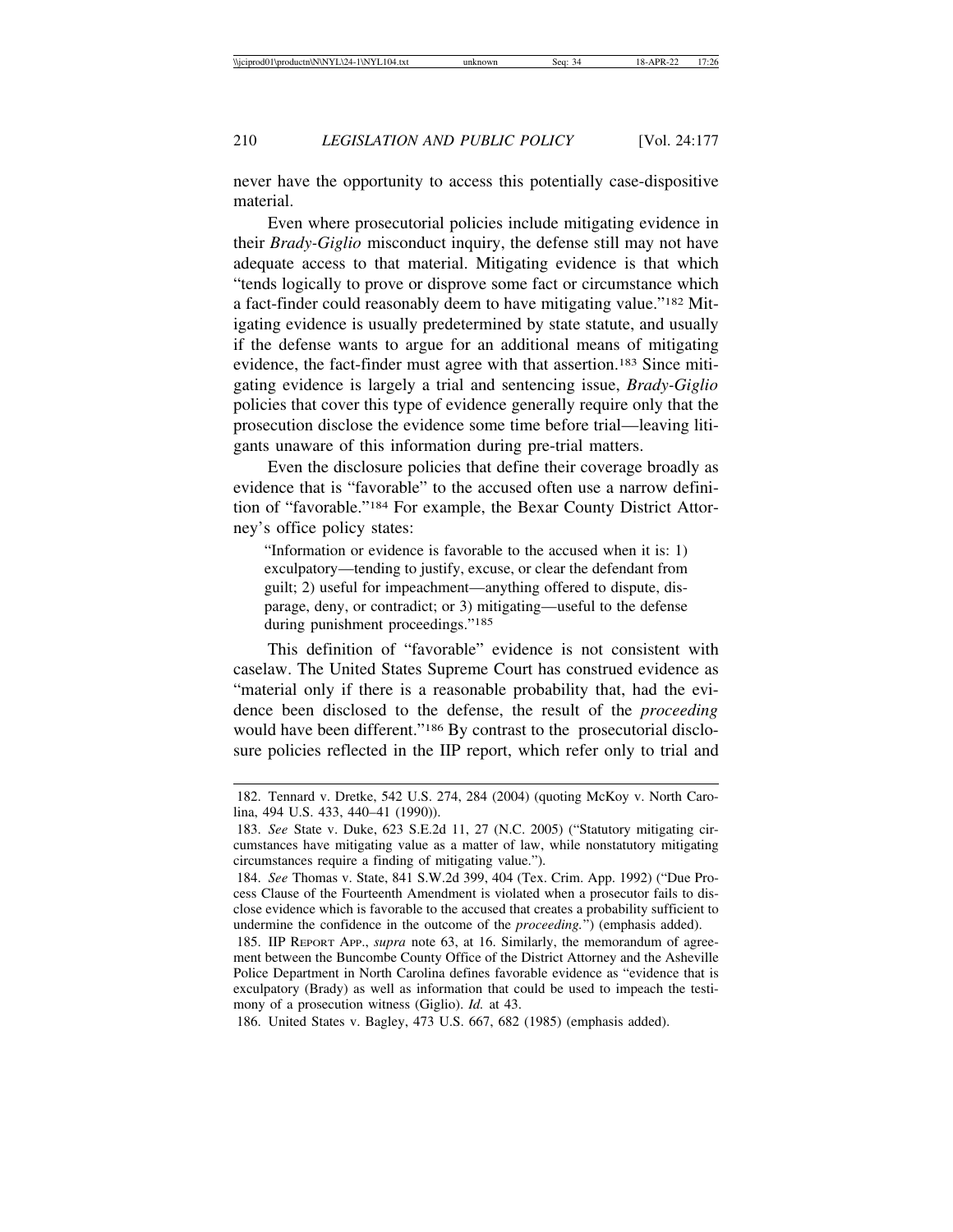sentencing,<sup>187</sup> this definition uses the broader term "proceeding," which covers pre-trial stages as well.

In addition to defining the purpose of these policies, many agencies add additional limitations to the coverage of their disclosure policies. The King County Prosecuting Attorney's Office in Washington State shared that they do not have an obligation to disclose preliminary, challenged or speculative information,<sup>188</sup> and San Francisco made clear that its impeachment evidence must be more than "minor inaccuracies."189 Thus, by failing to include how favorable evidence is relevant for "proceedings," and not simply trial and sentencing, policies preclude the search for and disclosure of these records for pretrial litigation.

### *B. Limited Misconduct Category*

Prosecuting agency policies vary as to what they consider to be police misconduct for the purposes of their disclosure policies. However, most prosecutors want police departments to inform their prosecutors of substantiated findings of misconduct.190 Many offices do not require police departments to inform them of unsubstantiated allegations and make the *sua-sponte* determination for defense attorneys that these allegations of misconduct "do not qualify as being favorable to the accused."191 Some agencies go so far as to explicitly state that "substantial information excludes allegations that have been found to be unsubstantiated after due investigation."192 However, as this article will explore in Part IV, police misconduct complaints may be unsubstantiated for any of several reasons that do not amount to an exoneration of the officer. Thus, policies that limit disclosure of "unsubstantiated" allegations keep valuable information about real and relevant instances of police misconduct away from defense attorneys.

Once allegations are found to be sustained, many prosecutorial agencies further limit the scope of inquiry to a specific category of behavior. For example, the Buncombe County Office of the District Attorney limits automatic sharing to the following three categories:

<sup>187.</sup> IIP REPORT APP., *supra* note 63, at 56.

<sup>188.</sup> *Id.* at 56.

<sup>189.</sup> *Id.* at 73.

<sup>190.</sup> *Id.* at 6, 7.

<sup>191.</sup> *Id.* at 6–7 (Bernalilo county policy states that "[a]s a general but not universal rule, unsubstantiated allegations, matters for which a police officer has been exonerated, and allegations that are not credible do not qualify as being favorable to the accused and are therefore not considered to be potential impeachment information."). 192. *Id.* at 43.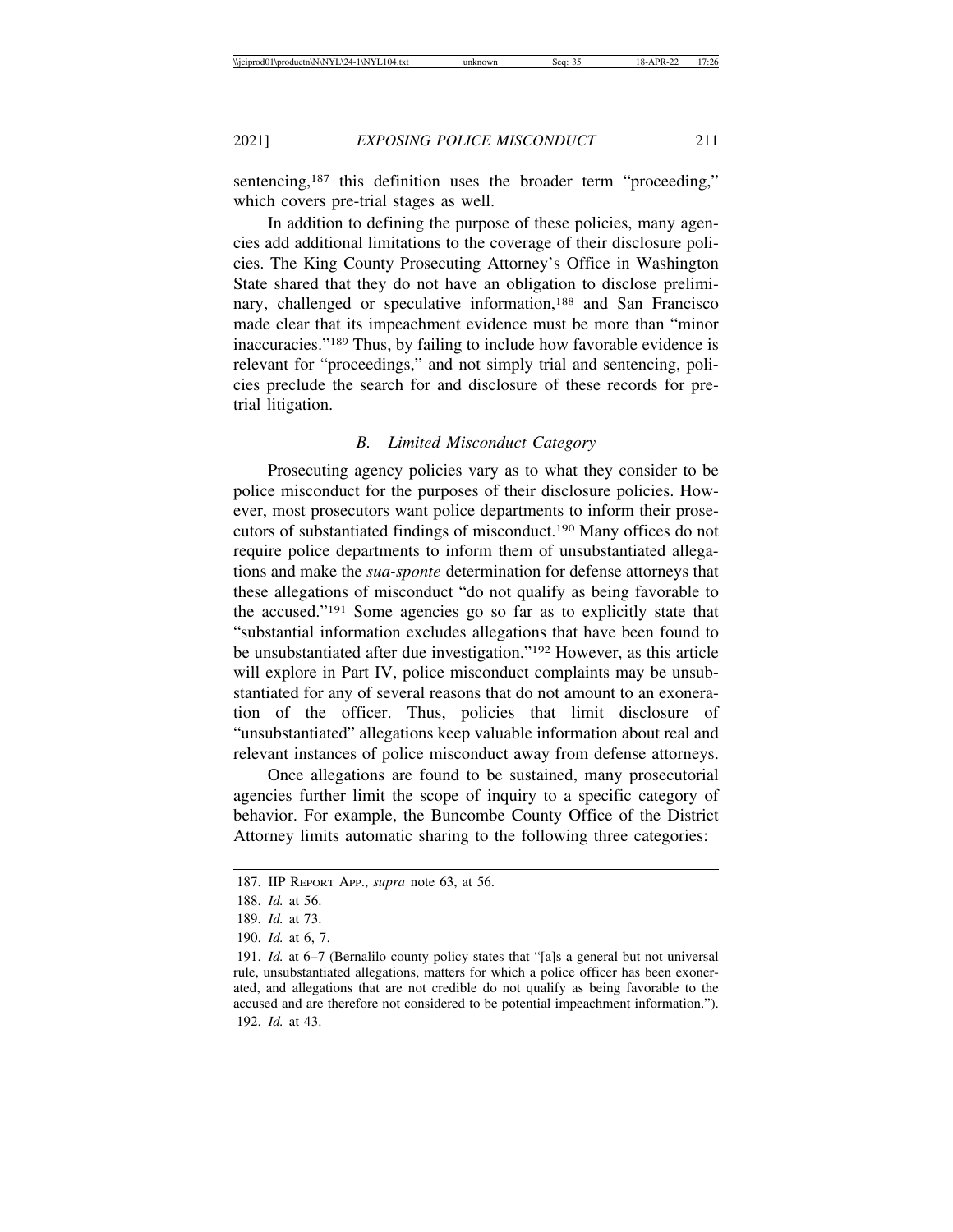- (1) Substantial information that the officer employed deadly or excessive force as defined by the law enforcement agency's Use of Force policy regardless of whether the use of such deadly force resulted in injury or death to any person;
- (2) Substantial information that an officer or employee committed a felony or non-traffic misdemeanor criminal offense or was charged with such an offense while employed with the agency;
- (3) A sustained administrative finding of misconduct that comes within the definition of *Brady/Giglio* material set forth in this policy, regardless of any discipline imposed.<sup>193</sup>

These categories exclude policy violations that do not directly address the credibility of a law enforcement officer. The policy also excludes pending investigations, stating that, "preliminary investigations are often required to establish the existence of substantial information and agrees that the law enforcement agency should not make any disclosure pursuant to this MOU until any such preliminary investigation is complete."194

The exclusion of pending investigations is significant because departments have a lengthy period of internal investigation.195 For the Asheville Police Department in North Carolina, which agreed to Buncombe County's policy, the relevant directive merely states that "the department will make every effort to fully investigate all complaints within sixty (60) calendar days of reception of the complaint,"<sup>196</sup> but if it is not completed within that time frame, the "Professional Standards Commander will notify the complainant concerning the status of the complaint against the department or employee(s) every sixty (60) calendar days."197

Buncombe County's disclosure policy also excludes allegations that relate to officer bias, body-worn camera violations, social media misconduct, and violations of U.S. and state constitutional procedures. Since a North Carolina court has held that body-worn camera violations have merely speculative exculpatory value, defense counsel can neither depend on their prosecutor nor the court to mandate the disclosure of these records.<sup>198</sup> Even though this policy received praise for its

<sup>193.</sup> *Id.*

<sup>194.</sup> *Id.*

<sup>195.</sup> *See infra* Part IV(B).

<sup>196.</sup> ASHEVILLE POLICE DEP'T, POLICY 2301: ADMINISTRATIVE INVESTIGATIONS 5, (May 6, 2020), https://public.powerdms.com/ASHV/list/documents/8 [https:// perma.cc/Y3ZT-DFDT].

<sup>197.</sup> *Id.*

<sup>198.</sup> State v. Sikorski, 847 S.E.2d 85 (2020).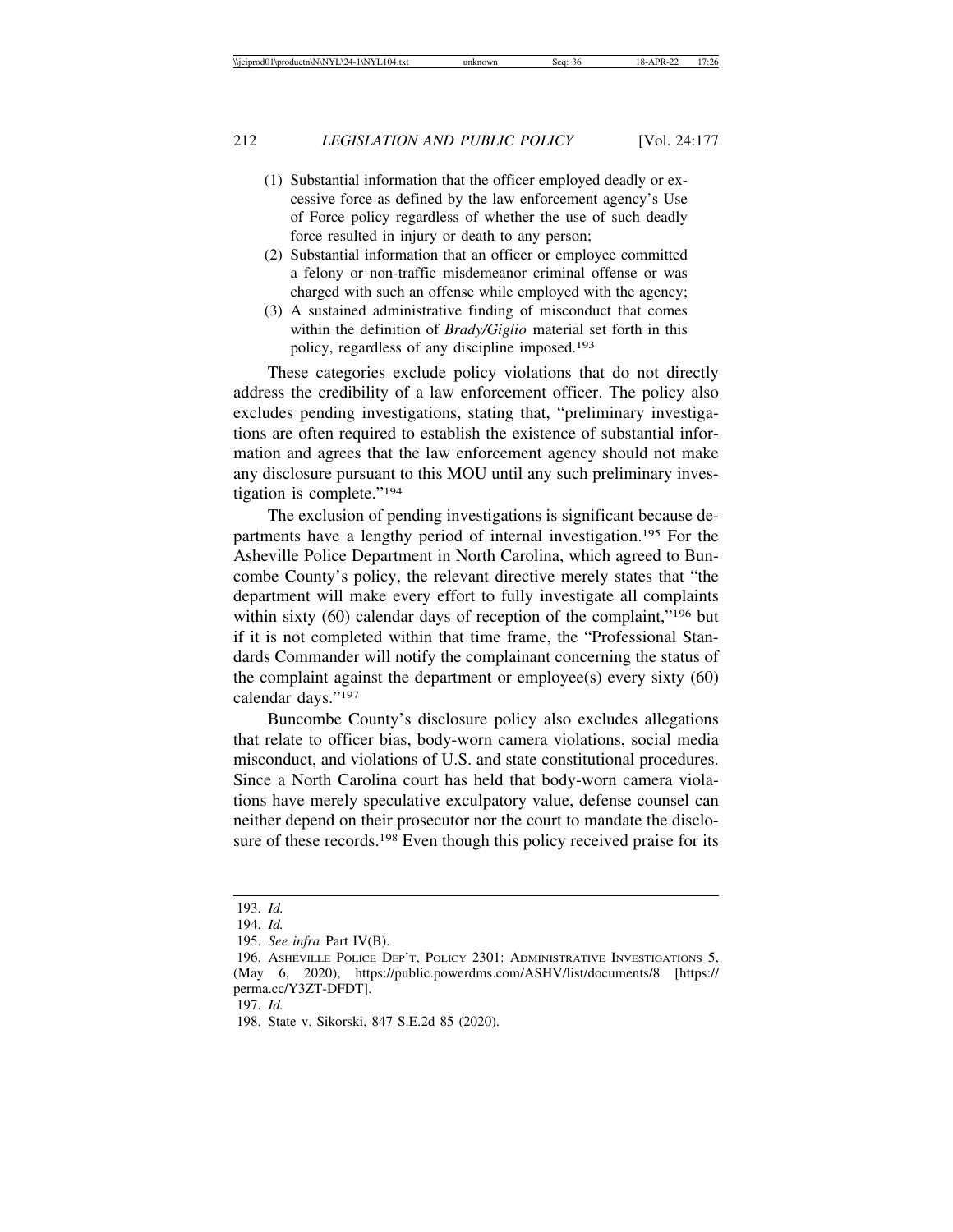"unique" officer misconduct agreement,<sup>199</sup> it fails to capture many instances of misconduct.

By contrast, the disclosure policy of the Philadelphia District Attorney office covers more material, including pending investigations.200 Specifically, the policy covers misconduct ranging from reports of misrepresentations and untruthfulness to allegations of bias or prejudice and "conduct that would be a violation of an individual's constitutional rights."201 In Philadelphia, the average initial Internal Affairs investigation into a civilian complaint takes about six months to determine whether the allegation is substantiated.202 After the Internal Affairs substantiation, it takes an average of 197 days for final adjudication in an official administrative hearing.203

## *C. Law Enforcement Agencies as Gatekeepers*

Consistent with all policies contained in the IIP report is providing law enforcement with the authority to determine which records are consistent with the *Brady-Giglio* policy—no prosecutorial policy listed in the IIP report provides the prosecutor with direct access to law enforcement records so that the prosecutor can decide for themselves which records are relevant according to their *Brady-Giglio* policy. For example, even though the Philadelphia District Attorney seeks information on several types of misconduct, the prosecutor continues to have difficulty accessing that information. Recently, the Philadelphia District Attorney publicly shared its displeasure with the Philadelphia Police Department for failing to comply with its obligation to disclose these records.204 In a press release which elaborated on the

<sup>199.</sup> Joel Burgess, *'Unique' Officer Misconduct Agreement: All Buncombe Law Enforcement Agencies Sign*, ASHEVILLE CITIZEN TIMES (Aug. 1, 2020), https:// www.citizen-times.com/story/news/local/2020/08/01/officer-misconduct-ashevillebuncombe-police-agencies-sign-unique-agreement/5549574002/.

<sup>200.</sup> IIP REPORT APP., *supra* note 63, at 68, 69.

<sup>201.</sup> *Id.* at 68.

<sup>202.</sup> BOCAR BA, DEAN KNOX, RACHEL MARIMAN, JONATHAN MUMMOLO, & MARIA ARANZAZU RODREIGUEZ URIBE, ANALYSIS OF PHILADELPHIA POLICE DEPARTMENT CI-VILIAN COMPLAINT PROCESS 1, 5 (2021), https://www.dropbox.com/s/ p1uu0g7hn7i9x42/pac\_report.pdf?dl=0l [https://perma.cc/7VJX-SA2Y] (finding that the "[a]verage investigation length is twice as long as the legally mandated maximum time limit.").

<sup>203.</sup> *Id.* at 6.

<sup>204.</sup> Phila. Dist. Att'y's Off., *DA Krasner Asks Court to Hold Philadelphia Police in Contempt for Failure to Provide Officer Misconduct Information*, MEDIUM (Aug. 11, 2021), https://medium.com/philadelphia-justice/da-krasner-asks-court-to-holdphiladelphia-police-in-contempt-for-failure-to-provide-officer-3e8980e659db [https:// perma.cc/2YUJ-68HF].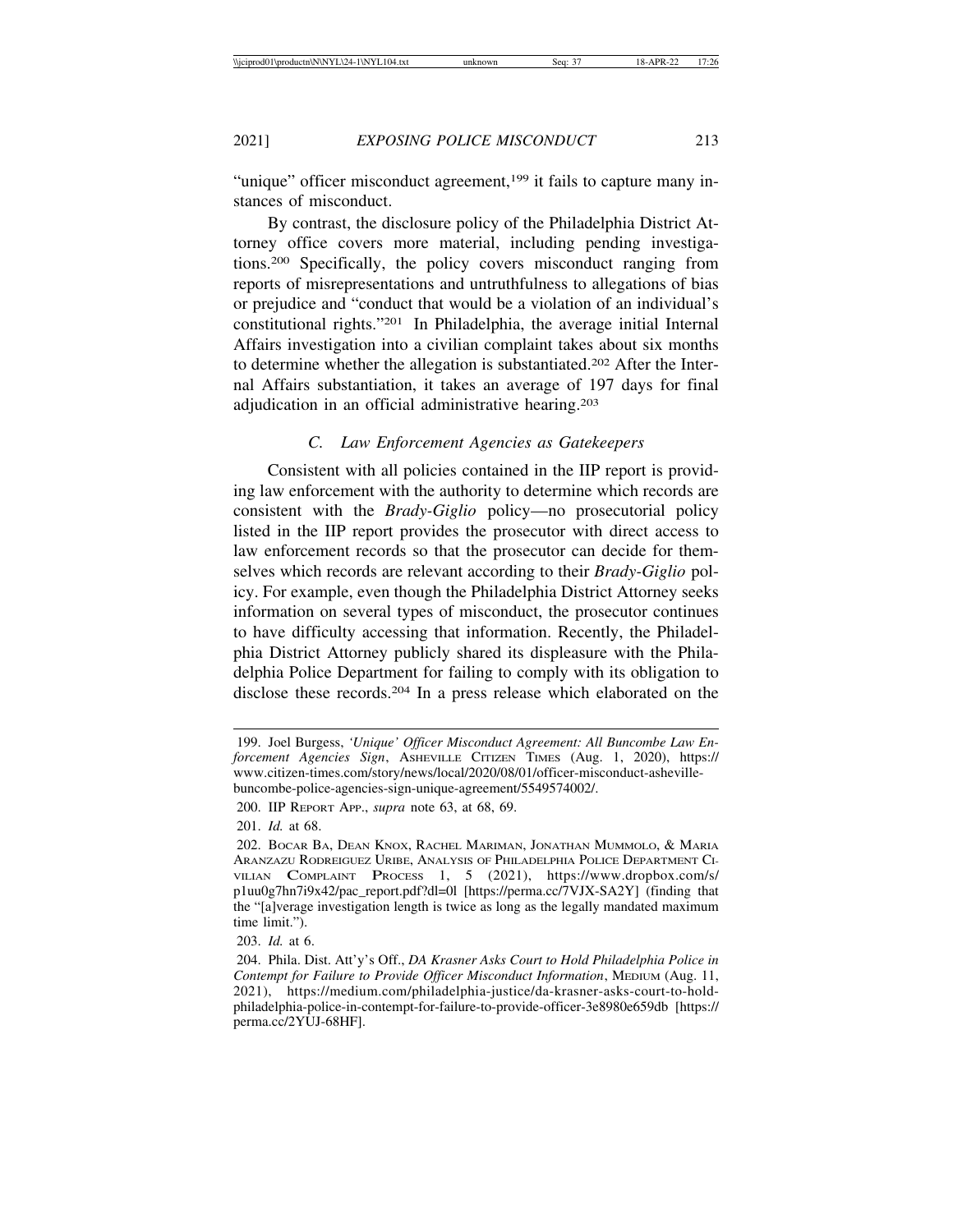ongoing multi-year noncompliance, District Attorney Larry Kraser stated:

"After three and a half years of good-faith efforts to obtain the Philadelphia Police Department's cooperation in transmitting potential *Giglio* information to the DAO [District Attorney's Office], and after taking the unusual step of subpoenaing records from the PPD [Philadelphia Police Department], my office is requesting judicial intervention and monitoring of our partner in law enforcement, so that we may fulfill our oaths as prosecutors and meet our obligations under the U.S. Constitution."205

In its request for the Philadelphia Police Department to be found in contempt, the Philadelphia District Attorney alleged that the Department has been deliberately withholding information. Their suit claims that "the PPD responded to the subpoenas with legally inadequate information."206 In one example, the District Attorney cited, "a PPD officer whose disciplinary record include[d] sustained charges of falsification of documents that were not disclosed to the DAO."207 Overall, these lessons from Philadelphia inform the larger community that no matter how broad a prosecutorial policy has set its search for records, many remain undisclosed.

For most of the prosecutorial policies appended to the IIP report, the law enforcement agency itself is the first gatekeeper to determine if specific allegations should be disclosed to the District Attorney. The Bernalilo County District Attorney Office in New Mexico must request that individual officers complete a questionnaire that informs the District Attorney if they have any qualifying history of misconduct. The District Attorney's only way to verify these responses is to ask the officer's employer if the questionnaire responses are correct,208 a problematic reliance since reliability issues can be found throughout the chain of command in law enforcement agencies. The Franklin County District Attorney has a similar policy requiring that "each law enforcement agency in Franklin County shall report to the DA's Office if they discover any potential Giglio issues for a law enforcement officer."209 The Maricopa County Attorney's Office has charged a committee to review possible law enforcement misconduct, with the review beginning when "the chair receive[s] [a] referral from law enforcement" regarding an officer.<sup>210</sup> Even the Philadelphia District at-

<sup>205.</sup> *Id.*

<sup>206.</sup> *Id.*

<sup>207.</sup> IIP REPORT APP., *supra* note 63, at 8–9.

<sup>208.</sup> *Id.* at 52.

<sup>209.</sup> *Id.* at 61.

<sup>210.</sup> *Id.* at 67.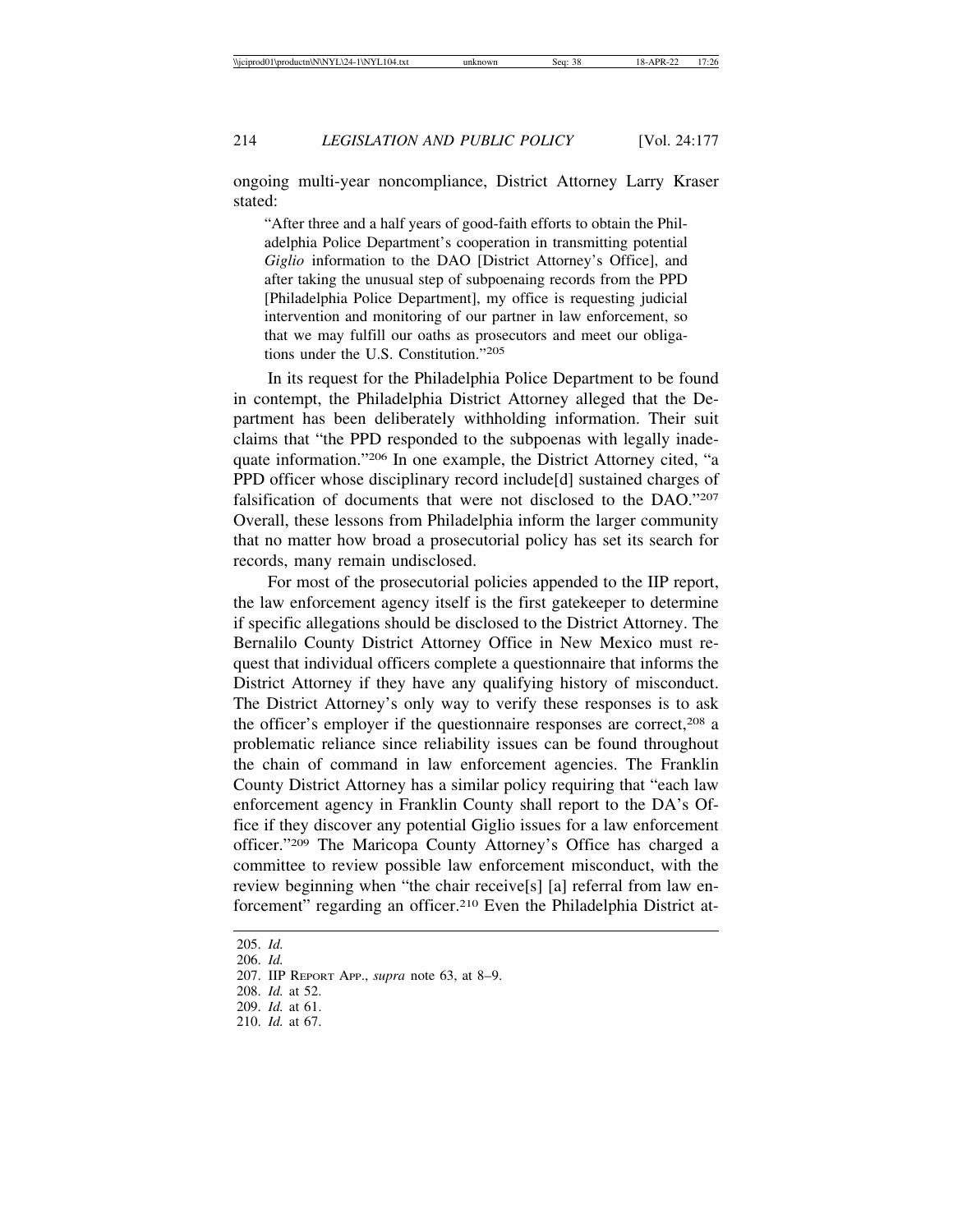torney, with its expansive misconduct list, must direct "the custodian of records in each law enforcement agency to examine current and future officers' personnel files and current and future officers' conduct and notify the DAO" when relevant records have been identified.211

No prosecutorial policy contained in this report has a provision whereby prosecutors maintain direct access to law enforcement disciplinary investigations or records. In other words, they all depend upon the good faith of law enforcement agencies to investigate themselves and comply with disclosure requirements. The Institute for Innovation in Prosecution, which collected these policies to build a resource guide, did not address the possible negative consequences of having law enforcement agencies act as gatekeepers in the *Brady-Giglio* analysis.

The fact that law enforcement agencies are gatekeepers to their own misconduct records means that prosecutors may ask law enforcement to disclose all exculpatory evidence in a criminal case, only to later learn that the agency withheld material information,<sup>212</sup> either in a bad faith effort to prevent the required disclosure or out of a failure to understand the materiality of the information. For example, even though the Philadelphia District Attorney's office has participated in overturning several convictions due to officer misconduct,<sup>213</sup> the office continues to rely on the Philadelphia Police Department's internal affairs process of investigating misconduct. Their disclosure policy states that "the DAO will rely on the professional policing practices of our partners in law enforcement to notify us of any potentially qualifying misconduct by officers that should be disclosed to the defense."214

<sup>211.</sup> *Id.*

<sup>212.</sup> Chris Palmer, *Philly's Wrongful Convictions Have Frequently Involved Official Misconduct. A Report Says it's a National Problem*, PHILA. INQUIRER (Sept. 15, 2020), https://www.inquirer.com/news/pennsylvania/wrongful-conviction-nationalregistry-of-exonerations-district-attorney-larry-krasner-20200915.html ("Police conducting shoddy or secret investigations of alternate theories and quietly burying those records in the case file.").

<sup>213.</sup> *Id.*

<sup>214.</sup> IIP REPORT APP., *supra* note 63, at 6 ("When in doubt about information relating to police officer witnesses, you should alert the *Giglio* Panel to any potential impeachment information. The *Giglio* Panel will make a final determination about the duty to disclose in light of the role of the police officer witness, the facts of the case, any known or anticipated defenses, and the law governing discovery."). *See also* IIP REPORT APP., *supra* note 63, at 24 (Bexar County Criminal District Attorney's Office policy stating that the Ethical Disclosure Unit has a mission to decide "whether any particular issue should be disclosed to the defense, the mandate of EDU is to err on the side of disclosure."); IIP REPORT APP., *supra* note 63, at 57 (King County Prosecuting Attorney's Office policy stating that "[l]aw enforcement agencies will be asked to provide the *Brady* Committee with information on sustained findings of misconduct involving officer dishonesty."); IIP REPORT APP., *supra* note 63, at 61 (Maricopa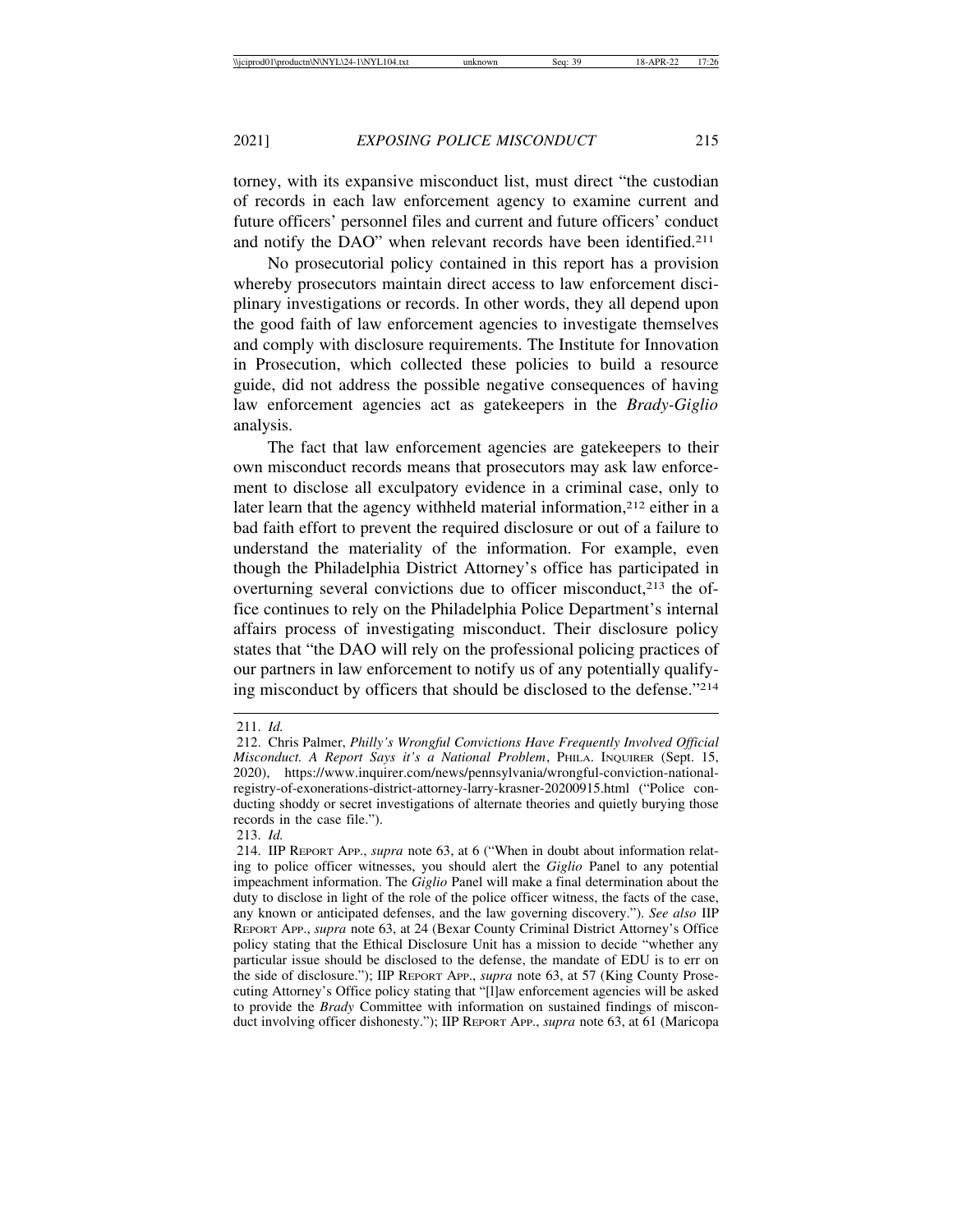The District Attorney policy does not request or demand direct access to law enforcement investigative records.

Although many prosecutorial offices examined in the IIP report have several panels assessing the materiality of documents,<sup>215</sup> the report does not address the concern of allowing law enforcement agencies to take charge of the first and most important stage in the analysis of whether records should be disclosed to the defense. Overall, these policies perpetuate, instead of remedy, the problem whereby law enforcement shield their misconduct from disclosure by creating a false impression of transparency when, instead, law enforcement may be sitting on material and potentially case-dispositive records.

## *D. Discretion on When to Disclose Information*

There was no broad consensus between the agencies included in the IIP report on how much time law enforcement agencies should have to respond with the information. Some agencies ask for this information to be shared without discussing when the information must be turned in,216 while others ask that it be shared within a *reasonable time*. 217 No policy included in the IIP report contains language that gives a specific timeframe for when these misconduct records must be shared with the prosecutor's office.

An example of policies lacking this information include Bernalilo County District Attorney in New Mexico. Within ten days of being assigned a criminal case, Bernalillo County District Attorneys are instructed to submit a "Giglio Questionnaire" to officers assigned to the criminal case218 While the survey informs officers that "it is estimated that you will be able to complete this questionnaire in less than five minutes,"219 the policy does not instruct the officer on when specifi-

County Attorney's Office Policy stating that the Chair [of the Discovery Database Committee] will receive all referrals from law enforcement regarding negative administrative determinations regarding a law enforcement employee's truthfulness, bias, moral turpitude, a court ruling or order implicating a *Brady* finding or any other information determined to constitute *Brady* material.").

<sup>215.</sup> *See* IIP REPORT APP., *supra* note 63, at 9, 57, 61, 98.

<sup>216.</sup> *Id.* at 52, 57 (Franklin County District Attorney policy states "each law enforcement agency in Franklin County shall report to the DA's Office if they discover any potential Giglio issues for a law enforcement officer" and the King County District Attorney policy merely states "law enforcement agencies will be asked to provide the Brady Committee with information on sustained findings of misconduct involving officer dishonesty" without explaining when that disclosure will happen).

<sup>217.</sup> *Id.* at 44 (Buncombe County Office of the District Attorney policy stating that "the agency will disclose the matter to the DA within a reasonable time.").

<sup>218.</sup> *Id.* at 11, 8.

<sup>219.</sup> *Id.* at 11.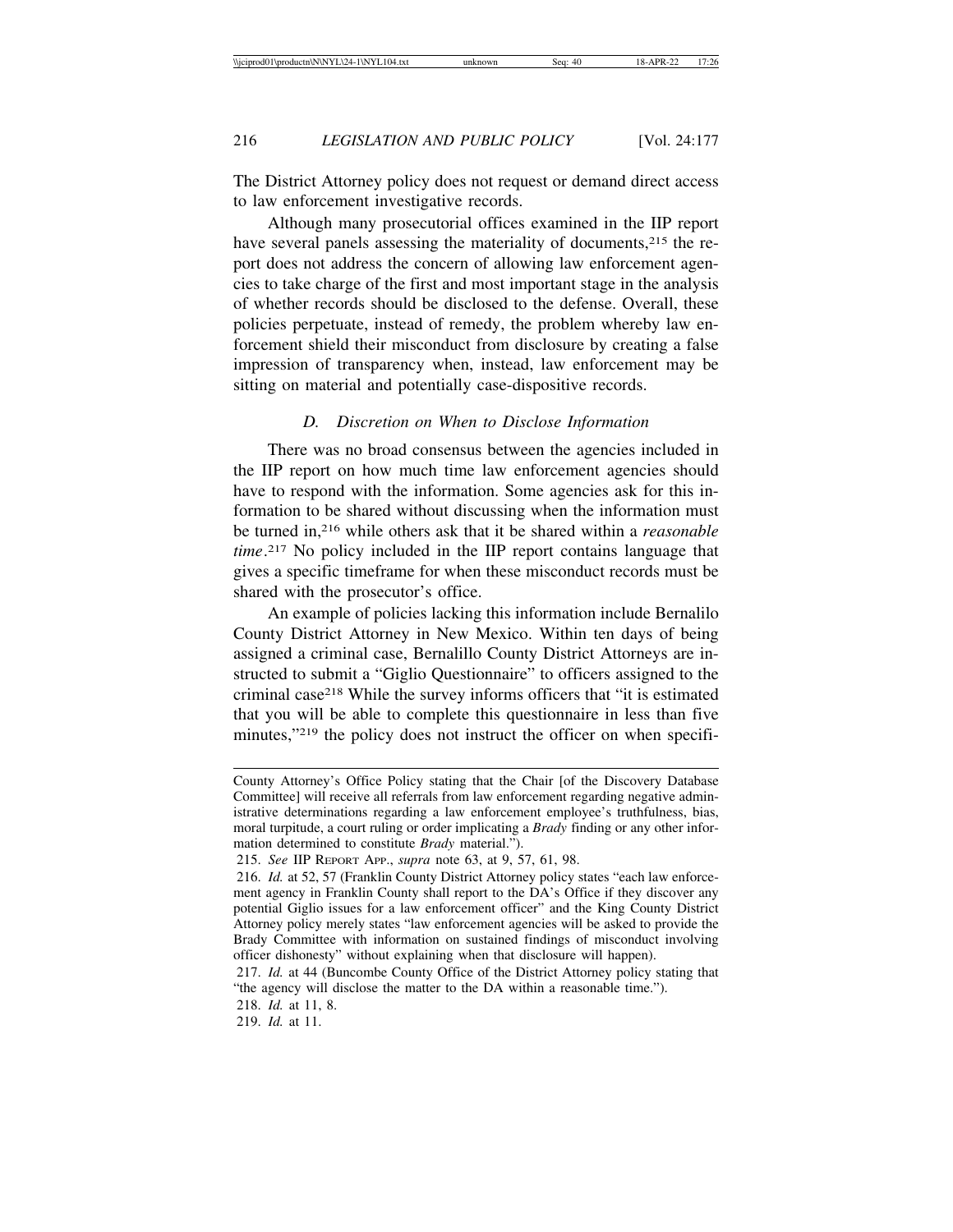cally the questionnaire must be returned to the District Attorney's office.

Similarly, the Buncombe County Office of the District Attorney in North Carolina requires the law enforcement agency to "disclose the matter to the DA within a reasonable time," though they attempt to enforce this request by requiring officers to complete the disclosure before they are permitted to testify in a criminal matter.220 In North Carolina, and across the nation, however, "few criminal cases go to trial, [and] many cases are resolved through plea or deferral agreements."221 It is possible, therefore, for many cases to resolve without officer testimony or consideration of potential officer misconduct; thus making it possible for the police department to keep misconduct records hidden without violating the disclosure policy. Similarly, the Philadelphia District Attorney asks agencies to "update the DAO of any changes" to relevant misconduct investigations but does not provide a timeframe within which the update must be given.222 The Snohomish County Prosecuting Attorney in Washington merely asks for law enforcement agencies to share misconduct documents by providing a "timely notification," but does not clarify what is considered timely.223

The IIP report did not address the concept of asking law enforcement agencies to disclose misconduct information as soon as it becomes known to the agency. As Parts I and II discussed, the timely accessibility of these records can be valuable for many pre-trial criminal matters.224 Without a requirement that these records are disclosed as soon possible, prosecutors may be unable to make informed charging decisions, comply with their own disclosure obligations, and ensure that their prosecutions are deemed appropriate.

#### *E. Deciding Not to Disclose to the Defense*

After the law enforcement agency has provided *Brady-Giglio* records to the prosecutor's office, the prosecutor must determine

<sup>220.</sup> *Id.* at 44.

<sup>221.</sup> *Help Topics: Criminal Cases*, N.C. JUD. BRANCH, https://www.nccourts.gov/ help-topics/criminal-law/criminal-cases#the-criminal-courts-5631 [https://perma.cc/ TPD6-HGNK].

<sup>222.</sup> IIP REPORT APP., *supra* note 63, at 68.

<sup>223.</sup> *Id.* at 78.

<sup>224.</sup> Kirsten M. Schimpff, *Rule 3.8, the Jencks Act, and How the ABA Created a Conflict Between Ethics and the Law on Prosecutorial Disclosure*, 61 AM. U. L. REV. 1729, 1733 (2012) ("The ABA Ethics Committee chose to interpret 'timely' to mean as soon as reasonably practical once the information becomes known, essentially, right away.").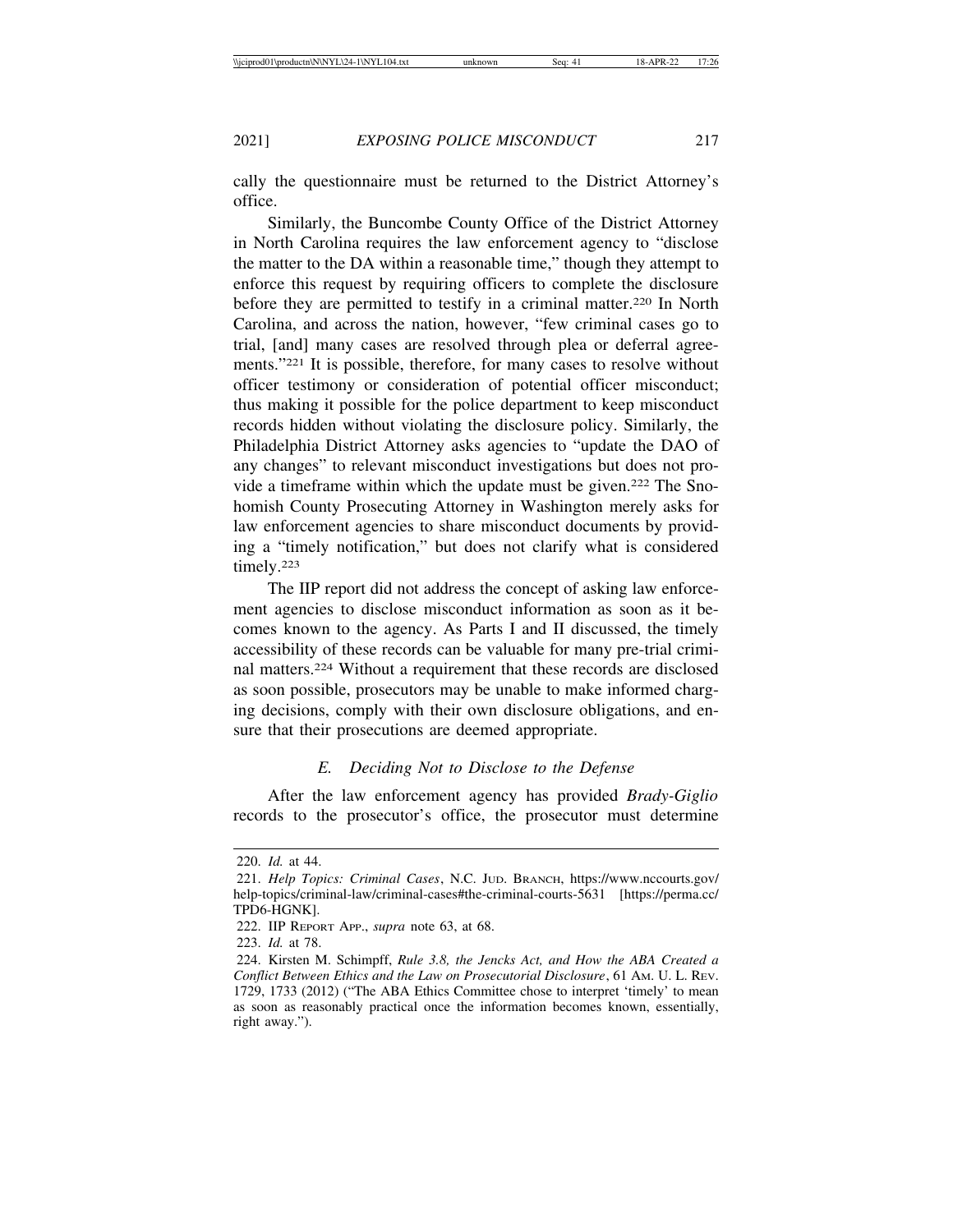whether that information should be disclosed to defense. Many offices, such as the Bernalillo County District Attorney, have created "*Giglio* panels" whereby a committee of senior prosecutors "will make a final determination about the duty to disclose in light of the role of the police officer witness."225 These panels exercise enormous power in a case. They may elect that the information is *Giglio* material and discoverable, that it is not *Giglio* material, that it is *Giglio* material but "not discoverable, due to the specific facts of the case and the witness's anticipated testimony,"226 or they may refuse to answer the *Giglio* question altogether and instead pass that responsibility on to a judge by seeking an in-camera review.<sup>227</sup>

Even if the prosecutor or judge decides to disclose material to the defense, many policies are silent with regard to *when* the disclosure must occur or may only direct disclosure once a subpoena has been issued to the officer for their testimony.228 Only one policy reviewed in the IIP report—Philadelphia—requires disclosure to the defense as soon as practicable.229 However, not even this policy guarantees that material information will be timely disclosed to the defense because the policy also allows for prosecutors to submit the disclosure decision for judicial review if the prosecutor believes "there is reason to believe that disclosure may unfairly prejudice the Commonwealth or the individual officer,"230 thereby further delaying the accessibility of this information for use in pre-trial proceedings.

This section highlights the dangers of relying on prosecutorial *Giglio* policies for the disclosure of misconduct records to the exclusion of making these records accessible to the public. Although prosecutors collect this information in order to comply with their legal231 and ethical232 duties to disclose this information to defendants, the numerous layers of filter and sanitization that these records pass

<sup>225.</sup> *See* IIP REPORT APP., *supra* note 63, at 6.

<sup>226.</sup> *Id.* at 59.

<sup>227.</sup> *See generally* Miguel A. Neri, *Pitchess v. Brady: The Need for Legislative Reform of California's Confidentiality Protection for Peace-Officer Personnel Information*, 43 MCGEORGE L. REV. 301, 316–17 (2012).

<sup>228.</sup> *See* IIP REPORT APP., *supra* note 63, at 59.

<sup>229.</sup> *Id.* at 69 ("The DAO will require assistant District Attorneys (ADAs) to check the database as soon as practicable (at charging and when officer subpoenas are issued) and notify defense counsel of inclusions.").

<sup>230.</sup> *Id*.

<sup>231.</sup> *See* Brady v. Maryland, 373 U.S. 83, 87 (1963) (the withholding of evidence exculpatory to an accused is a violation of due process); *see also* Giglio v. United States, 405 U.S. 150, 152–54 (1972) (finding that when the reliability of a given witness may be determinative of guilt or innocence, nondisclosure of evidence affecting credibility is a violation of due process).

<sup>232.</sup> *See* MODEL RULES OF PRO. CONDUCT r. 3.8 (AM. BAR ASS'N 2021).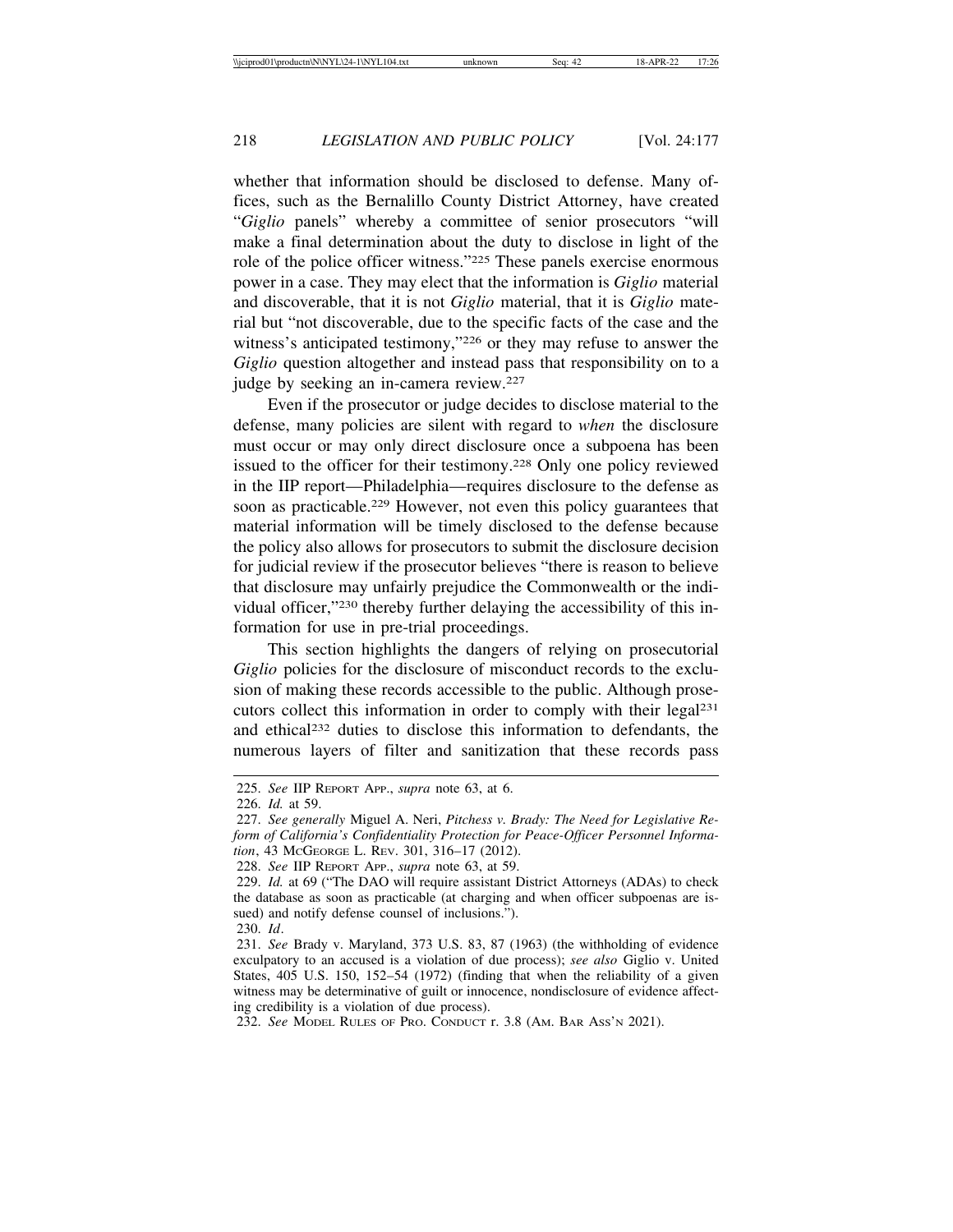through can dilute the full range of material to which defense attorneys and their clients have access. Police departments filter through their records and decide amongst themselves which records will be disclosed to the prosecutor; prosecutors then sanitize those records and further decide which records in their possession should be disclose to the defense—thereby perpetuating the cycle shielding information from the defense. Defense Attorneys are in the best position to know which records are favorable and when to utilize them. However, because state laws usually exclude police misconduct records from public disclosure, defense attorneys are at the mercy of prosecutorial *Brady-Giglio* policies.

#### PART IV.

# BARRIERS TO PUBLIC ACCESS TO POLICE MISCONDUCT **RECORDS**

While prosecutorial policies are restrictive in many ways, policies governing public access to misconduct records are even more limiting. Public access to law enforcement disciplinary records depends on state laws governing the types of records that will be released. These laws vary widely between states though nearly every state allows some categories of misconduct records to remain nonpublic. Each state's approach falls into one or more of the following categories: (1) release all complaints that allege misconduct; (2) allow technical infractions to remain hidden; (3) allow pending investigations to remain hidden; (4) allow unsubstantiated allegations to remain hidden; (5) allow undisciplined allegations to remain hidden; (6) allow allegations to remain hidden after a balancing of interests test; (7) allow facts of all complaints to remain hidden with only specific forms of discipline released; and (8) allow all records to remain hidden. Furthermore, even when states allow for the public disclosure of records, systemic barriers, such as lengthy administrative processes that relate to the request for the information, may preclude the accessibility of them. Part B will share some of the roadblocks to accessing this publicly accessible information.

#### *A. Policy Approaches to Limiting Public Access*

There is little consensus across the states on which form of records should be disclosed to the public upon request. Many outright deny the disclosure. However, for the states that do allow disclosure, they vary regarding which types of records. Except for releasing all complaints, every other category that will be discussed in this section allows many types of records to remain nonpublic—denying individu-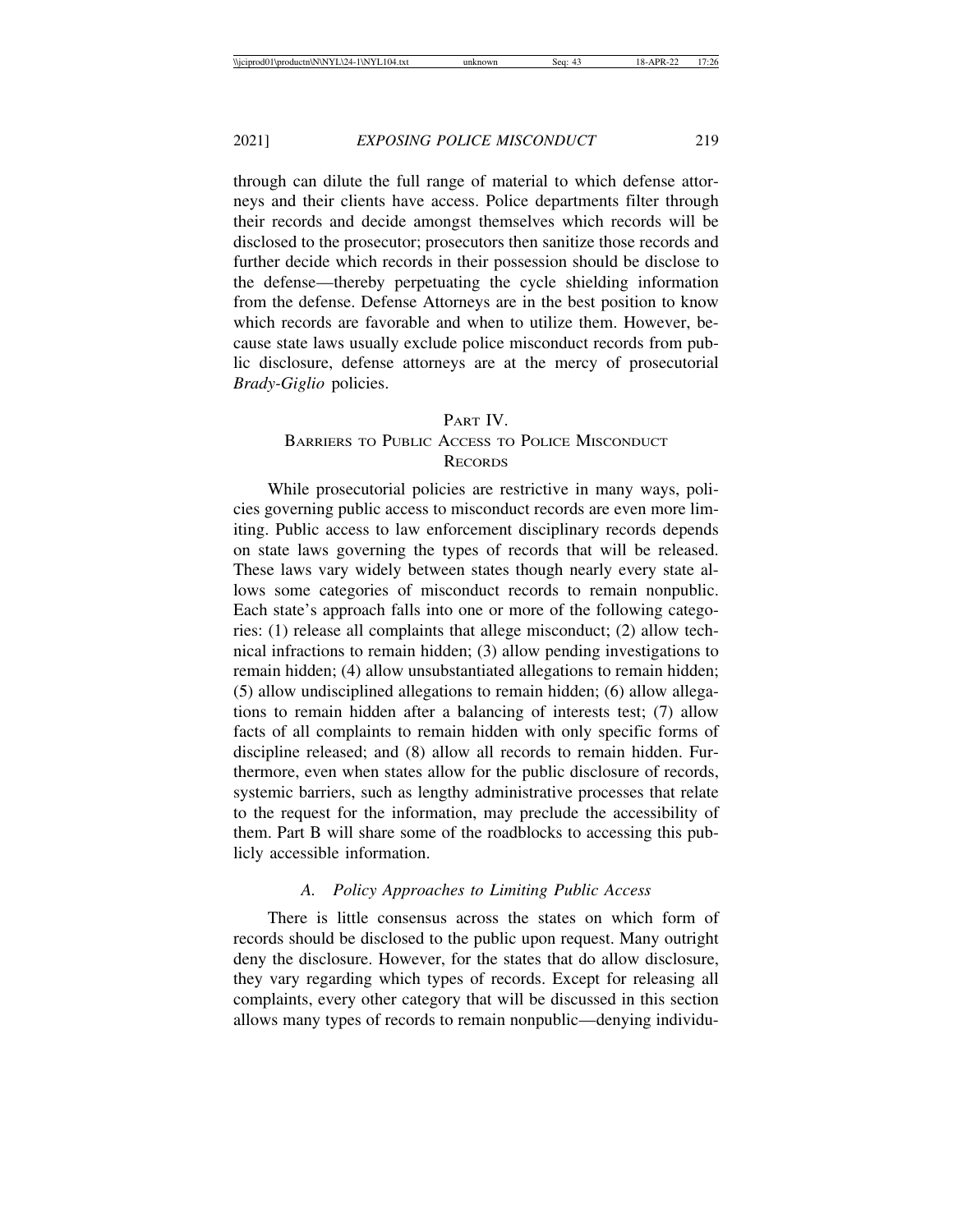als an opportunity to inspect them and ensure that defense counsel has knowledge of them.

#### *1. Release All Complaints Alleging Misconduct*

Full disclosure of law enforcement misconduct records would require the release of *all* alleged complaints, including those that are wholly unsubstantiated. Unsubstantiated complaints can include unfounded allegations (meaning an investigation determined the alleged act did not occur), exonerated allegations (meaning an investigation determined the alleged act *did* occur but was lawful), and cases where an investigation was inconclusive as to whether the alleged act did or did not occur.233

North Dakota is the only state that fully discloses all these types of records, including pending investigations,234 pursuant to its constitution.235 All law enforcement misconduct records in the state are accessible to the public at their completion or, if not completed, seventy days after the initiation of the investigation.236 Unlike many states that preclude disclosure of records that may be related to an active criminal investigation,237 North Dakota allows for the release of these records if they have been in existence for more than one year.238 The only information that may be withheld is personal information such as medical and financial records.239 This withholding, however, does not

<sup>233.</sup> PHILA. POLICE ADVISORY COMM'N, *Collaborative Review and Reform of the PPD Police Board of Inquiry: Policy, Practice, and Custom Report* 6 (2021), https:// www.phila.gov/media/20210521150500/Collaborative-Review-and-Reform-of-the-

PPD-Police-Board-of-Inquiry.pdf (displaying investigative findings for the Philadelphia Police Department and the definition of each finding).

<sup>234.</sup> N.D. CENT. CODE ANN. § 44-04-18.1 (West 2021) ("Records relating to a public entity's internal investigation of a complaint against a public entity or employee for misconduct are exempt until the investigation of the complaint is complete, but no longer than seventy-five calendar days from the date of the complaint.").

<sup>235.</sup> N.D. CONST. art. XI, § 6 (mandating that "[a]ll records of public or governmental bodies, boards, bureaus, commissions, or agencies of the state or any political subdivision of the state, or organizations or agencies supported in whole or in part by public funds, or expending public funds, shall be public records, open and accessible for inspection during reasonable office hours").

<sup>236.</sup> N.D. CENT. CODE ANN. § 44-04-18.1 (West 2021).

<sup>237.</sup> *See, e.g.*, Barfield v. City of Fort Lauderdale Police Dep't, 639 So. 2d 1012, 1017 (Fla. Dist. Ct. App. 1994) ("[E]ven though there [was] no immediate anticipation of an arrest, so long as the investigation is proceeding in good faith, and the state attorney or grand jury will reach a determination in the foreseeable future, the requested information is not subject to disclosure.").

<sup>238.</sup> N.D. CENT. CODE § 44-04-18.7 (2021) (clarifying that active criminal intelligence information is confidential. However, when records have existed for more than one year, non-personal information from that record is disclosable). 239. *Id.*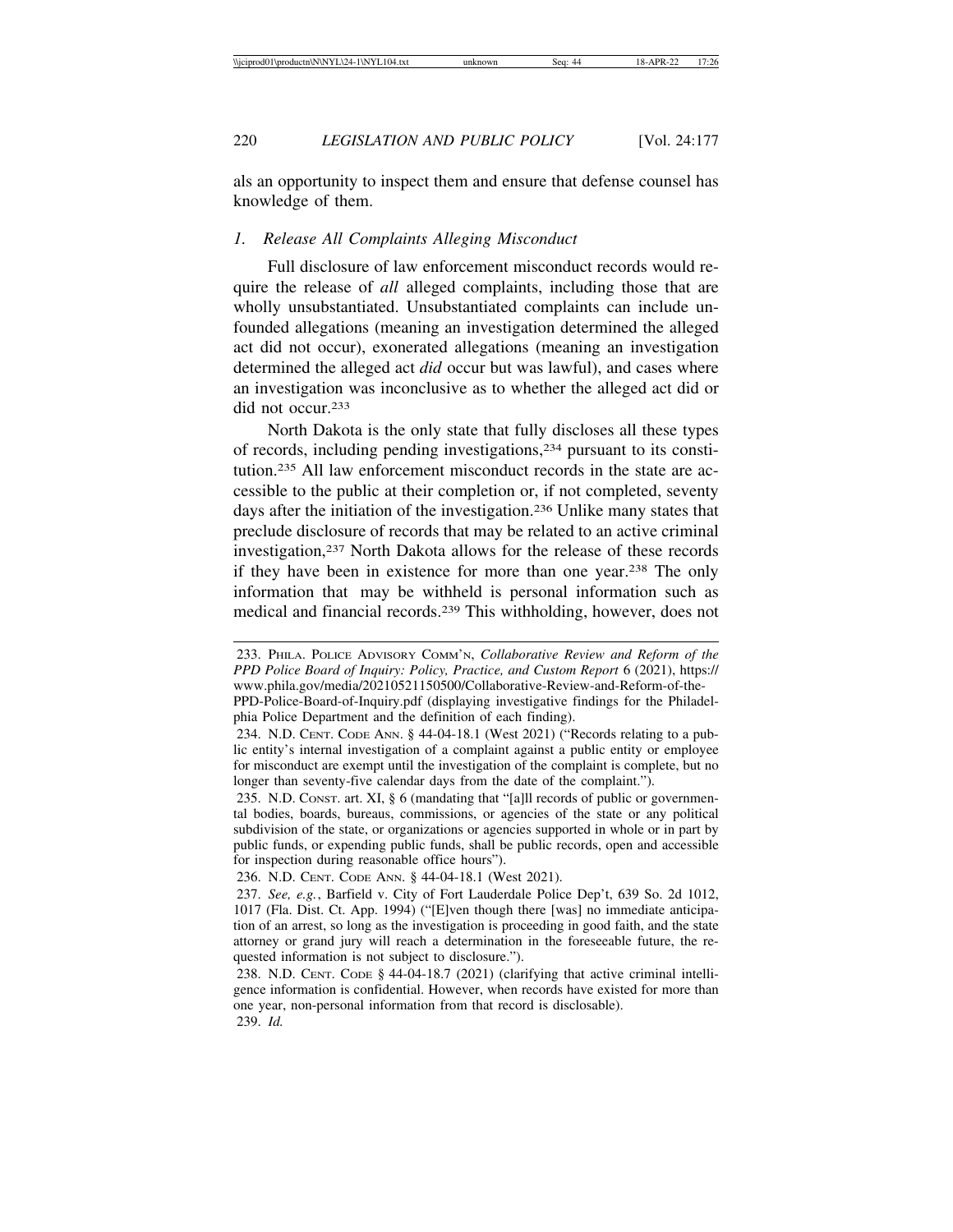prevent the disclosure of an officer's name, a chronological list of incidents, and a summary of the allegation.240 The North Dakota Attorney General also affirmed the right to access this information by recently releasing an Open Records Guide which declared that public entities must disclose misconduct records to members of the public upon request.241 No other state mirrors North Dakota's transparency as it relates to the accessibility of misconduct records.

## *2. Withhold Records of Technical Infractions*

In the wake of the murder of George Floyd,<sup>242</sup> the New York legislature repealed section 50(a) of its public records law, which shielded police misconduct from disclosure.<sup>243</sup> The law that replaced §50(a), however, precludes the release of investigations deemed "technical infractions"244 and gives law enforcement agencies a gatekeeping role in determining whether a record concerns a "technical infraction."245 This could include offenses related to domestic violence incidents<sup>246</sup> (5% of all guilty allegations),<sup>247</sup> allegations of crim-

<sup>240.</sup> *Id.* at § 44-04-18.7(6) ("'Personal information' means a person's medical records or medical information obtained from the medical records; motor vehicle operator's identification number; social security number; any credit, debit, or electronic fund transfer card number; month and date of birth; height; weight; home street address; home telephone number or personal cell phone number; and any financial account numbers.").

<sup>241.</sup> N.D. OFF. ATT'Y GEN., OPEN RECORDS MANUAL (Aug. 2019), https:// attorneygeneral.nd.gov/sites/ag/files/documents/OpenRecordsManual.pdf [https:// perma.cc/L3P3-2FS2] (quoting state law by stating, "[i]f a public entity receives a complaint against it or a public employee for misconduct, and initiates an internal investigation, records relating to the investigation are exempt until the investigation is close or seventy-five days have passed from the date of the complaint.").

<sup>242.</sup> Olivia Rubin & Luke Barr, *Amid Protests, Effort to Repeal Controversial Police Law Makes Headway*, ABC NEWS (Jun. 5, 2020, 2:15PM), https:// abcnews.go.com/US/amid-protests-effort-repeal-controversial-police-law-makes/

story?id=71089266 ("As protests over the killing of George Floyd continue across the country, momentum in New York to repeal a decades-old police transparency law appears to be gaining steam.").

<sup>243.</sup> N.Y. CIV. RIGHTS LAW § 50-a (McKinney 2020), *repealed by* N.Y. PUB. OFF. Law § 96 (McKinney 2021).

<sup>244.</sup> N.Y. PUB. OFF. LAW § 86 (McKinney 2021) ("'Technical infraction' means a minor rule violation by a person employed by a law enforcement agency solely related to the enforcement of administrative departmental rules that (a) do not involve interactions with members of the public, (b) are not of public concern, and (c) are not otherwise connected to such person's investigative, enforcement, training, supervision, or reporting responsibilities."); *see also* N.Y. PUB. OFF. LAW § 87 (McKinney) (New York's Freedom of Information Law).

<sup>245.</sup> N.Y. PUB. OFF. LAW § 87 (McKinney) (New York's Freedom of Information Law).

<sup>246.</sup> *NYPD Misconduct Complaint Database*, N.Y. C.L. UNION, https:// www.nyclu.org/en/campaigns/nypd-misconduct-database [https://perma.cc/2HM2-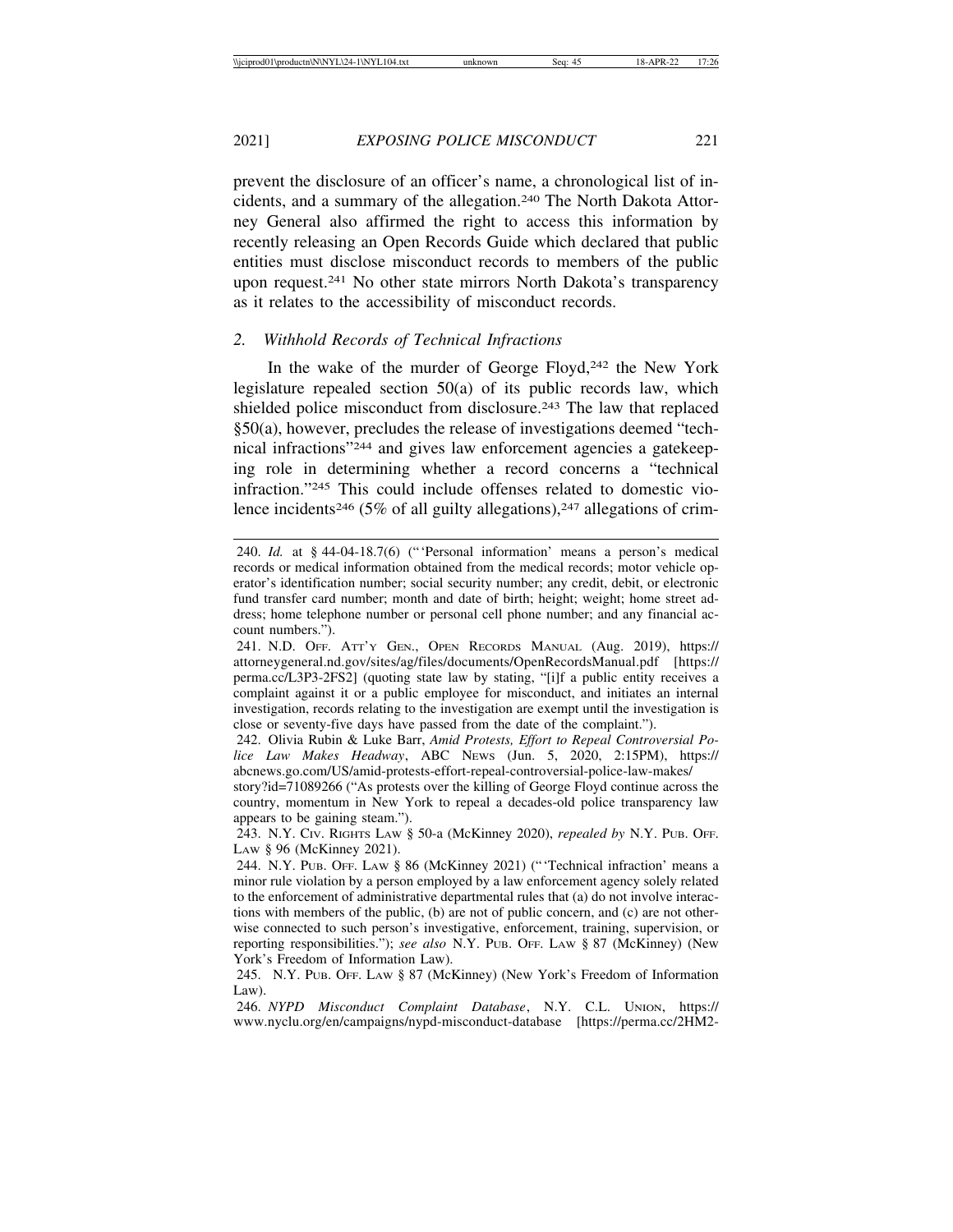inal conduct<sup>248</sup> (6% of all guilty allegations),<sup>249</sup> and violations of department rules and regulations, which cover a vast array of misconduct,250 (58% of all guilty allegations).251 The existing public database of disclosable records does not contain records related to violations of departmental rules and regulations.252 Thus, although New York now has one of the most liberal disclosure laws in the United States, <sup>253</sup> it still allows many records of serious misconduct to stay hidden. Because technical infractions are the largest category of offenses appealed for arbitration by law enforcement officers,254 New York's policy of withholding these records may be hiding systemic abuses and patterns of violations.

253. N.Y. PUB. OFF. LAW § 87 (McKinney).

254. *See* Stephen Rushin, *Police Arbitration,* 74 VAND. L.REV. 1023, 1054 (2021) (" $[I]$ t is important to recognize that the largest segment of cases (54.5%) involves technical violations of departmental policy. These can range from relatively serious violations of departmental policy [. . .] to relatively minor offenses.").

D83E] (domestic violence incidents are not contained in the NYPD misconduct database. It can be argued that allegations of domestic violence meet the qualification of a technical infraction since it does not involve interactions with the public, are not of public concern, and may not be connected with a person's investigative, enforcement, training, supervision, or reporting responsibilities).

<sup>247.</sup> *Reforms to the NYPD Disciplinary System*, N.Y.C. POLICE DEP'T, https:// www1.nyc.gov/site/nypd/about/about-nypd/policy/nypd-disciplinary-system-

reforms.page [https://perma.cc/7JCH-DSZQ] (finding that domestic incidents were 5.3% of all cases in which uniformed service members were guilty).

<sup>248.</sup> *NYPD Misconduct Complaint Database*, *supra* note 246 (criminal conduct incidents are not contained in the NYPD misconduct database. It can be argued that allegations of off-duty criminal conduct meet the qualification of a technical infraction since it does not involve interactions with the public, are not of public concern, and may not be connected with a person's investigative, enforcement, training, supervision, or reporting responsibilities.).

<sup>249.</sup> *Reforms to the NYPD Disciplinary System*, *supra* note 247 (finding that criminal conduct was 6% of all cases in which uniformed service members were guilty). 250. *New York City Police Department Disciplinary System Penalty Guidelines*, N.Y.C. POLICE DEP'T (Jan. 15, 2021), https://www1.nyc.gov/assets/nypd/downloads/ pdf/public\_information/disciplinary-system-penalty-guidelines-effective-01-15-2021 compete-.pdf [https://perma.cc/X7NL-C4SU] (stating Schedule A and Schedule B misconducts are considered "minor" misconducts and include the failure to comply with proper driving rules and regulations, the failure to perform duties in connection with court appearances, obvious neglect or care of firearms, omitted entries departmental records, forms, or reports, and loss of departmental property).

<sup>251.</sup> *Reforms to the NYPD Disciplinary System*, *supra* note 247 (finding that Department rule violations were 58.1% of all cases in which uniformed service members were guilty).

<sup>252.</sup> *NYPD Misconduct Complaint Database*, *supra* note 246 (explaining that rules and regulations violation incidents are not contained in the NYPD misconduct database. It can be argued that allegations of departmental violations meet the qualification of a technical infraction since it may not involve interactions with the public, are not of public concern, and may not be connected with a person's investigative, enforcement, training, supervision, or reporting responsibilities).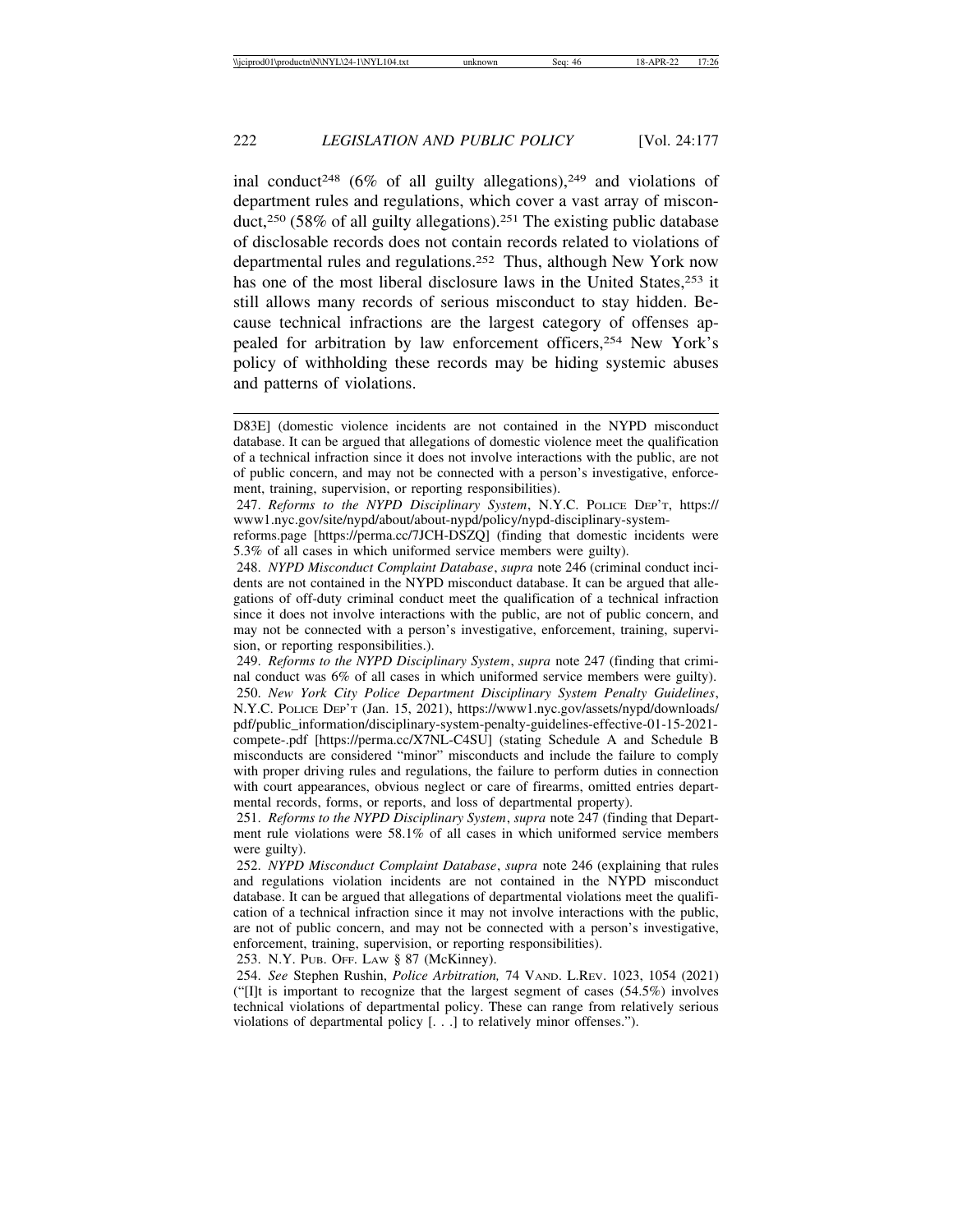Allowing offenses related to technical infractions to be shielded from public disclosure enables law enforcement departments to hide their largest subcategory of misconduct that is disputed in arbitration.255 These offenses would be barred from disclosure according to the law's definition of a technical infraction: an offense solely related to the enforcement of administrative departmental rules that "(a) do not involve interactions with members of the public, (b) are not of public concern, and (c) are not otherwise connected to such person's investigative, enforcement, training, supervision, or reporting responsibilities."256

#### *3. Withhold Records of Pending Investigations*

Six states—Arizona,257 Colorado,258Florida,259 Georgia,260 Tennessee,<sup>261</sup> and Wisconsin<sup>262</sup>—preclude the release of these documents pending disposition of the investigation. Investigations can vary in du-

<sup>255.</sup> *Id.* (explaining that the largest segment of arbitration cases involves technical violations).

<sup>256.</sup> N.Y. PUB. OFF. LAW § 86 (McKinney 2021).

<sup>257.</sup> ARIZ. REV. STAT. ANN. § 38-1109 (2021) ("An employer shall not include in that portion of the personnel file of a law enforcement officer that is available for public inspection and copying about an investigation until the investigation is complete or the employer has discontinued the investigation.").

<sup>258.</sup> COLO. REV. STAT. ANN. § 24-72-303 (West 2021) ("Upon completion of an internal investigation, including any appeals process, that examines the in-uniform or on-duty conduct of a peace officer, as described in part 1 of article 2.5 of title 16, related to an incident of alleged misconduct involving a member of the public, the entire investigation file, including the witness interviews, video and audio recordings, transcripts, documentary evidence, investigative notes, and final departmental decision is open for public inspection upon request.").

<sup>259.</sup> FLA. STAT. ANN. § 112.533 (West 2020) ("A complaint filed against a law enforcement officer or correctional officer with a law enforcement agency or correctional agency and all information obtained pursuant to the investigation by the agency of the complaint is confidential and exempt until  $[...]$  the agency has either  $(1)$ concluded the investigation with a finding not to proceed with disciplinary action or to file charges, or (2) concluded the investigating with a finding to proceed with disciplinary action or to file charges.").

<sup>260.</sup> GA. CODE ANN. § 50-18-72 (2021) ("Records consisting of material obtained in investigations related to the suspensions, firing, or investigation of complaints against public officers or employees until ten days after the same has been presented to the agency or an officer for action or the investigation is otherwise concluded or termination.").

<sup>261.</sup> *See* Schneider v. City of Jackson, 226 S.W.3d 332, (Tenn. 2007) (Upon requesting police investigatory files, the court held for the issue to be remanded to determine "whether any of the police department records at issue are part of a pending, open, or ongoing criminal investigation.").

<sup>262.</sup> WIS. STAT. ANN. § 19.36 (West 2021) (excluding from disclosure "information relating to the current investigation of a possible criminal offense or possible misconduct connected with employment by an employee prior to disposition of the investigation.").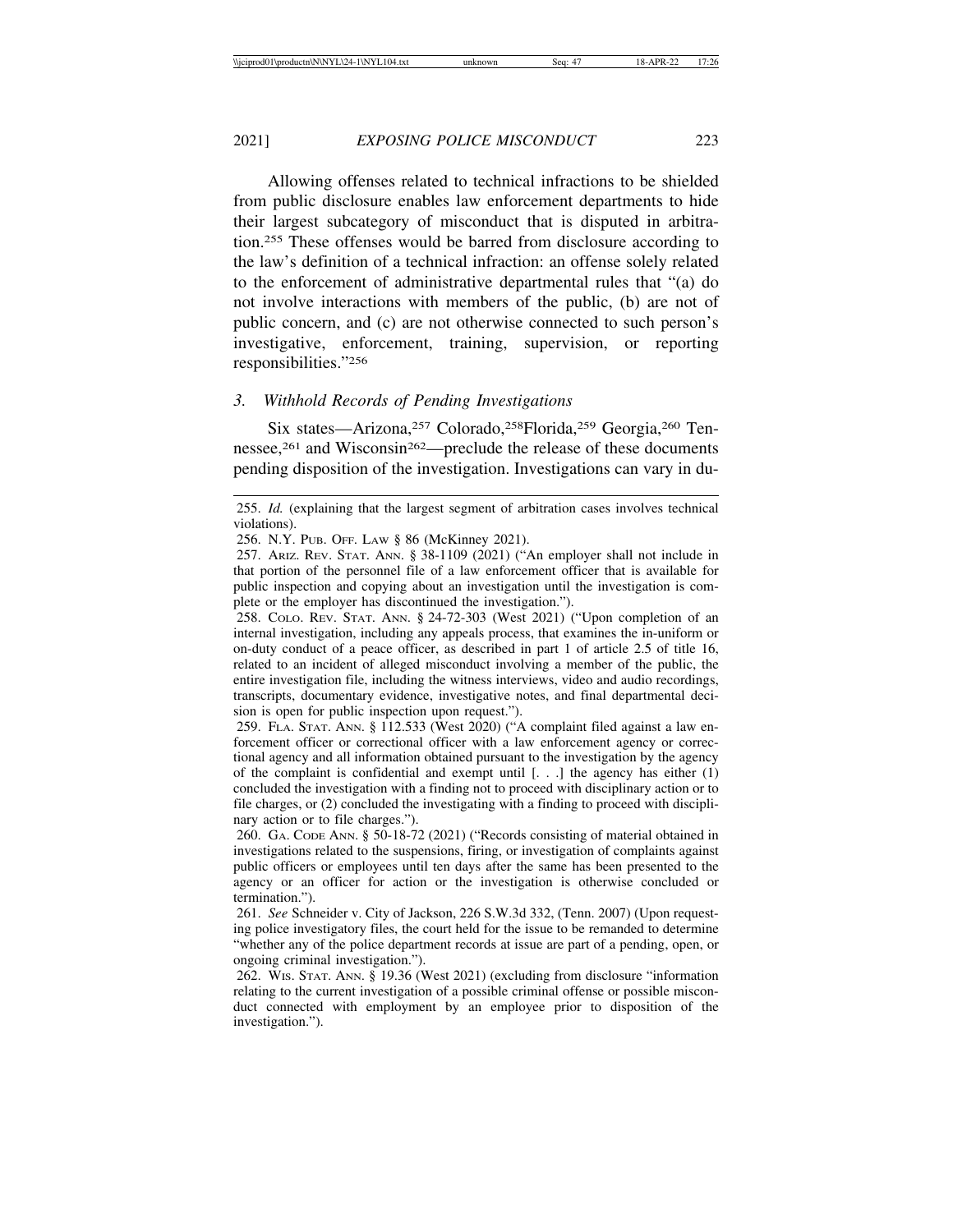ration from a few days, to a few months, to several years.263 Even with intervening legislation or department directives guiding the length of an investigation, some investigations may remain open indefinitely; the longest investigation in Philadelphia, PA was recorded lasting 1118 days.264 Arizona attempts to limit this timeframe by mandating that misconduct investigations be concluded within 180 calendar days.<sup>265</sup> However, an exception in the policy allows agencies to extend the investigation if there is a criminal investigation involved, if the officer is unavailable, or if the accused officer waives the 180-day requirement.266 Florida investigations are presumed to be inactive if no finding is made within 45 days after the complaint is filed.267 Neither Georgia nor Wisconsin place time constraints on misconduct investigations. Georgia only allows the disclosure of material related to complaints against an officer ten days after the investigation has concluded or terminated,<sup>268</sup> and Wisconsin similarly excludes information related to a current investigation from public disclosure.269

## *4. Withhold Records of Unsubstantiated Allegations*

Only two states, Louisiana and Missouri, release all complaints that result in a sustained finding. Louisiana courts have held that law enforcement officers do not have an individual privacy interest in

<sup>263.</sup> BA et al., *supra* note 202, at 6 (finding that the "[a]verage investigation length is twice as long as the legally mandated maximum time limit.").

<sup>264.</sup> *Id.* at 7 (showing that the maximum days between IA filing to IA report was 1118 days). *See also* William Bender & Barbara Laker, *Philadelphia Detective, Under Investigation for Racial Incident, Busted for DUI and Threatening an Officer*, PHILA. INQUIRER (Jul. 27, 2020), https://www.inquirer.com/news/philadelphia/ philadelphia-police-dui-komorowski-racial-slur-20200727.html (stating that in 2020, a Philadelphia homicide detective, with an open 2018 allegation for using a racial slur, was arrested for a DUI. Even though the detective was caught on video using a racial slur, "the 2018 incident [was] still under investigation by Internal Affairs" when the detective was arraigned on charges of DUI.).

<sup>265.</sup> ARIZ. REV. STAT. ANN. § 38-1110 (2021) ("An employer shall make a good faith effort to complete any investigation of employee misconduct within one hundred eighty calendar days after the employer receives notice of the allegation by a person authorized by the employer to initiate an investigation of the misconduct.").

<sup>266.</sup> *Id.*

<sup>267.</sup> FLA. STAT. ANN. § 112.533 (West 2020).

<sup>268.</sup> GA. CODE ANN. § 50-18-72 (2021) ("Records consisting of material obtained in investigations related to the suspension, firing, or investigation of complaints against public officers or employees until ten days after [. . .] the investigation is otherwise concluded or terminated.").

<sup>269.</sup> WIS. STAT. ANN. § 19.36 (West 2021) (excluding "information relating to the current investigation of a possible criminal offense or possible misconduct connected with employment by an employee prior to disposition of the investigation.").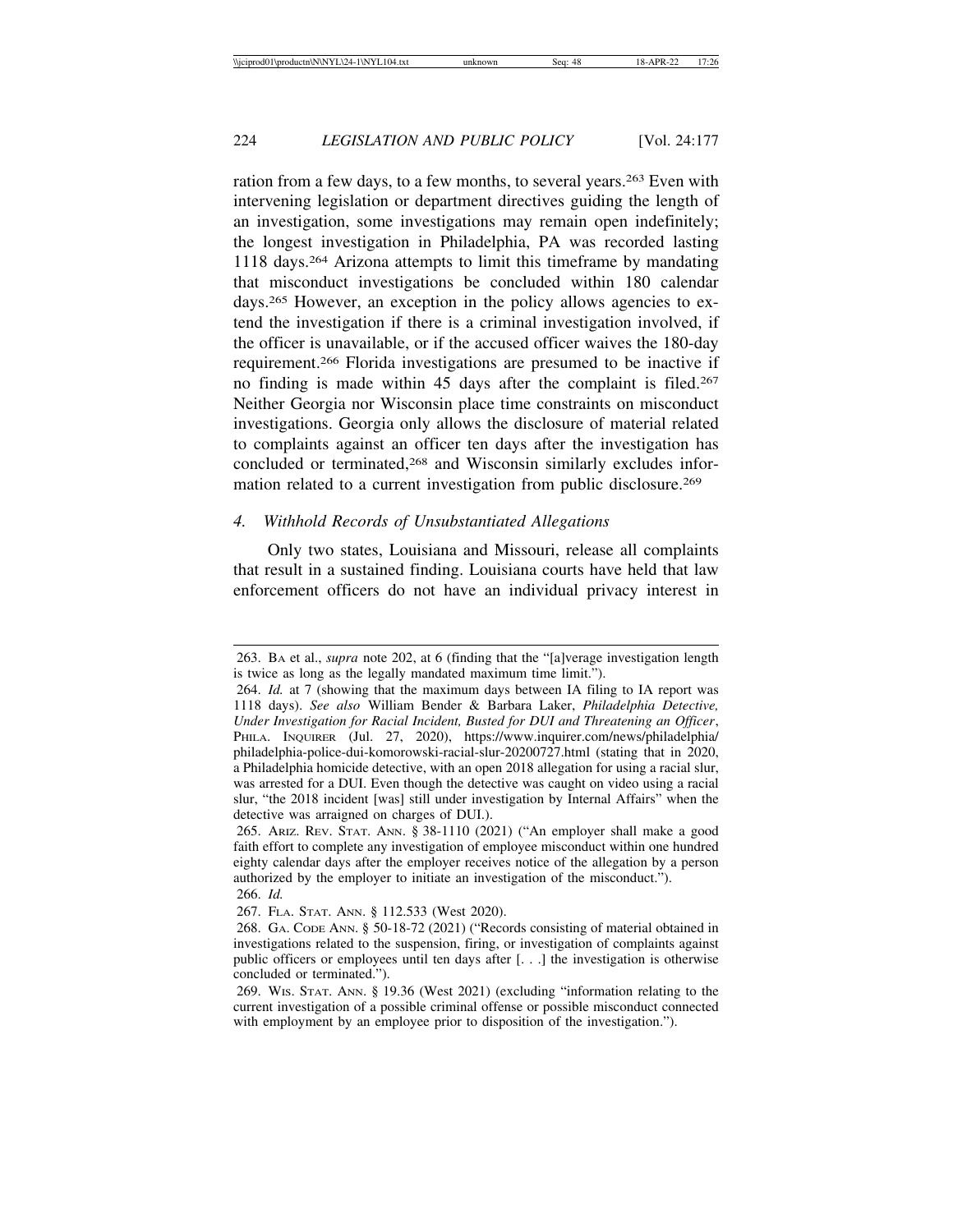complaint files.270 Similarly, Missouri courts have also held that police officers lack a protectable privacy interest in substantiated on-thejob misconduct.271 However, these states prevent the disclosure of unsubstantiated complaints.

## *5. Withhold Records of Undisciplined Allegations*

Seven states restrict disclosure even further to complaints where the allegation was sustained *and* specific discipline was imposed on the offending officer. Indiana only releases information if the officer receives a suspension, demotion, or is terminated from the department.272 Iowa releases this information if an officer was demoted, was discharged, or resigned in lieu of termination.273 Oklahoma releases these records if the disciplinary action resulted in loss of pay, suspension, demotion, or termination.274 Texas allows for a public inspection of the records only if the disciplinary action resulted in suspension or loss of pay.275 Illinois allows disclosure for those investigations in which the final outcome resulted in imposed discipline.<sup>276</sup> Maine allows for disclosure if disciplinary action is taken; what must be disclosed is the final written decision which "must state the conduct or other facts on the basis of which disciplinary action is being imposed

<sup>270.</sup> City of Baton Rouge v. Cap. City Press, L.L.C*.*, 4 So.3d 807, 821 (La. Ct. App. 2008) (not finding "[a]ny legitimate reasonable expectations of privacy on behalf of any of the police officers who were investigated.").

<sup>271.</sup> Chasnoff v. Mokwa, 466 S.W.3d 571, 581 (Mo. Ct. App. 2015) (holding that "[p]olice officers have no right under the Sunshine Law, the U.S. or Missouri Constitutions, common law, or Missouri statutes to compel closure of public records regarding the officers' substantiated misconduct in the performance of their official duties.").

<sup>272.</sup> IND. CODE ANN. § 5-14-3-4 (West 2021) (exemption from disclosure except for "the factual basis for a disciplinary action in which final action has been taken and that resulted in the employee being suspended, demoted, or discharged.").

<sup>273.</sup> IOWA CODE ANN. § 22.7 (West 2021) ("The fact that the individual resigned in lieu of termination, was discharged, or was demoted as the result of a disciplinary action, and the documented reasons and rationale for the resignation in lieu of termination, the discharge, or the demotion" shall be public records).

<sup>274.</sup> OKLA. STAT. ANN. tit. 51, § 22.7 (West 2021) (Records available for public inspection and copying include "any final disciplinary action resulting in loss of pay, suspension, demotion of position, or termination.").

<sup>275.</sup> *See* TEX. LOC. GOV'T CODE ANN. § 143.089 (West 2021) (Personnel file on a police officer must contain any document "relating to alleged misconduct [. . .] from the employing department and if the misconduct resulted in disciplinary action by the employing department."); *see also* TEX. Loc. Gov't Code ANN. § 143.057 (West 2021) ("[P]ublic information means information that is written, produced, collected, assembled, or maintained under a law or ordinance or in connection with the transaction of official business."); *id.* (Notice of disciplinary action includes "indefinite suspension, a suspension, a promotional bypass, or a recommended demotion.").

<sup>276. 5</sup> ILL. COMP. STAT. ANN. 140/7.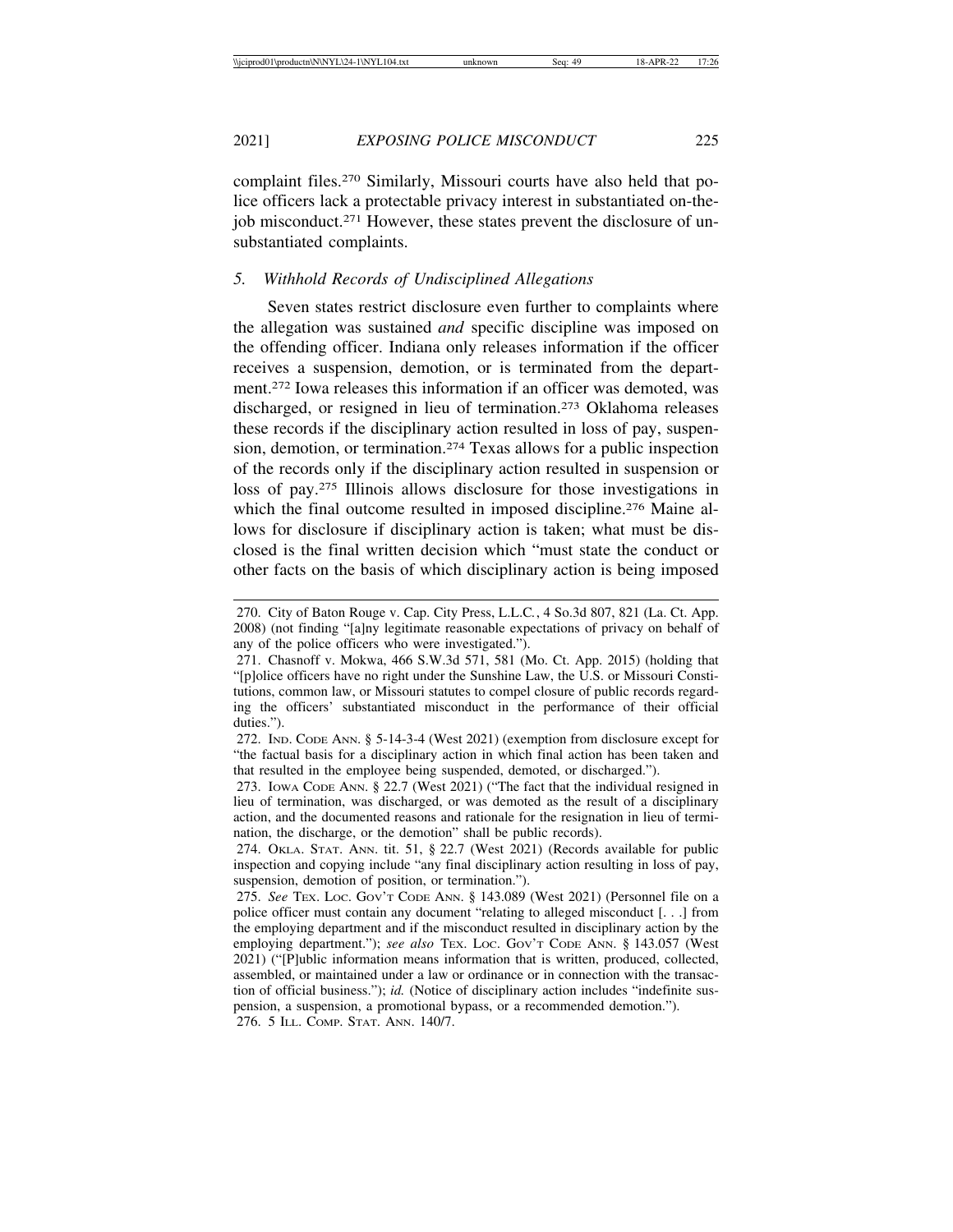226 *LEGISLATION AND PUBLIC POLICY* [Vol. 24:177

and the conclusions of the acting authority as to the reasons for that action."277 Finally, Minnesota only allows disclosure for the final disposition of any disciplinary action.278

#### *6. Apply a Balancing Test for Disclosure*

Some states only release misconduct information after a balancing test that weighs the public interest in disclosure against the officer's privacy interest in nondisclosure.279 However, few of these states specifically define what information is private. Michigan exempts from disclosure information of a "personal nature"<sup>280</sup> while New Hampshire exempts personnel files whose disclosure would constitute an "invasion of privacy."281 Oregon exempts from disclosure personnel disciplinary actions, or materials or documents supporting such actions, unless the "public interest requires disclosure in the particular instance."282 South Carolina allows public bodies to exempt from disclosure information "of a personal nature where the public disclosure thereof would constitute an unreasonable invasion of personal privacy,"<sup>283</sup> and West Virginia exempts disclosure unless there is a "public interest by clear and convincing evidence" that disclosure is wanted in the particular instance.284

Some state courts have preempted legislatures by creating a judicial balancing test that does not exist otherwise under state law. For example, the Vermont legislature excludes from disclosure documents related to discipline of any employee of a public agency,285 but, the Vermont Supreme Court has found an interest in disclosure and re-

<sup>277.</sup> ME. REV. STAT. ANN. tit. 30-A, § 2702 (2021).

<sup>278.</sup> MINN. STAT. ANN. § 13.43 (West 2021).

<sup>279.</sup> *See* Kate Levine, *Discipline and Policing*, 68 DUKE L.J. 839, 902 (2019) (describing how the balancing occurs and how transparency is rare since "judges can seal records, impost gag orders, close the courtroom, and make other rulings that protect information against broad dissemination.").

<sup>280.</sup> MICH. COMP. LAWS ANN. § 15.243 (West 2021).

<sup>281.</sup> N.H. REV. STAT. ANN. § 91-A:5 (2021).

<sup>282.</sup> OR. REV. STAT. ANN. § 192.345 (West 2021) (listing public records that are exempt from disclosure "unless the public interest requires disclosure in the particular instance").

<sup>283.</sup> S.C. CODE ANN. § 30-4-40 (2017) (providing examples of information of a personal nature but clarifying that the list is not all inclusive of information that can be considered personal).

<sup>284.</sup> W. VA. CODE ANN. § 29B-1-4 (West 2021).

<sup>285.</sup> VT. STAT. ANN. tit. 1, § 317 (West 2021) ("Personal documents relating to an individual, including information in any files maintained to hire, evaluate, promote, or discipline any employee of a public agency" are exempt from public inspection and copying).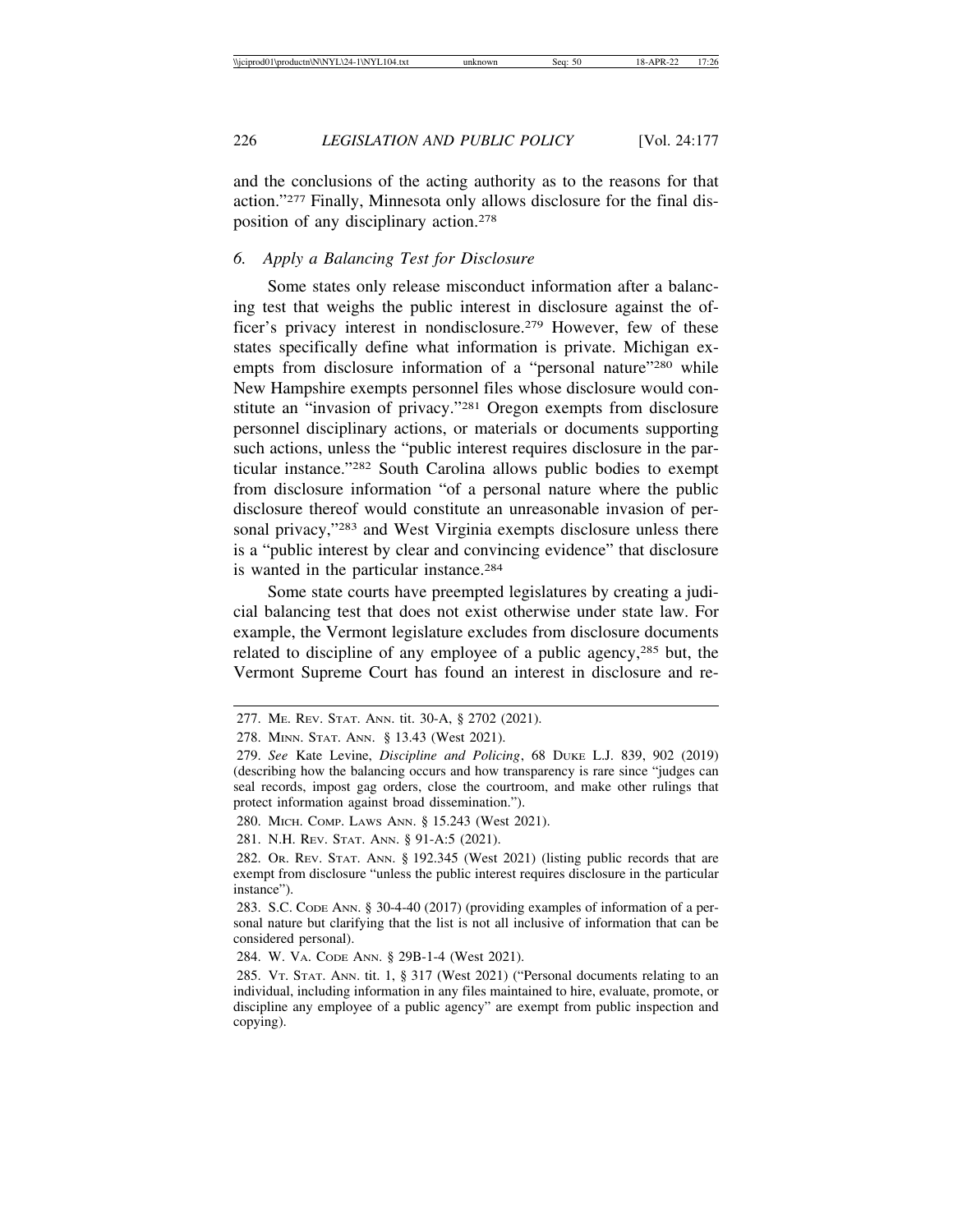quires courts to conduct a balancing test that balances the public interest in disclosure against the harm to the individual employee.<sup>286</sup>

*7. Withhold Incident Details*

North Carolina287 and Pennsylvania288 only release the *fact* of a discharge or demotion but not the investigative file that led to those decisions.

## *8. Prohibit Disclosure of All Records*

Lastly, many states do not disclose records regarding officer misconduct to the public altogether. Alabama,<sup>289</sup> Alaska,<sup>290</sup> Delaware,<sup>291</sup> Idaho,292 Kansas,293 Maryland,294 Mississippi,295 Montana,296 Ne-

291. DEL. CODE ANN. tit. 29, § 10002 (2021).

<sup>286.</sup> Rutland Herald v. City of Rutland, 84 A.3d 821, 825 (Vt. 2013) (finding that "there is a significant public interest in knowing how the police department supervises its employees and responds to allegations of misconduct" and holding that records should be reviewed "in camera before it could determine if their disclosure would advance the asserted public interest").

<sup>287.</sup> N.C. GEN. STAT. ANN. § 153A-98 (2018) (Matters of public record include the "date and type of each promotion, demotion, transfer, suspension, separation or other change in position classification with that county" such information is only disclosed if it relates to a dismissal.).

<sup>288.</sup> 65 PA. STAT. AND CONS. STAT. ANN. § 67.708 (West 2009) (stating that exceptions to public access include "information regarding discipline, demotion or discharge contained in a personnel file." However, it does not exempt access to "the final action of an agency that results in demotion or discharge.").

<sup>289.</sup> ALA. CODE § 12-21-3.1 (2021) ("Law enforcement investigative reports and related investigative material are not public records.").

<sup>290.</sup> *See* ALASKA STAT. ANN. § 40.25.120 (West 2019) (excluding records or information compiled for law enforcement purposes); *see also* ALASKA STAT. ANN. § 39.25.080 (West 2021) (allowing the inspection of personnel records only if the "state employee has been dismissed or disciplined for a violation of interference or failure to cooperate with the Legislative Budget and Audit Committee.").

<sup>292.</sup> IDAHO CODE § 74-106 (2021) (excluding from disclosure "records of a current or former employee other than the employee's duration of employment with the association, position held and location of employment.").

<sup>293.</sup> KAN. STAT. ANN. § 45-221 (West 2021) (excluding "personnel records, performance ratings or individually identifiable records pertaining to employees or applicants for employment").

<sup>294.</sup> MD. CODE ANN. § 4-311 (West 2021) (requiring that custodians "deny inspection of a personnel record of an individual").

<sup>295.</sup> MISS. CODE ANN. § 25-1-100 (West 2015) (explaining that exemption from public disclosure includes "personnel records and applications for employment in the possession of a public body.").

<sup>296.</sup> Billings Gazette v. City of Billings, 313 P.3d 129, 141 (2013) (holding that there is a "reasonable expectation of privacy in [employees'] identities with regards to internal disciplinary proceedings clearly outweighs the limited merits of public disclosure.").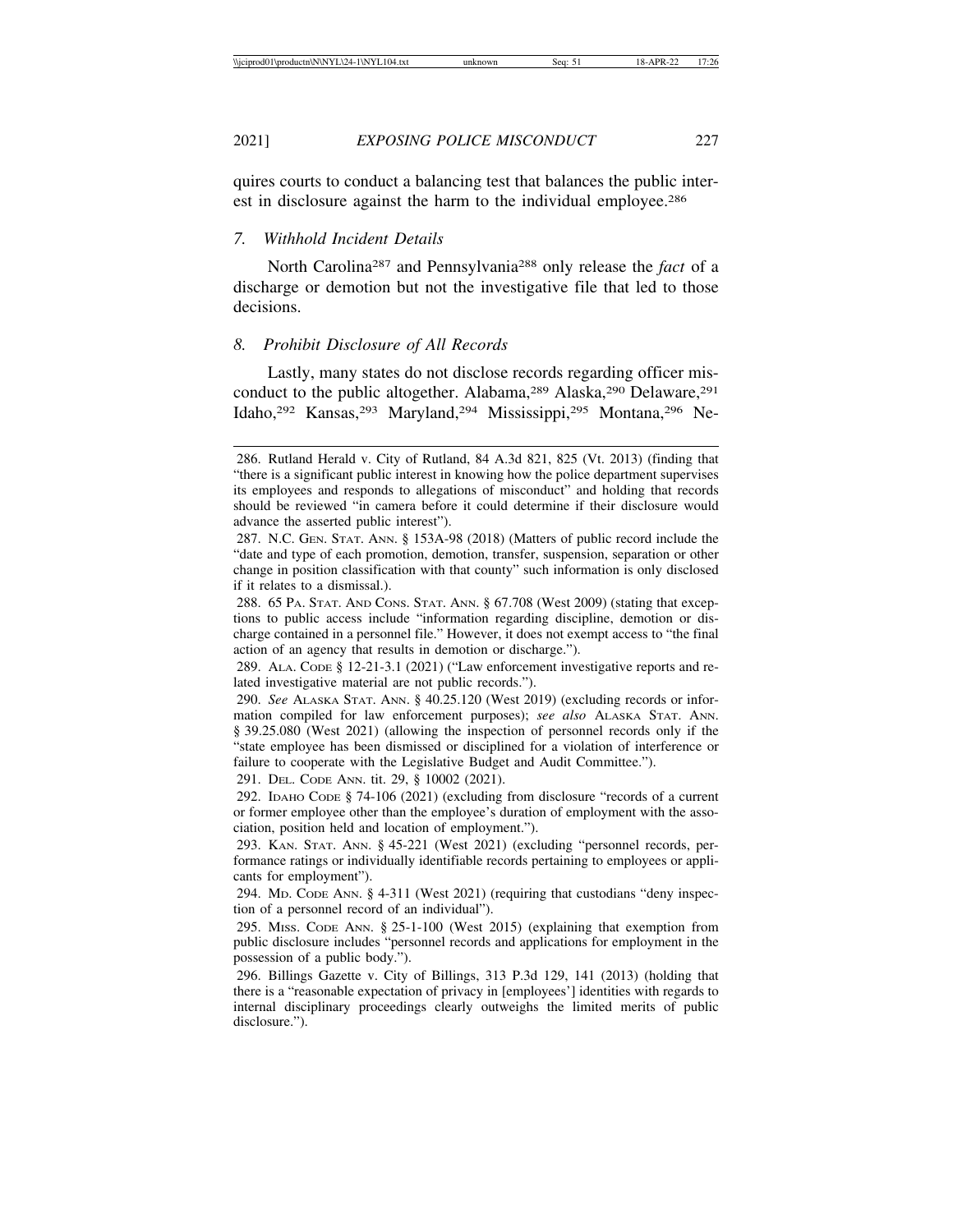braska,297 Nevada,298 New Jersey,299 South Dakota,300 Virginia,301 and Wyoming302 prohibit the release of any police disciplinary records, including citizen complaints filed against police.

## *B. Administrative Barriers to Disclosure*

Even for the states that do allow some level of disclosure, there are difficulties in physically reviewing these records due to lengthy disciplinary procedures that may wrongly discontinue investigations or overturn investigations that have been sustained. From the initiation of an investigation, to the internal misconduct hearing, to the grievance filed demanding an arbitration on the issue—several complaints that contain valuable information may be hidden.

The process of investigating alleged instances of misconduct is lengthy and bureaucratic. This process includes receiving and processing internal and external complaints, investigating allegations, and affording the accused officer due process before any final action is

300. S.D. CODIFIED LAWS § 1-27-1.5 (2021).

<sup>297.</sup> NEB. REV. STAT. ANN. § 84-712.05 (West 2021) (explaining that records that may be withheld from the public includes "records developed or received by law enforcement agencies and other public bodies charges with duties of investigative or examination of persons, institutions, or businesses, when the records constitute a part of the examination, investigation, intelligence information, citizen complaints or inquires  $[\ldots]$ ").

<sup>298.</sup> NEV. ADMIN. CODE § 284.718 (2021) (stating that confidential records include records that relate to "the employee's conduct, including any disciplinary actions taken against the employee.").

<sup>299.</sup> *See* N.J. STAT. ANN. § 47:1A-10 (West 2002) ("[R]ecords relating to any grievance filed by or against an individual, shall not be considered a government record and shall not be made available for public access"); *see also* State of New Jersey Office of the Attorney General, *Attorney General Law Enforcement Directive No. 2020-5*, Jun. 15, 2020, https://www.nj.gov/oag/dcj/agguide/directives/ag-Directive-2020-5\_Major-Discipline.pdf (quoting the Attorney General of New Jersey stating that "it is time to end the practice of protecting the few to the detriment of the many" and creating a prospective directive which would require "on an annual basis, every law enforcement agency shall publish on its public website a report summarizing the types of complaints received and the dispositions of those complaints [. . .] statistical in nature.").

<sup>301.</sup> VA. CODE ANN. § 2.2-3706 (West 2021) (explaining that files excluded from mandatory disclosure includes "records of (i) background investigations of applicants for law-enforcement agency employment, (ii) administrative investigations relating to allegations of wrongdoing by employees of a law-enforcement agency, and (iii) other administrative investigations conducted by law-enforcement agencies that are made confidential by law.").

<sup>302.</sup> WYO. STAT. ANN. § 16-4-203 (West 2020) (stating that custodians shall deny the right to inspect "records or information compiled solely for purposes of investigating violations of, and enforcing, internal personnel rules or personnel policies the disclosure of which would constitute a clearly unwarranted invasion of personal privacy.").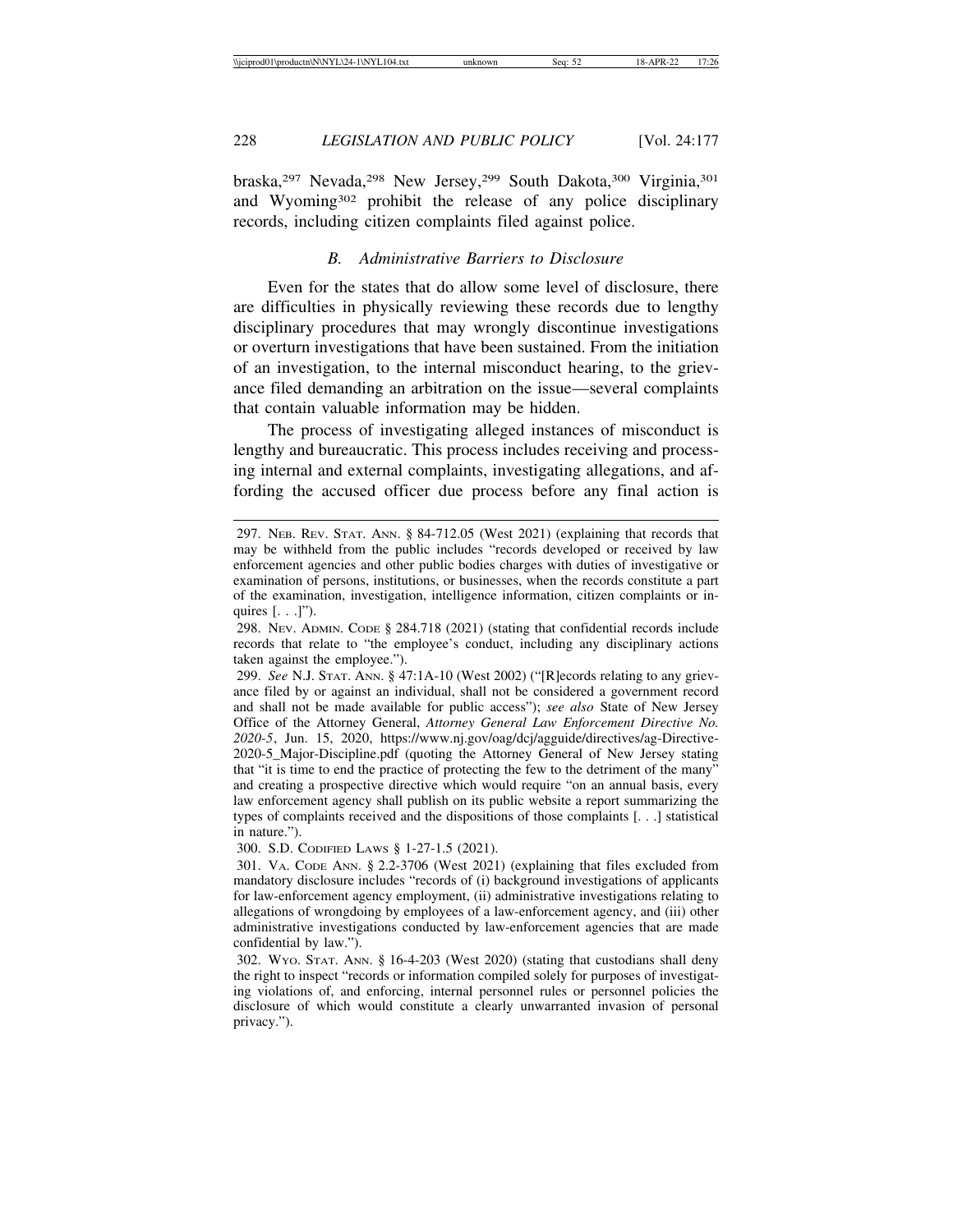taken. Even though this process varies by the agency, many follow the disciplinary procedure, referred to as the "Employee Misconduct-Model Policy" that is advocated by the International Association of Chiefs of Police.303 For example, the disciplinary procedure at the Philadelphia Police Department's internal affairs section involves investigating allegations to determine if there is sufficient evidence to sustain claims.<sup>304</sup> Once an allegation is sustained, the case goes through several additional procedures that could include diversionary practices, where the department offers the officer training instead of discipline,<sup>305</sup> or imposing official charges of misconduct.<sup>306</sup> If charged with misconduct, an officer may plead guilty or elect to contest the charges in an official administrative hearing.307 Each of these path-

ways provides an additional occasion for misconduct to go unrecorded and to become physically inaccessible, as noted in the following subsections.

## *1. Applying an Incorrect Standard of Proof at Administrative Hearings*

Administrative police disciplinary hearings utilize varying standards of proof depending on the jurisdiction.<sup>308</sup> However, even with

306. *Id.*

<sup>303.</sup> *See Investigation of Allegations of Employee Misconduct*, IACP LAW ENFORCE-MENT POL'Y CTR. (Apr. 2019), https://www.theiacp.org/sites/default/files/2019-04/ Employee%20Misconduct%20Policy%20-%202019.pdf (Describing the law enforcement process of "accepting, processing, and investigating complaints concerning allegations of employee misconduct").

<sup>304.</sup> *Id.* at 6. (showing the four different Internal Affairs findings: Unfounded is when "the investigation determined the alleged act did not occur." Exonerated is when "the investigation determined the alleged act did occur, but the act was lawful and within PPD policy." Not sustained is when "the investigation could not determine, based on the evidence, whether the alleged act did or did not occur." Sustained is when "the investigation determined the alleged act occurred and was not within PPD policy.")

<sup>305.</sup> *Id.* at 10 ("The Charging Unit 'will either (a) authorize the officer to receive formal training and counseling to address the misconduct or (b) authorize formal disciplinary charges.'").

<sup>307.</sup> *Id.* at 8 ("Life of a PPD misconduct allegation" flowchart showing that once formal discipline charges are delivered to an officer, the officer may either plead not guilty or guilty).

<sup>308.</sup> *Compare Police Discipline,* CHI. POLICE BD., https://www.chicago.gov/city/en/ depts/cpb/provdrs/police\_discipline.html (explaining that accused officers are "presumed innocent and [are] entitled to a fair hearing at which the Superintendent has the burden of proving guilt by a preponderance of the evidence."), *with* Schinkel v. Bd. of Fire and Police Comm'n of the Village of Algonquin, 634 N.E.2d 1212, 1220 (Ill. App. Ct. 1994) (finding that even though "the preponderance of the evidence standard of proof generally applies to police board disciplinary proceedings [. . .] a properly enacted police board rule may provide greater protections for employees." The case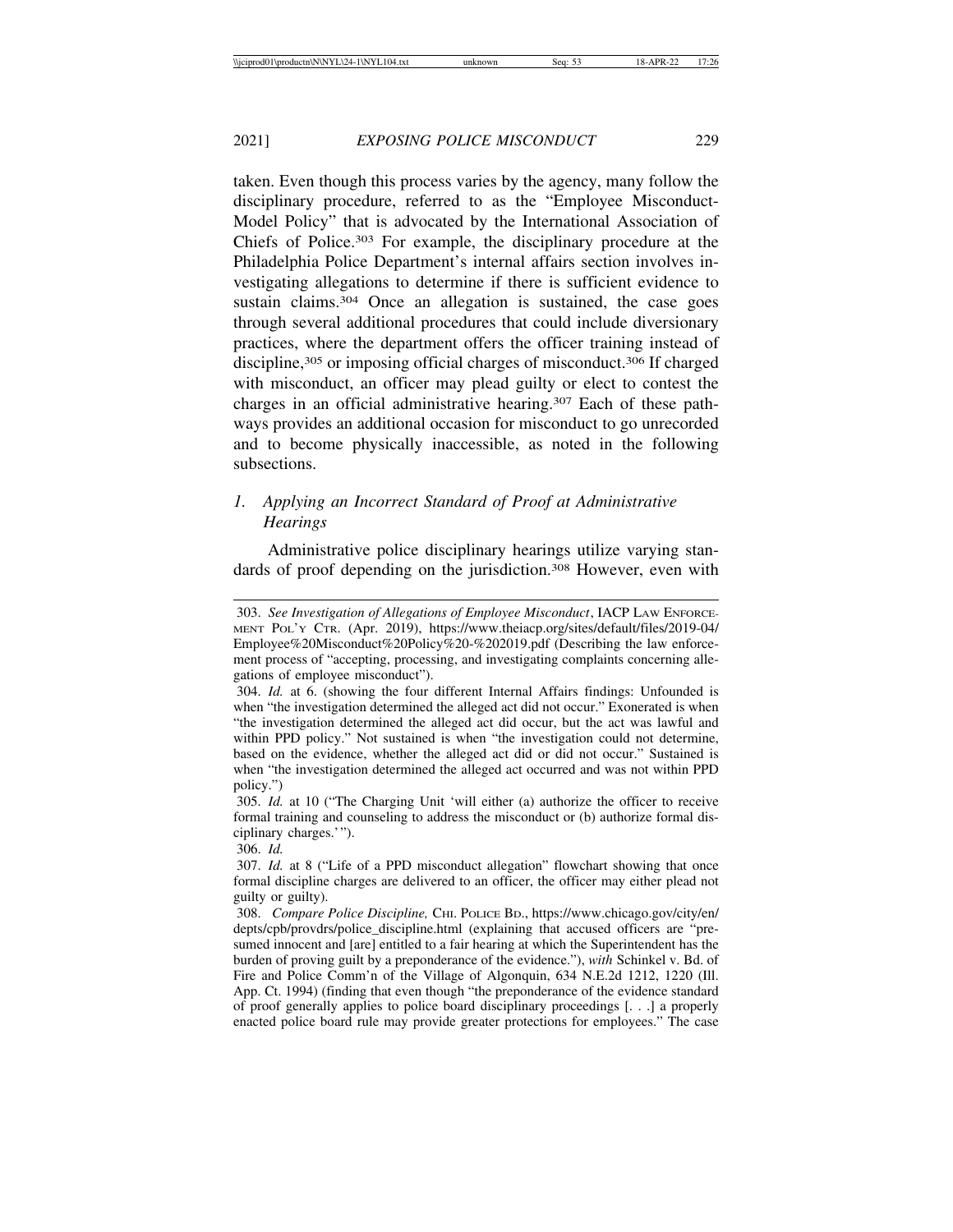established standards, it is common for investigators and fact-finding bodies to inappropriately apply a higher standard of proof.309 A survey of the Philadelphia Police Board of Inquiry panelists (department personnel who determine whether or not officers are guilty) found that only 42.4% of panelists selected the correct standard of proof for their administrative hearings ("a preponderance of the evidence")<sup>310</sup> while 50.9% selected an incorrect higher standard (either "clear and convincing evidence" or "beyond a reasonable doubt").311 Overall, 57.6% of panelists selected the wrong standard.312 The inappropriate applications of higher standards of proof is but one way how police misconduct records rarely become accessible.

## *2. Applying a Higher Standard of Proof at Arbitration*

When officers are found guilty at administrative disciplinary hearings, most departments allow them to appeal the decision to an arbitrator.313 Those arbitration proceedings generally use a different standard than the original administrative hearing—typically a "just cause" standard, which means that the arbitrator can determine themselves the appropriate standard to apply.<sup>314</sup> For example, in the Phila-

was remanded to determine if it was proper for the board to adopt a clear and convincing evidence standard).

<sup>309.</sup> *Investigation of the Cleveland Division of Police*, U.S. DEP'T OF JUST. C.R. DIV. (Dec. 4, 2014), https://www.justice.gov/sites/default/files/opa/press-releases/attachments/2014/12/04/cleveland\_division\_of\_police\_findings\_letter.pdf (explaining that in reviewing the Cleveland Police Internal Affairs process, the Department of Justice discovered that the "CPD's Internal Affairs Unit [. . .] will only find that an officer violated Division policy if the evidence against the officer proves, beyond a reasonable doubt, that an officer engaged in misconduct-an unreasonably high standard reserved for criminal prosecutions and inappropriate in this context.").

<sup>310.</sup> PHILA. POLICE ADVISORY COMM'N, COLLABORATIVE REVIEW AND REFORM OF THE PPD POLICE BOARD OF INQUIRY: POLICY, PRACTICE, AND CUSTOM REPORT 31 (2021), https://www.phila.gov/media/20210521150500/Collaborative-Review-and-Reform-of-the-PPD-Police-Board-of-Inquiry.pdf (showing that out of 59 responses, 42.4% selected preponderance of the evidence as the standard).

<sup>311.</sup> *Id.* (showing that out of 59 responses, 37.3% selected "clear and convincing evidence" and 13.6% selected "beyond a reasonable doubt.").

<sup>312.</sup> *Id.*

<sup>313.</sup> *See* Stephen Rushin, *Police Arbitration*, 74 VAND. L. REV. 1023, 1023 (2021) ("Before punishing an officer for professional misconduct, police departments often provide the officer with an opportunity to file an appeal. In many police departments, this appeals process culminates in a hearing before an arbitrator.").

<sup>314.</sup> *Id.* ("[J]ust cause standards generally provide arbitrators with broad authority to review the sufficiency of the evidence presented against the officer, the procedural due process protections afforded to the officer during the investigation and earlier adjudication, the proportionality of the punishment to the alleged offense, and the consistency of the punishment with that given to other officers accused of similar wrongdoing.").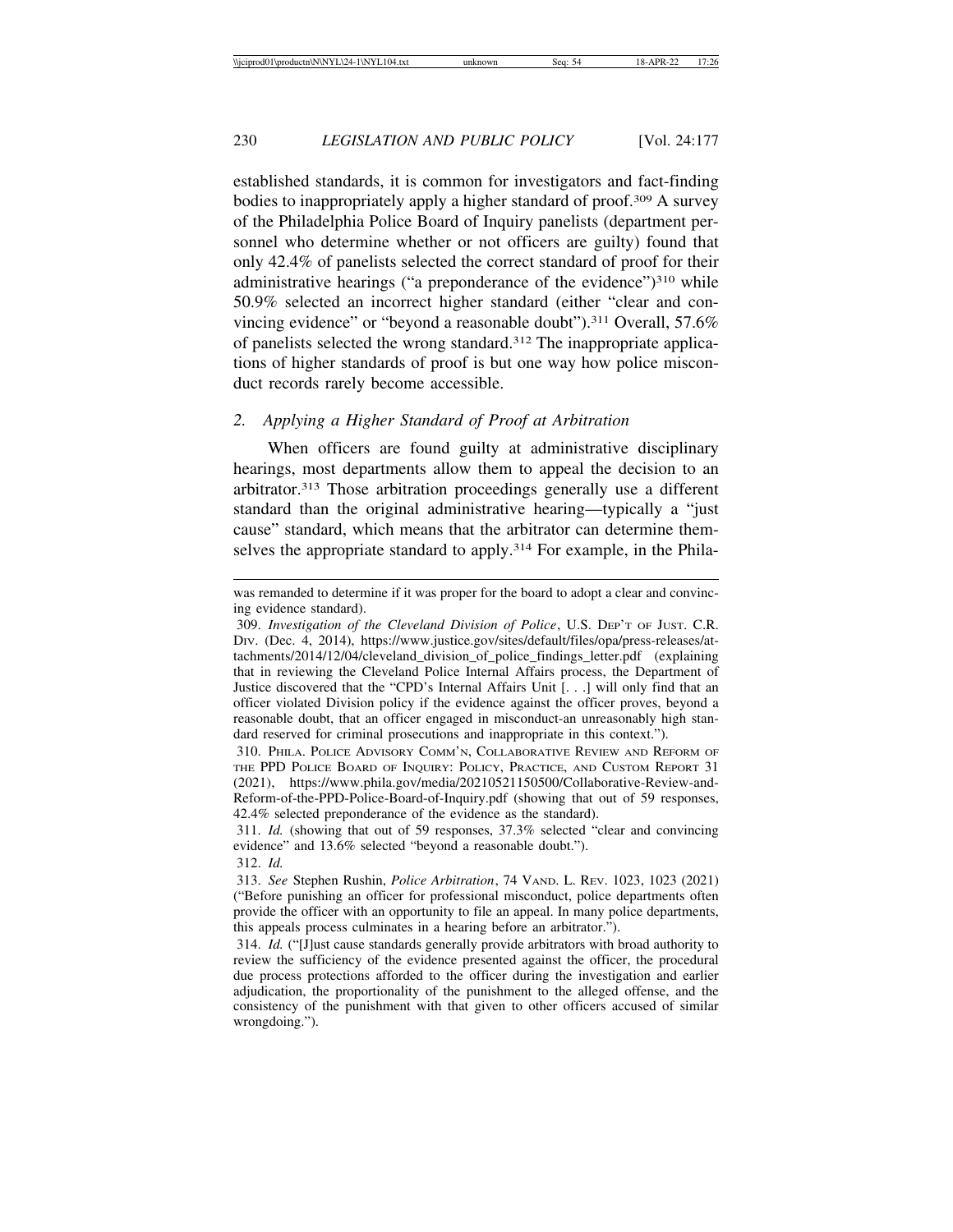delphia Police Board of Inquiry, the panel tasked with deciding whether an officer is guilty of a misconduct charge, must make its determination based on a preponderance of evidence.<sup>315</sup> However, at the arbitration hearing, some arbitrators may decide to hold the City of Philadelphia to a higher standard of proof for its disciplinary decisions: either beyond a reasonable doubt, a just cause standard, or a clear and convincing evidence standard.316 In many cases, this allows the arbitrator to reverse the discipline originally imposed without a change in evidence.317 The City of Philadelphia has proposed changes to the Collective Bargaining Agreement that would universally set the standard of proof at the preponderance level for both the original administrative hearing and the subsequent arbitration hearing.318 This procedural change could possibly have an enormous impact on the decisions rendered by arbitrators, which currently have a reinstatement rate of almost 62% for terminated Philadelphia officers.<sup>319</sup> A review of arbitration cases across major metropolitan areas found that police termination incidents are upheld 64.3% of the time when the arbitrator uses a preponderance of the evidence standard, compared to only 57.9% when they use a clear and convincing evidence standard, and only 50.9% when using no standard.320 Overall, the misalignment of

<sup>315.</sup> PHILA. POLICE DEP'T, POLICE BOARD OF INQUIRY DEPARTMENT ADVOCATE: BOARD MEMBER TRAINING 11, https://www.dropbox.com/s/cznheppbml52vq4/PBI-LessonPlan.docx?dl=0 [https://perma.cc/GH8M-6T4Z] ("Verdict by a preponderance of the evidence 51%, more likely than not, the accused committed the offense.").

<sup>316.</sup> Fraternal Order of Police, Lodge No. 5 v. The City of Philadelphia, AAA Case No. 01-16-002-3863, CITY OF PHILADELPHIA (Jan. 22, 2019) (stating that in reaching their decision, the arbitrator describes that "the burden of proof in discharge cases is the subject of considerable debate. Typically, and certainly under the terms of the labor agreement between the Fraternal Order of Police and the City of Philadelphia, the employer is required to prove the elements of the offense for which the employee has been discharged by a preponderance of the evidence." However, the arbitrator parts from that history and admits to "utilize[ing] [a] reasonable doubt standard" and in this particular case, decided to use a clear and convincing standard in deciding that "termination [was] too extreme.").

<sup>317.</sup> William Bender & David Gambacorta, *Fired, Then Rehired*, PHILA. INQUIRER (Sept. 12, 2019), https://www.inquirer.com/news/a/philadelphia-police-problemunion-misconduct-secret-20190912.html (listing several police arbitration grievances that include cases whereby arbitrators overturned or reduced discipline).

<sup>318.</sup> *Initial Bargaining Proposals for Successor Agreement to Begin on July 1, 2021* with Fraternal Order of Police Lodge 5, CITY OF PHILA. (Dec. 30, 2020), https:// fop5testcms.velarium.com/UploadedDocuments/CMS\_doc/City-Initial-Bargaining-Proposals-to-FOP-12-30-2020.pdf.

<sup>319.</sup> Stephen Rushin, *Police Disciplinary Appeals*, 167 U. PA. L. REV. 545, 580 (2019) (showing that out of 71 Philadelphia Police officers that were fired, 44 were rehired, a total of 61.97% are rehired).

<sup>320.</sup> Tyler Adams, *Factors in Police Misconduct Arbitration Outcomes: What Does It Take to Fire a Bad Cop?*, 32 ABA J. LAB. & EMP. L. 133, 140-41 (2016) (showing the quantum of proof used by arbitrators in police discharge cases).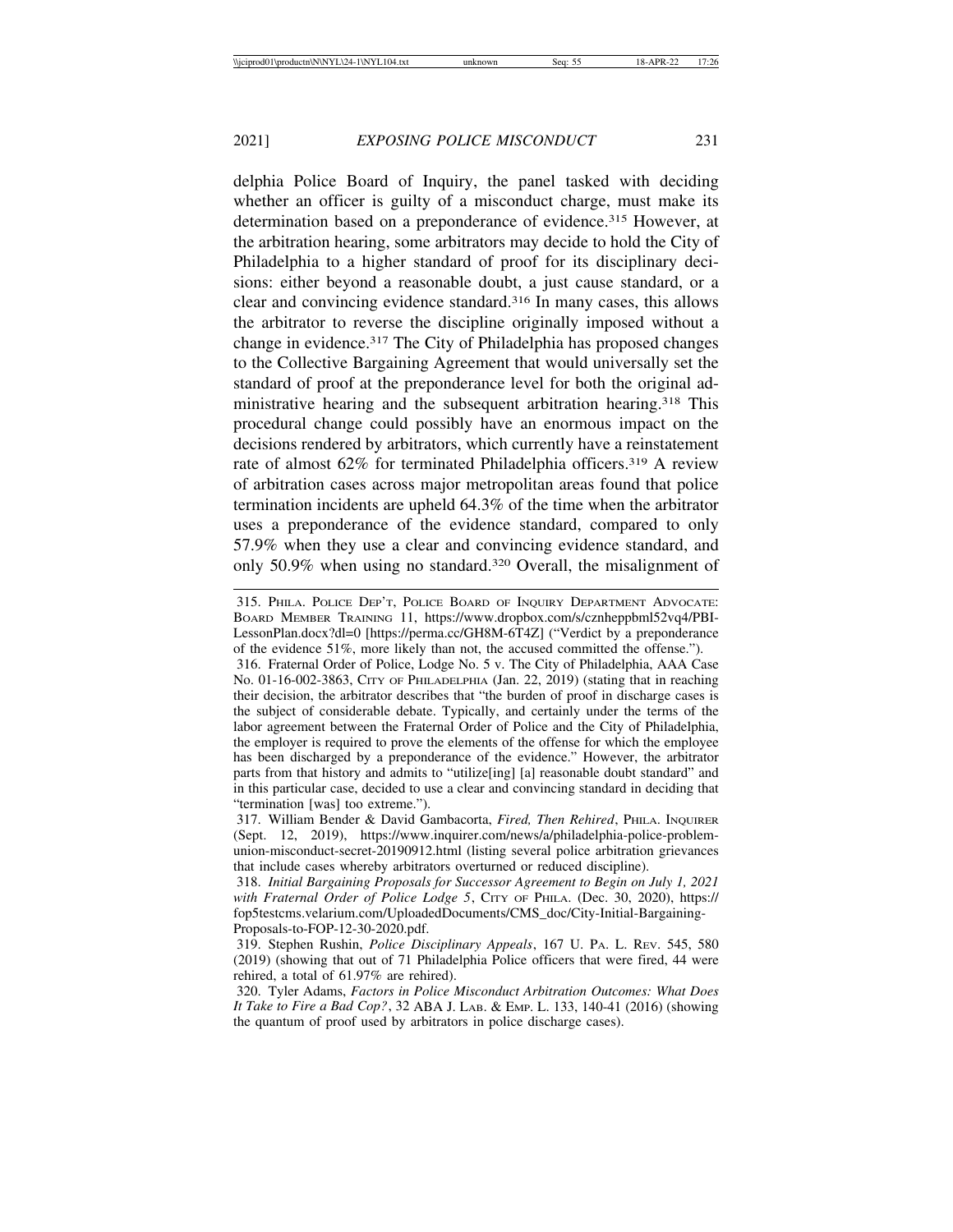standards of proof between disciplinary hearings and the arbitration stage allows for decisions in many cases to be overturned.

#### *3. Lack of Standards for Penalizing Misconduct*

Public access to records of police misconduct is further limited by a lack of default penalties in many police departments for sustained misconduct, which allows agencies to impose a varying range of penalties for a particular type of offense.321 For example, the overwhelming majority of misconduct classifications of the Philadelphia Police Department allow for discipline as mild as a reprimand and as severe as termination,322 which allows the Police Board of Inquiry, the Police Commissioner, and arbitrators the ability to select any penalty within the approved range. Out of all sustained allegations, 76% result in no disciplinary action at all.323 Only 0.5% of all civilian allegations result in any recorded consequence for officers beyond a reprimand, and among those, 84% were suspensions of less than one week.<sup>324</sup> This range of discipline is common in many departments, meaning that the availability of misconduct records can vary widely in states that base disclosure on whether discipline was imposed.<sup>325</sup>

#### *4. Police Contracts Allowing Records to be Expunged*

If a requestor can overcome the many hurdles discussed above, their attempt to access this information may be futile if the records have been expunged. Many states and law enforcement agencies, including 16 of the 25 largest departments in the United States,  $326$  ex-

<sup>321.</sup> Darrel W. Stephens, *Police Discipline: A Case for Change*, NAT'L INST. OF JUST. (June 2011), https://www.ojp.gov/pdffiles1/nij/234052.pdf ("[A] number of departments have developed matrices that spell out the options for sanctions when there is a sustained violation of the rules of conduct or other policies.").

<sup>322.</sup> *Disciplinary Code*, PHILA. POLICE DEP'T (Jul. 2014), https:// www.phillypolice.com/assets/accountability/PPD-Disciplinary-Code-July-2014.pdf (allowing for a reprimand to dismissal for many charges, including first and second offenses).

<sup>323.</sup> BA et al., *supra* note 202, at 2 (finding that 76% of sustained allegations result only in training and counseling).

<sup>324.</sup> *Id.* ("[O]nly 0.5% of civilian allegations result in any recorded consequences for officers beyond a reprimand").

<sup>325.</sup> *See* 65 PA. STAT. AND CONS. STAT. ANN. § 67.708 (West 2009) (stating that exceptions for public records include "information regarding discipline, demotion or discharge contained in a personnel file, however, it does not provide an exception for final action of an agency that results in demotion or discharge"); *see also* OKLA. STAT. ANN. tit. 51, § 22.7 (West 2021) (records available for public inspection and copying include "any final disciplinary action resulting in loss of pay, suspension, demotion of position, or termination").

<sup>326.</sup> Stephen Rushin, *Police Union Contracts*, 68 DUKE L.J. 1191, 1208-11 (2017).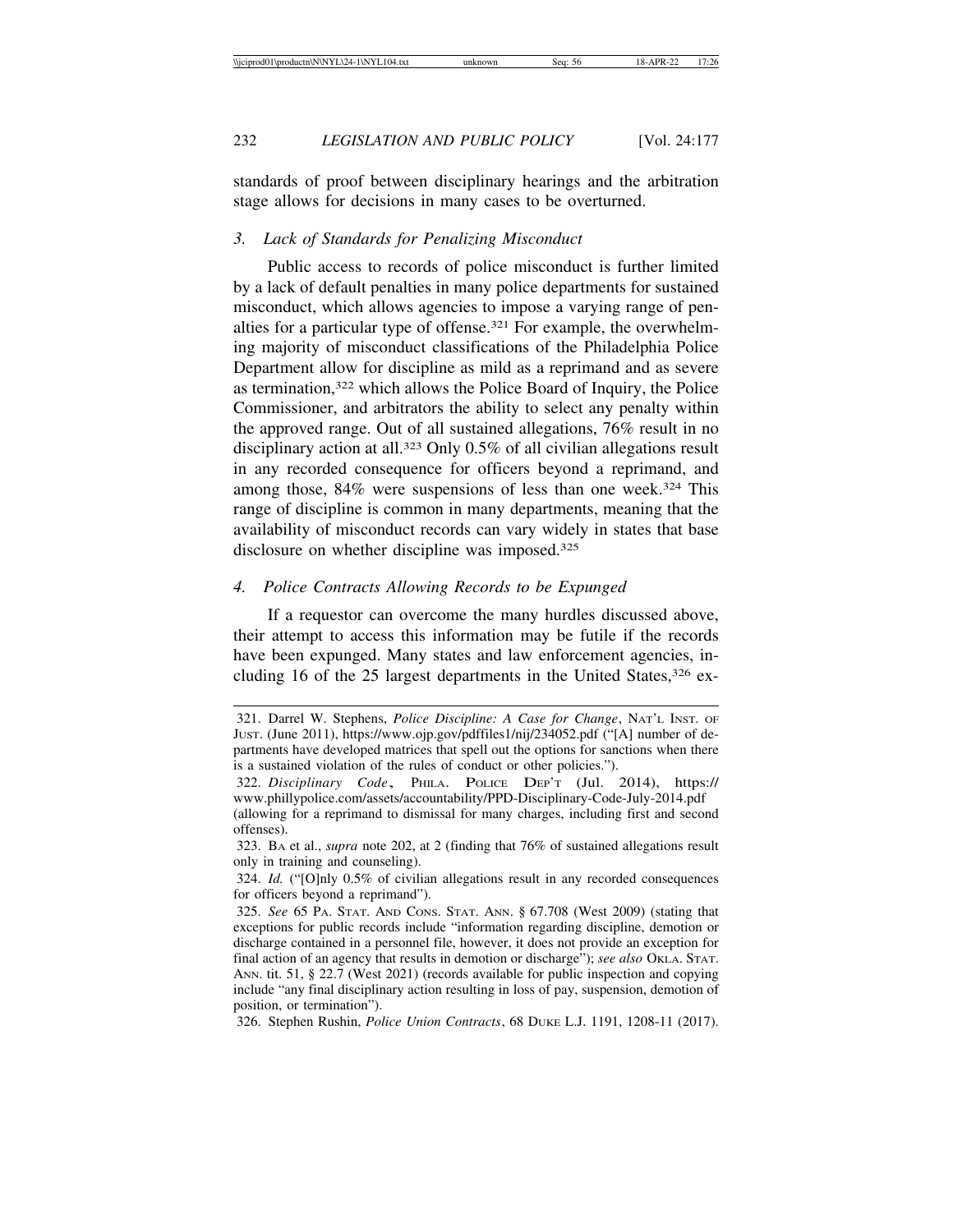punge misconduct records if a predetermined timeframe has elapsed since the record was made.<sup>327</sup> In Florida, for instance, it is common for law enforcement union contracts to contain provisions allowing for the expungement of misconduct records;328 the Cities of Coral Gables329 and Miami330 have provisions in their labor agreements with their police unions that allow for the destruction of these records after a period of time has passed. And New York City, home to the largest law enforcement agency in the country, allows for the destruction of misconduct records if specified either in a union contract—which it currently is331—or in a settlement agreement between the NYPD and the officer.332

Until just recently, the second largest police department in the country, the Chicago Police Department (CPD), allowed for the destruction of all disciplinary investigative files and records five or seven years after the date of the incident, pursuant to its contract with the police union.333 That contract was changed in August 2021 to en-

<sup>327.</sup> *See id.* at 1228–29 (finding that "many police union contracts mandate the destruction of disciplinary records from officer personnel files after a set period").

<sup>328.</sup> Dhammika Dharmapala, Richard McAdams & John Rappaport, *Collective Bargaining Rights and Police Misconduct: Evidence from Florida*, 38 J. OF L., ECON., AND ORG. 1 at 32 (2022) (discussing how common Florida Law Enforcement Officer Bill of Rights (LEOBOR) includes "a tightened time limit on internal affairs investigations and expungement of old records.").

<sup>329.</sup> *Id.* (discussing the process whereby Florida law enforcement agencies expunge older disciplinary records "even when the officer is found to have engaged in misconduct").

<sup>330.</sup> Walter E. Headley, Jr. *Agreement Between City of Miami, Miami, Florida and Fraternal Order of Police*, MIAMI LODGE NO. 20 (Sept. 30, 2015), http:// egov.ci.miami.fl.us/Legistarweb/Attachments/73969.pdf ("Records retained by Internal Affairs shall be destroyed after a period of five (5) years beyond either the bargaining unit member's termination date, retirement date or unless otherwise directed by state law.").

<sup>331.</sup> James F. Hanley, *Executed Contract: Police Officers*, N.Y.C OFF. OF LAB. REL. 19 (Sept. 3, 2010), https://www1.nyc.gov/assets/olr/downloads/pdf/collectivebargain ing/cbu79-police-patrolmens-benevolent-association-080106-to-073110.pdf ("Where an employee has been charged with a Schedule A violation . . . and such case is heard in the trial room and disposition of the charge at trial or on review or appeal therefrom is other than guilty, the employee concerned may, after 2 years from such disposition, petition the Police Commissioner for a review for the purpose of expunging the record of the case.").

<sup>332.</sup> *Id.* ("Records covered by this item may be destroyed before this retention period has been reached, if specified either in a union contract or settlement between the employer and employee.").

<sup>333.</sup> AGREEMENT BETWEEN THE CITY OF CHICAGO DEP'T OF POLICE AND THE FRA-TERNAL ORDER OF POLICE CHICAGO LODGE NO. 7, (July 1, 2012) https:// static1.squarespace.com/static/559fbf2be4b08ef197467542/t/

<sup>55</sup>a26d14e4b02ee06b2a8625/1436708116462/Chicagopolicecontract.pdf ("All disciplinary investigation files, disciplinary [. . .] IAD disciplinary records, and any other disciplinary record or summary of such record other than records related to Police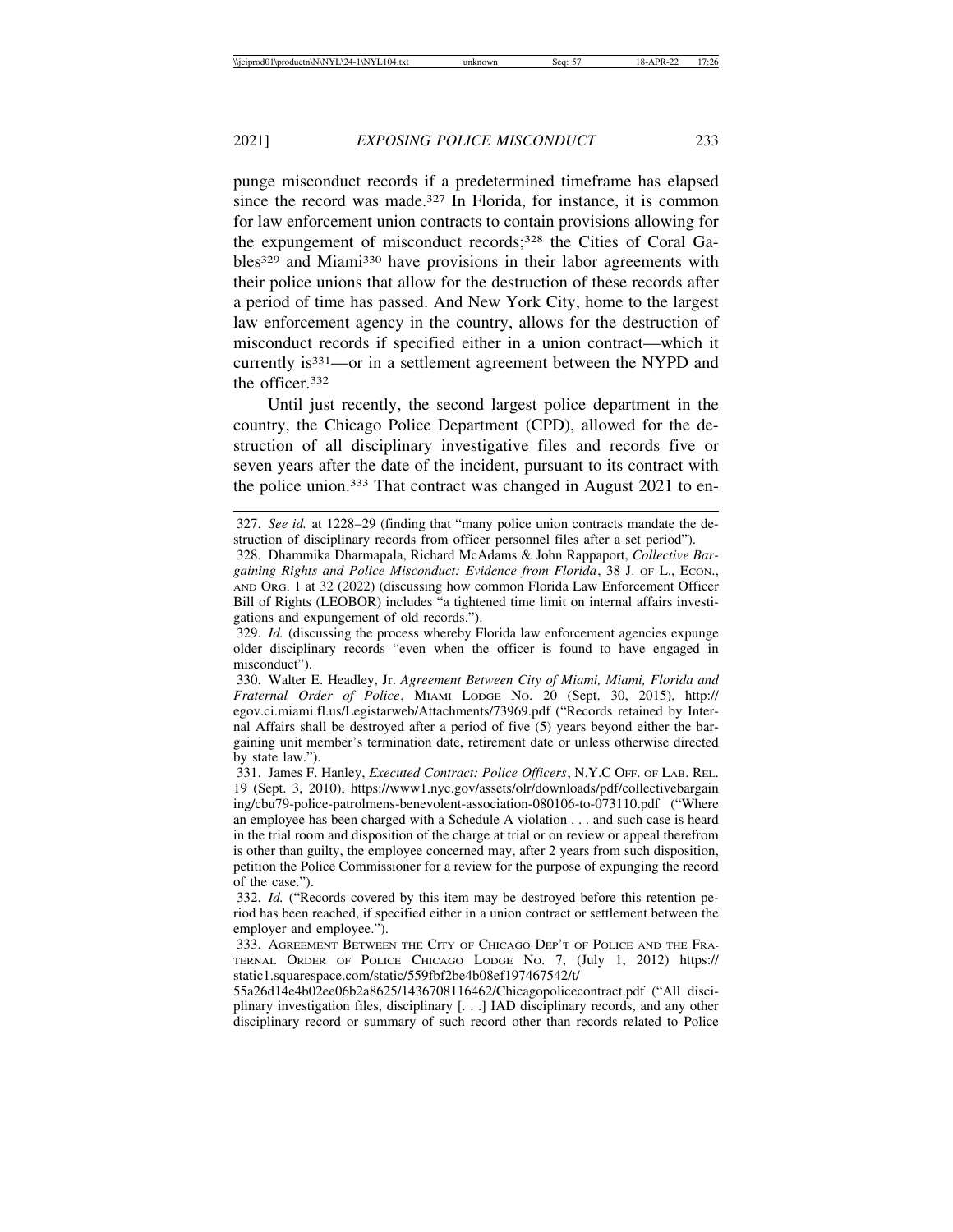sure that all disciplinary records will be retained indefinitely.<sup>334</sup> In Philadelphia, which employs over 6,000 police officers, the PPD's contract with the Philadelphia Fraternal Order of Police allows for the removal of records after 2 years if the officer received a reprimand, or less, for the misconduct.335 These records constitute an overwhelming majority of all PPD misconduct records.336

#### *5. Freedom of Information Law Roadblocks*

Obtaining records pursuant to the federal Freedom of Information Act,<sup>337</sup> or equivalent state laws (collectively, hereinafter, "FOI laws"),<sup>338</sup> can be tedious, frustrating, and often unsuccessful; applicants frequently experience long processing delays and unsatisfactory responses.339 FOI laws can be an alternative avenue for those seeking police misconduct records when neither the police department nor the prosecutor releases the information otherwise.340 With respect to police misconduct records, typically the custodian of these records is the law enforcement agency itself,<sup>341</sup> though in some cases the custodian

Board cases, will be destroyed five (5) years after the date of the incident or the date upon which the violation is discovered, whichever is longer, except that not sustained filed alleging criminal conduct or excessive force shall be retained for a period of seven (7) years after the date of the incident or the date upon which the violation is discovered, which is longer.").

<sup>334.</sup> Chicago, Ill., Ordinance (Aug. 19, 2021), https://www.civicfed.org/sites/default/ files/o2021-3449.pdf.

<sup>335.</sup> FRATERNAL ORDER OF POLICE LODGE NO. 5, CONTRACT BETWEEN THE CITY OF PHILADELPHIA AND FRATERNAL ORDER OF POLICE LODGE NO. 5 FOR THE TERM JULY 1, 2009 THROUGH JUNE 30, 2014, at 74 (2010), https://static1.squarespace.com/static/ 559fbf2be4b08ef197467542/t/5ab198e988251b8f85cbb1fa/1521588458037/

<sup>2010</sup>\_Master\_FOP\_Contract\_-\_Police\_booklet.pdf [https://perma.cc/DV35-V5JS].

<sup>336.</sup> BA et al., *supra* note 202, at 2 ("[O]nly 0.5% of civilian allegations [against PPD officers] result in any recorded consequences for officers beyond a reprimand."). 337. 5 U.S.C.A. § 552.

<sup>338.</sup> Joseph Wenner, *Who Watches the Watchmen's Tape? FOIA's Categorical Exemptions and Police Body-Worn Cameras*, 2016 U. CHI. LEGAL F. 873, 875 (2016) ("Although state statutes vary in their details and procedures, most follow the broad contours of the federal Freedom of Information Act.").

<sup>339.</sup> Justin Cox, *Maximizing Information's Freedom: The Nuts, Bolts, and Levers of FOIA*, 13 N.Y. CITY L. REV. 387, 389 (2010).

<sup>340.</sup> *See The Contractor's Secret Weapon: Using FOIA When Asserting a Claim*, THE PROCUREMENT LAWYER (A.B.A., CHI., ILL.), at 14, 14. ("FOIA is such a formidable weapon, in part, because there are relatively few restrictions on who can submit requests, to whom those requests can be directed, what can be requested, and where the requests must be directed.").

<sup>341.</sup> *See, e.g.*, *FOIL Requests*, NYPD, https://www1.nyc.gov/site/nypd/bureaus/ administrative/document-production-foil-requests.page [https://perma.cc/BY2P-SA7U] (explaining that initial request for NYPD records must be delivered to the Legal Bureau at One Police Plaza, and if there is a denial of the request, an appeal may be submitted to the NYPD appeals officer).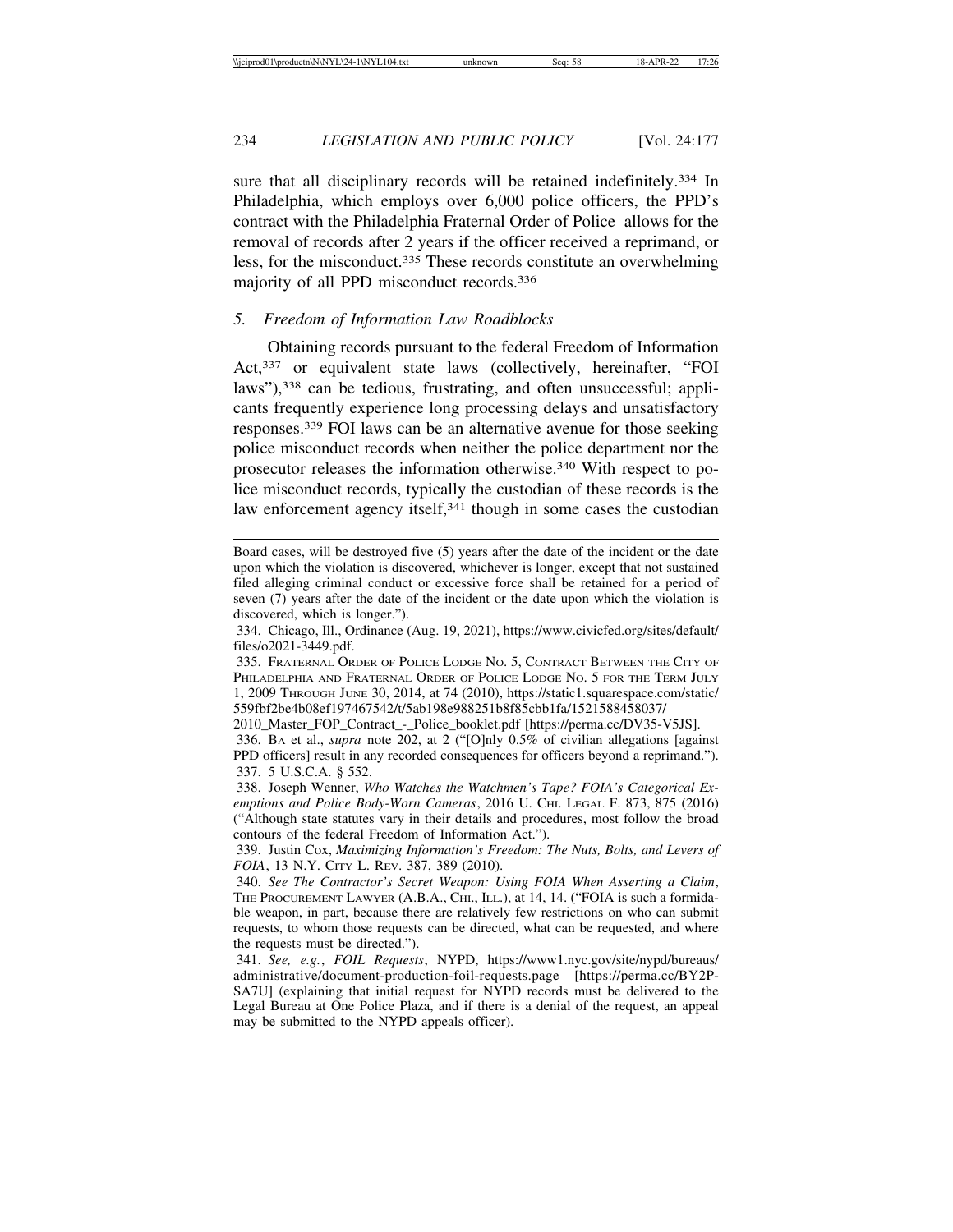may be a civilian review board, which may not have direct access to these records.342 Once a request is submitted to a custodian, state statutes vary on the time within which the custodian is required to reply. In one request for information to the Chicago Civilian Office of Police Accountability, the oversight agency for the Chicago Police Department, it took roughly five months to receive a response with data.<sup>343</sup> In another instance, it took the Chicago Reporter 14 months of requests, delays, and appeals to receive information from the Chicago Police Department.344

FOI laws detail several reasons how law enforcement agencies may reject a FOI request,<sup>345</sup> and there are examples highlighting how FOI laws permit law enforcement agencies to deny requests if the disclosure could reasonably interfere with enforcement proceedings.346 There are also accounts of law enforcement departments that rubber stamp FOI rejection letters.347 Due to the current landscape of FOI practice as it relates to law enforcement records, FOI laws and procedures cannot be relied upon to adequately disclose police misconduct records and in a timely fashion.

Overall, Part III highlights the existing landscape of accessing police disciplinary records. States have varying degrees of disclosure, and even the states that do allow some form of disclosure, internal processes and systems make it difficult to obtain necessary docu-

<sup>342.</sup> Letter from Tyra Sherese Peterson, Paralegal/FOIA Officer, Chicago Civilian Office of Police Accountability, to Sam Stecklow, Reporter, Invisible Inst. (Aug. 28, 2018), https://www.dropbox.com/sh/341tgxidhxgiqjv/AACqQvj50X21 nNGbfQeyhMSa?dl=0&preview=425+Response.pdf [https://perma.cc/JTV9-RHFG] (stating that COPA has limited datasets, has only been granted partial access to the database, and the Chicago Police Department has not provided COPA with the relationships between tables in CLEAR database, thereby limiting search capabilities).

<sup>343.</sup> For original request, see Letter from Sam Stecklow, Reporter, Invisible Institute, to Chicago Civilian Office of Police Accountability (Mar. 7, 2018), https:// www.dropbox.com/sh/341tgxidhxgiqjv/AACqQvj50X21-

nNGbfQeyhMSa?dl=0&preview=FOIA+Request+Letter+2018-03-07.pdf [https:// perma.cc/Y3FV-6RHU]. For return request, see Letter from Tyra Sherese Peterson to Sam Stecklow, *supra* note 342.

<sup>344.</sup> Matt Kiefer, *How the Chicago Police Department Fought—and Ultimately* Lost—Its FOIA Battle to Keep Cop Names from the Public, C<sub>HI</sub>. REP. (Aug. 28, 2019), https://www.chicagoreporter.com/how-the-chicago-police-department-foughtand-ultimately-lost-its-foia-battle-to-keep-cop-names-from-the-public/.

<sup>345.</sup> Evan G. Hebert, *To Protect, Serve, and Inform: Freedom of Information Act Requests and Police Accountability*, 19 TEX. TECH ADMIN. L.J. 271, 285 (2018) ("Police frequently rely on four arguments when refusing to release information about police personnel files.").

<sup>346.</sup> *See* Wenner, *supra* note 338, at 881–82.

<sup>347.</sup> Mary M. Cheh, *Making Freedom of Information Laws Actually Work: The Case of the District of Columbia*, 13 UDC L. REV. 335, 346 n.66 (2010).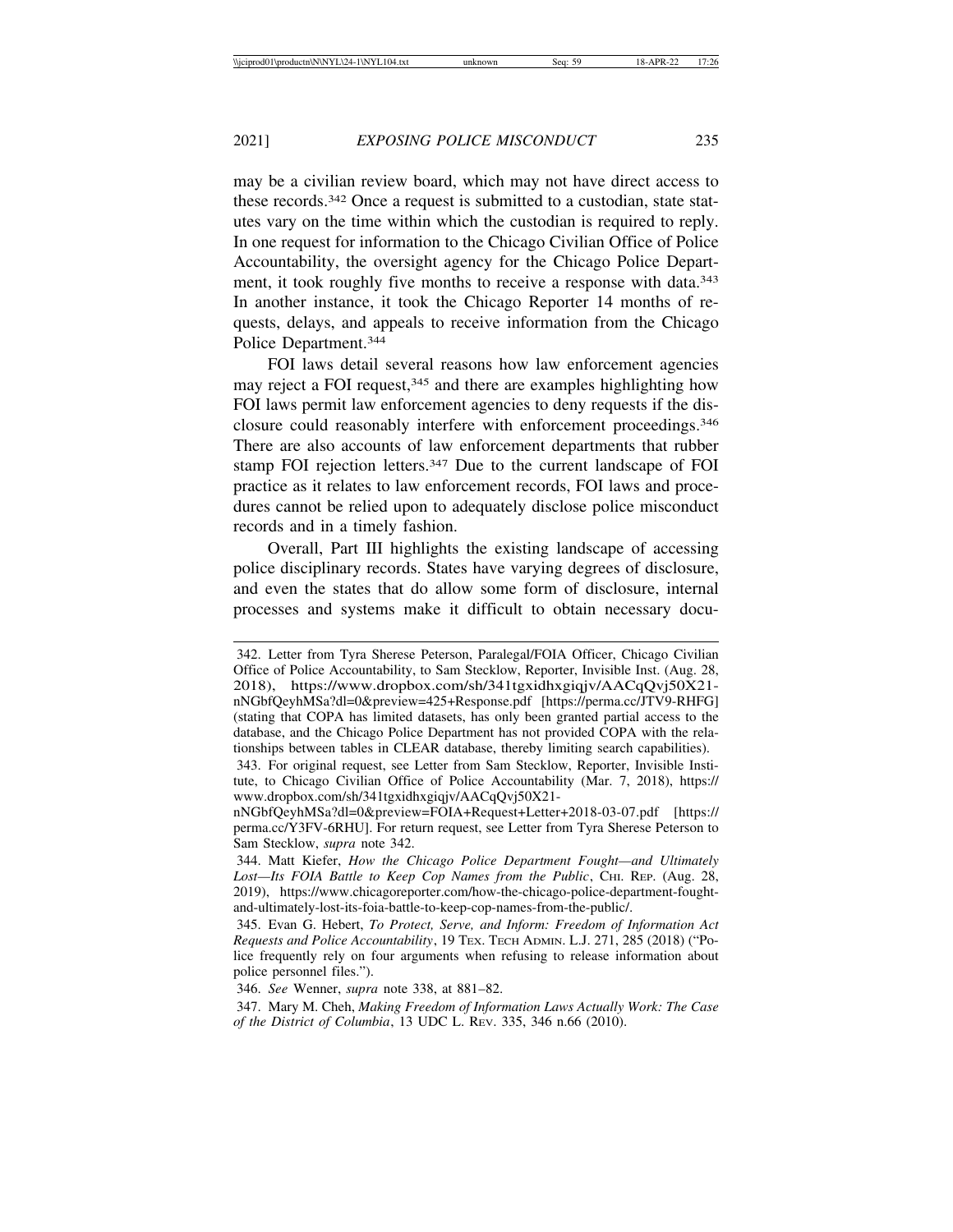ments. Reform is needed to shed light on instances of misconduct. Legislation to accomplish this must not exclude certain categories of allegations from disclosure if the law enforcement agencies are left to make these determinations. Part III shows that even minor, unsubstantiated, undisciplined, and overturned misconduct records may carry tremendous value for defendants. As Part I and II have described, these records can be essential to litigants during pre-trial criminal proceedings. A complete overhaul is required. The reforms that have been executed thus far are helpful, but more is needed. Part VI will discuss what reforms are specifically needed and the possible consequences if they are enacted.

### PART V.

## POSSIBLE RISKS OF BROADER DISCLOSURE

When considering police reform, many legislators and regulators frequently consider how the reforms may negatively impact police officers. For example, former Attorney General Jeff Sessions precluded the DOJ from interfering with the oversight of criticized police departments, ostensibly out of fear that the safety of police officers may be put in jeopardy,348 and Senator Cory Booker has stated that he will continue to fight for police reform that keeps "communities *and police officers* safe."349 These officer safety concerns include threats to physical safety, mental health, job security and reputation, and the collateral consequences of the exposure of records, including loss of income, family separation, and ostracization. This section will briefly address a few of these concerns and provide evidence that these concerns are largely unsupported.

#### *A. Threats to Physical Safety of Police Officers*

One theoretical consequence of releasing police misconduct information is the potential for creating threats to the physical safety of police officers.350 Some may worry that once records are released, and

<sup>348.</sup> Roger Michalski & Stephen Rushin, *Police Executive Opinions of Legal Regulation*, 2018 U. ILL. L. REV. 1841, 1843.

<sup>349.</sup> Press Release, Sen. Cory Booker, Booker Statement on Bipartisan Policing Reform Negotiations (Sept. 22, 2021), https://www.booker.senate.gov/news/press/ booker-statement-on-bipartisan-policing-reform-negotiations.

<sup>350.</sup> *See* Nate Jones, *Public Records Laws Shield Police from Scrutiny — and Accountability,* WASH. POST (July 30, 2021), https://www.washingtonpost.com/ investigations/public-records-laws-shield-police-from-scrutiny—and-accountability/ 2021/07/29/be401388-a794-11eb-bca5-048b2759a489\_story.html ("The rationale for the [disclosure] exemptions includes ensuring officer safety.").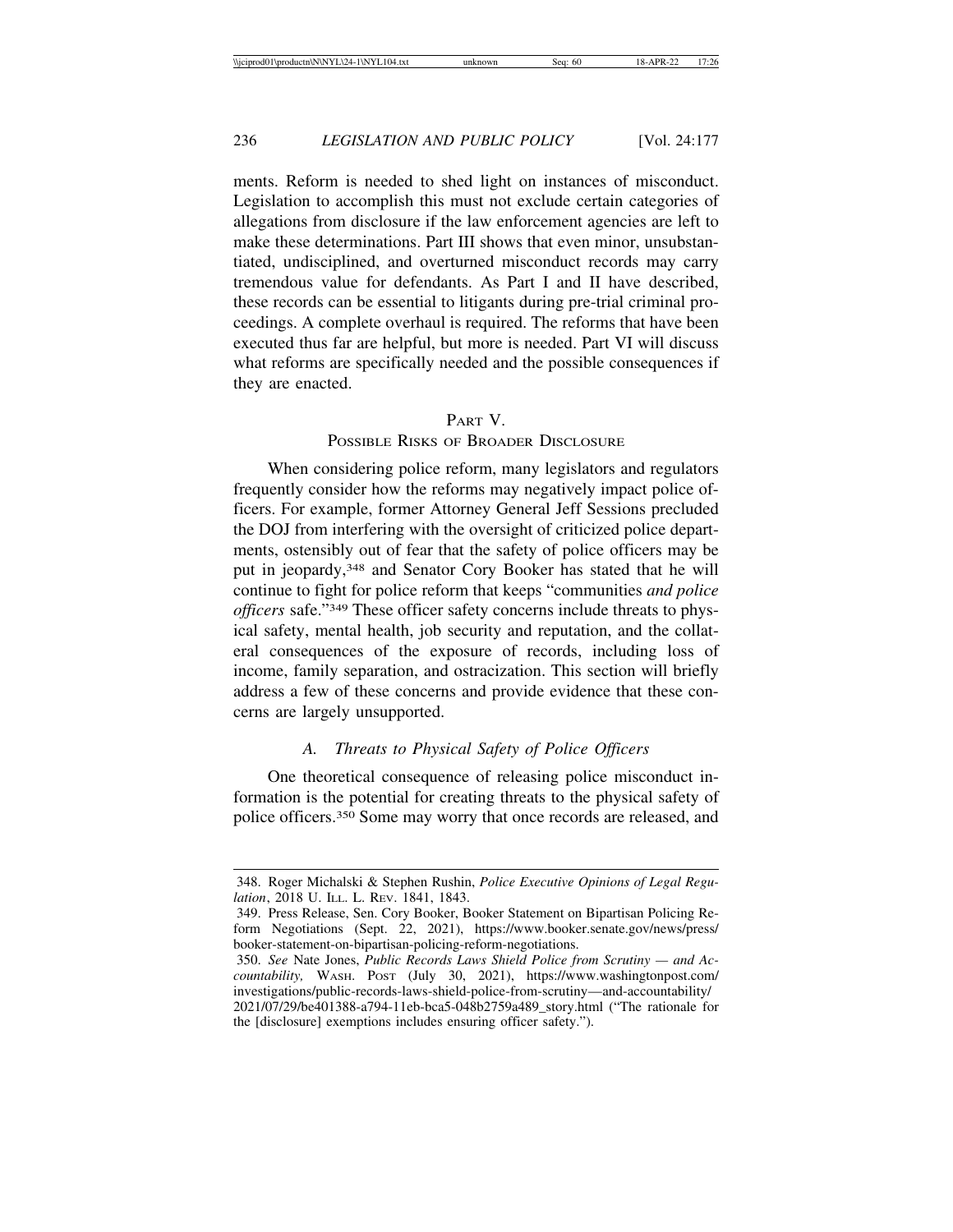the identity of officers accused of misconduct is known, those officers and their families may face harassment, threats, or physical harm.

This concern, however, is mainly articulated by the police unions and the law enforcement members of those respective unions.351 However, when law enforcement administrators were asked to weigh in on this issue, their responses did not overwhelmingly indicate that their officers' physical safety was at risk.352 Out of 344 survey respondents, only one "indicated that an officer had experienced physical harm as a result of disclosure, and it was unclear from the response whether the incident involved actual or threatened physical harm."353

Most recently, since the death of George Floyd, there have been more state and national datasets containing information on identifiable use of force misconduct,<sup>354</sup> with no accompanying allegation that the databases threatened an officer's safety. There have also been databases created to highlight officers who have allegedly expressed racist, sexist, and other biased comments,355 one of which resulted in Philadelphia Police Department personnel filing a defamation lawsuit regarding their inclusion in the database.356 An attorney in the PPD who was included in the database filed a writ of certiorari to the Supreme Court of the United States, which was devoid of any reference to officer safety.357

Even when officers have been accused of committing egregious conduct, there has been little evidence to support the claim that their physical safety was put in jeopardy once their identities were released. After Ryan Pownall was identified as being the officer who killed Philadelphian David Jones, residents appeared at Pownall's home protesting his actions and demanding accountability, but no arrests were

.

<sup>351.</sup> Rachel Moran, *Police Privacy*, 10 U.C. IRVINE L. REV. 153, 196 (2019).

<sup>352.</sup> Rachel Moran & Jessica Hodge, *Law Enforcement Perspectives on Public Access to Misconduct Records*, 42 CARDOZO L. REV. 1237, 1241 (2021).

<sup>353.</sup> *Id.*

<sup>354.</sup> *See, e.g.*, Zipporah Osei, Mollie Simon, Moiz Syed, and Lucas Waldron, *We Tracked What Happens to Police After They Use Force on Protestors*, PROPUBLICA, https://projects.propublica.org/protest-police-videos/ [https://perma.cc/6LRJ-RJ7C]. 355. *See, e.g.*, PLAIN VIEW PROJECT, https://www.plainviewproject.org/ [https:// perma.cc/L5AT-YHPF].

<sup>356.</sup> Jonah Newman, *Federal Circuit Court Dismisses Defamation Lawsuit Against Injustice Watch, Plain View Project*, INJUSTICE WATCH (Mar. 16, 2021), https:// www.injusticewatch.org/news/2021/defamation-lawsuit-plain-view-project-dismissed/

<sup>357.</sup> Petition for a Writ of Certiorari, Pace v. Baker-White, No. 21-394, 2021 WL 4150416 (U.S. 2021), *cert. denied*, 2021 WL 5043632 (U.S. Nov. 1, 2021).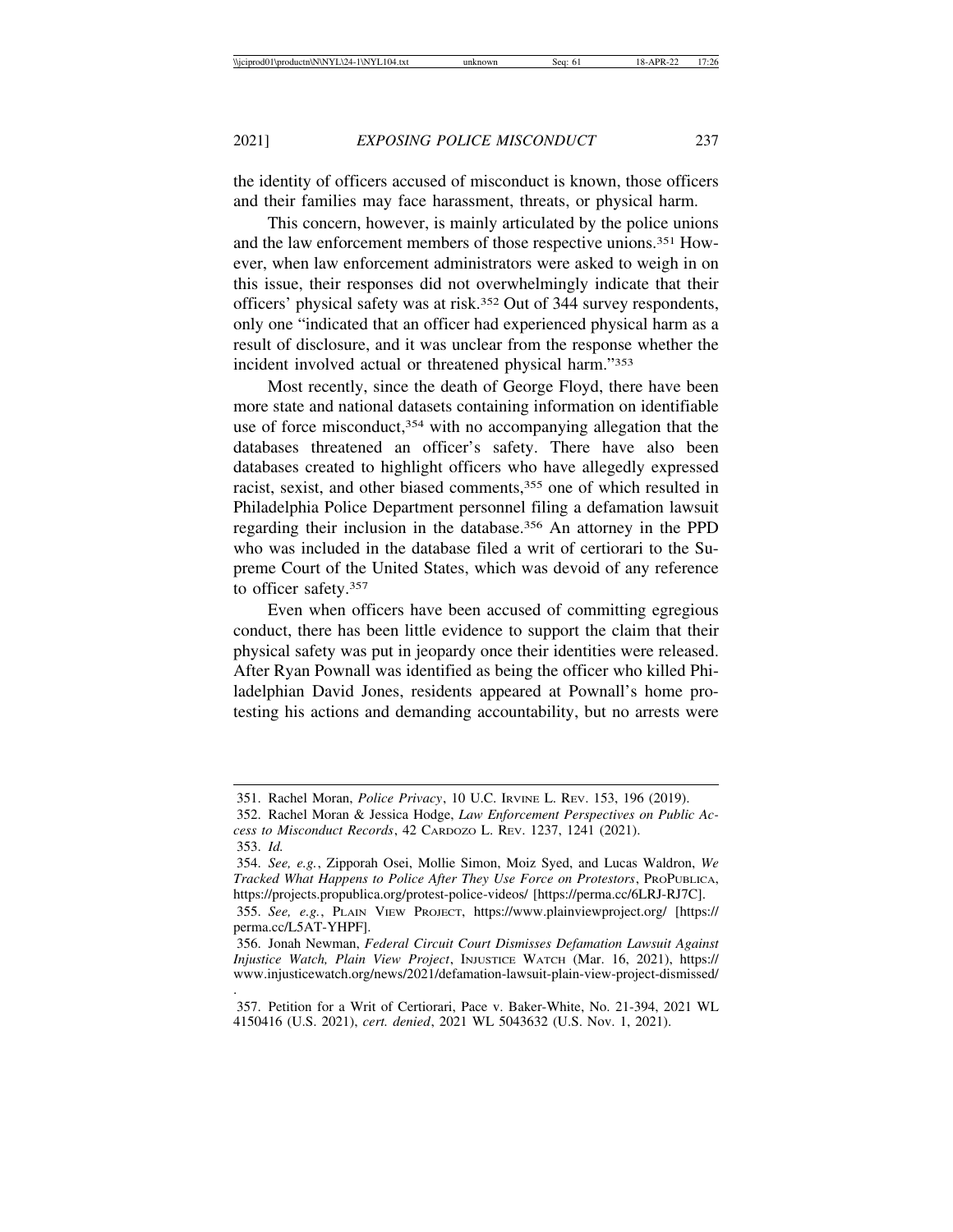made related to the protest.358 After the death of Sandra Bland, dozens protested outside the home of the state trooper who detained her to demand justice, but the protest was peaceful.359 And even after the murder of George Floyd, the 12-hour demonstration that took place outside of Derek Chauvin's home was nonviolent.360 Thus, there is little support to show that officer safety will be significantly impacted by the release of misconduct records.

#### *B. Negative Impacts on Mental Health of Police Officers*

One area of potential harm that has not been as widely discussed as physical safety is the impact of misconduct record disclosure on the mental health of police officers.

A recent study found that 239 officers committed suicide in 2019 and concluded that "suicide claims more law enforcement lives than felonious killings or accidental deaths in the line of duty."361 In fact, police officers are at the highest risk for suicide of any profession.362 Existing research on the prevalence of officer suicides indicates that 21.6% of suicides were precipitated by legal troubles or work-related stress.363

In general, further research and examination is needed to determine the relationship between the accessibility of misconduct records and officer mental health. Ways to conduct this examination include reviewing departments' Employee Assistance Programs for changes in the request of their services. These units provide counselors who "listen and refer" officers to resources that can assist in stress reduc-

<sup>358.</sup> Claire Sasko, *Activists Protest at Home of Cop Who Shot David Jones*, PHILA. MAG. (Aug. 25, 2017), https://www.phillymag.com/news/2017/08/25/protest-homecop-david-jones/.

<sup>359.</sup> *Protest Held Against DPS Trooper who arrested Sandra Bland*, ABC (July 26, 2015) https://abc13.com/state-trooper-protest-sandra-bland-katy/884063/.

<sup>360.</sup> Megan Cruz, Adam Poulisse & Sarah Wilson, *Protesters Show Up Outside Orange County Home of Former Minneapolis Police Officer Charged in George Floyd's Death*, WFTV (May 29, 2020), https://www.wftv.com/news/local/orange-county/ protesters-gather-outside-orange-county-home-minneapolis-police-officer-involvedgeorge-floyd-case-deputies-say/UY2HKGAMHFEYBJPTWBCIK5RUS4/.

<sup>361.</sup> Tara Perine, *The Law Enforcement Suicide Data Collection: The FBI's New Data Collection on Officer Suicide and Attempted Suicide*, POLICE CHIEF ONLINE (May 26, 2021), https://www.policechiefmagazine.org/the-le-suicide-data-collection/.

<sup>362.</sup> Jena Hilliard, *New Study Shows Police At Highest Risk For Suicide Of Any Profession*, ADDICTION CTR. (Sept. 14, 2019), https://www.addictioncenter.com/news/ 2019/09/police-at-highest-risk-for-suicide-than-any-profession/.

<sup>363.</sup> April James McCommon, *Law Enforcement Officer Performance, Education, and Risk for Suicide*, 36 (2015) (Ph.D. dissertation, Walden University), https:// scholarworks.waldenu.edu/cgi/viewcontent.cgi?article=1520&context=dissertations.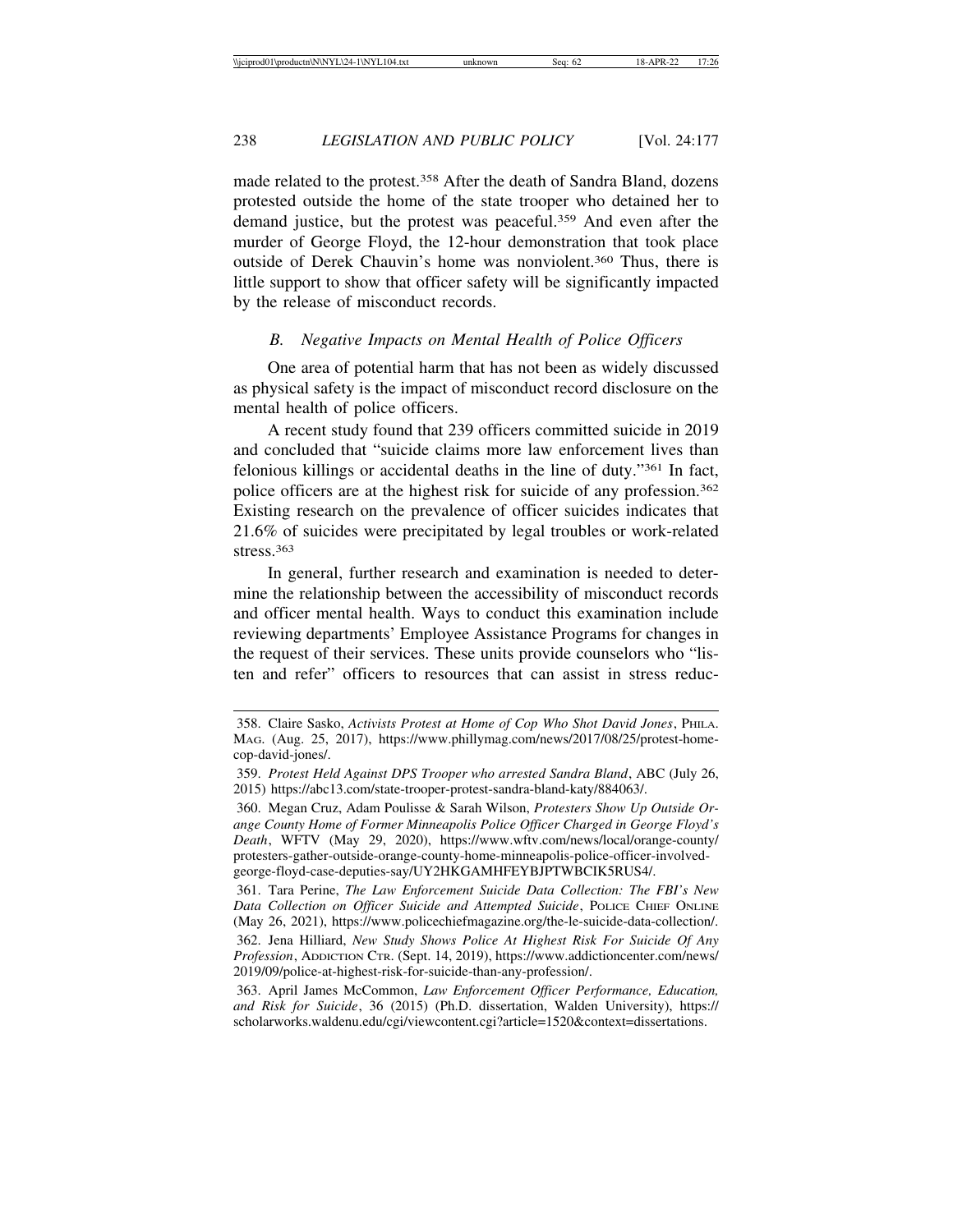tion.364 Therefore, if these records do impact officer mental health, departments should be prepared to offer services such as these that help address those needs.

## *C. Reputational Damage to Police Officers*

A third possible consequence is that since the vast majority of complaints filed against officers are not sustained, the disclosure of potentially false allegations unfairly damages the reputations and careers of police officers who may have been subject to these false complaints.365 Some officers believe this reason alone is sufficient to preclude the release of this information.366 However, the foundation of this argument is dependent upon the notion that a department's internal affairs division engages in sound investigative methods and adjudicative findings. As stated in Part III section B, departments have differing standards of proof to sustain allegations, and, at times, investigators apply an inappropriately higher standard of proof to sustain an allegation. A recent examination of over 9,000 allegations from more than 3,500 civilian complaints filed against the Philadelphia Police Department found that 86% of allegations were not sustained.<sup>367</sup> Most important for this section, the researchers found that common reasons for eliminating allegations were:

- (1) the accused officer denied wrongdoing,
- (2) investigators could not corroborate the civilian's claims, and
- (3) investigators gave more weight to officer accounts than to civilian accounts.368

This creates a classic "swearing contest," but with a bias in favor of police officers over civilian complainants. Where such records show a pattern, they should take on more relevance when pre-trial determinations are being made that may significantly impact the life of an accused.

From this analysis, it is apparent that there is significant value in police misconduct records that are not substantiated. Additionally,

<sup>364.</sup> *See, e.g., Employee Assistance Unit*, N.Y.C. POLICE DEP'T , https:// www1.nyc.gov/site/nypd/careers/human-resources-info/employee-assistance-

unit.page [https://perma.cc/224H-6FTY]; PHILA. POLICE DEP'T, DIRECTIVE 6.14: EM-PLOYEE ASSISTANCE PROGRAM (July 20, 2021), https://www.phillypolice.com/assets/ directives/D6.14-EmployeeAssistanceProgram.pdf [https://perma.cc/59UW-NBG3]. 365. Moran, *supra* note 351, at 193.

<sup>366.</sup> Catherine L. Fisk & L. Song Richardson, *Police Unions*, 85 GEO. WASH. L. REV. 712, 752 (2017).

<sup>367.</sup> BA et al., *supra* note 202, at 1.

<sup>368.</sup> *Id.*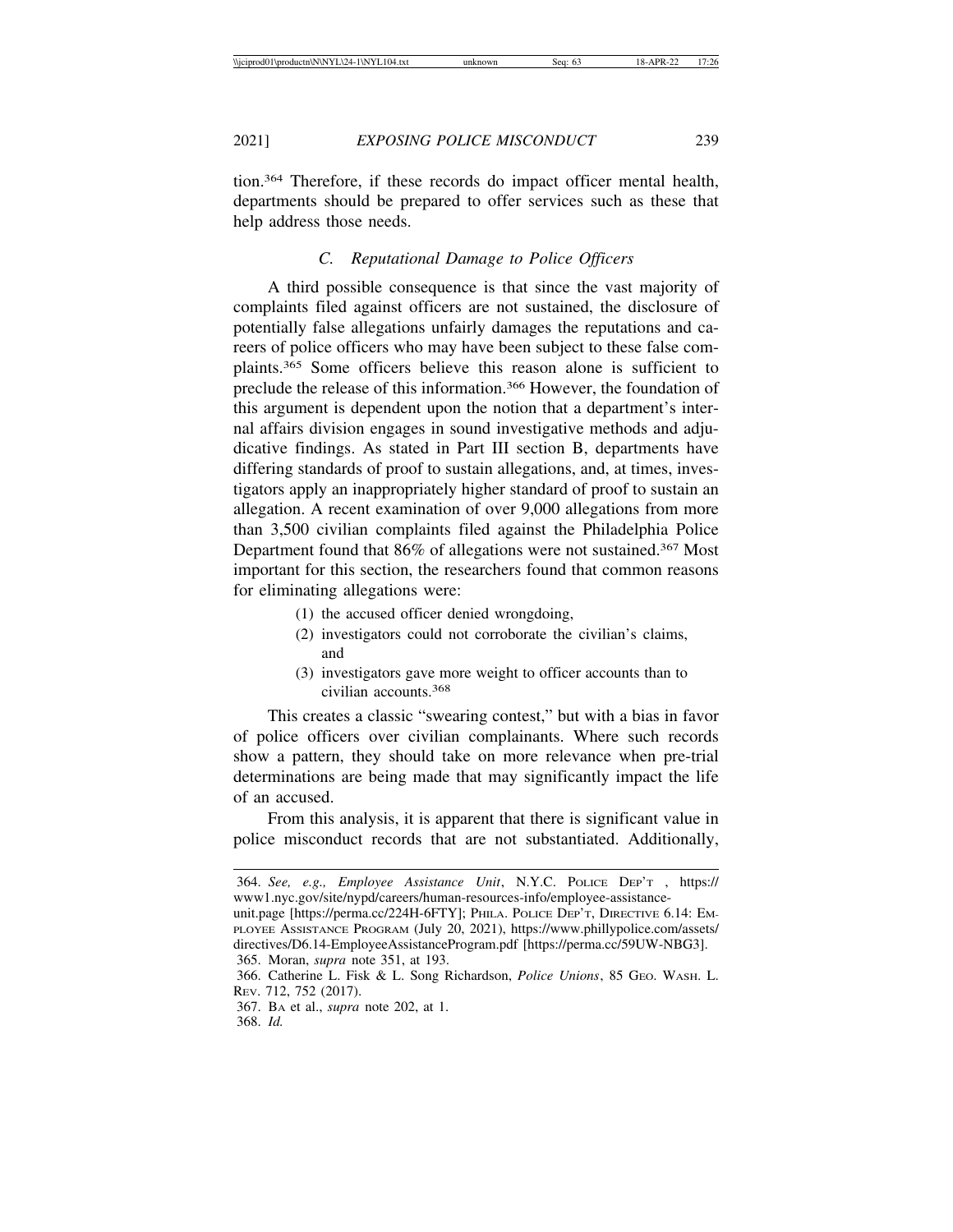some researchers suggest that increasing transparency around misconduct records may *improve* the collective reputation of those officers who do not accumulate misconduct records.<sup>369</sup> For example, only 1% of the Philadelphia Police Department averaged more than one complaint per year.370 Lastly, due to the difficulty of terminating an officer, even after sustained allegations of misconduct, $371$  and the binding arbitration process that frequently limits or prevents accountability,<sup>372</sup> the materiality of the reputation damage is marginal. Overall, evidence does not support the belief that the release of these records will greatly harm the reputation of personnel.

## PART VI.

#### AVENUES FOR ADMINISTRATIVE AND STATUTORY REFORM

Cases of wrongful arrests, convictions, and other harms that relate to police misconduct may be avoided by: (1) mandating law enforcement agencies to immediately share all investigations of misconduct to a central repository, (2) enacting a system that make these records easily accessible to the public by a searchable database, and (3) amending bail statutes and other relevant rules of criminal procedure that may preclude the use of this information during bail and subsequent hearings. This section will explain why each measure is necessary and why, if enacted collectively, they can ensure that police misconduct records are timely accessible to those who need them most.

## *A. Creating a Central Repository for Misconduct Records*

As explained in Part III, it can be nearly impossible to access police misconduct records in some states. Some access barriers in-

<sup>369.</sup> Cynthia Conti-Cook, *A New Balance: Weighing Harms of Hiding Police Misconduct Information from the Public*, 22 CUNY L. REV. 148, 185 (2019) ("More transparency around police misconduct information may actually improve the collective reputation of the majority of officers who do not accumulate misconduct records.").

<sup>370.</sup> Ryan Briggs & Max Marin, *Police Misconduct in Philadelphia: Unsealed Records Name the City's Most Cited Cops*, WHYY (July 30, 2020), https://whyy.org/ articles/police-misconduct-in-philadelphia-unsealed-records-name-the-citys-mostcited-cops/.

<sup>371.</sup> Ben Grunwald & John Rappaport, *The Wandering Officer*, 129 YALE L.J. 1676, 1707 (2020) ("The types of agency policy violations that warrant termination are serious or represent the culmination of a pattern of misconduct. It is, after all, notoriously difficult to fire a police officer. The agencies we studied experienced an average of 0.54 firings for misconduct per year, accounting for roughly 10.8% of all separations.").

<sup>372.</sup> *See* Stephen Rushin, *Police Disciplinary Appeals*, 167 U. PA. L. REV. 545, 564–65 (2019).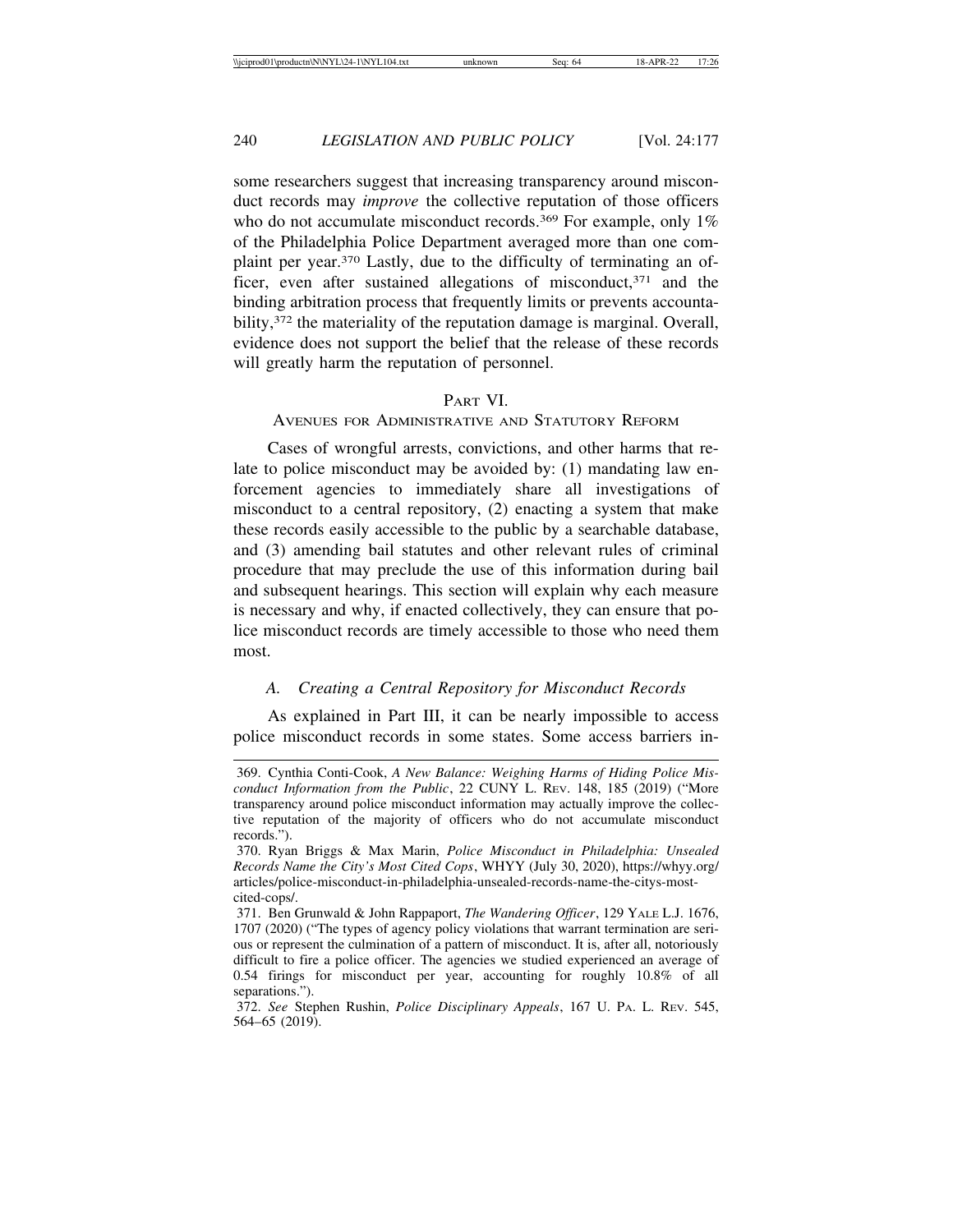clude statutory exemptions to disclosure, collective bargaining agreements allowing or requiring the destruction of records, and FOI request procedures that delay or outright deny meaningful disclosure. To overcome these access barriers, states should require that all investigations and complaints against law enforcement be classified as public information and immediately shared in a central repository that rests outside of the control of law enforcement agencies. Allowing this information to be housed in a central repository also ensures that requestors will receive information from all jurisdictions in the state in which a police officer may have worked throughout their career.

Some states have some variation of this repository but either fail to make the records accessible, fail to require that agencies submit all records to the repository, or both. For example, after the murder of George Floyd, Pennsylvania Governor Tom Wolf signed a bipartisan law creating a central repository with a statewide police misconduct database.373 However, the database is not publicly available, nor does it contain information on active officers; its documents only reflect separation records.374

#### *B. Creating a Searchable Public Database of Misconduct Records*

States have created publicly searchable databases for pending criminal and civil matters<sup>375</sup> and have maintained databases of misconduct records for other professions regulated by state certification or licensure requirements. Individuals can search to see if an attorney has a complaint of misconduct<sup>376</sup> or if their medical professional has a disciplinary history.377 Overall, creating a publicly searchable database allows individuals to access the questionable background of professionals. States should create a database that can be searched by officer names, badge number, form of misconduct, and location of occurrence. These databases should also be accessible in a downloadable spreadsheet format such that both researchers and laypersons can per-

<sup>373.</sup> Vinny Vella, *With Bipartisan and Union Support, Gov. Tom Wolf Signs a Law Creating a Statewide Police Misconduct Database*, PHILA. INQUIRER (July 15, 2020), https://www.inquirer.com/news/pennsylvania-police-misconduct-statewide-databasefop-20200714.html.

<sup>374.</sup> H.B. 1841, 2019 Sess. (Pa. 2019).

<sup>375.</sup> *See, e.g., Case Search*, UNIFIED JUD. SYS. OF PENN., https:// ujsportal.pacourts.us/CaseSearch (last visited Nov. 13, 2021) (searching civil and criminal records of individuals by simply their first and last name).

<sup>376.</sup> *See, e.g., Look Up Attorney*, DISCIPLINARY BD. OF THE SUP. CT. OF PENN, https://www.padisciplinaryboard.org/for-the-public/find-attorney (last visited Nov. 13, 2021).

<sup>377.</sup> *See, e.g., National Practitioner Data Bank*, U.S. DEP'T OF HEALTH & HUM. SERVS., https://www.npdb.hrsa.gov/analysistool/ [https://perma.cc/KFH6-DCQP].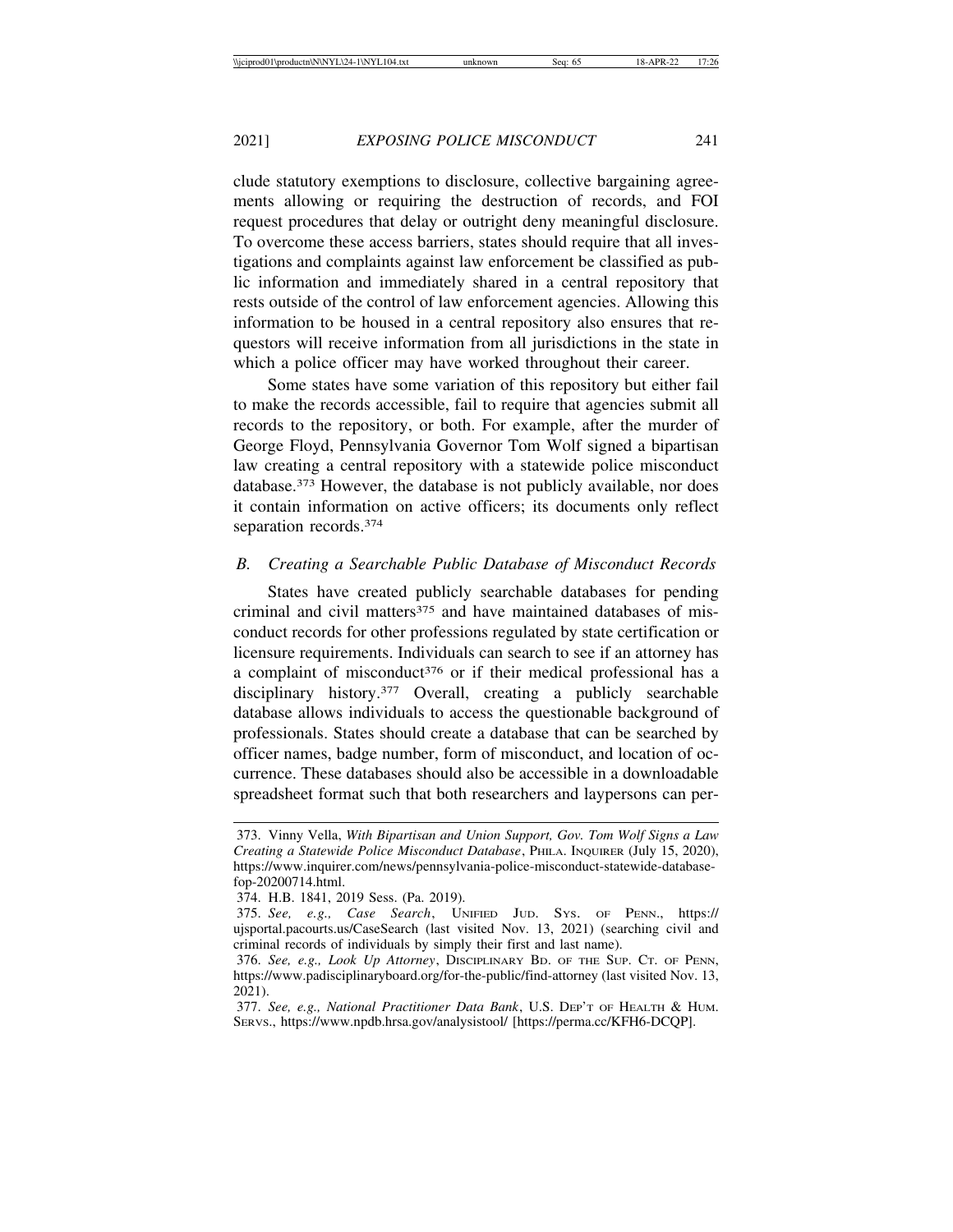form additional analysis that may not be possible without the raw data. Ideally, because investigatory files contain valuable information, the databases would include *all* complaints that allege misconduct, including those that are unfounded and exonerated. In addition to providing transparency, a publicly accessible database will overcome the procedural limitations that both attorneys and members of the public face in accessing misconduct records.

#### *C. Amending Bail Statutes and Rules of Criminal Procedure*

Lastly, bail statutes should be amended to require judicial officers to consider relevant misconduct of related officers. As stated in Part I, no state explicitly includes police misconduct in its bail considerations. Maryland, by far the most inclusive, requires judicial officers to consider any information presented by the state's attorney and any information presented by the defendant.<sup>378</sup> For states where this approach will be considered overinclusive of information, merely adding a factor to require the consideration of police misconduct will suffice to ensure the character of related officers is being adequately evaluated in relation to the alleged criminal activity. However, this recommendation alone will not adequately address the issue due to the prevalence of judicial officers who may rubber stamp bail decisions without due consideration of information presented to them.

In addition to bail statutes, some states may need to amend their rules of criminal procedure to emphasize a duty to disclose the information for pre-trial litigation. Many criminal pre-trial discovery rules place a duty on the prosecution to disclose certain information that may exonerate the defendant at trial or reduce punishment at sentencing but fail to require such disclosure for pre-trial matters.379 The amendment must specifically require the timely—at the initial appearance—disclosure of all police misconduct records, not simply ones that address credibility. As discussed in several parts of this article, there are other occurrences of police misconduct that do not address credibility but may shed light on the officer's character, habit, and routine.

<sup>378.</sup> *See* MD. R. 4-216.1.

<sup>379.</sup> *See* 2021 Me. Laws 16 (requiring the prosecution to provide automatic discovery at the initial appearance but the documents required to be disclosed do not include evidence favorable to the defense).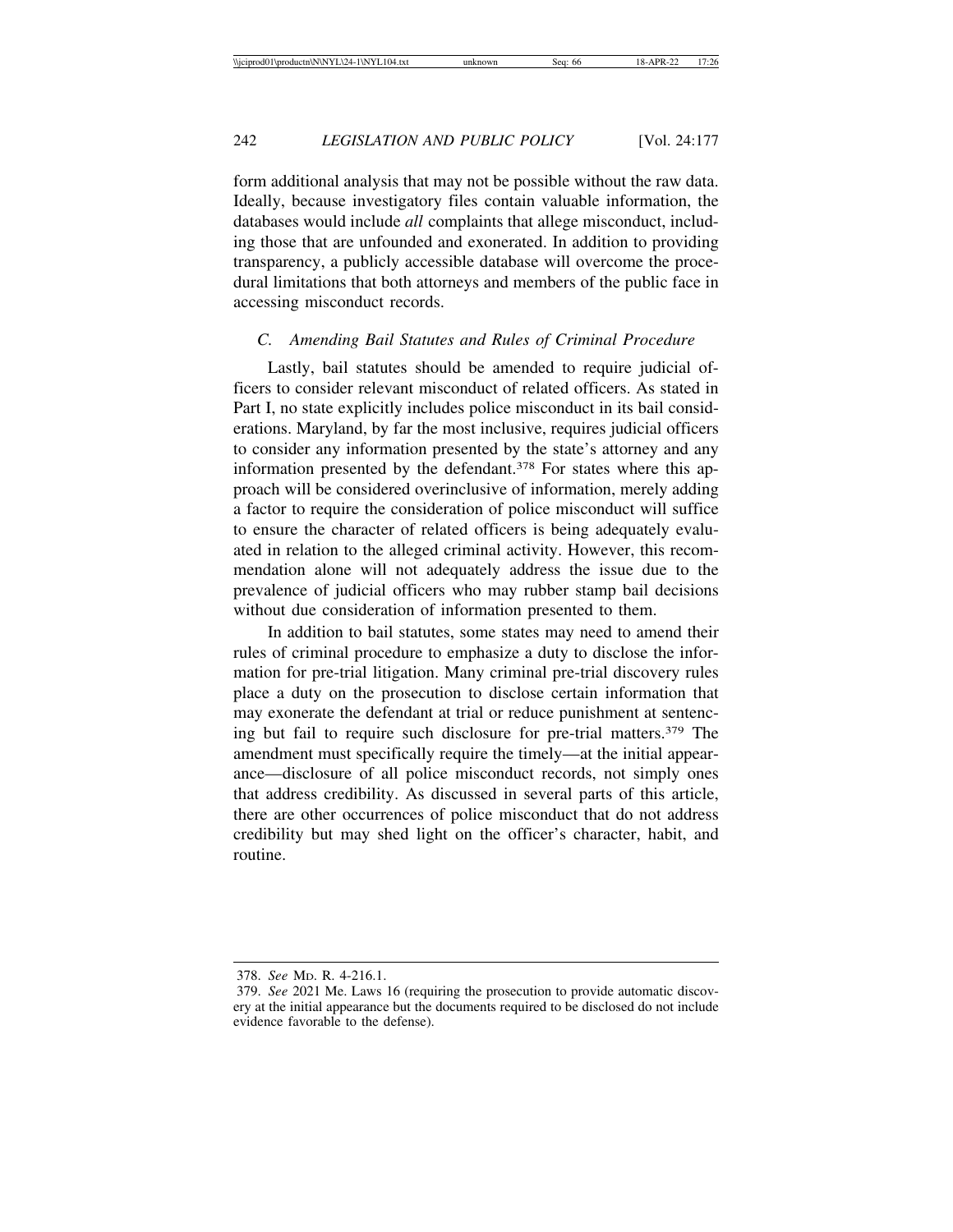#### **CONCLUSION**

This article aims to add to the growing literature on the value of police misconduct records, specifically by advocating for public availability and their use in several stages of criminal pre-trial procedure. Part I addressed the several benefits to considering police misconduct records at the bail stage. The bail hearing, a defendant's first criminal hearing in a given case, may be drastically impacted by examining the officer's misconduct records and weighing them against the criminal allegations. Even though these records have the potential to trigger the pre-trial release of defendants, no state specifically addresses police misconduct records in the list of factors judicial officers can consider while making their bail determinations. Part II addressed the several other pre-trial matters where the past and present conduct of the officer should be examined. Motions to suppress, which look to see if evidence was obtained illegally, may be fully litigated by reviewing the officer's history of investigatory practices and evidence collection. Even when the prosecution concedes that evidence was obtained illegally, in some states, a "good-faith" exception may permit the admission of the tainted evidence. Reviewing police misconduct records may shed light on whether these "good-faith mistakes" are actually part of patterns of abuse or carelessness, which may overcome the good faith exception.

However, while misconduct records would be valuable at pretrial stages, they are often unavailable, largely due to prosecutorial *Brady-Giglio* policies. Part III explored a collection of *Brady-Giglio* policies to uncover how prosecutors often determine themselves which records are eligible for disclosure. Part III laid out how these policies are underinclusive by not capturing the vast array of police misconduct records that may be favorable to the defense and provide too much discretion to police departments on when they should disclose information to prosecutors. Lastly, these policies highlight how even if the prosecution obtains defense-favorable information related to police misconduct, they may decide not to share that information with the defense for several reasons. Overall, Part III describes the insufficient landscape of *Brady-Giglio* policies and how they overlook what matters most—that the defense is better-equipped than the police or the prosecutor to decide which information is favorable to their clients.

Part IV addressed another barrier to the access of these records: state laws that preclude their public disclosure. All states (except North Dakota) statutorily preclude the release of at least some types of misconduct records such as pending investigations, unsustained inves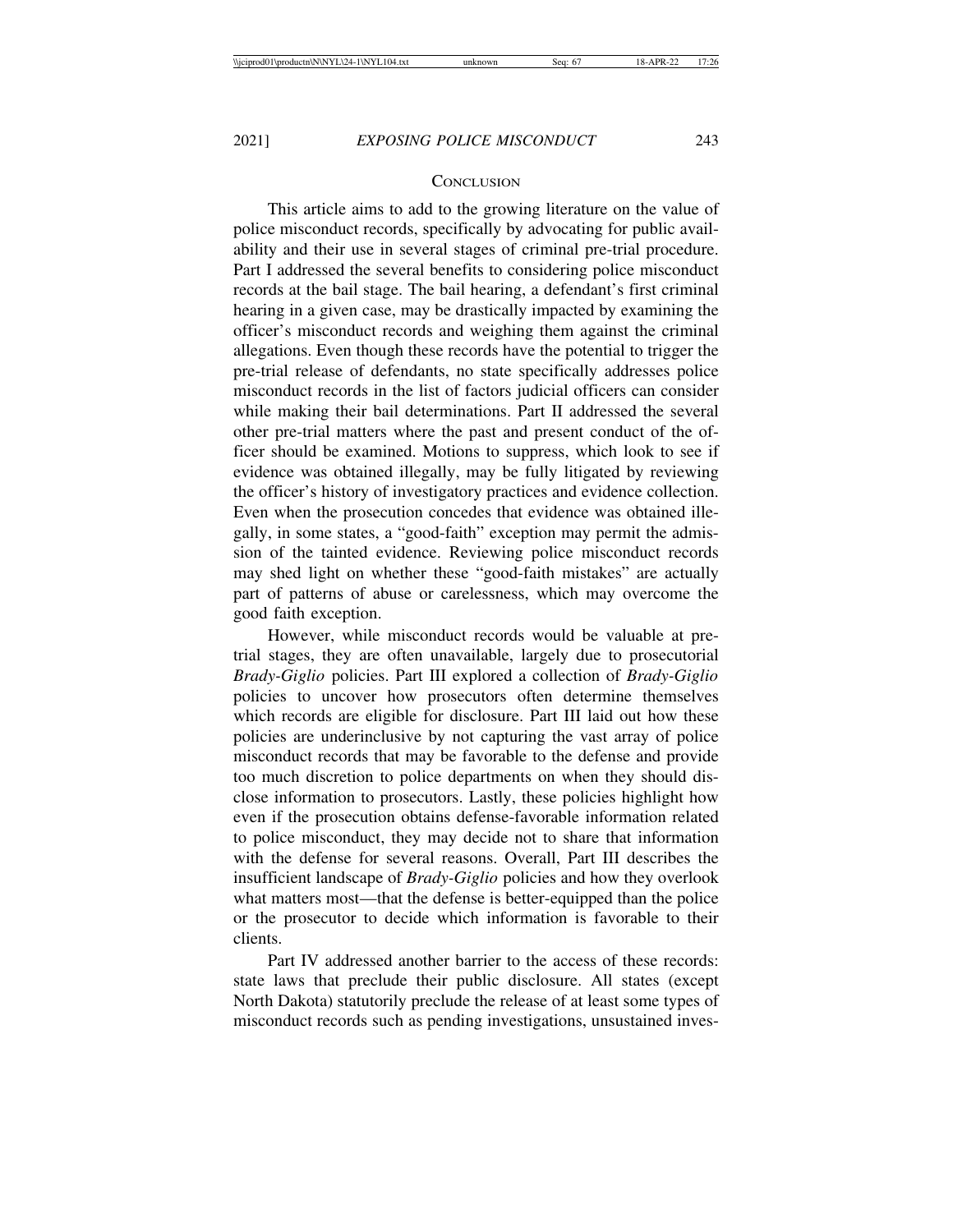tigations, and investigations that did not result in discipline; furthermore, many states preclude the release of *all* misconduct records. In addition, for the states that do allow disclosure, they do so by allowing the public to request this information by FOI laws—a process that can be lengthy, costly, and often ends in denial of the request. Overall, Part IV demonstrated how state statutes impede transparency with respect to the availability of police misconduct records. Part V addressed possible consequences to broader disclosure, which included impacts on officer physical safety, mental health, and reputation and showed that overall evidence does not support a contention that disclosure will greatly impact officers.

Complaints that allege police misconduct should be readily accessible to the public and admissible at bail proceedings to contest pre-trial detention and for pre-trial motions. Part VI provides a roadmap for how policy makers can ensure that these records are accessible for all. Policymakers should require police misconduct records to be shared with a central repository that will maintain the information in a publicly accessible database. An accessible database that also provides access to the raw data will not only provide those criminal justice stakeholders access to the information but also provide researchers with the ability to identify misconduct patterns, providing policymakers with tools to timely address police harms. As it relates to alleged crimes, allowing prosecutors to review completed and pending police misconduct investigations will expand prosecutors' understanding of officer credibility, which could result in the non-prosecution of cases that involve officers with credibility issues, saving substantial resources and reducing the potential for wrongful convictions.

The current system has been ineffective at preventing wrongful convictions and other errors within the criminal justice system. As of late 2021, there have been more than 2,891 exonerations since 1989,380 which rightfully brings doubt to the legitimacy of the system and calls for abolition. Until now, the only widely discussed policy envisioned to prevent wrongful convictions by police misconduct is to expand the defense's access to police misconduct records at trial. As this Article has demonstrated, that strategy does not go far enough. In order to reduce the collateral harms of the criminal legal system and promote justice for all, policymakers should fully empower defense

<sup>380.</sup> NAT'L REGISTRY OF EXONERATIONS, https://www.law.umich.edu/special/ exoneration/Pages/about.aspx (last visited Nov. 24, 2021) [https://perma.cc/A8XZ-X8WN].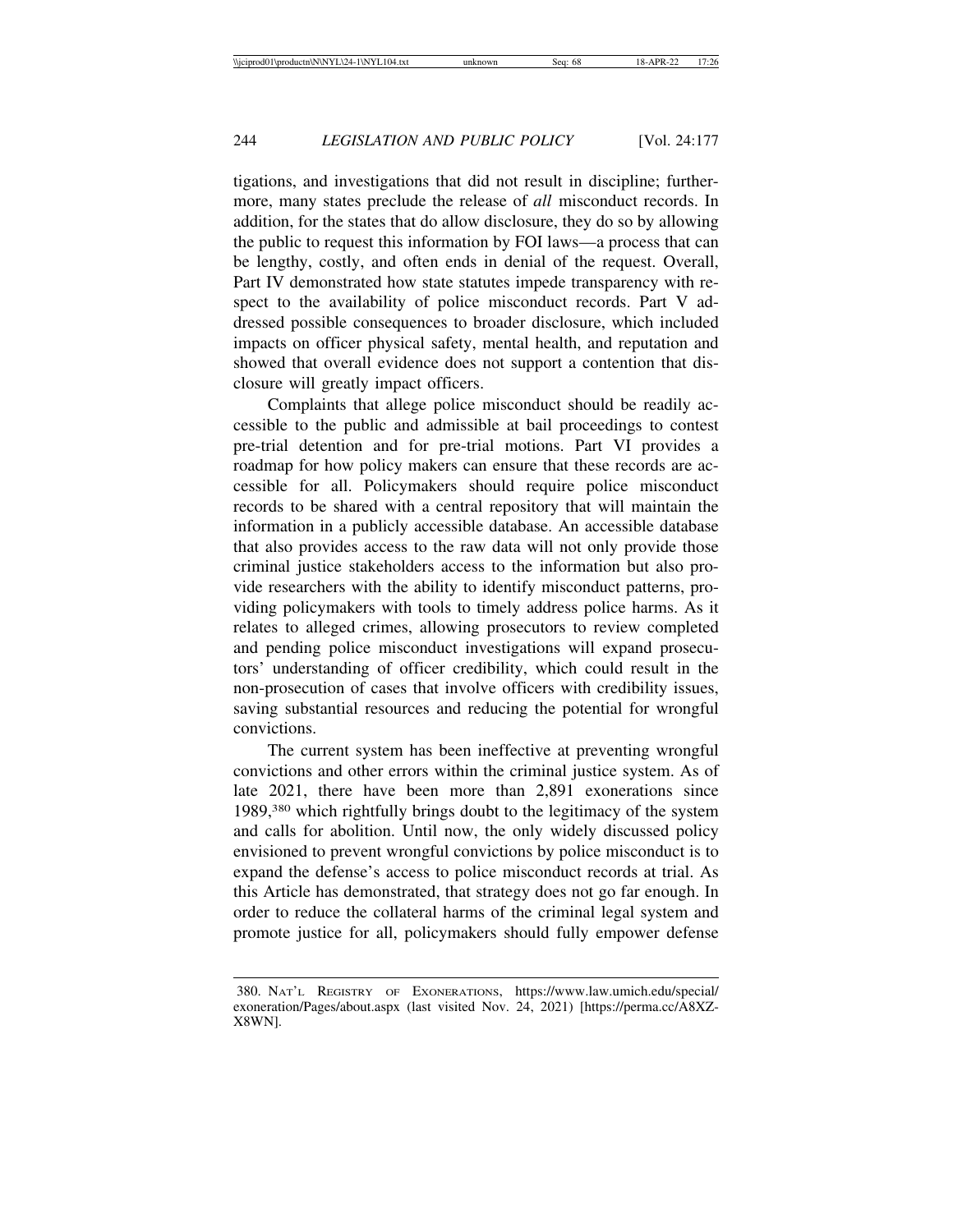attorneys, prosecutors, and courts with this information from the very inception of an alleged criminal incident.

Reforms that were meant to cure and eliminate policing harms have taken several forms, but problems persist. We must continue to strive for freedom and justice for the victims of police misconduct who are largely society's most marginalized—the criminally accused. In the words of Fannie Lou Hamer "Nobody's Free Until Everybody's Free."381

<sup>381.</sup> Fannie Lou Hamer, Nobody's Free Until Everybody's Free, Speech Delivered at the Founding of the National Women's Political Caucus, Washington, D.C. (July 10, 1971).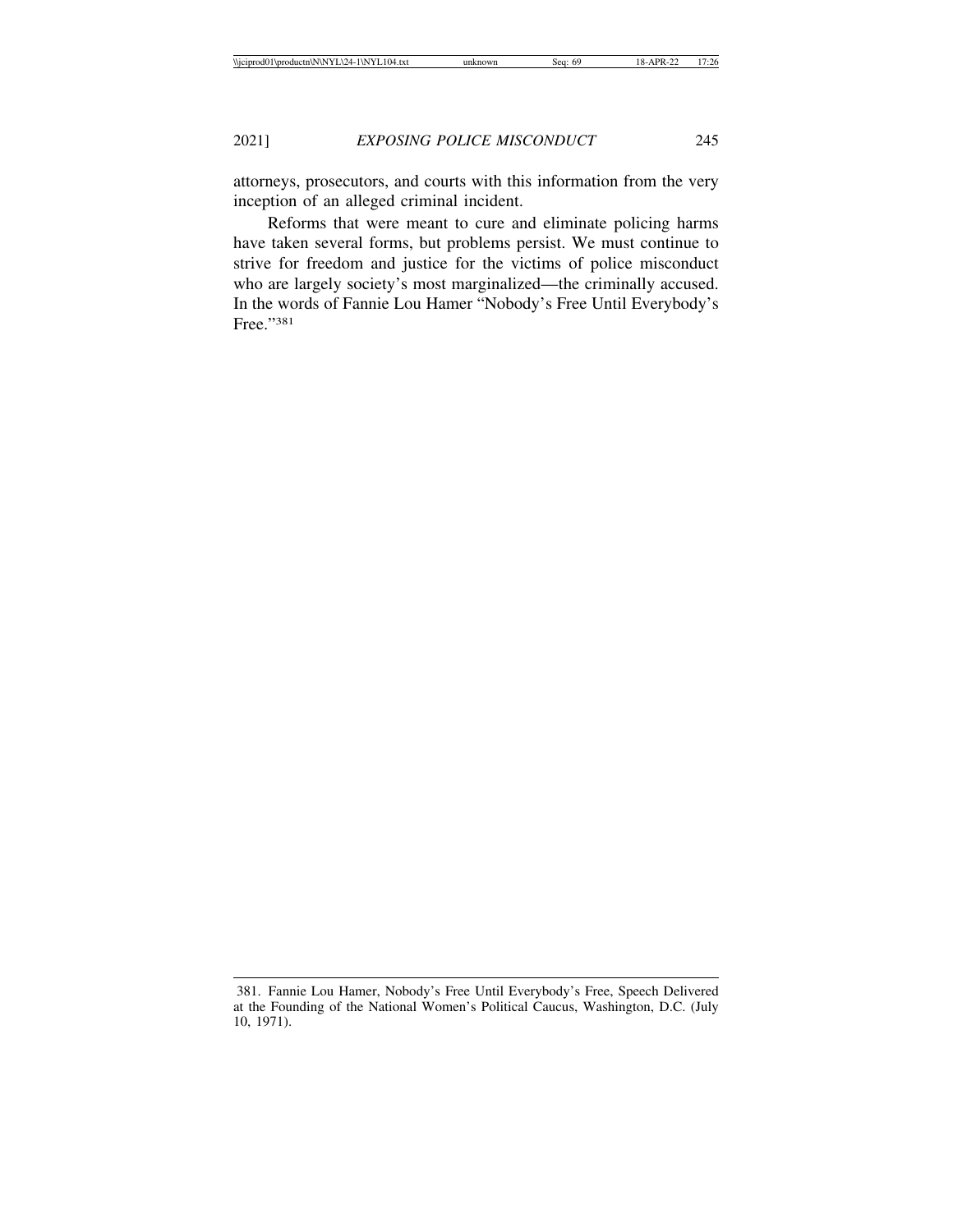| Jurisdiction              | Bail statute<br>requires con-<br>sideration of<br>all potential | Bail statute<br>permits con-<br>sideration of<br>officer history | Are misconduct<br>records dis-<br>closed?                     |
|---------------------------|-----------------------------------------------------------------|------------------------------------------------------------------|---------------------------------------------------------------|
|                           | evidence                                                        | specifically                                                     |                                                               |
| Alabama <sup>383</sup>    | N <sub>0</sub>                                                  | N <sub>0</sub>                                                   | No <sup>384</sup>                                             |
| Alaska <sup>385</sup>     | No                                                              | N <sub>0</sub>                                                   | No <sup>386</sup>                                             |
| Arizona <sup>387</sup>    | N <sub>0</sub>                                                  | N <sub>0</sub>                                                   | Pending investi-<br>gations not dis-<br>closed <sup>388</sup> |
| Arkansas <sup>389</sup>   | N <sub>0</sub>                                                  | N <sub>0</sub>                                                   | Balancing test by<br>court <sup>390</sup>                     |
| California <sup>391</sup> | N <sub>0</sub>                                                  | N <sub>0</sub>                                                   | Limited <sup>392</sup>                                        |
| Colorado <sup>393</sup>   | N <sub>0</sub>                                                  | N <sub>0</sub>                                                   | Pending investi-<br>gations not dis-<br>closed <sup>394</sup> |

APPENDIX<sup>382</sup>

382. This Appendix was created by examining state bail statutes to ascertain if judicial officers are *required* to consider all potential evidence during a bail proceeding. For this collection, statutes that merely allow the consideration of any information but do not require judicial officers to consider it are deemed "no". Statutes that require judicial officers to consider all information are deemed "yes". The third column reveals a state's disclosure level for police misconduct records. States that do not release any form of misconduct are deemed "no".

- 383. ALA. R. CRIM. P. 7.2.
- 384. ALA. CODE § 12-21-3.1 (2021).

385. ALASKA STAT. § 12.30.011 (2021).

386. ALASKA STAT. § 40.25.120 (2021).

387. ARIZ. R. CRIM. P. 7.2.

388. ARIZ. REV. STAT. ANN. § 38-1109 (2021).

389. ARK. R. CRIM. P. 9.2(c) (taking into account "the nature of the current charge, the apparent probability of conviction and the likely sentence, in so far as these factors are relevant to the risk of nonappearance . . . ." ).

390. ARK. CODE ANN. § 25-19-105 (2021).

391. CAL. PENAL CODE § 1275(a) (West 2021).

392. CAL. PENAL CODE § 832.7 (West 2021) (explaining that only records relating to discharge of a firearm, incident in which use of force resulted in death or in great bodily injury, sustained finding of sexual assault, record regarding dishonesty. Record can be redacted if it poses a significant danger to the physical safety of the peace officer. Agency may withhold when there is an active criminal or administrative investigation, at 180 day intervals, no later than 18 months after original incident. Complaints that are unfounded are not released, and complaints that are frivolous.).

393. COLO. REV. STAT. § 16-4-103(3)(b) (2021); COLO. REV. STAT. § 16-4-103(5) (2021).

394. COLO. REV. STAT. ANN. § 24-72-303 (West 2021).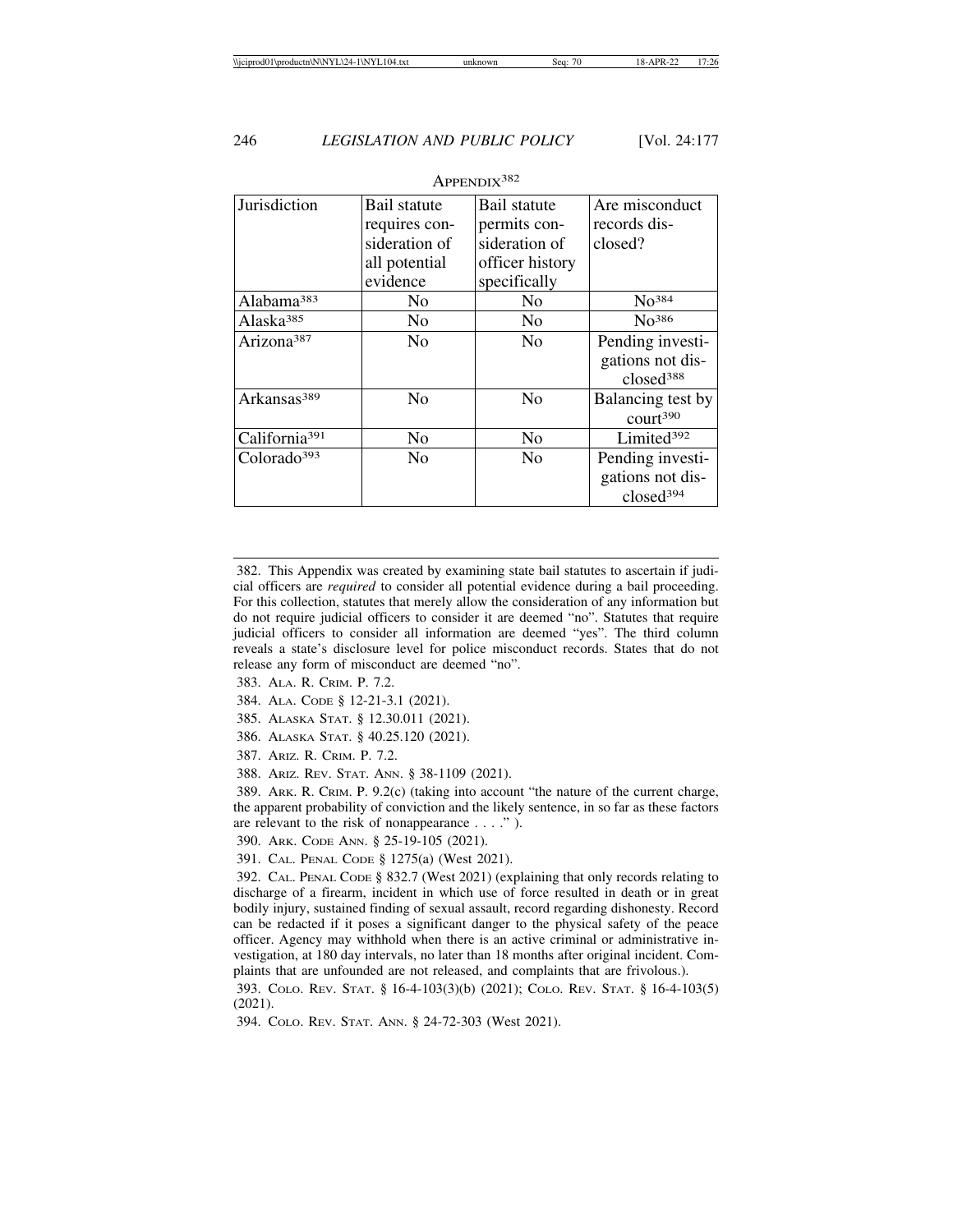| Jurisdiction                             | Bail statute<br>requires con-<br>sideration of<br>all potential<br>evidence | Bail statute<br>permits con-<br>sideration of<br>officer history<br>specifically | Are misconduct<br>records dis-<br>closed?                     |
|------------------------------------------|-----------------------------------------------------------------------------|----------------------------------------------------------------------------------|---------------------------------------------------------------|
| Connecticut <sup>395</sup>               | No                                                                          | No                                                                               | Balancing test by<br>court <sup>396</sup>                     |
| Delaware <sup>397</sup>                  | No                                                                          | N <sub>0</sub>                                                                   | No <sup>398</sup>                                             |
| District of Co-<br>lumbia <sup>399</sup> | No                                                                          | N <sub>0</sub>                                                                   | No <sup>400</sup>                                             |
| Florida <sup>401</sup>                   | N <sub>o</sub>                                                              | No                                                                               | Pending investi-<br>gations not dis-<br>closed <sup>402</sup> |
| Georgia <sup>403</sup>                   | No                                                                          | N <sub>0</sub>                                                                   | Pending investi-<br>gations not dis-<br>closed <sup>404</sup> |
| Hawaii <sup>405</sup>                    | No                                                                          | N <sub>o</sub>                                                                   | Balancing test by<br>court406                                 |
| Idaho <sup>407</sup>                     | Yes                                                                         | N <sub>0</sub>                                                                   | No <sup>408</sup>                                             |
| Illinois <sup>409</sup>                  | No                                                                          | No                                                                               | Only disciplined<br>cases <sup>410</sup>                      |

395. CONN. GEN. STAT. ANN. § 54-65a(a)(3) (West 2021).

- 396. CONN. GEN. STAT. ANN. § 1-210 (West 2021).
- 397. DEL. CODE. ANN. tit. 11, § 2105(b) (2021).
- 398. DEL. CODE ANN. tit. 29 § 10002 (2021).
- 399. D.C. CODE § 23-1322 (2021).
- 400. D.C. CODE § 2-534 (2021).

401. FLA. STAT. ANN. § 903.046(2) (West 2021) (allowing the judge to account for "[a]ny other factors that the court considers relevant").

402. FLA. STAT. ANN. § 112.533 (West 2020).

403. GA. CODE ANN. § 17-6-1(2) (2021) (telling a judge to consider "any other factor the court deems appropriate").

404. GA. CODE ANN. § 50-18-72 (2021).

405. HAW. REV. STAT. ANN. § 804-9.5(c) (LexisNexis 2021) ("In granting or denying unsecured bail, the court may consider: . . .any other facts the court finds relevant to the defendant's likelihood to appear in court and satisfy the conditions of release."). 406. HAW. REV. STAT. ANN. § 92F-14 (West 2021).

407. IDAHO R. CRIM. P. 46(c) ("[T]he determination of the amount and conditions of bail, if any, may be made after considering. . .: the nature of the current charge and any mitigating or aggravating factors that may bear on the likelihood of conviction and the possible penalty.").

408. IDAHO CODE § 74-106 (1) (2021).

409. 725 ILL. COMP. STAT. ANN. 5/110-5(a) (West 2021).

410. 5 ILL. COMP. STAT. ANN. 140/7 (West 2021).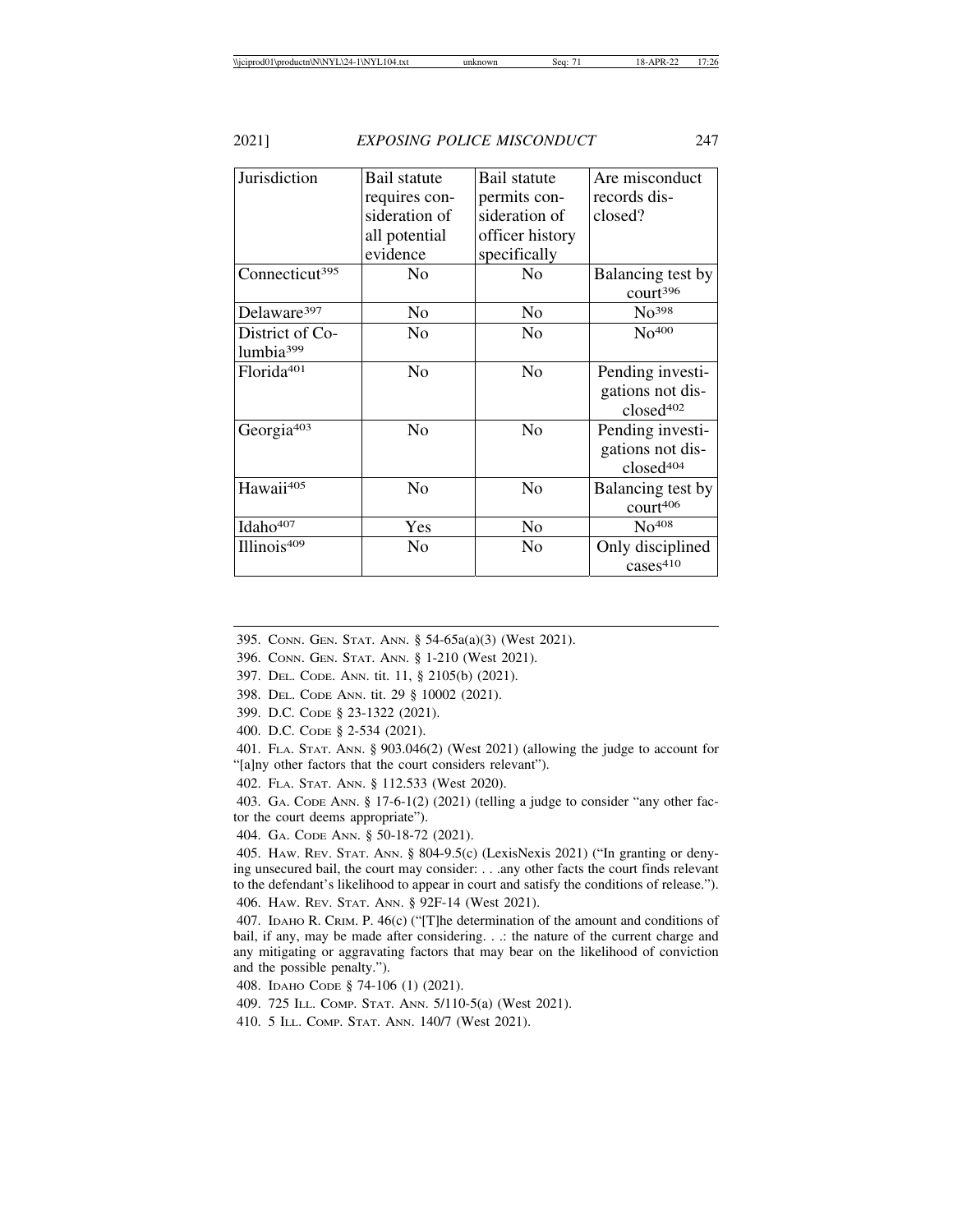| Jurisdiction                 | Bail statute  | Bail statute    | Are misconduct                |
|------------------------------|---------------|-----------------|-------------------------------|
|                              | requires con- | permits con-    | records dis-                  |
|                              | sideration of | sideration of   | closed?                       |
|                              | all potential | officer history |                               |
|                              | evidence      | specifically    |                               |
| Indiana <sup>411</sup>       | No            | No              | Only disciplined              |
|                              |               |                 | cases <sup>412</sup>          |
| Iowa413                      | No            | No              | Only disciplined              |
|                              |               |                 | cases <sup>414</sup>          |
| Kansas <sup>415</sup>        | No            | No              | No <sup>416</sup>             |
| Kentucky <sup>417</sup>      | No            | No              | Balancing test by             |
|                              |               |                 | court <sup>418</sup>          |
| Louisiana419                 | No            | No              | Only sustained                |
|                              |               |                 | investigations <sup>420</sup> |
| Maine <sup>421</sup>         | No            | No              | Only disciplined              |
|                              |               |                 | cases <sup>422</sup>          |
| Maryland <sup>423</sup>      | Yes           | N <sub>0</sub>  | No <sup>424</sup>             |
| Massachusetts <sup>425</sup> | No            | No              | Balancing test by             |
|                              |               |                 | court <sup>426</sup>          |
|                              |               |                 |                               |

411. IND. CODE ANN. § 35-33-8-4(b) (West 2021).

412. IND. CODE ANN. § 5-14-3-4 (West 2021).

413. IOWA CODE § 811.2(2) (2021).

414. IOWA CODE ANN. § 22.7 (West 2021).

415. KAN. STAT. ANN. § 22-2802(8) (West 2021).

416. KAN. STAT. ANN. § 45-221 (West 2021).

417. KY. R. CRIM. P. 4.16(1).

418. KY. REV. STAT. ANN. § 61.878 (West 2021).

419. LA. CODE CRIM. PROC. ANN. Art. 313(3) (2021); LA. CODE CRIM. PROC. ANN. Art. 316 (2021).

420. City of Baton Rouge v. Cap. City Press, 4 So.3d 807, 821 (La. Ct. App. 2008) (concluding that there were not "[a]ny legitimate reasonable expectations of privacy on behalf of any of the police officers who were investigated.").

421. ME. REV. STAT. ANN. tit. 15 § 1026(4) (2021).

422. ME. REV. STAT. ANN. tit. 30-A § 2702 (2021).

423. MD. R. CRIM. P. 4-216(f) (allowing for consideration of "any information presented by the defendant or defendant's attorney").

424. MD. CODE ANN., GEN. PROV. § 4-311 (Westlaw). Case law on what constitutes a personnel file is mixed, with courts alternating on whether the record in question is subject to disclosure under this section of the code. *Compare* Md. Dep't of State Police v. Dashiell, 443 Md. 435 (2015) (finding a record relating to a discipline of an officer was exempt from disclosure), *with* Md. Dep't of State Police v. Md. State Conf. of NAACP Branches, 190 Md. App. 359 (2010) (allowing for disclosure of records that "did not involve private matters concerning intimate details of a trooper's private life, but, instead. . . events occurring when a trooper was on duty and engaged in public service . . . .").

425. MASS. GEN. LAWS ANN. ch. 2 § 58 (West 2021).

426. MASS. GEN. LAWS ANN. ch. 2 § 7 (West 2021).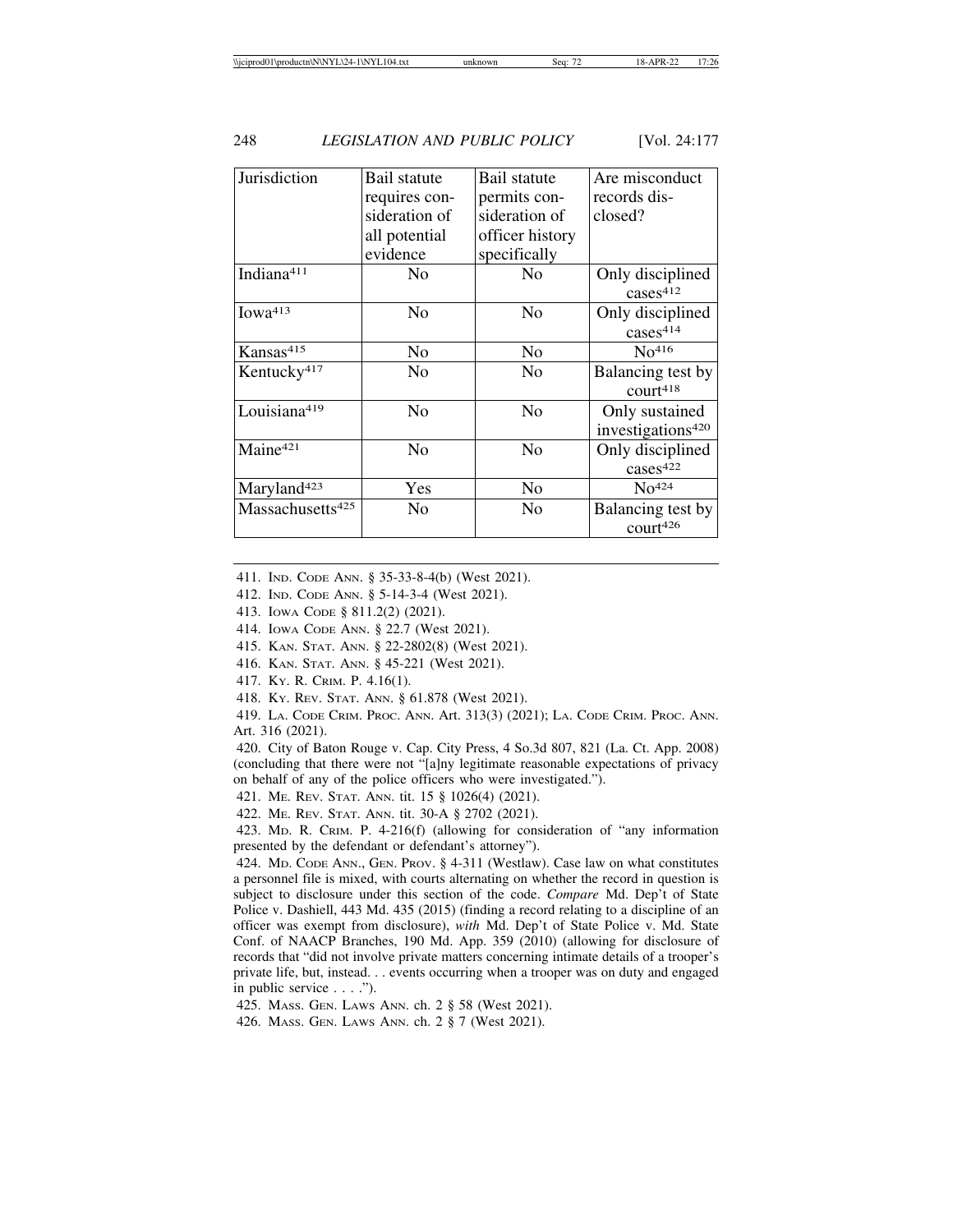| Jurisdiction               | Bail statute   | Bail statute    | Are misconduct                |
|----------------------------|----------------|-----------------|-------------------------------|
|                            | requires con-  | permits con-    | records dis-                  |
|                            | sideration of  | sideration of   | closed?                       |
|                            | all potential  | officer history |                               |
|                            | evidence       | specifically    |                               |
| Michigan <sup>427</sup>    | No             | N <sub>0</sub>  | Balancing test by             |
|                            |                |                 | court <sup>428</sup>          |
| Minnesota <sup>429</sup>   | No             | N <sub>0</sub>  | Only disciplined              |
|                            |                |                 | cases <sup>430</sup>          |
| Mississippi <sup>431</sup> | No             | No              | No <sup>432</sup>             |
| Missouri433                | N <sub>0</sub> | N <sub>0</sub>  | Only sustained                |
|                            |                |                 | investigations <sup>434</sup> |
| Montana <sup>435</sup>     | N <sub>0</sub> | No              | No <sup>436</sup>             |
| Nebraska <sup>437</sup>    | No             | No              | No <sup>438</sup>             |
| Nevada <sup>439</sup>      | No             | No              | No <sup>440</sup>             |
| New Hamp-                  | No             | No              | Balancing test by             |
| shire <sup>441</sup>       |                |                 | court442                      |

427. MICH. COMP. LAWS ANN. § 765.6(1) (West 2021).

428. MICH. COMP. LAWS ANN. § 15.243 (West 2021).

429. MINN. R. CRIM. P. 6.02 (SUBD. 2).

430. MINN. STAT. ANN. § 13.43 (West 2021).

431. MISS. R. CRIM. P. 8.2(a).

432. MISS. CODE ANN. § 25-1-100 (West 2015).

433. *See* MO. ANN. STAT. § 544.457 (West 2021); *see also* MO ANN. STAT. § 544.676(2) (West 2021) (Showing that even though the bail statute allows for the court to consider "all relevant evidence", defense must first persuade the court that their evidence is "relevant": a standard that is up to the judge's discretion. Since the statute does not require all evidence to be considered, the response is recorded as "no").

434. Chasnoff v. Mokwa, 466 S.W.3d 571, 581 (Mo. Ct. App. 2015) (holding that "[p]olice officers have no right under the Sunshine Law, the U.S. or Missouri Constitutions, common law, or Missouri statutes to compel closure of public records regarding the officers' substantiated misconduct in the performance of their official duties.").

435. MONT. CODE ANN. § 46-9-301 (West 2021).

436. Billings Gazette v. City of Billings, 313 P.3d 129, 141 (Mont. 2013) (holding that there is a "reasonable expectation of privacy in [employees'] identities with regards to internal disciplinary proceedings clearly outweighs the limited merits of public disclosure.").

437. NEB. REV. STAT. ANN. § 29-901.01 (LexisNexis 2021).

438. NEB. REV. STAT. ANN. § 84-712.05 (West 2021).

439. NEV. REV. STAT. ANN. § 178.4853 (West 2021).

440. NEV. ADMIN. CODE § 284.718 (2021).

441. N.H. REV. STAT. ANN. § 597:2(III) (2021) (directing courts to consider all relevant factors bearing on whether the release will endanger the safety of that person or the public when determining whether bail is appropriate).

442. N.H. REV. STAT. ANN. § 91-A:5 (2021).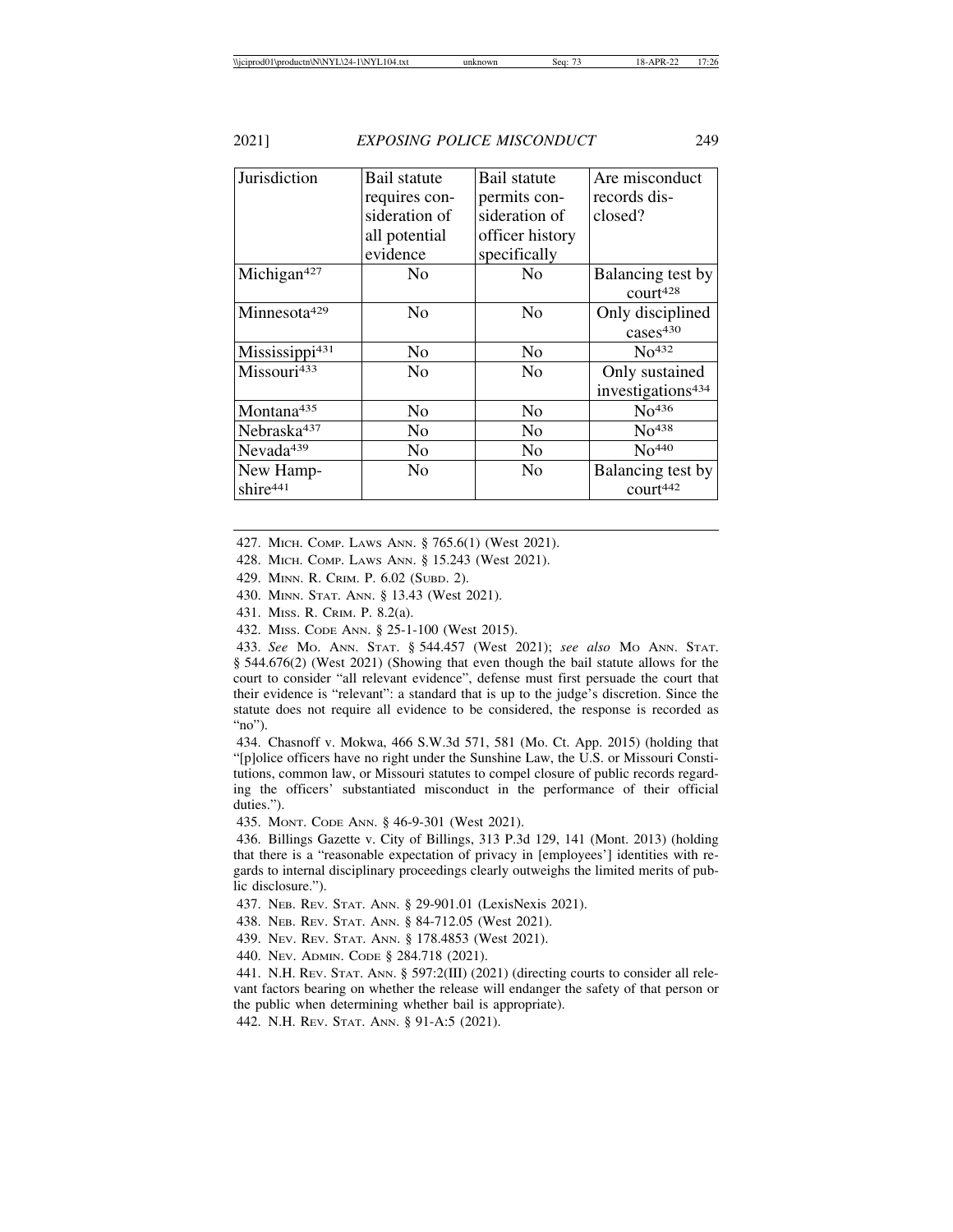| Jurisdiction                | Bail statute   | Bail statute    | Are misconduct                  |
|-----------------------------|----------------|-----------------|---------------------------------|
|                             | requires con-  | permits con-    | records dis-                    |
|                             | sideration of  | sideration of   | closed?                         |
|                             | all potential  | officer history |                                 |
|                             | evidence       | specifically    |                                 |
| New Jersey <sup>443</sup>   | No             | N <sub>0</sub>  | No <sup>444</sup>               |
| New Mexico <sup>445</sup>   | N <sub>0</sub> | N <sub>0</sub>  | No <sup>446</sup>               |
| New York <sup>447</sup>     | No             | N <sub>0</sub>  | All but technical               |
|                             |                |                 | infractions <sup>448</sup>      |
| North Caroli-               | N <sub>0</sub> | N <sub>0</sub>  | Only fact of spe-               |
| na <sup>449</sup>           |                |                 | cific discipline <sup>450</sup> |
| North Dakota <sup>451</sup> | N <sub>0</sub> | N <sub>0</sub>  | Yes <sup>452</sup>              |
| Ohio453                     | N <sub>0</sub> | N <sub>0</sub>  | Balancing test by               |
|                             |                |                 | court454                        |
|                             |                |                 |                                 |

443. N.J. STAT. ANN. § 2A:162-20 (West 2021) (directing courts to consider "the weight of the evidence against the eligible defendant, except that the court may consider the admissibility of any evidence sought to be excluded").

444. *See* N.J. STAT. ANN. § 47:1A-10 (West 2002) ("[R]ecords relating to any grievance filed by or against an individual, shall not be considered a government record and shall not be made available for public access"); *see also* State of New Jersey Office of the Attorney General, *Attorney General Law Enforcement Directive No. 2020-5*, Jun. 15, 2020, https://www.nj.gov/oag/dcj/agguide/directives/ag-Directive-2020-5\_Major-Discipline.pdf (stating that "it is time to end the practice of protecting the few to the detriment of the many" and creating a prospective directive which would require "on an annual basis, every law enforcement agency shall publish on its public website a report summarizing the types of complaints received and the dispositions of those complaints [. . .] statistical in nature.).

445. N.M. R. CRIM P. 5-401(c).

446. *See* N.M. STAT. ANN. § 14-2-1 (West 2021).

447. N.Y. CRIM PROC. LAW § 510.30(1) (LexisNexis 2021).

448. N.Y. Pub. Off. Law § 86 (McKinney 2021).

449. N.C. GEN. STAT. § 15A-534(c) (2021) (having judges consider "the weight of evidence against the defendant. . .and any other evidence relevant to the issue of pretrial release.").

450. N.C. GEN. STAT. ANN. § 153A-98 (2018) (stating that matters of public record include the "date and type of each promotion, demotion, transfer, suspension, separation or other change in position classification with that county" such information is only disclosed if it relates to a dismissal.).

451. N.D. R. CRIM. P. 46(3).

452. N.D. CENT. CODE ANN. § 44-04-18.1 (West 2021).

453. Because Ohio imposes a relevance standard for evidence submitted at bail, it allows the court the discretion in determining what evidence is relevant. *See* OHIO R. CRIM. P. 46(C) ("[T]he court shall consider all relevant information . . . .").

454. *See* OHIO REV. CODE ANN. § 149.43; *see also* State ex rel. Multimedia v. Snowden, 72 Ohio St. 3d 141 (Ohio 1995) (describing a two step analysis to determine if records are exempted from disclosure, which includes determining if the record is confidential and whether the release of the record creates a high probability of disclosure of one of the four types of information specified in the law).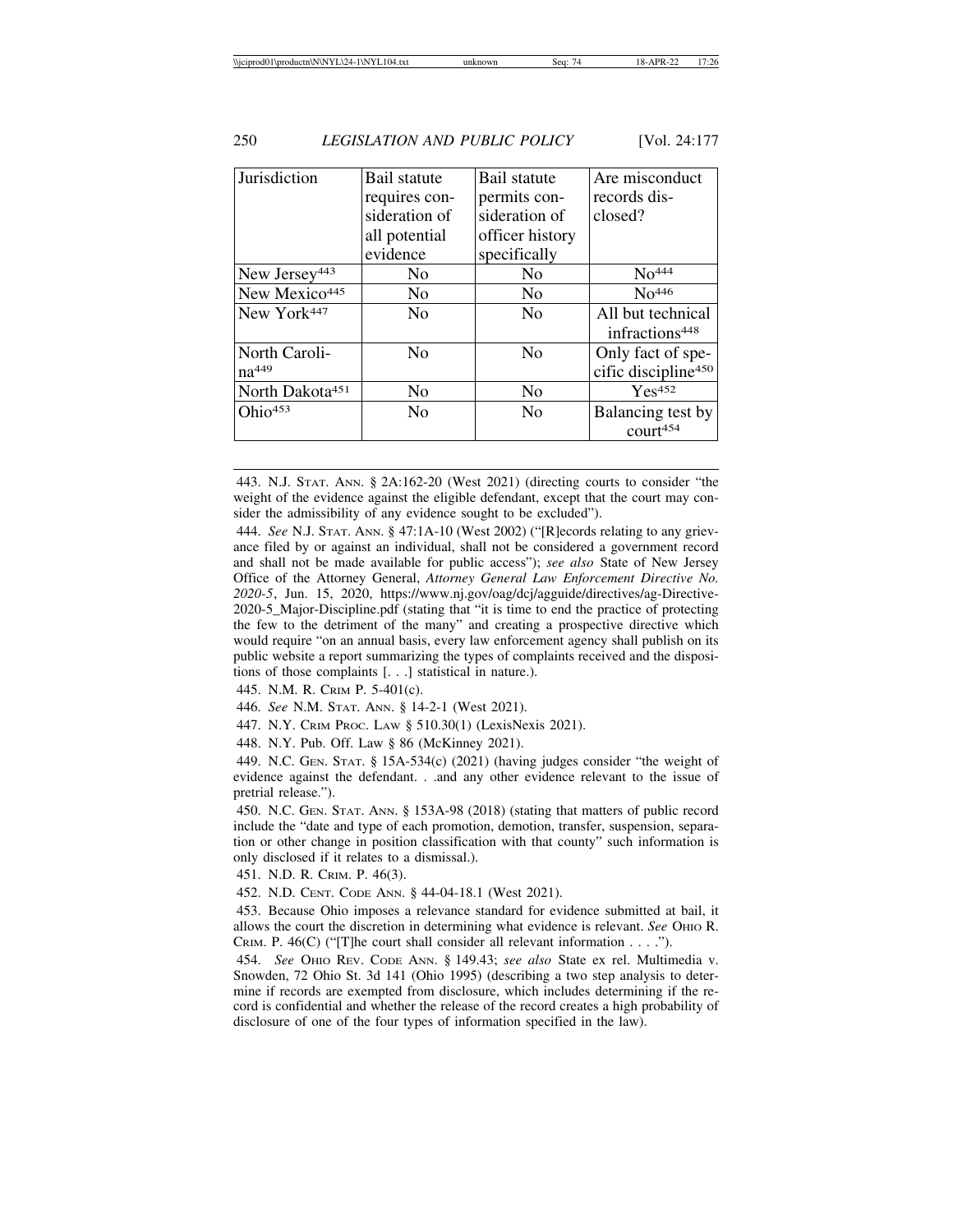| Jurisdiction                | Bail statute   | Bail statute    | Are misconduct                  |
|-----------------------------|----------------|-----------------|---------------------------------|
|                             | requires con-  | permits con-    | records dis-                    |
|                             | sideration of  | sideration of   | closed?                         |
|                             | all potential  | officer history |                                 |
|                             | evidence       | specifically    |                                 |
| Oklahoma <sup>455</sup>     | No             | N <sub>0</sub>  | Only disciplined                |
|                             |                |                 | cases <sup>456</sup>            |
| Oregon $457$                | No             | N <sub>0</sub>  | Balancing test by               |
|                             |                |                 | contr <sup>458</sup>            |
| Pennsylvania <sup>459</sup> | Yes            | No              | Only fact of spe-               |
|                             |                |                 | cific discipline <sup>460</sup> |
| Rhode Island <sup>461</sup> | N <sub>0</sub> | N <sub>0</sub>  | Balancing test by               |
|                             |                |                 | court462                        |
| South Caroli-               | N <sub>0</sub> | N <sub>o</sub>  | Balancing test by               |
| $na^{463}$                  |                |                 | court464                        |
| South Dakota <sup>465</sup> | No             | No              | No <sup>466</sup>               |
| Tennessee467                | No             | N <sub>0</sub>  | Pending investi-                |
|                             |                |                 | gations not dis-                |
|                             |                |                 | closed <sup>468</sup>           |
| Texas <sup>469</sup>        | No             | No              | Only disciplined                |
|                             |                |                 | cases <sup>470</sup>            |

455. Brill v. Gurich, 1998 OK CR 49, 965 P.2d 404.

456. OKLA. STAT. ANN. tit. 51, § 22.7 (West 2021).

457. OR. REV. STAT. ANN. § 135.230(7); OR. REV. STAT. ANN. § 135.230(11) (West 2021).

458. OR. REV. STAT. ANN. § 192.345 (West 2021).

459. PA. R. CRIM. P. 523(A)("[T]he bail authority shall consider . . . information about: the nature of the offense charged and any mitigating or aggravating factors that may bear upon the likelihood of conviction and possible penalty.").

460. 65 PA. STAT. AND CONS. STAT. ANN. § 67.708 (West 2021).

461. R.I. R. CRIM P. I; R.I. RULE CRIM. P. V.

462. 38 R.I. GEN. LAWS § 38-2-2 (2021).

463. S.C. CODE ANN. § 22-5-510(C) (2021); S.C. CODE ANN. § 22-5-510(D) (2021).

464. S.C. CODE ANN. § 30-4-40 (2017).

465. S.D. CODIFIED LAWS § 23A-43-4 (2021) (stating that courts must consider "the weight of evidence against the defendant").

466. S.D. CODIFIED LAWS § 1-27-1.5 (2021).

467. TENN. CODE. ANN. § 40-11-118(b) (2021).

468. *See* Schneider v. City of Jackson, 226 S.W.3d 332, 334 (Tenn. 2007) (holding that the issue be remanded to determine "whether any of the police department records at issue are part of a pending, open, or ongoing criminal investigation" upon requesting police investigatory files).

469. TEX. CODE. CRIM. PROC. ANN. art. 17.15 (2021 West).

470. TEX. LOC. GOV'T CODE ANN. § 143.089 (West 2021).